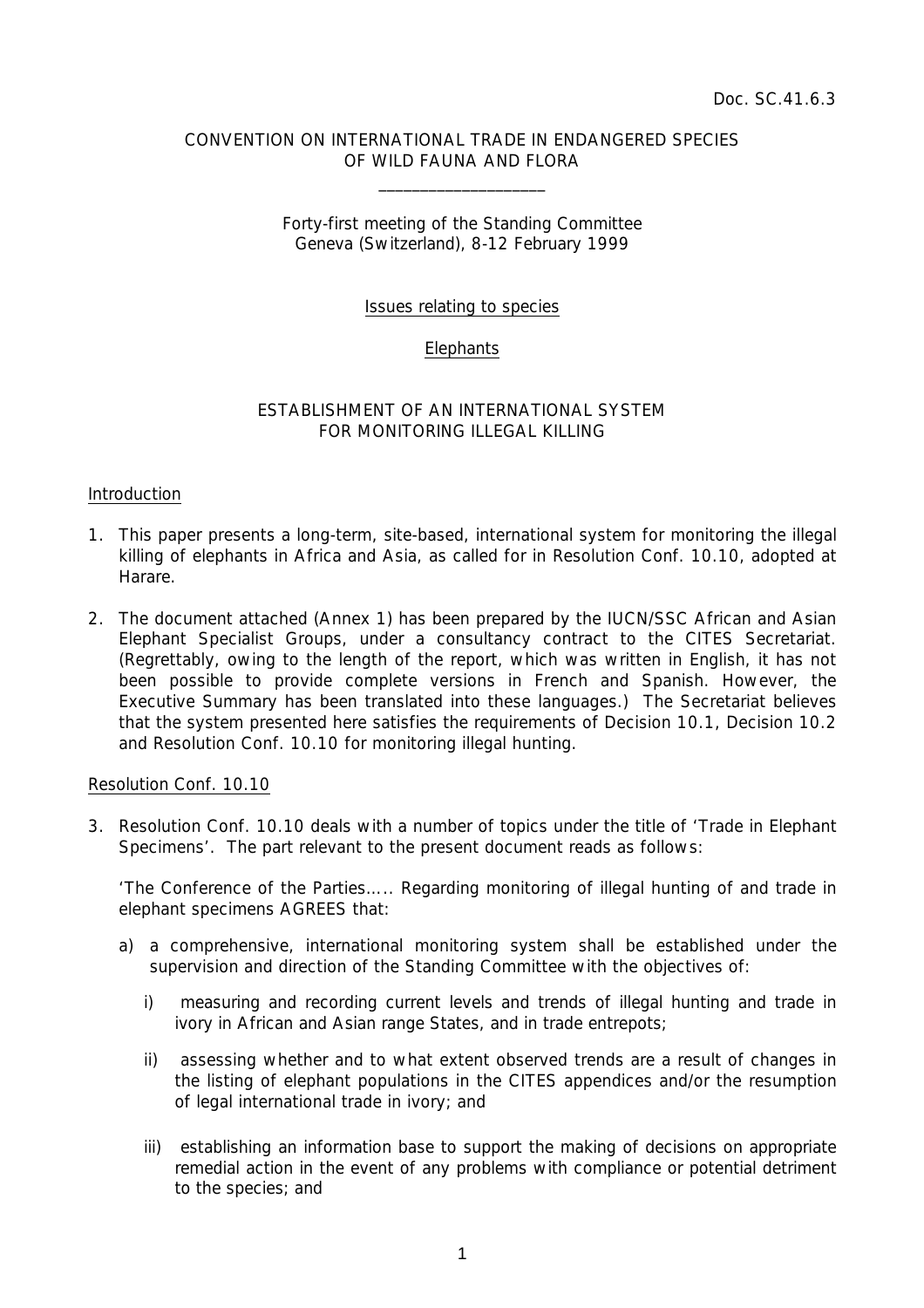### **Proposal for Establishing a Long Term System** for Monitoring the Illegal Killing of Elephants (MIKE)

Prepared by the IUCN/SSC African and Asian Elephant Specialist Groups

#### Important

Please note that this document provides a costing model for the proposed elephant monitoring system. It is based on assumptions and estimates as well as hard data. It should not be taken as a final procurement or implementation budget.

### **Contents**

| $\mathbf{1}$            |                                                                                                        |  |
|-------------------------|--------------------------------------------------------------------------------------------------------|--|
| $\mathbf{2}$            |                                                                                                        |  |
|                         | 2.1                                                                                                    |  |
|                         | 2.2                                                                                                    |  |
| 3                       | DESCRIPTION OF THE PROPOSED LONG TERM MONITORING SYSTEM (MIKE)2                                        |  |
|                         | 3.1                                                                                                    |  |
|                         | 3.2                                                                                                    |  |
|                         | 3.3                                                                                                    |  |
|                         | 3.4                                                                                                    |  |
|                         | 3.5                                                                                                    |  |
|                         | 3.6                                                                                                    |  |
|                         | 3.7                                                                                                    |  |
|                         | 3.7.1                                                                                                  |  |
|                         | 3.7.2                                                                                                  |  |
| $\overline{\mathbf{4}}$ |                                                                                                        |  |
|                         | 4.1                                                                                                    |  |
|                         | 4.1.1                                                                                                  |  |
|                         | 4.1.2                                                                                                  |  |
|                         | 4.1.3                                                                                                  |  |
|                         | 4.1.4                                                                                                  |  |
|                         | 4.1.5                                                                                                  |  |
|                         | 4.2                                                                                                    |  |
|                         | 43                                                                                                     |  |
| 5                       |                                                                                                        |  |
|                         |                                                                                                        |  |
|                         | 10.1 Conditions for the resumption of trade in African elephant ivory from populations transferred to  |  |
|                         |                                                                                                        |  |
|                         | 10.2. Conditions for the disposal of ivory stocks and generating resources for conservation in African |  |
|                         |                                                                                                        |  |
|                         |                                                                                                        |  |
|                         |                                                                                                        |  |
|                         |                                                                                                        |  |
|                         |                                                                                                        |  |
|                         |                                                                                                        |  |
|                         |                                                                                                        |  |
|                         |                                                                                                        |  |
|                         |                                                                                                        |  |
|                         | $\overline{2}$<br>Staffing levels                                                                      |  |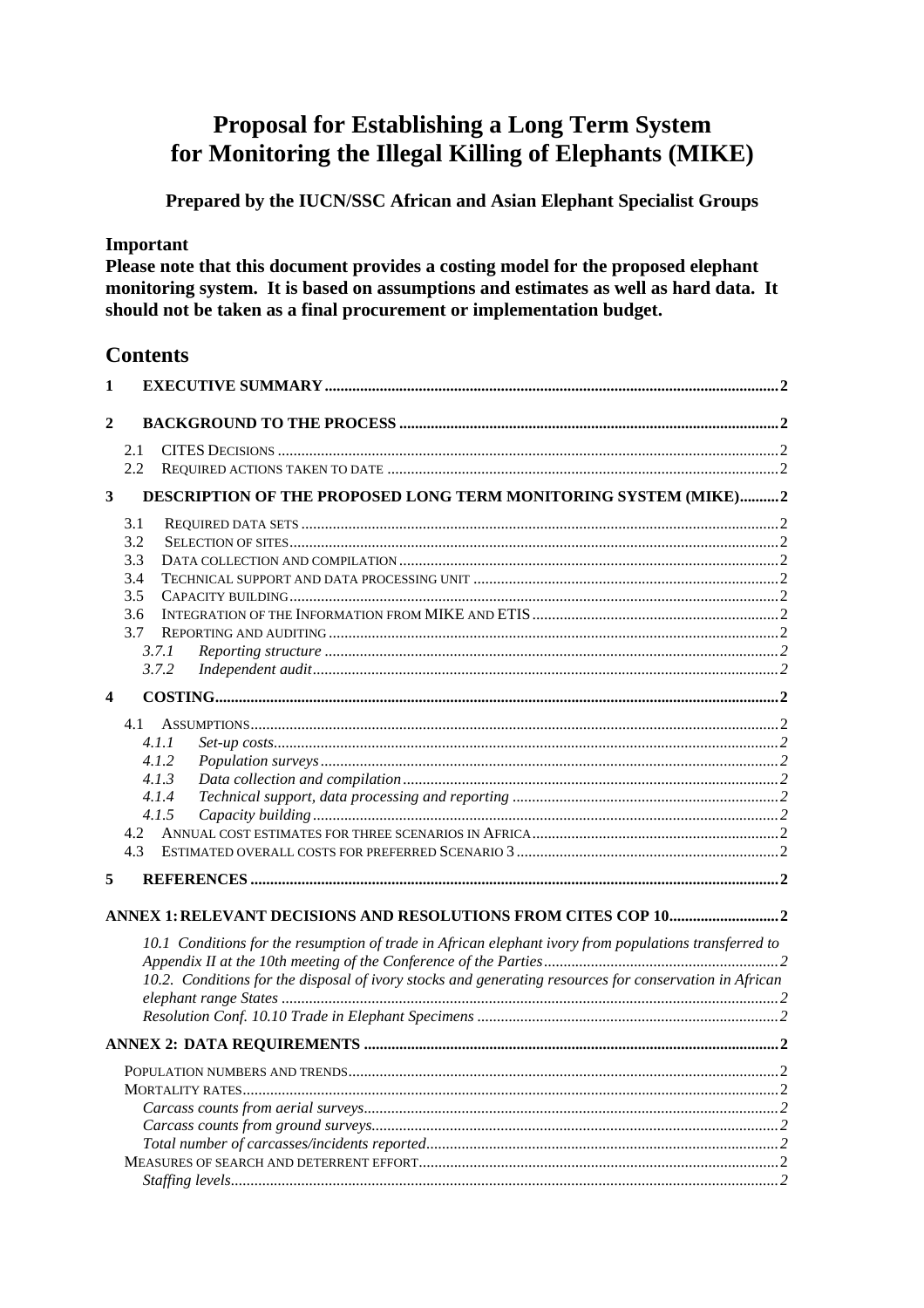| NOTES ON ESTIMATING ELEPHANT MORTALITY IN FOREST HABITATS (RICHARD BARNES, PERS.COMM.)2 |  |
|-----------------------------------------------------------------------------------------|--|
|                                                                                         |  |
|                                                                                         |  |
|                                                                                         |  |
|                                                                                         |  |
|                                                                                         |  |
|                                                                                         |  |
|                                                                                         |  |
|                                                                                         |  |
|                                                                                         |  |
|                                                                                         |  |
|                                                                                         |  |
|                                                                                         |  |
|                                                                                         |  |
|                                                                                         |  |
|                                                                                         |  |
|                                                                                         |  |
|                                                                                         |  |
|                                                                                         |  |
|                                                                                         |  |
|                                                                                         |  |
|                                                                                         |  |
|                                                                                         |  |
|                                                                                         |  |
|                                                                                         |  |
|                                                                                         |  |
|                                                                                         |  |
|                                                                                         |  |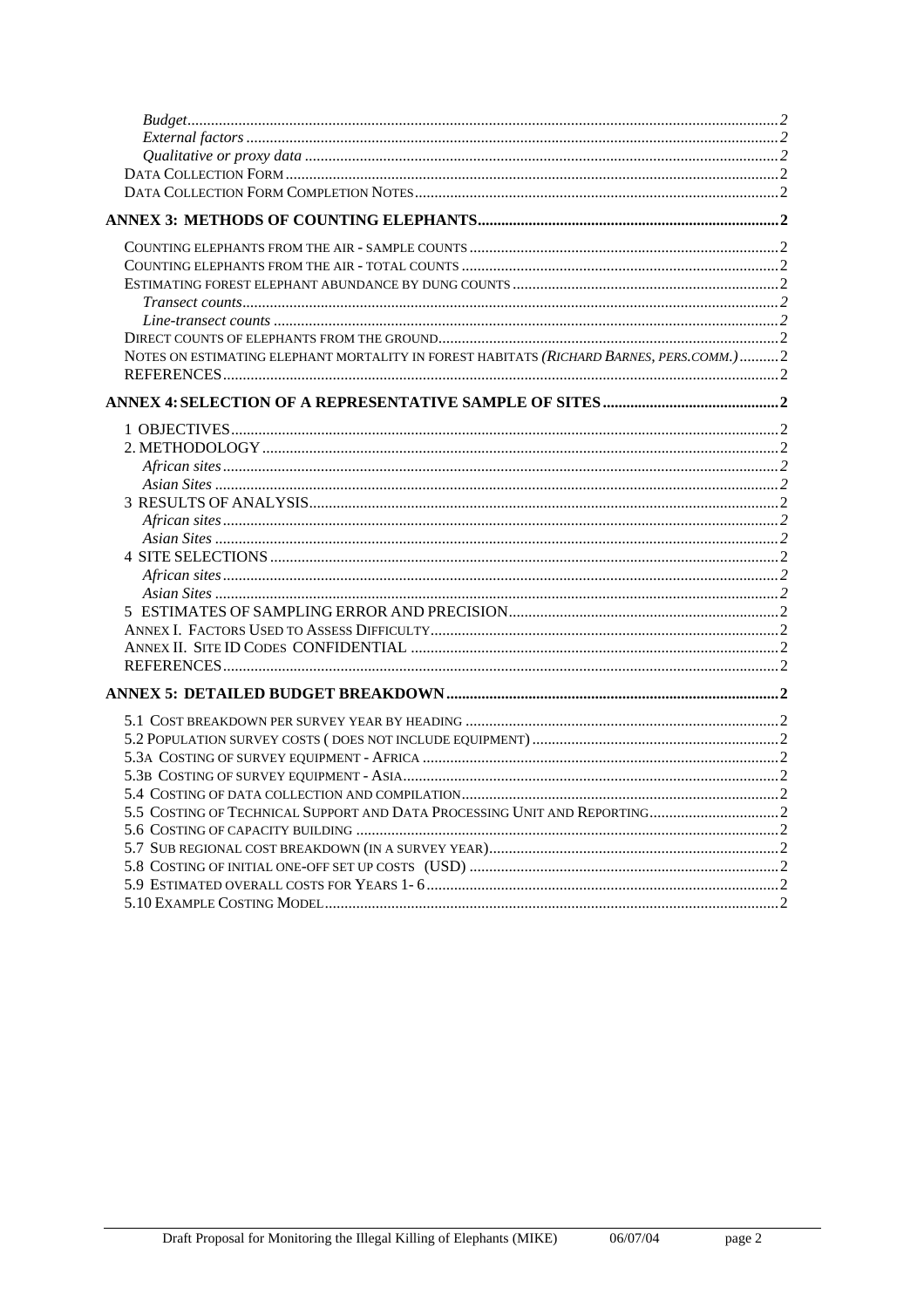## **1 Executive summary**

This proposal describes a long-term system for monitoring the illegal killing of elephants in Africa and Asia that is currently under development by the IUCN Species Survival Commission's African (AfESG) and Asian (AsESG) Elephant Specialist Groups. This system is being designed and developed at the request of the Parties to CITES.

In response to the adoption of Res. Conf. 10.10 and the related decisions, Dec.10.1 and Dec.10.2 (Annex 1), taken at the tenth Conference of the Parties to CITES in Harare in June 1997, the IUCN/SSC's AfESG and AsESG began work on the required monitoring system over the past year. This development has taken place through dedicated workshops and extensive consultations.

As mandated in the resolution, the monitoring system is designed to measure and identify trends in the illegal killing of elephants in Africa and Asia, to determine changes in these trends and to assess whether and to what extent these trends are a result of changes in the status of African elephant populations within CITES.

Data requirements, the process of selecting sample survey sites, data collection and compilation mechanisms and the system's organisational structure are described in this document. The preferred sampling scenario (Scenario 3) comprises 45 sites across the African region and 15 sites across Asia. The sites have been selected through a complex statistical process designed to detect significant levels of illegal killing with an acceptable degree of precision. Two other scenarios for Africa covering fewer sites, have also been developed but provide relatively lower precision without commensurate cost savings. The site selection process for Asia is underway at the time of writing.

The system - Monitoring the Illegal Killing of Elephants (MIKE) - is based on population surveys in each site every two years coupled with more regular collection of continuous data sets from the sample sites. Range State governments, NGO personnel working at the sites and members of the AfESG and AsESG will collect, compile and report data and provide logistical support. Survey teams will be hired or recruited locally according to need. Existing survey and data collection capability and capacity will be utilised fully where it is available.

A permanent Technical Support and Data Processing Unit will need to be established to provide training and to build capacity of personnel within the Range States to collect and compile data at the site, national, sub-regional and regional level. The Unit itself will provide the appropriate methodologies and protocols for data collection, oversee the overall compilation of data from both Africa and Asia, analyse and interpret these data, and report to governments, IUCN, CITES and other parties as required.

Regardless of the scenario selected, fixed one-off costs to establish the MIKE system across Africa and Asia are estimated at US\$742,383. The indicative annual recurrent costs for the preferred Scenario 3 are approximately US\$2,350,000 per year.

As this system is an entirely new initiative it will require institutional, material and financial support from both Range State governments and donor agencies.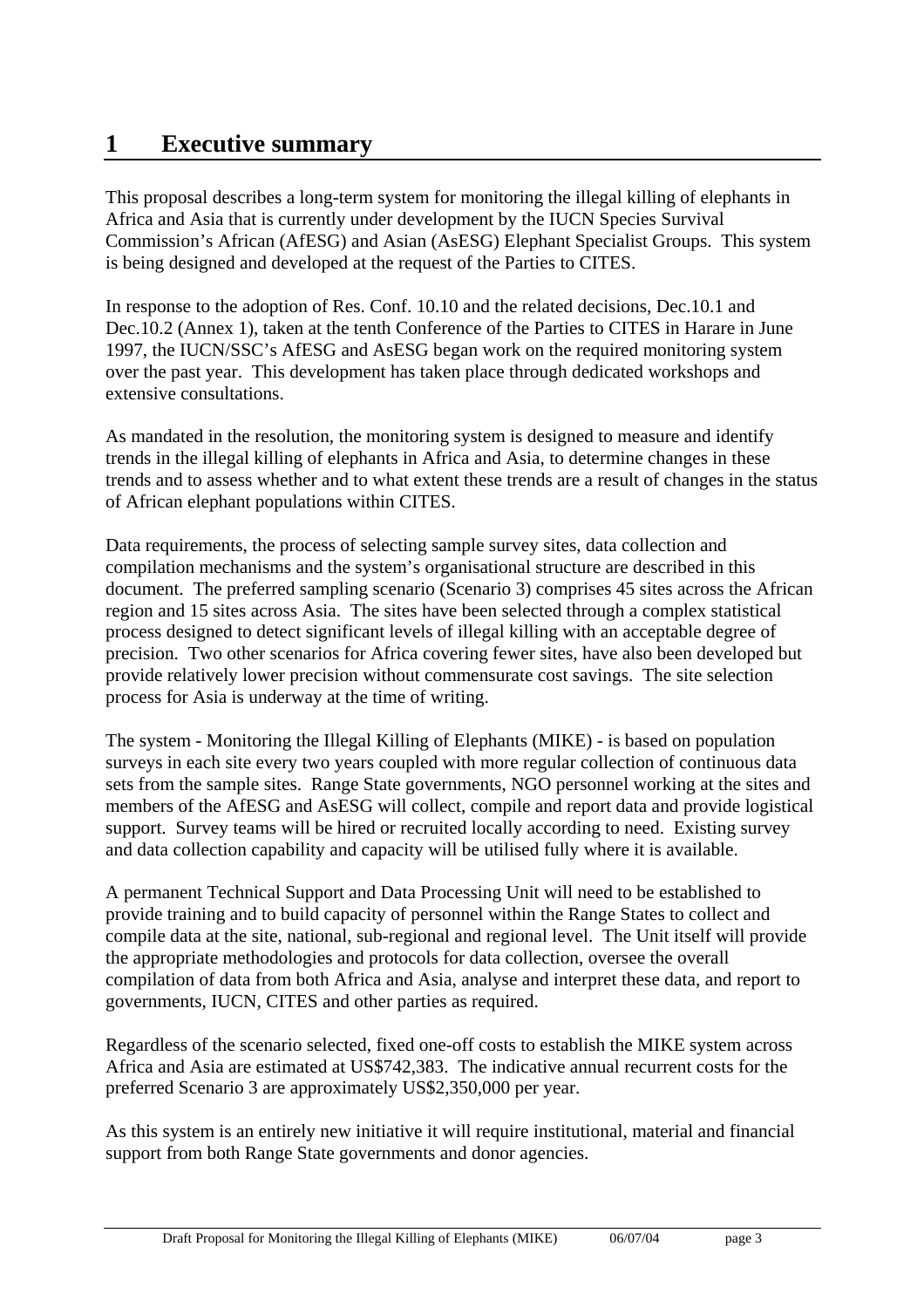### **2 Background to the process**

### **2.1 CITES Decisions**

At the tenth meeting of the Conference of the Parties to CITES, held in Harare in June 1997, the decision was made to transfer the African elephant populations of Botswana, Namibia, and Zimbabwe from CITES Appendix I to Appendix II and to allow limited commercial trade in raw ivory from these countries to Japan in 1999 (see Decision 10.1). A second decision was taken to allow the registration and disposal of ivory stocks in all African elephant Range States (see Decision 10.2). Before trade or sale under these decisions can occur, several conditions must be met, including the development of international monitoring systems for illegal killing of elephants and for illegal trade in ivory and other elephant products.

The Parties also adopted CITES Res. Conf. 10.10 which included a description of the required systems for monitoring of illegal hunting of and trade in elephant products which stated that:

- " a) a comprehensive international monitoring system shall be established under the supervision and direction of the Standing Committee with the objectives of:
	- i) measuring and recording current levels and trends of illegal hunting and trade in ivory in African and Asian range states, and in trade entrepots;
	- ii) assessing whether and to what extent observed trends are a result of changes in the listing of elephant populations in the CITES appendices and/or the resolution of legal international trade in ivory; and
	- iii) establishing an information base to support the making of decisions on appropriate remedial action in the event of any problems with compliance or potential detriment to the species; and
- b) this monitoring system shall be in accordance with the framework outlined in Annex 1 [of Res. Conf. 10.10] for monitoring of illegal trade in ivory and other elephant specimens and in Annex 2 [of Res. Conf. 10.10] for monitoring of illegal hunting in elephant range states."

The Resolution requests that not only is a measurement of levels and trends required but also that the causes of any changes in these levels be assessed. For the issue of causality to be addressed, additional information is needed to help determine whether or not changes in these levels and trends are the result of decisions taken by the Parties to CITES, or due to other factors.

The Parties called upon the IUCN Species Survival Commission's African (AfESG) and Asian (AsESG) Elephant Specialist Groups and the TRAFFIC Network to assist in the development and implementation of the required international monitoring systems for the monitoring of illegal hunting and trade in elephant specimens. The present proposal is in direct response to the decisions and resolutions as they pertain to the illegal killing of elephants.

### **2.2 Required actions taken to date**

IUCN/SSC began the formal process of developing this system in December 1997 when, together with TRAFFIC, they convened an expert workshop to address the technical aspects of their design and implementation. The required international monitoring system was conceived as having two components one for the monitoring of legal and illegal trade in elephant products and the second for the monitoring of illegal killing of elephants. The information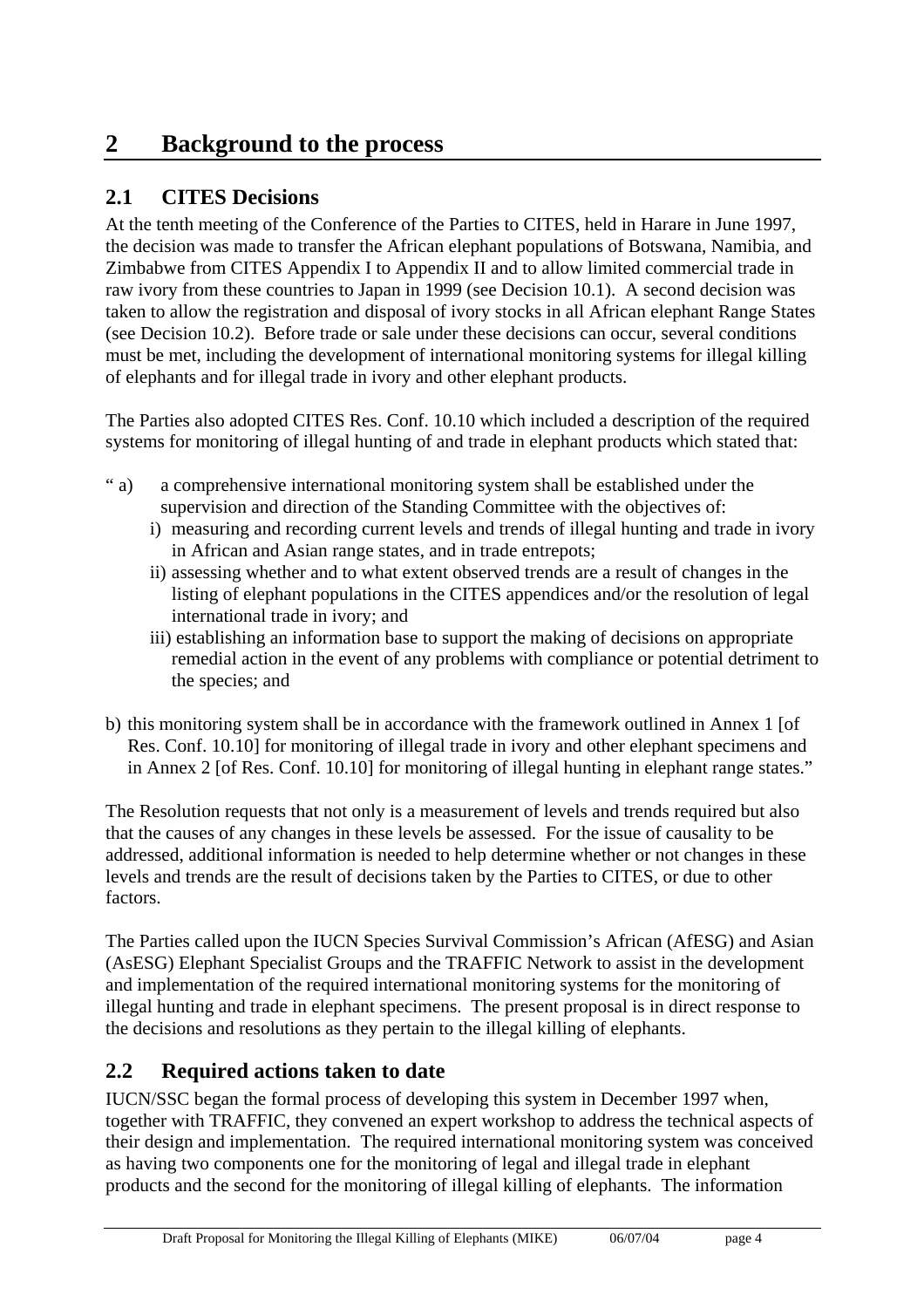collected from these two systems would later be integrated to allow the assessment called for by the Parties.

TRAFFIC is now developing an enhanced trade monitoring system. The new system, the Elephant Trade Information System (ETIS), will expand the present capabilities of TRAFFIC's existing Bad Ivory Database System (BIDS) and move towards the development of an integrated trade monitoring information system.

Development of the illegal killing system has proved a bigger task, as there is currently no international monitoring system of any kind in place. Therefore, the design and development of this system required starting from scratch. Over the past year, the system for monitoring the illegal killing of elephants (MIKE) has been developed by IUCN/SSC's African and Asian Elephant Specialist Groups through dedicated workshops and extensive consultations. A key decision was that the system must be developed on the basis of individual sites and that these sites must form an unbiased, representative sample across the African and Asian elephant Range States.

In March 1998, IUCN/SSC and TRAFFIC presented their initial recommendations to the  $40<sup>th</sup>$ meeting of the CITES Standing Committee in London. With regard to the monitoring of illegal killing, it was recommended that a two-tiered process be put in place. The first tier to deal with the question of interim reporting between the tenth Conference of the Parties in June 1997 and the 41<sup>st</sup> meeting of the Standing Committee in February 1999 and the second to deal with the further development of a long-term monitoring system.

The interim step includes the implementation of a system of national level reporting and the development of a system for the verification of unofficial, independent reports of illegal killing. The implementation of these two interim actions is to be undertaken by the CITES Secretariat. The compilation of national data, rather than site-specific data, was chosen for the interim reporting system since this information is all that may be accessible in the short time available and may provide insights to the decisions to be taken in February 1999. With the assistance of IUCN/SSC, a notification was drafted and sent to the Parties on 30 June 1998 (No. 1998/30). This notification supplied the necessary form for national level reporting and instructions for its completion. The establishment of the system for verifying unofficial reports is currently underway at the Secretariat.

The Standing Committee further agreed that the IUCN/SSC should continue the work it has started to develop the second stage, a plan for the long-term, site-based monitoring of illegal killing (MIKE) and funds were committed from the CITES Trust Fund to support these actions. Since that time, IUCN/SSC has completed the site selection exercise, continued to refine the data collection protocols and the overall design of the system and begun the development of a full funding proposal for MIKE. The details of the proposed system and the preliminary estimated cost of its full implementation for Africa and Asia are summarised in this document. Estimated costs of the central technical co-ordination unit are provided.

The next step will be for the relevant range states, the CITES Secretariat, IUCN and TRAFFIC to agree on the final form of these international reporting and monitoring systems. The Secretariat will then report this agreement to the  $41<sup>st</sup>$  meeting of the Standing Committee in February 1999.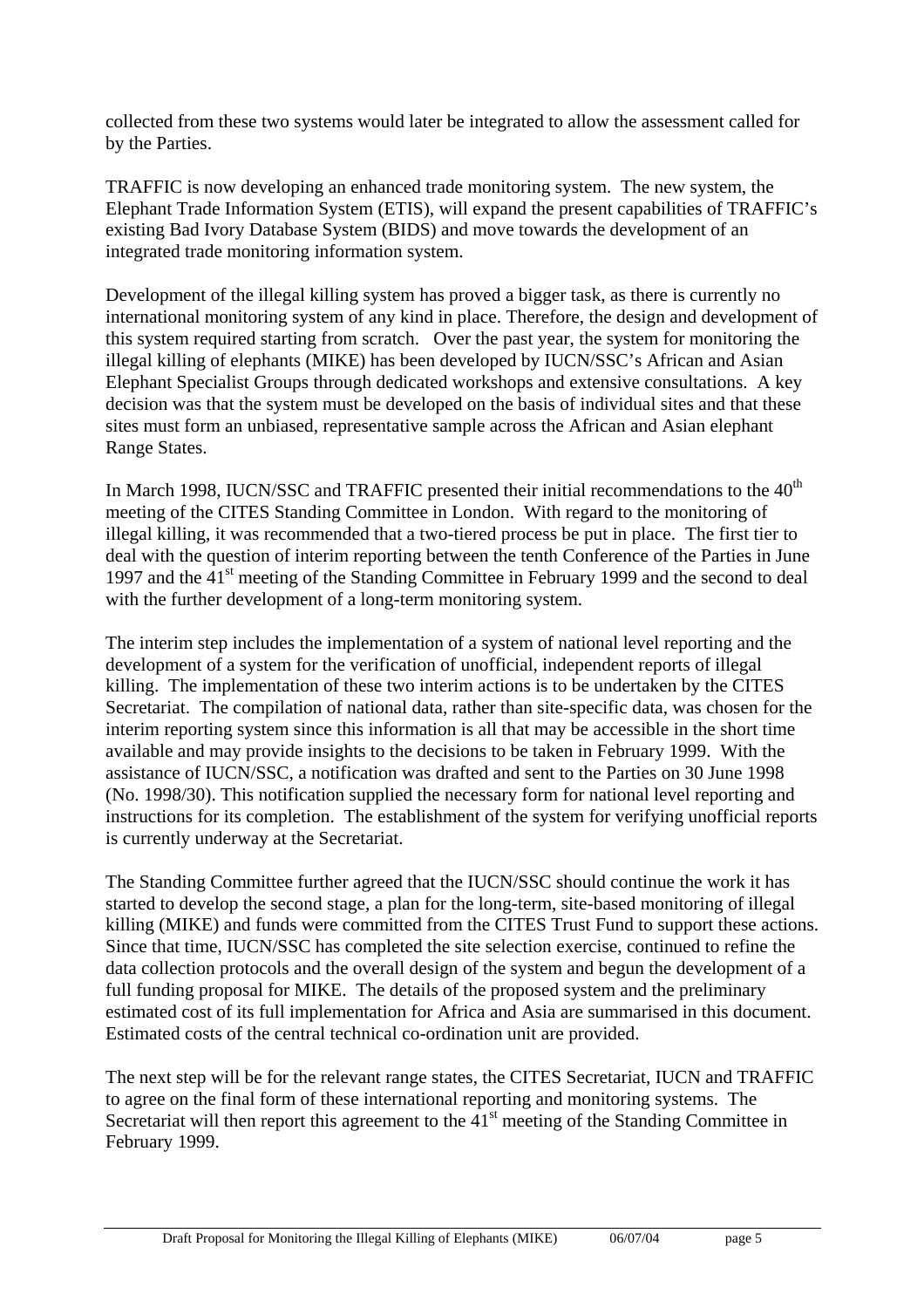### **3 Description of the proposed long term monitoring system (MIKE)**

The long-term monitoring system of the illegal killing of elephants would be established under the auspices of CITES with technical assistance from IUCN/SSC. The goals of this system are to promote the on-going collection of data necessary to:

- determine real trends in illegal killing of elephants
- determine changes in these trends over time
- determine the causes of these changes over time, and
- to integrate appropriate analyses of such information with that of ETIS to assist decision-making by Range States and other Parties to CITES.

The analysis involved in such a system is complex and involves many factors, occurring at many levels and in many places. In spite of the difficulties associated with collecting the necessary data and conducting the types of analyses required, it is considered feasible through the establishment of a well-designed, site-specific, long-term monitoring system. The general characteristics of such a system are described in this document.

The proposed MIKE system is based predominantly on existing capacity within Range State management authorities, the memberships of the AfESG and AsESG and among NGO staff working in the field.

### **3.1 Required data sets**

The system is designed to acquire, compile and process relevant information. The data collection efforts need, to the extent possible, to collect the required information in a systematic, standardised format (see Annex 2 and 3).

Data needs include, but may not be limited to:

- elephant population numbers and trends
- mortality rates
- law enforcement (search and deterrent) effort, in terms of budgets, staffing, vehicles and equipment
- other measurable, external factors including:
	- . presence or recent cessation of civil strife in or near the site or in neighbouring countries
	- . increasing levels of human activity (e.g. large-scale development projects or settlement schemes)
	- . other illegal activity or trade in other illicit commodities
	- . effectiveness of law enforcement effort and the judiciary
	- . proximity of the site to international boundaries
	- . illegal killing of elephants and other wildlife in nearby areas
	- . extent of community involvement in conservation
- other qualitative or proxy data such as:
	- . notable changes in elephant behaviour or distribution patterns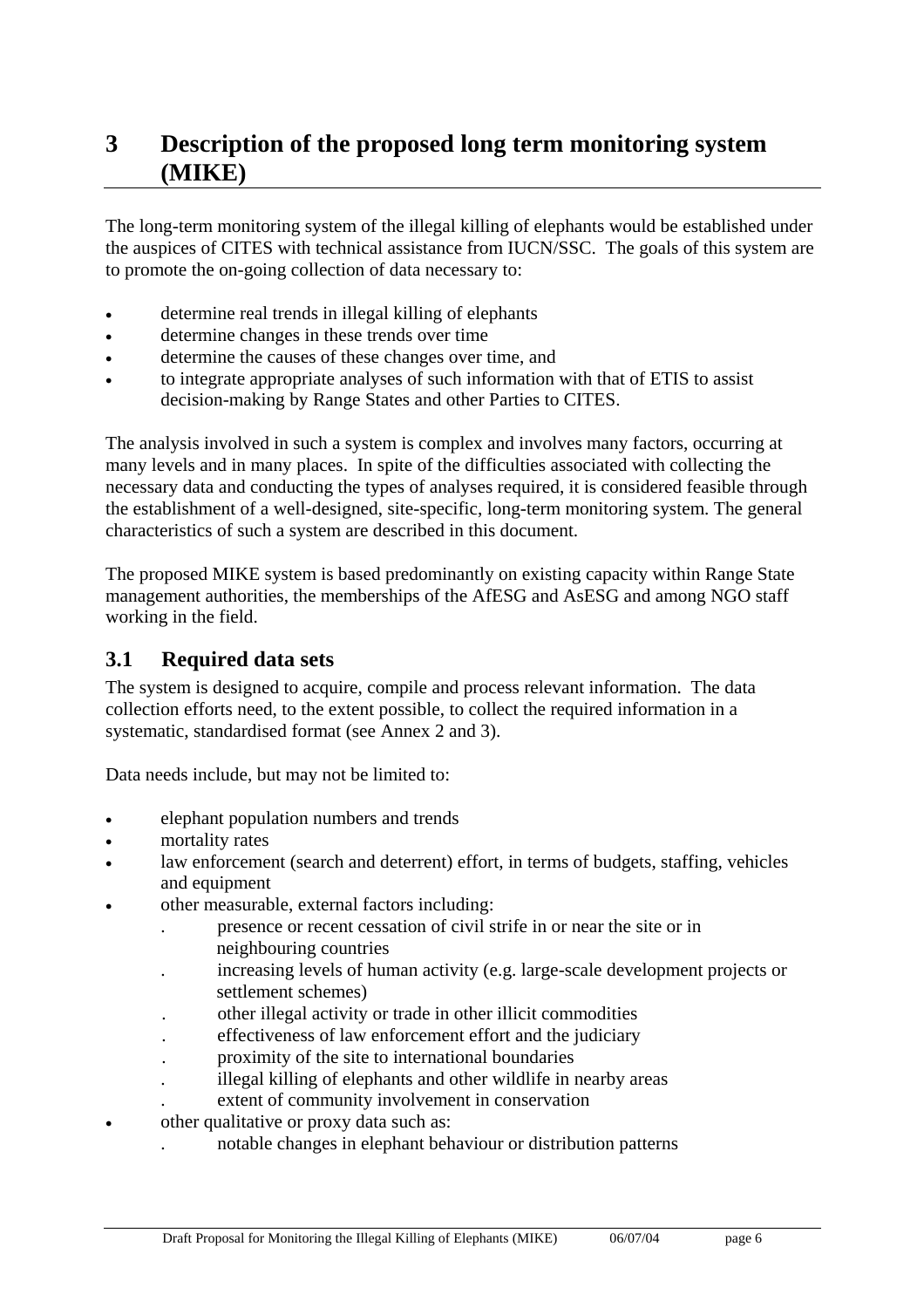- . numbers of poaching camps found within the site
- . intelligence reports from the local area
- . changes in the profile of illegal hunters.

The system's success will depend on regular counts of live elephants and/or carcasses in the selected sites (see Annex 3). Such counts will be carried out, on average, every two years to ensure up-to-date information for future meetings of the Conference of the Parties to CITES. Additional data on measures of search and deterrent efforts, external factors and other qualitative or proxy information will be collected more regularly to ensure that the questions posed by the Parties can be answered in a satisfactory manner.

### **3.2 Selection of sites**

All data for MIKE will be collected on a site-specific level, rather than at a national level. This will ensure that all information used in the analyses, including survey data, measures of mortality, measures of search and deterrence effort and measures of other external factors, are closely associated with the specific area.

The process of selecting sites for MIKE implementation was overseen by the AfESG and AsESG and involved a number of steps. For Africa, a minimum of one and a maximum of three sites per Range State were proposed by members of the AfESG. For Asia, a minimum of one site per Range State was proposed. (For Cambodia, where the current status of elephants is unknown, no sites were proposed). These sites were then scored against a set of criteria designed to provide a balanced, representative sample across the continent (see Annex 4).

Proposed sites were scored against the following balancing criteria:

- sub-region
- forest and savannah
- high and low law enforcement effort
- inside and outside protected areas
- with and without recent or on-going civil strife in or around the site
- close to or distant from an international border
- availability of existing data prior to 1990
- relatively large elephant populations for the sub-region
- with and without a history of illegal killing in the area
- government co-operation
- long tenure of existing staff in key positions
- single agency control over site management
- involved in either CITES Decision 10.1, 10.2 or both; and
- varying levels of community involvement in conservation.

Following the scoring of the proposed sites, a transparent and impartial process for the final selection of sites was carried out by an independent team of statisticians. The proposed sites were numbered, to maintain their confidentiality, and then analysed on the basis of the balancing criteria. Complex statistical techniques were used to ensure that reasonable levels of precision are generated from the proposed sampling scheme.

The three scenarios on which MIKE is based cover three progressively more robust, yet representative samples across the range states.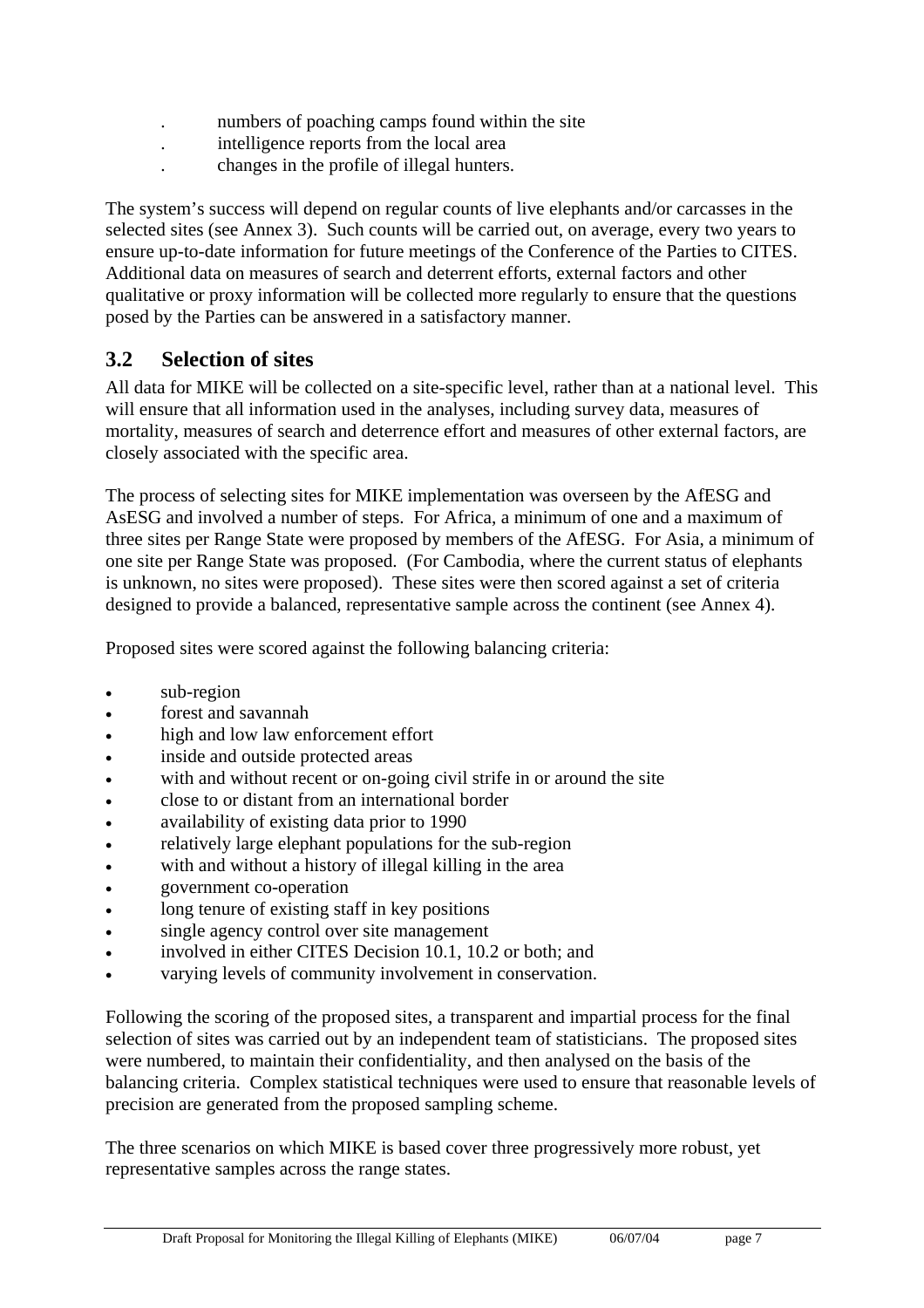As there are no previous data on the levels of variability within and between sites, it is difficult to determine the exact degree of precision that the system will provide. However, this precision will improve with time and continuous sampling. A conservative estimate of the power of the three scenarios at present is:

| <b>Number of sites</b><br><b>Scenario</b> |          | <b>Power of estimate</b>                  |  |
|-------------------------------------------|----------|-------------------------------------------|--|
| Scenario 1                                | 23 sites | $\sim$ 90% change of detecting 55% change |  |
| Scenario 2                                | 38 sites | $\sim$ 90% chance of detecting 43% change |  |
| Scenario 3                                | 60 sites | $\sim$ 90% chance of detecting 33% change |  |

Scenario 3, which provides approximately twice the precision of Scenario 1, is considered to be the favoured approach. Although a more precise estimation of changes in illegal killing may be desirable, a more extensive sampling scenario would be prohibitively expensive. A scenario that is more limited may preclude any reasonable ability to discern important changes or fully analyse the questions under consideration.

The actual location and individual identity of sites is subject to considerations of confidentiality, since it could defeat the purpose of the entire system for their identity to become widely known. In the worst case, poachers with access to this information could deliberately avoid the selected sites or otherwise skew the results of such a continent-wide overview. Wherever possible, the sampling design provides alternative sites, of equal validity, chosen from the overall group of proposed sites. However, it is important to note that choosing one of the alternative sites may disturb the overall representative balance of the sample. For example, changing - adding or deleting - a site from one sub-region would entail a re-balancing adjustment in sites from other sub-regions to preserve the objective and statistical integrity of the selection process.

### **3.3 Data collection and compilation**

The process of collecting data on illegal killing in the field is complex and depends upon the type of site to be surveyed, additional types of data to be collected and on the presence of existing capability on the ground.

For example, establishing population sizes and trends in each site will require the entire spectrum of counting methods because the representative sample for Africa and Asia includes savannah, forest and mixed-habitat sites, of varying sizes and accessibility. For the purposes of this proposal, no assumptions have been made regarding the required number or availability of formal survey teams or the need to establish such teams where they may not yet exist. The cost of conducting the appropriate surveys at each site has simply been calculated at a regular frequency of every two years.

In some countries, for example Kenya, South Africa and Zimbabwe, well established and regular counts are carried out by the existing management authorities in a number of sites and these could provide contributions to MIKE. Such existing capacity is generally found in savannah sites using aerial counting methods. But in many sites, particularly those in forest habitats, counts will need to be arranged as required and teams assembled specifically for the purpose. In such cases, a locally based team may need to be established. In other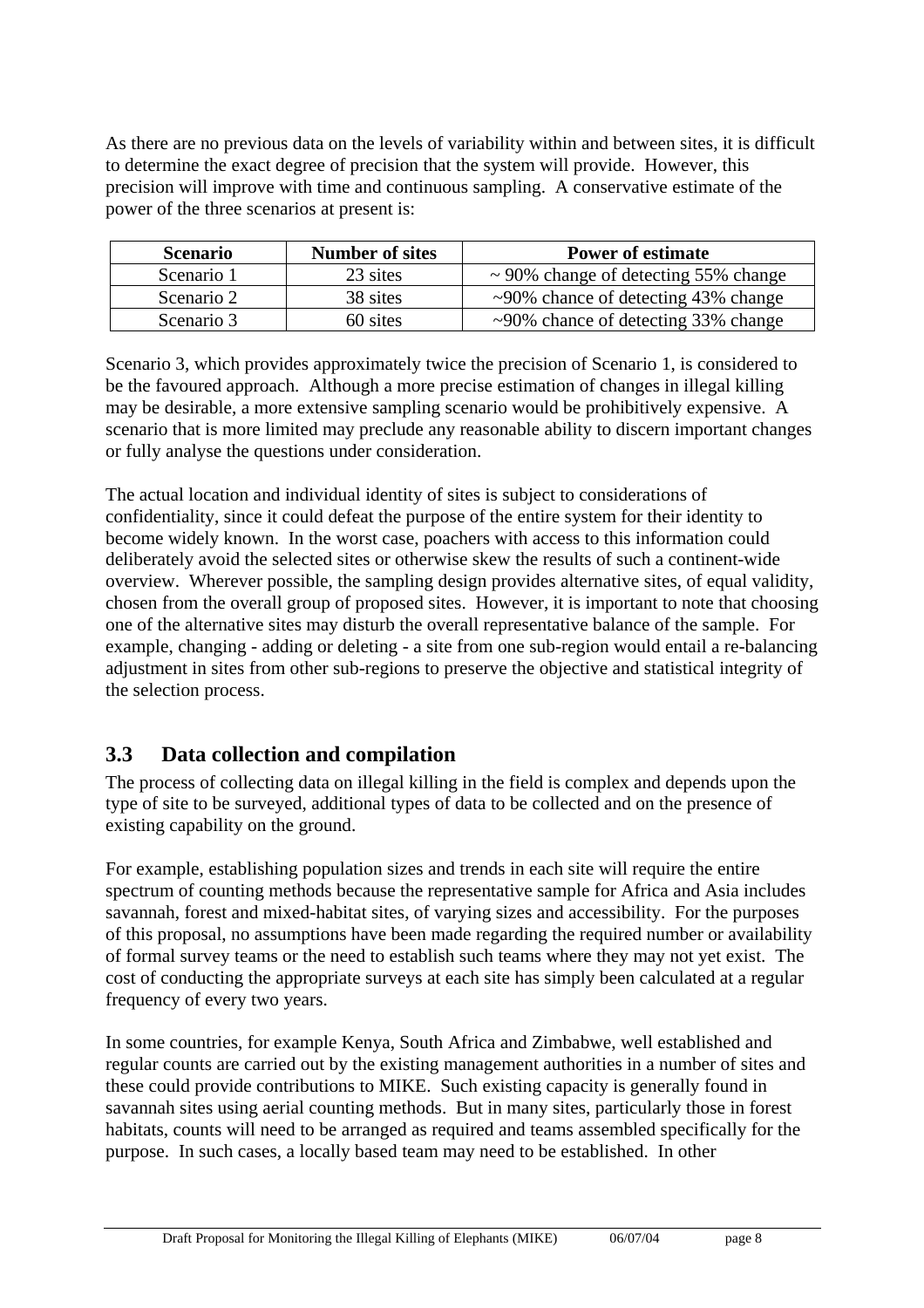circumstances, it may be more practical to establish formal teams that could be shared among sites within a country and even between countries.

As the primary focus of MIKE is the sites from which data are to be collected, each site will require a nominated person, probably an existing employee of the government management authority or an NGO currently working at the site, to act as the MIKE liaison. This person, the MIKE data collection officer, will be responsible for the collection of all data, in a standardised format, for further compilation and transmission to the next level. These data will include the results of population surveys as well as regular monitoring data, such as search and deterrent effort, budgets, external factors and other qualitative or proxy information. The data collection officers will turn these data over to the next step of compilers for onward transmission to the central MIKE data processing unit. An average of 50% of the person's time has been assumed for work related to MIKE.

The data collection officers may also be involved in the logistics of the surveys every other year. Specifics of the role include:

- participating in surveys
- procuring of field equipment
- collection of all required data in a standardised format
- training of field assistants
- reporting of site survey results; and
- compiling data and liasing with national or sub-regional compilers

For countries with two or more sites, a national compiler may be required. This person would again be a staff member of the government management authority, a member of the AfESG/AsESG or an employee of a locally active NGO, not necessarily based at one of the MIKE sites. There will be a further need for one or more individuals to assist with the compilation of data at the sub-regional and regional (in the case of Asia) level for onward transmission and reporting to the central data processing unit of MIKE. At all of these levels, national, sub-regional and regional compilers, participation in MIKE might require up to 25% of their time. This is costed on a time-based consultancy or secondment.

The national, sub-regional or regional compilers would take on the following functions:

- planning and designing national, sub-regional or regional data collection protocols
- advising and supervising MIKE data collection officers at the sites
- training of site staff including survey team leaders and members
- helping to co-ordinate and arrange site survey efforts
- compiling data for the country, sub-region or region
- forwarding data to the central data processing unit
- managing the budgets
- procuring of field and office equipment; and
- liasing with the central unit and the relevant Range States authorities.

The core of the system will be a central Technical Support and Data Processing Unit. The functions are described below but a key role is the provision of training and technical support to the data collectors and compilers mentioned above at regional, sub-regional, national and site levels. This unit would also provide overall co-ordination to the entire survey and data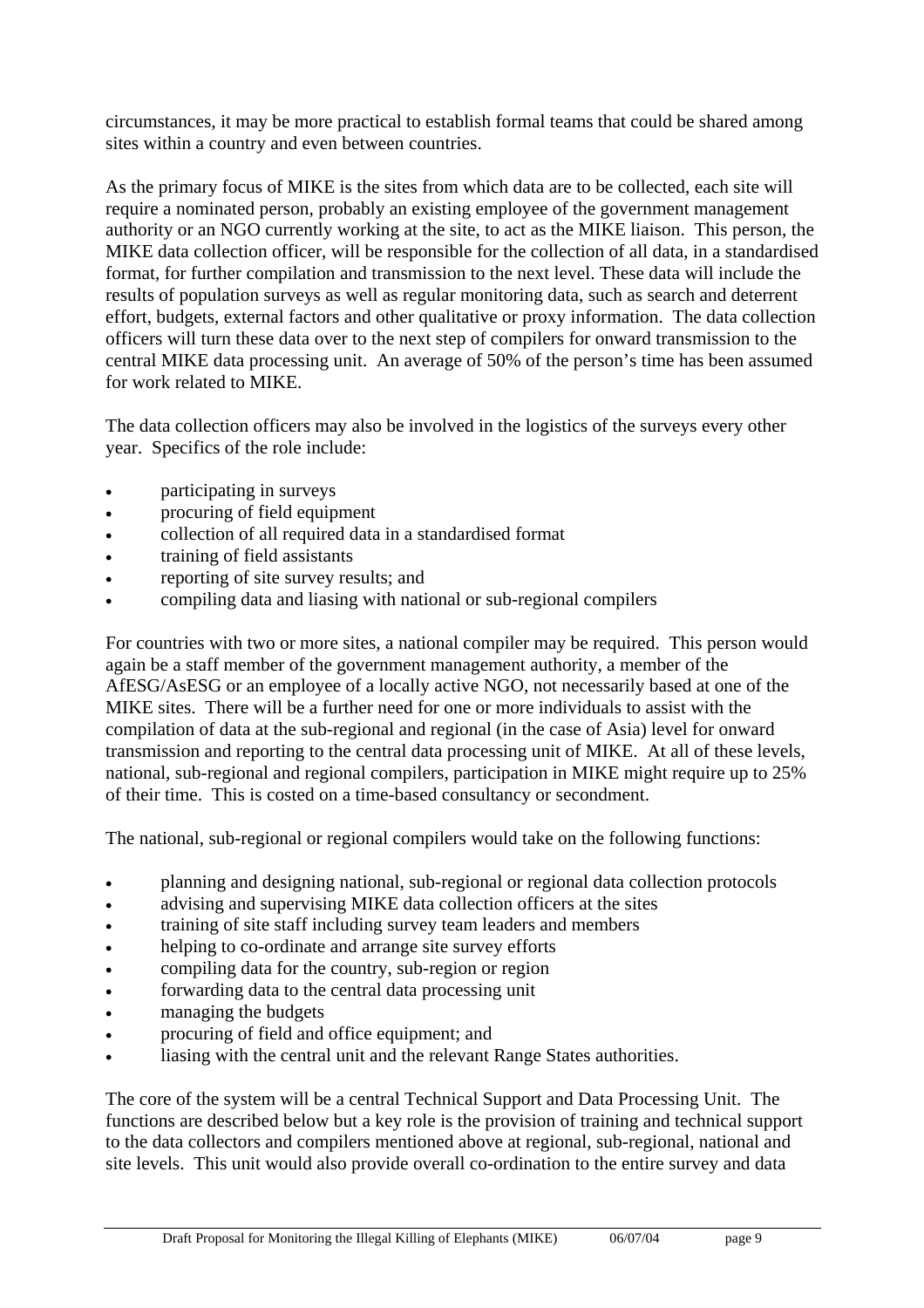collection process, as well as carrying out the reporting function for MIKE. The organisational structure is outlined in Figure 1, below.





### **3.4 Technical support and data processing unit**

The establishment and implementation of MIKE will require IUCN/SSC to establish a special unit, in collaboration with the Secretariats of their AfESG and the AsESG, to co-ordinate and oversee the technical aspects of the development and operation of the long-term monitoring system. This would be a permanent technical support and data processing unit, based in a convenient location for ease of access to and communication with the regional, sub-regional, national compilers and the site-based officers involved in the data collection and compilation. Due to the long-standing presence of the AfESG Secretariat and the African Elephant Database, Nairobi has been proposed as the site for establishing this Unit.

The unit would be staffed as follows: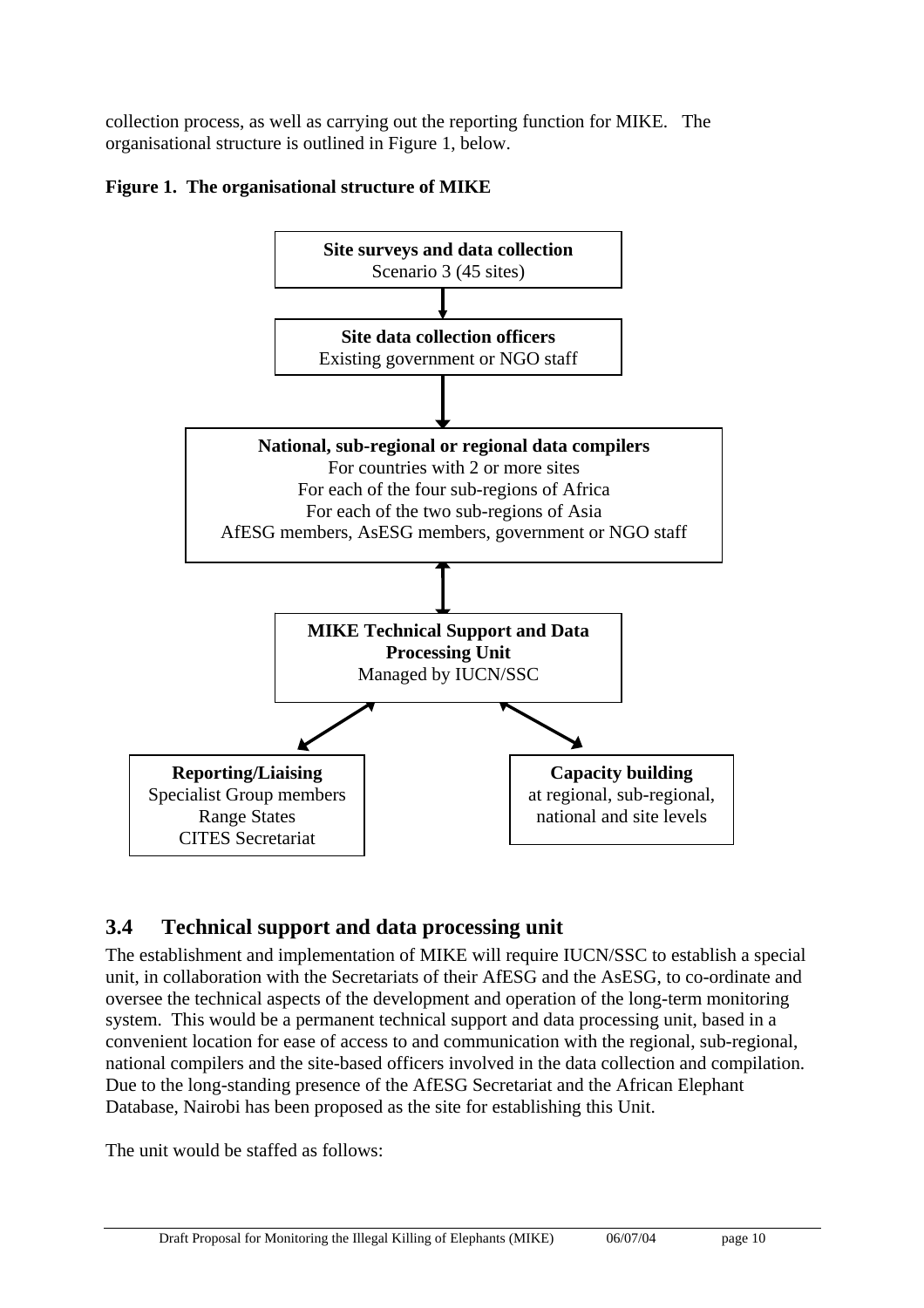- Head of unit
- Information technologist
- Support assistant.

The functions of this unit would be to:

- co-ordinate the implementation of MIKE in Africa and Asia
- develop data collection and compilation protocols and information management procedures for data on illegal killing of elephants from a representative sample of sites throughout elephant Range States in Africa and Asia
- oversee statistical analysis and technical interpretation of data relating to illegal killing of elephants (including consultation with the AfESG and AsESG memberships)
- provide technical assistance and capacity building to Range States and others in the development of on-going monitoring programmes in the field, and for analytical capability at the national and site levels
- provide regular reports to CITES and participating countries as well as responding to official requests for information
- ensuring full integration with ETIS
- evaluate the MIKE system regularly; and
- recommend and implement changes and improvements, as required.

### **3.5 Capacity building**

A vital component of the programme is to ensure that the Range States and site-based personnel possess the necessary skills to ensure the effectiveness, sustainability and, where possible, expansion of the MIKE system. For this reason, a programme of capacity building and training has been built into the system. This programme would be co-ordinated by the proposed Technical Support and Data Processing Unit, using a combination of their own resources and those of consulting experts.

The main thrust of the capacity building programme would be the development of training curricula and workshops to be held in each of the four sub-regions once a year for the compilers and site collection officers. A key element of this would be a 'training of trainers' approach designed to permit a cascade effect so that participants would be qualified to run their own workshops at the country or site level.

An important objective would be to ensure a consistent, standardised approach to data collection. In addition, a great deal of expertise is available regarding counting and survey methodologies and these skills need to be shared widely amongst the Range States. Providing technical advice, for example with regard to survey methods and logistics, would be an important function of the Technical Support and Data Processing Unit, quite separate from the formal training programme.

### **3.6 Integration of the Information from MIKE and ETIS**

Data collected from MIKE would need to be integrated with the Elephant Trade and Information System (ETIS) managed by TRAFFIC. Similar methods of analysis should be used within each system, and it might be valuable to involve the same analytical experts in examining the data from each system. IUCN and TRAFFIC would work together in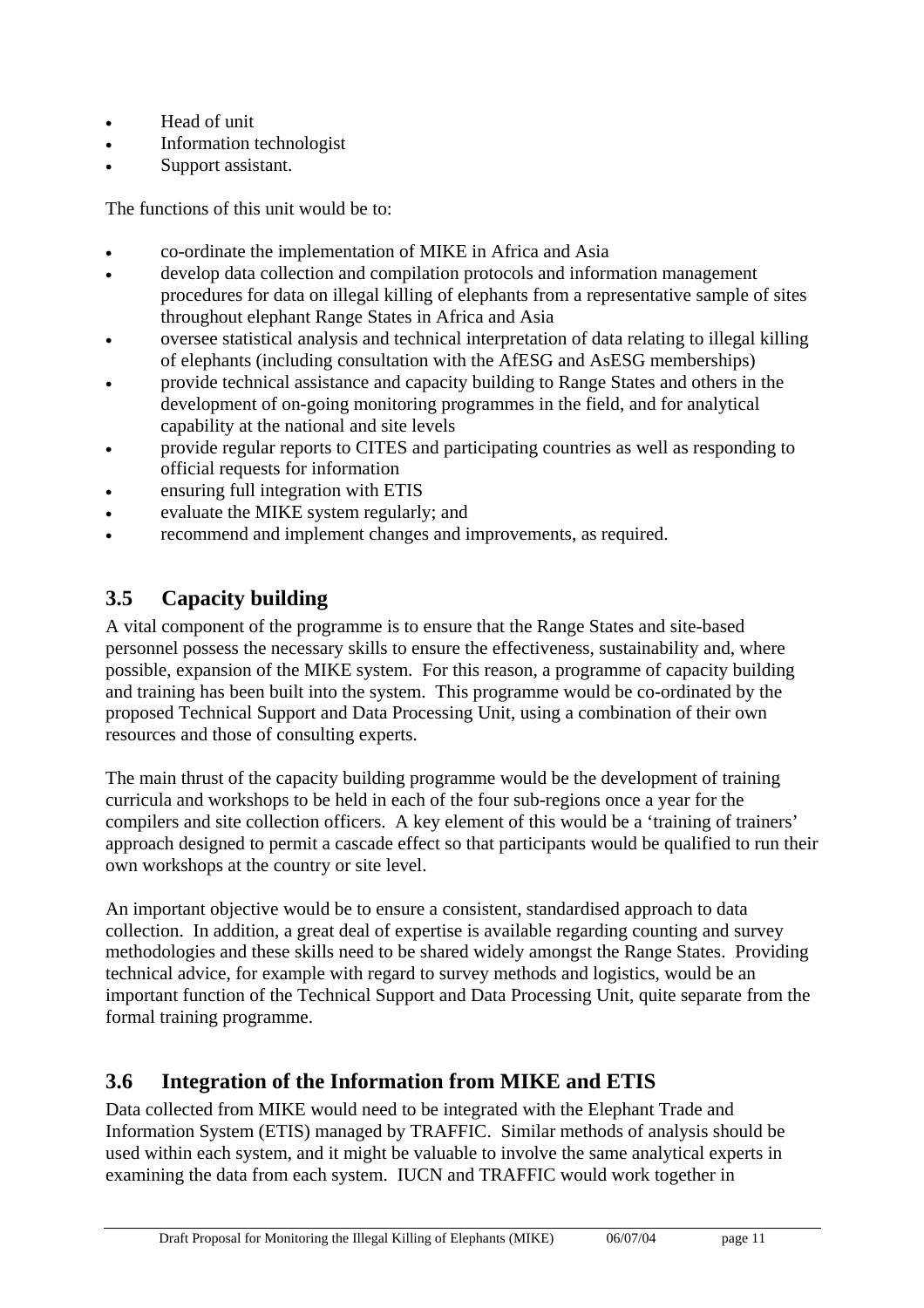identifying independent analytical experts, and developing methodologies to ensure that each exercise benefits as much as possible from shared understanding of the data and problems within each system. The final interpretation of what is happening to elephants and the trade over time should involve some interpretation of analytical efforts from each system. Any formal reports to the CITES Standing Committee or future Conferences of the Parties should include joint interpretation of the information from each system.

To ensure the integration and most efficient operation of the two systems, the responsibility for overseeing them, and for any joint output of analysis and interpretation rest with IUCN and TRAFFIC at their respective international Secretariats. Since TRAFFIC is formally a part of IUCN's Global Programme and there is already a close working relationship between the Secretariats on matters relating to CITES, this integration should be efficient and effective.

### **3.7 Reporting and auditing**

Expected outputs of the illegal killing monitoring information system would include:

- CITES reports regular and special reports to the CITES Secretariat and, as and when necessary, the CITES Standing Committee or the Conference of the Parties
- site or country reports country-specific reports to the elephant Range States to assist them in understanding their own individual situation
- donor reports regular reporting as required by donors, and
- liaison with TRAFFIC's ETIS.

### **3.7.1 Reporting structure**

The reporting structure for MIKE is laid out in Figure 2, below.

### **3.7.2 Independent audit**

There is legitimate concern that vesting responsibility in the same organisations for developing both monitoring systems and for interpretation of the information gathered, risks incorporating a particular bias in the information presented to CITES for decision-making. While IUCN and TRAFFIC are regarded as the primary international organisations with both the breadth of expertise and perspective on issues relating to CITES and elephants necessary for taking on the responsibilities for these two systems, several steps might be taken to guarantee objectivity and transparency throughout the process, including the possibility of an independent external audit of the entire system.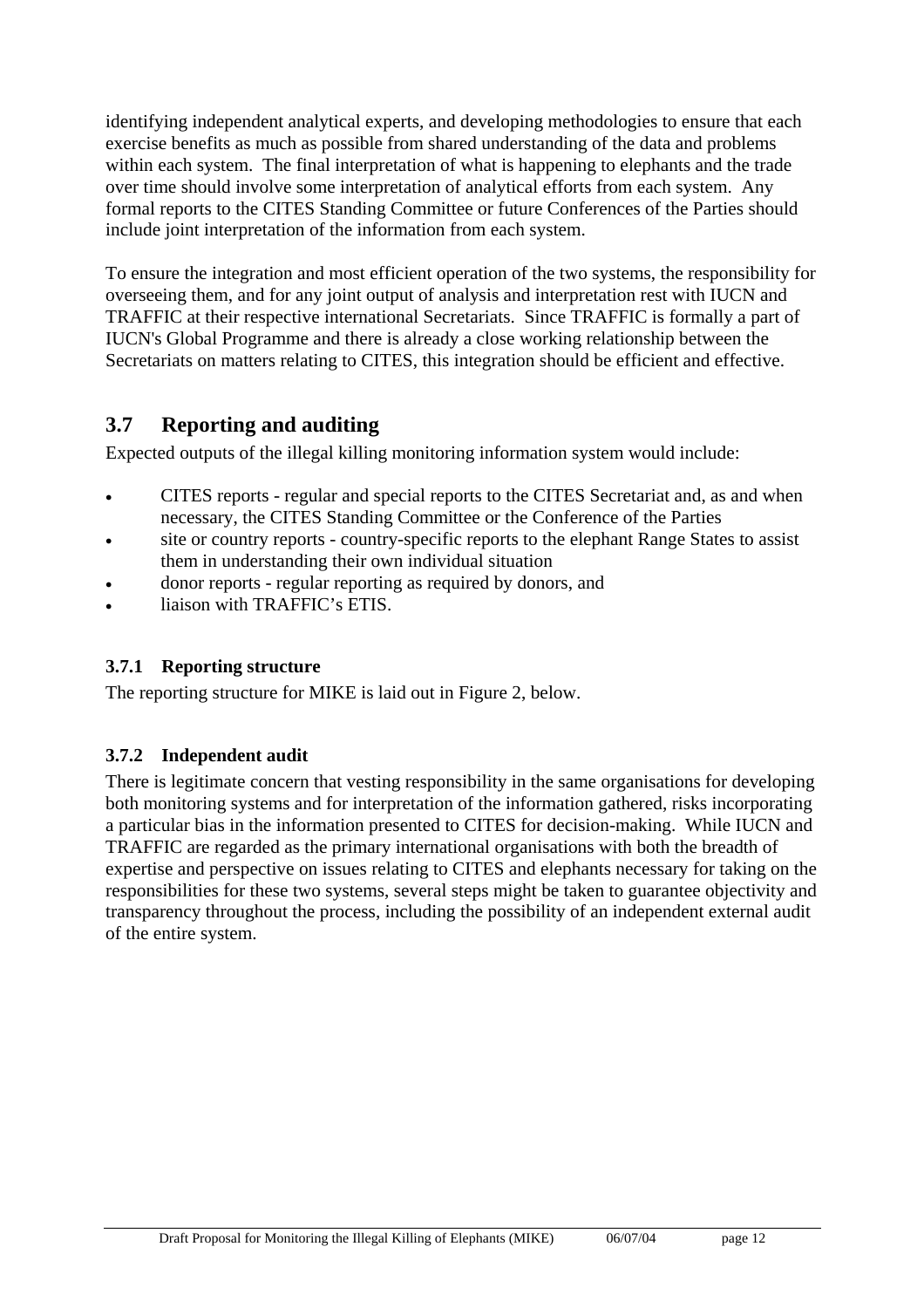**Figure 2. The reporting structure of MIKE** 

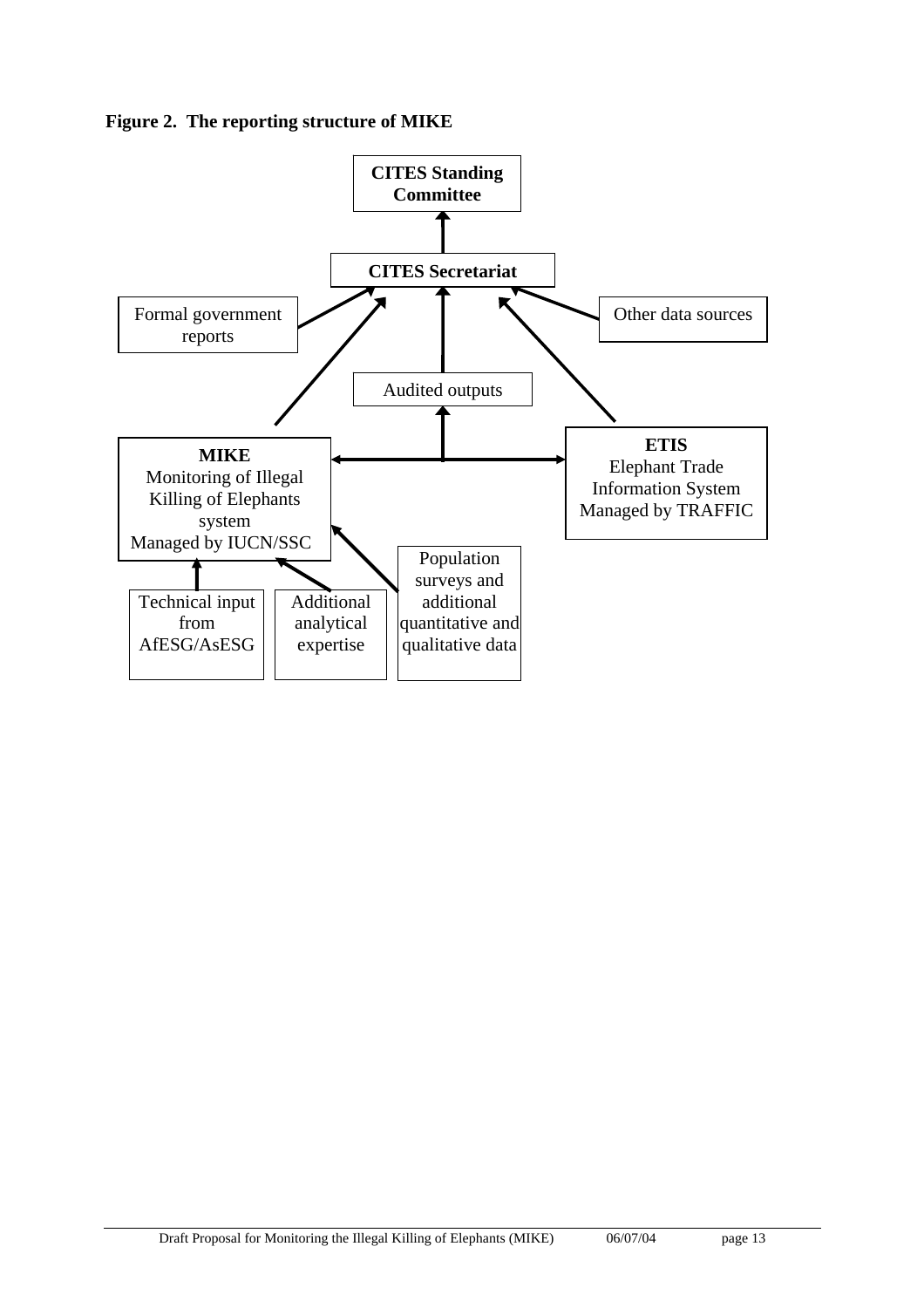### **4 Costing**

A full analysis of costs is provided in Annex 5 and summarised below. The assumptions on which the current costings have been based are as follows.

### **4.1 Assumptions**

The costs of the MIKE system have been derived under the major headings of:

- 1 set-up costs
- 2 population surveys
- 3 data collection and compilation
- 4 technical support and data processing, reporting and audit
- 5 capacity building.

### **4.1.1 Set-up costs**

At the site and national level, costs assume existing office accommodation and furnishing. The provision of computing equipment and power supply (as needed) for all site data collection officers, national and sub-regional compilers and full set-up costs for the central data processing unit, including staff recruitment costs, have been included. Costs of outfitting survey teams are included in the population survey component.

### **4.1.2 Population surveys**

It is intended that population surveys, either by ground or aerial methods, will be conducted every other year in the 45 MIKE sites in Africa and the 15 sites in Asia. Costs have been estimated according to the type of count, the area that must be covered and the designated sampling intensity to be applied.

For each scenario, the sites were categorised according to type (savannah or forest) and survey method (aerial sample, aerial total, ground, dung). For each survey method, a cost per square kilometre was built up from the appropriate cost elements such as staff costs, equipment, rations, fuel, aircraft or vehicle hire, number of transects surveyed, etc. The total field data collection costs therefore are based on the product of total transect survey length and survey cost per linear kilometre.

For sample counts in Africa, costs have been based on a sampling intensity of 21%, which is considered to give results of the highest confidence level (Said, *et al*. 1995) under conditions in Africa. Direct ground sample counts in Asia are based on sampling intensity of 30%, using techniques previously documented to census elephants in Asian habitats (Karanth and Sunquist, 1992; Varman and Sukumar, 1995), while dung counts in Asian sites are based on sampling intensity of 40% (Dawson and Dekker 1991; Varman *et al*, 1995).

This takes no account of logistical questions regarding the number of teams in the field, nor of the presence or otherwise of survey capability in any given location.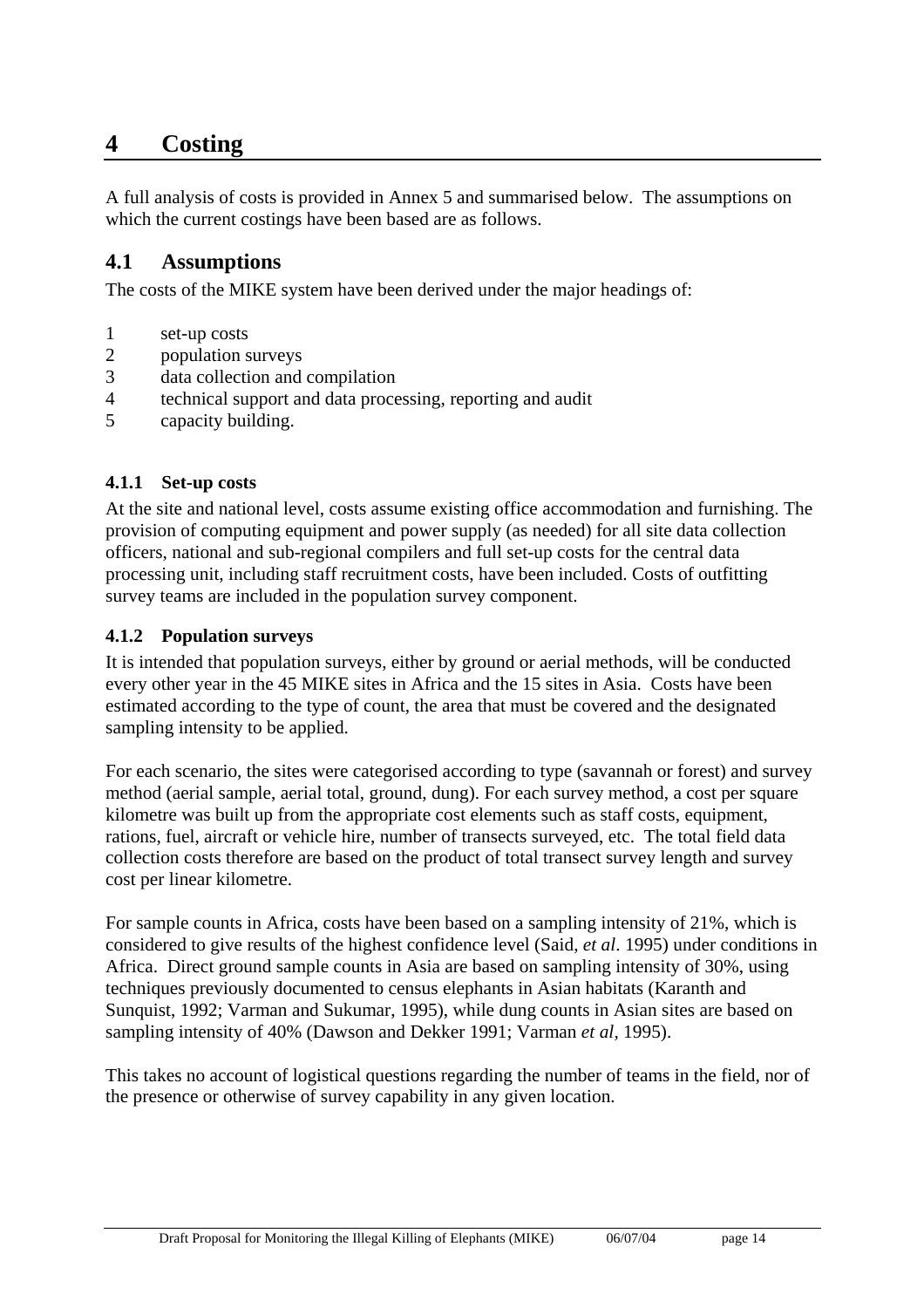### **4.1.3 Data collection and compilation**

No new staff appointments are assumed. Rather, the project would contract and finance existing government or NGO staff or members of the AfESG/AsESG to collect and compile the required data.

For Africa, at the site level, 50% of one person's time is assumed, and 25% at the national, sub-regional or regional (Asia) level. For the purpose of this proposal, costs have assumed to be uniform throughout the Africa region.

In Asia, one full-time staff person would be assigned as the site officer at each of the 15 sites as well as full time positions for national and sub-regional compilers

The costings have been calculated on the basis of the following human resource requirements.

|                                               | Africa | Asia |
|-----------------------------------------------|--------|------|
| Number of data collection officers (on site): |        |      |
| Number of national compilers:                 |        |      |
| Number of sub-regional compilers:             |        |      |

A provision for team training has been included in the budget for Capacity Building.

### **4.1.4 Technical support, data processing and reporting**

The costs of maintaining this unit were based on staff costs of three full time employees (assumed two expatriates recruited and one hired locally) plus typical office running costs in Nairobi, Kenya. Costs such as co-ordination, travel, attendance at meetings, report production and distribution, and external audit have also been included in this component.

#### **4.1.5 Capacity building**

The costs are based on six sub-regional workshops per year, employing a specialist consultant for up to one month each time, and up to 12 national or site-based workshops per year. In practice, it may be possible to run some of these workshops in conjunction with other scheduled meetings.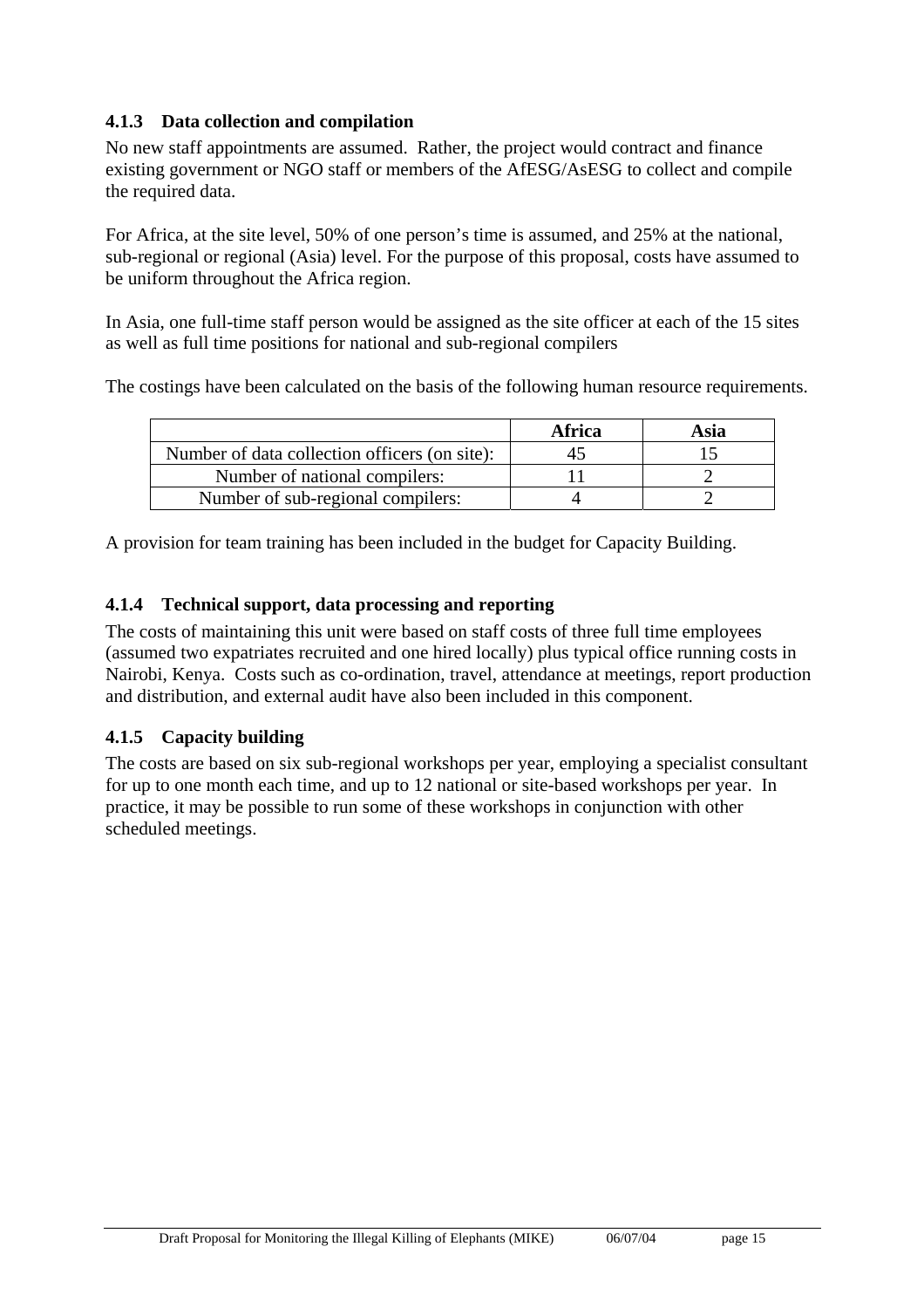### **4.2 Annual cost estimates for three scenarios in Africa**

Summaries for annual recurrent budgets for the three scenarios examined are shown below. A full breakdown of these budgets is provided in Annex 5. All figures are quoted in US\$ unless otherwise specified.

| TABLE 1. Estimated annual recurrent costs for sampling in Africa and Asia. |  |
|----------------------------------------------------------------------------|--|
|----------------------------------------------------------------------------|--|

|                                                                                                                           | For 60 sites |
|---------------------------------------------------------------------------------------------------------------------------|--------------|
| <b>Population surveys</b>                                                                                                 |              |
| - survey/count expenses incl. staff costs, equipment,<br>provisions, fuel aircraft charges, etc.                          | 1,153,986    |
| Data collection and compilation                                                                                           |              |
| - staff cost contributions/consultancy fees for site<br>officers and compilers, equipment, communication and<br>reporting | 713,909      |
| <b>Technical support and data processing unit</b>                                                                         |              |
| - staff costs, office running costs, report production and<br>distribution, travel and meetings, external audit           | 306,475      |
| <b>Capacity building</b>                                                                                                  |              |
| - consultancy fees and travel, workshop expenses,<br>training materials, participants' travel and expenses                | 179,228      |
| Total (US \$\$)                                                                                                           | 2,353,597    |

### **4.3 Estimated overall costs for preferred Scenario 3**

As Scenario 3 provides the best level of precision, at a relatively advantageous cost, in addressing the requirements of the Parties (see Annex 1), the following summary costs are presented for this scenario only. Table 2 outlines fixed, one-off set-up costs and annual recurrent costs for operations in Years 1-6. Annual recurrent expenditure increases have been assumed at an average of 5% per annum.

### **TABLE 2. Budget for Years 1 through 6, including set-up costs.**

| <b>Set-up costs</b> | <b>Annual recurrent costs</b> |            | <b>Refit costs</b> | <b>Total system costs</b> |
|---------------------|-------------------------------|------------|--------------------|---------------------------|
|                     | Yr. 1                         | $Yrs. 2-6$ | Yr. 3/4            |                           |
| 742,383             | 2,353,597                     | 9,930,753  | 334,814            | 13,361,547                |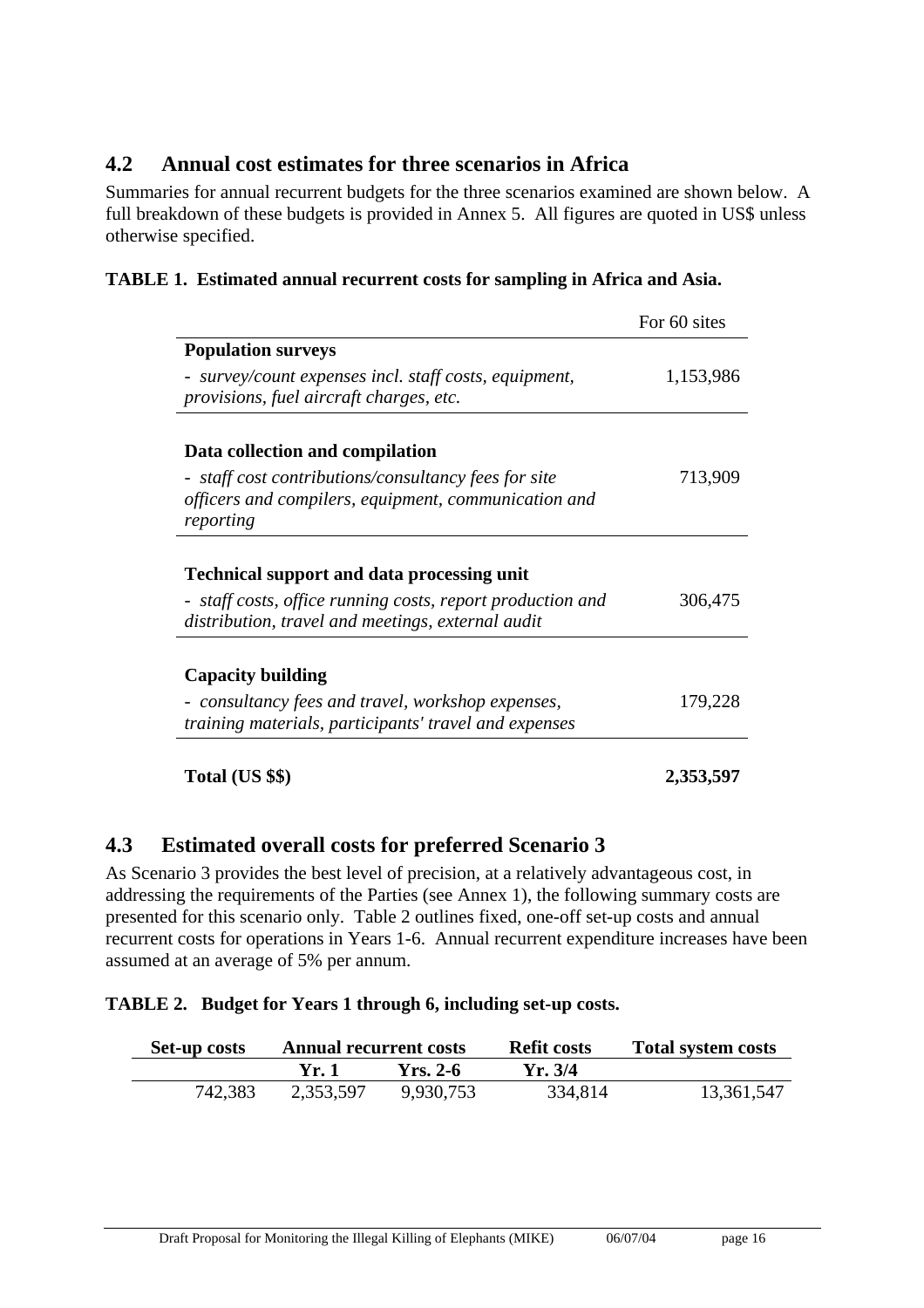Table 3, below, provides a breakdown of the expenditure in a survey year by sub-region for Scenario 3. The percentage breakdown for each sub-region includes survey costs, equipment costs, data collection and compilation costs, technical support and data processing unit/reporting costs as well as capacity building.

#### **TABLE 3. Breakdown of annual recurrent expenditure for Scenario 3, by sub-region for Year 1.**

| Sub-region      | US\$      | Percentage |
|-----------------|-----------|------------|
| East Africa     | 427,169   | 18         |
| Central Africa  | 462,543   | 20         |
| West Africa     | 557,004   | 24         |
| Southern Africa | 405,569   | 17         |
| South Asia      | 269,167   | 11         |
| Southeast Asia  | 232,144   |            |
| <b>Total</b>    | 2,353,597 |            |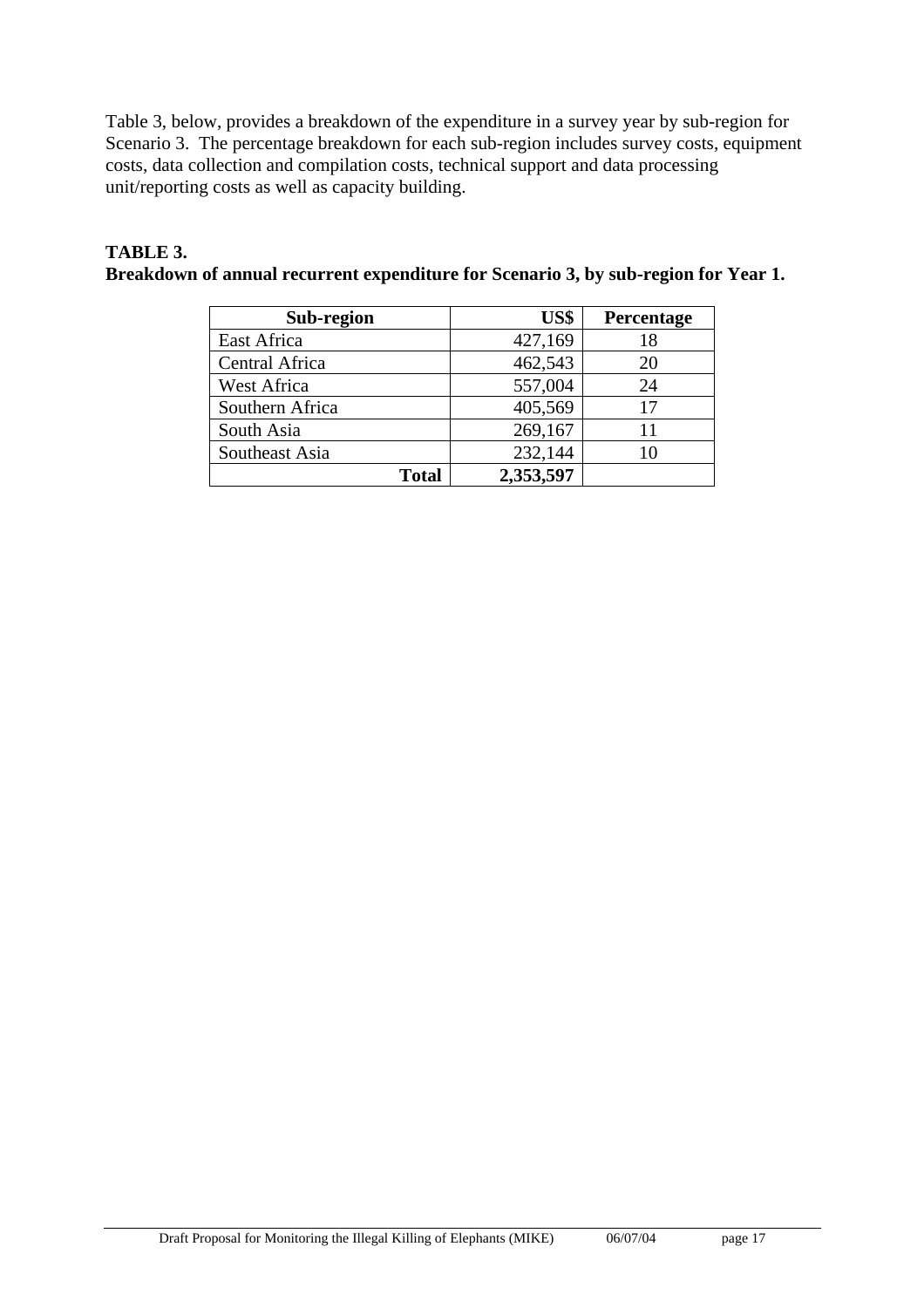- Burn, R.W. 1998. Selection of a representative sample of sites, background paper to AfESG, July 1998, Statistical Services Centre, University of Reading.
- CITES. 1998. Decisions of the Conference of the Parties Relating to Elephants. Notification 1998/09. Results of the discussions at 40th Meeting of the Standing Committee, London, 3-6 March 1998.
- Cochran, W.G. 1977. **Sampling Techniques** (Third Edition), Wiley, New York.
- Dawson, S. and Dekker, A.J.M. 1991. Methods for counting Asian elephants in forests: a field techniques manual. FAO. Bangkok.
- IUCN/SSC and TRAFFIC. 1998. Monitoring of trade in elephant products and illegal killing of elephants, Workshop report, Nairobi, 8 – 12 December 1997.
- IUCN/SSC and TRAFFIC. 1998. Monitoring systems for the illegal killing of elephants and trade in ivory and other elephant products. A report to the  $40<sup>th</sup>$  Meeting of the CITES Standing Committee, March 1998 (Doc.SC.40.5.2.6).
- IUCN/SSC/African Elephant Specialist Group. 1998. Review of African Elephant Conservation Priorities, Edited by C.R. Thouless.
- Kangwana, K. (Ed.). 1996. **Studying Elephants**, Technical Handbook Series No. 7, African Wildlife Foundation.
- Karanth, K.U. and M.E. Sunquist 1992. Population structure, density and biomass of large herbivores in the tropical forests of Nagarahole. *J. Trop. Ecol*. **8**: 21-35.
- Norton-Griffiths, M. 1978. **Counting Animals**, Handbooks on techniques currently used in African wildlife ecology. No.1, African Wildlife Leadership Foundation.
- Said, M.Y., Chunge, R.N., Craig, G.C., Thouless, C.R., Barnes, R.F.W., and H.T. Dublin. 1996. **African Elephant Database: 1995** IUCN/SSC Occasional Paper No. 11. IUCN/UNEP.
- Varman, K. S., and R. Sukumar. 1995. The line transect method for estimating densities of large mammals in a tropical deciduous forest: An evaluation of models and field experiments*. J. Biosci*. **20**: 273-285.
- Varman, K. S., Ramakrishnan, U. and R. Sukumar. 1995. Direct and indirect methods of counting elephants: A comparison of results from Mudumalai sanctuary. In: A week with elephants. Eds. J.C. Daniel and H. Datye. Bombay Natural History Society, Bombay and Oxford University Press, New Delhi. Pp331-339.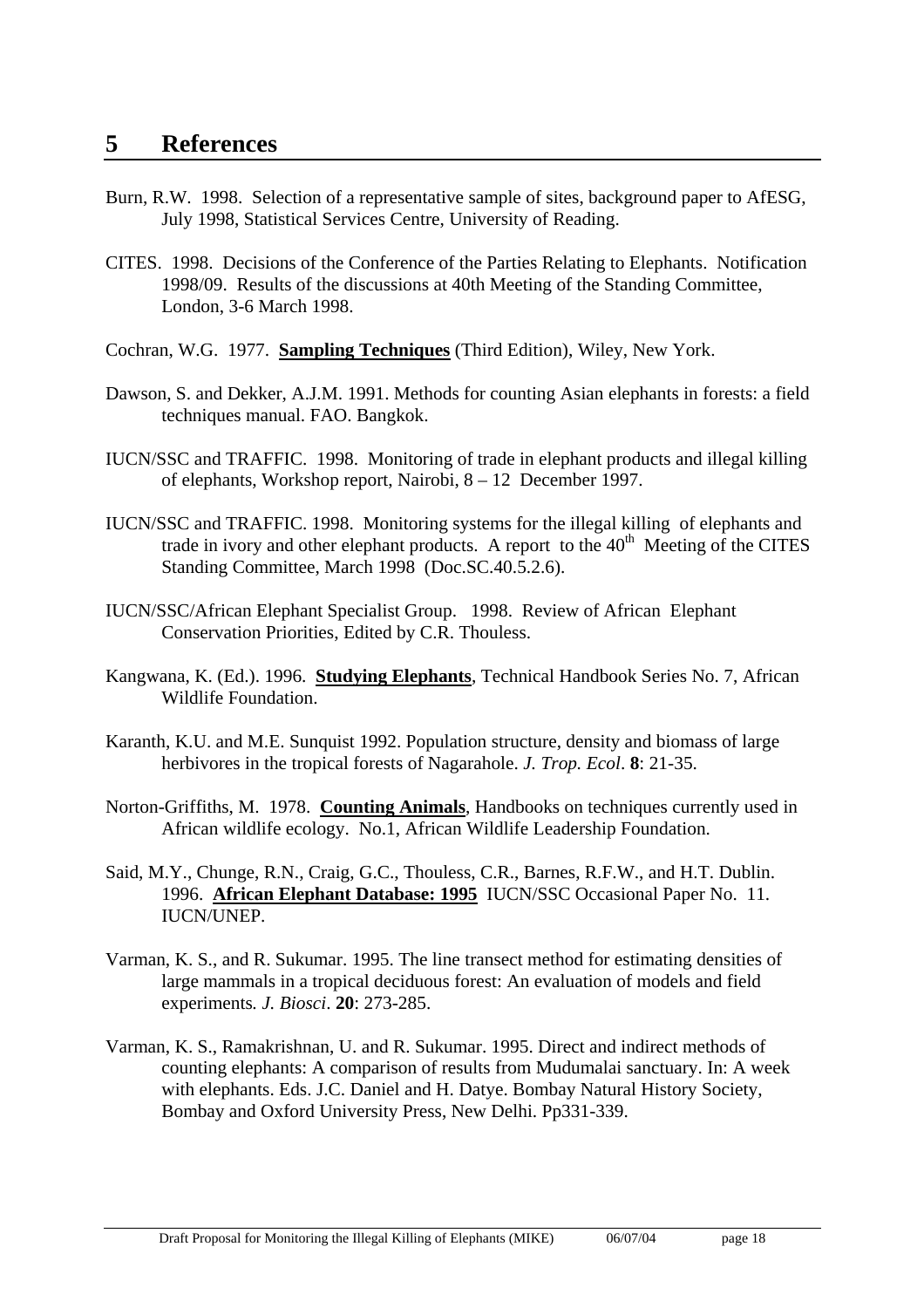**Annex 1: Relevant Decisions and Resolutions from CITES COP 10** 

## **CITES Decisions 10.1 & 10.2 CITES Resolution Conf. 10.10**

#### **10.1 Conditions for the resumption of trade in African elephant ivory from populations transferred to Appendix II at the 10th meeting of the Conference of the Parties**

#### **Part A**

Trade in raw ivory shall not resume unless:

- a) deficiencies identified by the CITES Panel of Experts (established pursuant to Resolution Conf. 7.9, replaced by Resolution Conf. 10.9) in enforcement and control measures have been remedied;
- b) the fulfilment of the conditions in this Decision has been verified by the CITES Secretariat in consultation with the African regional representatives on the Standing Committee, their alternates and other experts as appropriate;
- c) the Standing Committee has agreed that all of the conditions in this Decision have been met;
- d) the reservations entered by the range States<sup>1</sup> with regard to the transfer of the African elephant to Appendix I were withdrawn by these range States prior to the entry into force of the transfer to Appendix II;
- e) the relevant range States<sup>1</sup> support and commit themselves to international co-operation in law enforcement through such mechanisms as the Lusaka Agreement;
- f) the relevant range States<sup>1</sup> have strengthened and/or established mechanisms to reinvest trade revenues into elephant conservation;
- g) the Standing Committee has agreed to a mechanism to halt trade and immediately re-transfer to Appendix I populations that have been transferred to Appendix  $II^2$ , in the event of non-compliance with the conditions in this Decision or of the escalation of illegal hunting of elephants and/or trade in elephant products owing to the resumption of legal trade;
- h) all other precautionary undertakings by the relevant range States in the supporting statements to the proposals adopted at the 10th meeting of the Conference of the Parties have been complied with; and
- i) the relevant range States<sup>1</sup>, the CITES Secretariat, TRAFFIC International and any other approved party agree to:
	- i) an international system for reporting and monitoring legal and illegal international trade, through an international database in the CITES Secretariat and TRAFFIC International; and
	- ii) an international system for reporting and monitoring illegal trade and illegal hunting within or between elephant range States, through an international database in the CITES Secretariat, with support from TRAFFIC International and institutions such as the IUCN/SSC African Elephant Specialist Group and the Lusaka Agreement.

#### **Part B**

 $\overline{a}$ 

a) If all of the conditions in this Decision are met, the Standing Committee shall make available its evaluation of legal and illegal trade and legal offtake pursuant to the implementation of Resolution Conf. 10.10 as soon as possible after the experimental trade has taken place.

Notes from the Secretariat

 $1$  This is understood to mean the States whose populations of African elephant have been transferred to Appendix II [as in paragraph h)].

 $2^2$  This decision is in conflict with the text of the Convention. The mechanism for the transfer of species (including populations) from Appendix II to Appendix I is specified in Article XV of the Convention. Any such transfer can be done only if it is proposed by a Party and is agreed by the Conference of the Parties, either at a regular meeting or by the postal procedure, and will enter into force only 90 days after the proposal is adopted by the Conference. An appropriate action for the Standing Committee would be to request a Party (such as the Depositary Government) to submit the required proposal.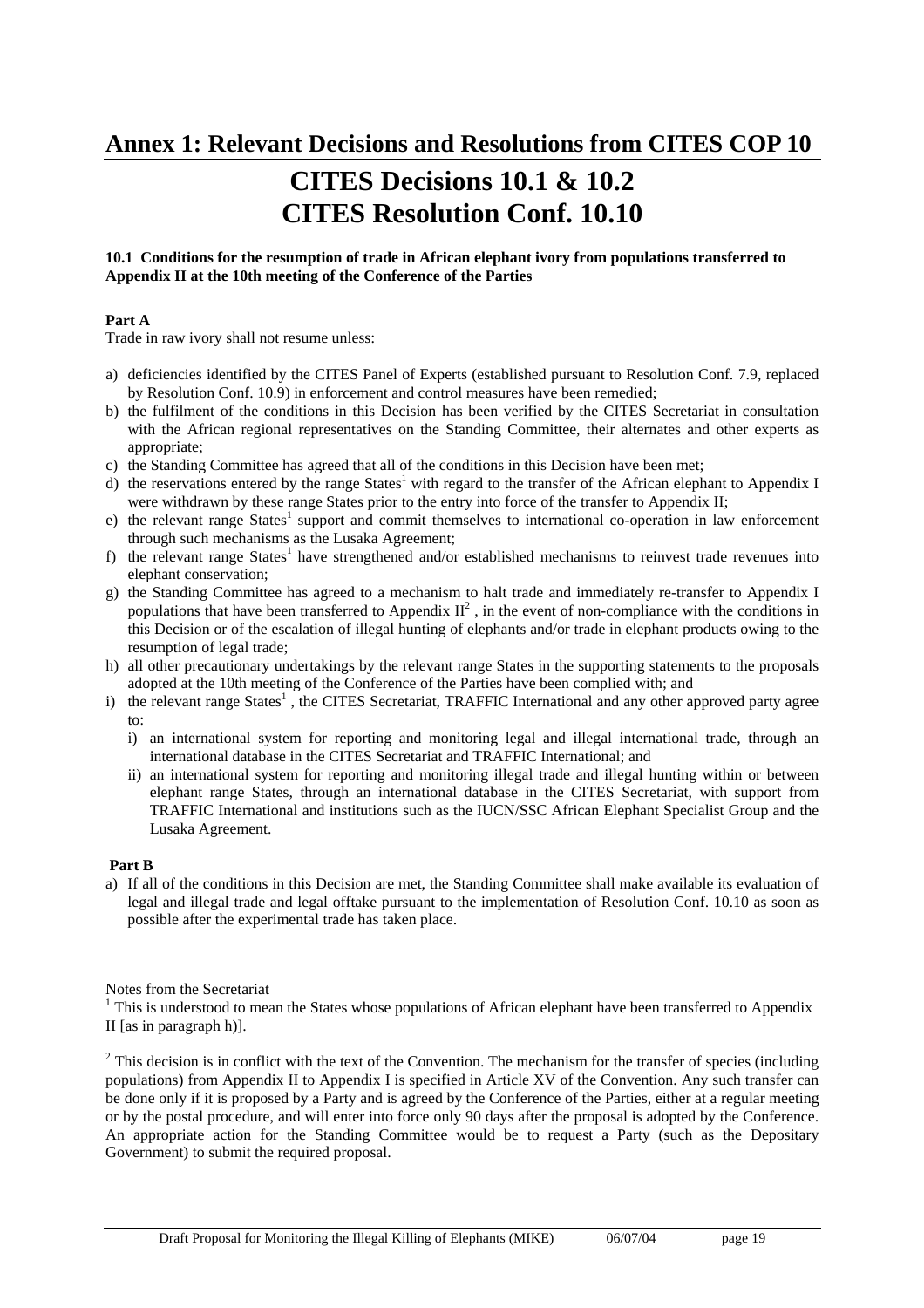b) The Standing Committee shall identify, in co-operation with the range States, any negative impacts of this conditional resumption of trade and determine and propose corrective measures.

#### **10.2. Conditions for the disposal of ivory stocks and generating resources for conservation in African elephant range States**

- a) The African elephant range States recognise:
	- i) the threats that stockpiles pose to sustainable legal trade;
	- ii) that stockpiles are a vital economic resource for them;
	- iii) that various funding commitments were made by donor countries and agencies to offset the loss of assets in interest of unifying these States regarding the inclusion of African elephant populations in Appendix I;
	- iv) the significance of channelling such assets from ivory into improving conservation and community-based conservation and development programmes;
	- v) the failure of donors to fund elephant conservation action plans drawn up by the range States at the urging of donor countries and conservation organizations; and
	- vi) that, at its ninth meeting, the Conference of the Parties directed the Standing Committee to review the issue of stockpiles and to report back at the 10th meeting.
- b) Accordingly, the African elephant range States agree that all revenues from any purchase of stockpiles by donor countries and organizations will be deposited in and managed through conservation trust funds, and that:
	- i) such funds shall be managed by Boards of Trustees (such as representatives of governments, donors, the CITES Secretariat, etc.) set up, as appropriate, in each range State, which would direct the proceeds into enhanced conservation, monitoring, capacity building and local community-based programmes; and
	- ii) these funds must have a positive rather than harmful influence on elephant conservation.
- c) It is understood that this decision provides for a one-off purchase for non-commercial purposes of government stocks declared by African elephant range States to the CITES Secretariat within the 90-day period before the transfer to Appendix II of certain populations of the African elephant takes effect. The ivory stocks declared should be marked in accordance with the ivory marking system approved by the Conference of the Parties in Resolution Conf. 10.10. In addition, the source of ivory stocks should be given. The stocks of ivory should be consolidated in a pre-determined number of locations. An independent audit of any declared stocks shall be undertaken under the auspices of TRAFFIC International, in co-operation with the CITES Secretariat.
- d) The African elephant range States that have not yet been able to register their ivory stocks and develop adequate controls over ivory stocks require priority assistance from donor countries to establish a level of conservation management conducive to the long-term survival of the African elephant.
- e) The African elephant range States therefore urge that this matter be acted upon urgently since any delays will result in illegal trade and the premature opening of ivory trade in non-proponent range States.
- f) This mechanism only applies to those range States wishing to dispose of ivory stocks and agreeing to and participating in:
	- i) an international system for reporting and monitoring legal and illegal international trade, through an international database in the CITES Secretariat and TRAFFIC International; and
	- ii) an international system for reporting and monitoring illegal trade and illegal hunting within or between elephant range States, through an international database in the CITES Secretariat, with support from TRAFFIC International and institutions such as the IUCN/SSC African Elephant Specialist Group and the Lusaka Agreement.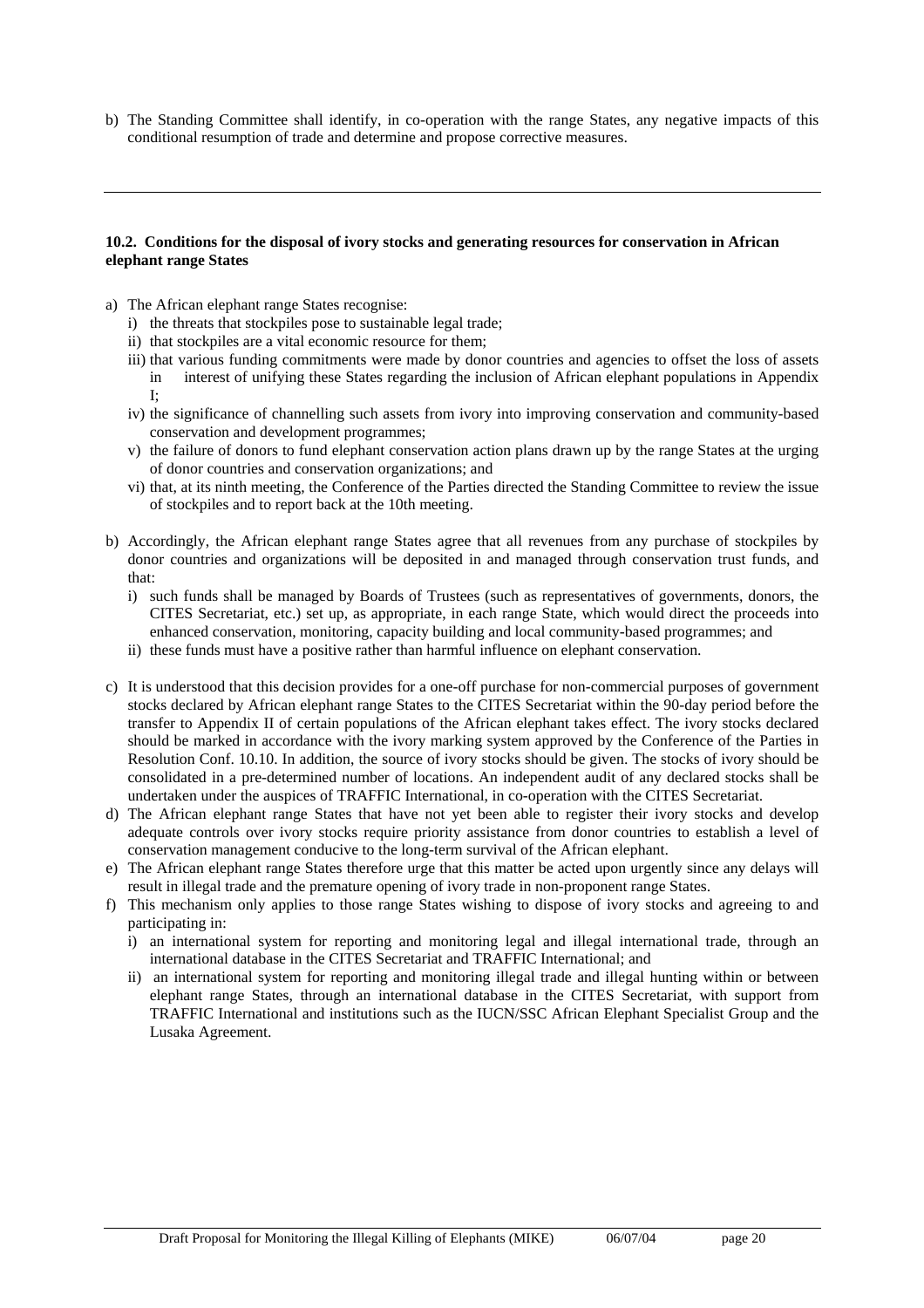#### **Resolution Conf. 10.10 Trade in Elephant Specimens**

RECALLING Resolution Conf. 9.16, adopted by the Conference of the Parties at its ninth meeting (Fort Lauderdale, 1994);

NOTING that the African elephant *Loxodonta africana* was transferred from Appendix II to Appendix I at the seventh meeting of the Conference of the Parties (Lausanne, 1989) but some populations were transferred back to Appendix II, under certain conditions, at the 10th meeting (Harare, 1997);

#### THE CONFERENCE OF THE PARTIES TO THE CONVENTION

#### Regarding definitions

AGREES that:

- a) the term 'raw ivory' include all whole elephant tusks, polished or unpolished and in any form whatsoever, and all elephant ivory in cut pieces, polished or unpolished and howsoever changed from its original form, except for 'worked ivory'; and
- b) 'worked ivory' be considered readily recognizable and that this term shall cover all items made of ivory for jewellery, adornment, art, utility or musical instruments (but not including whole tusks in any form, except where the whole surface has been carved), provided that such items are clearly recognizable as such and in forms requiring no further carving, crafting or manufacture to effect their purpose;

#### Regarding marking

RECOMMENDS that whole tusks of any size, and cut pieces of ivory that are both 20 cm or more in length and one kilogram or more in weight, be marked by means of punch-dies or, where this is not practicable, with indelible ink, using the following formula: country-of-origin two-letter ISO code, serial number for the year in question/the last two digits of the year and the weight in kilograms (e.g. KE 127/9714). This number is to be placed at the "lip mark", in the case of whole tusks, and highlighted with a flash of colour;

Regarding control of internal ivory trade RECOMMENDS to those Parties in whose jurisdiction there is an ivory carving industry that is not yet structured, organized or controlled and to those Parties designated as ivory importing countries, that comprehensive internal legislative, regulatory and enforcement measures be adopted to:

- a) register or license all importers, manufacturers, wholesalers and retailers dealing in raw, semiworked or worked ivory products; and
- b) introduce recording and inspection procedures to enable the Management Authority and other appropriate government agencies to monitor the

flow of ivory within the State, particularly by means of:

- i) compulsory trade controls over raw ivory; and
- ii) a comprehensive and demonstrably effective reporting and enforcement system for worked ivory;

Regarding monitoring of illegal hunting of and trade in elephant specimens AGREES that:

- 
- a) a comprehensive, international monitoring system shall be established under the supervision and direction of the Standing Committee with the objectives of:
	- i) measuring and recording current levels and trends of illegal hunting and trade in ivory in African and Asian range States, and in trade entrepots;
	- ii) assessing whether and to what extent observed trends are a result of changes in the listing of elephant populations in the CITES appendices and/or the resumption of legal international trade in ivory; and
	- iii) establishing an information base to support the making of decisions on appropiate remedial action in the event of any problems with compliance or potential detriment to the species; and
- b) this monitoring system shall be in accordance with the framework outlined in Annex 1 for monitoring of illegal trade in ivory and other elephant specimens and in Annex 2 for monitoring of illegal hunting in elephant range States:

Regarding assistance to elephant range States

RECOMMENDS that Parties assist range States to improve their capacity to manage and conserve their elephant populations through improved law enforcement, surveys and monitoring of wild populations;

Regarding quotas for and trade in raw ivory RECOMMENDS that:

- a) each State that has a population of African elephants and wishes to authorize export of raw ivory establish, as part of its management of the population, an annual export quota for raw ivory expressed as a maximum number of tusks;
- b) each export quota be communicated to the CITES Secretariat in writing by 31 December for the next calendar year;
- c) Parties ensure that significant amounts of confiscated ivory are notified separately to the Secretariat and are not incorporated in quota submissions;
- d) the CITES Secretariat assist in the implementation of the quota system by: reviewing information submitted on each quota, together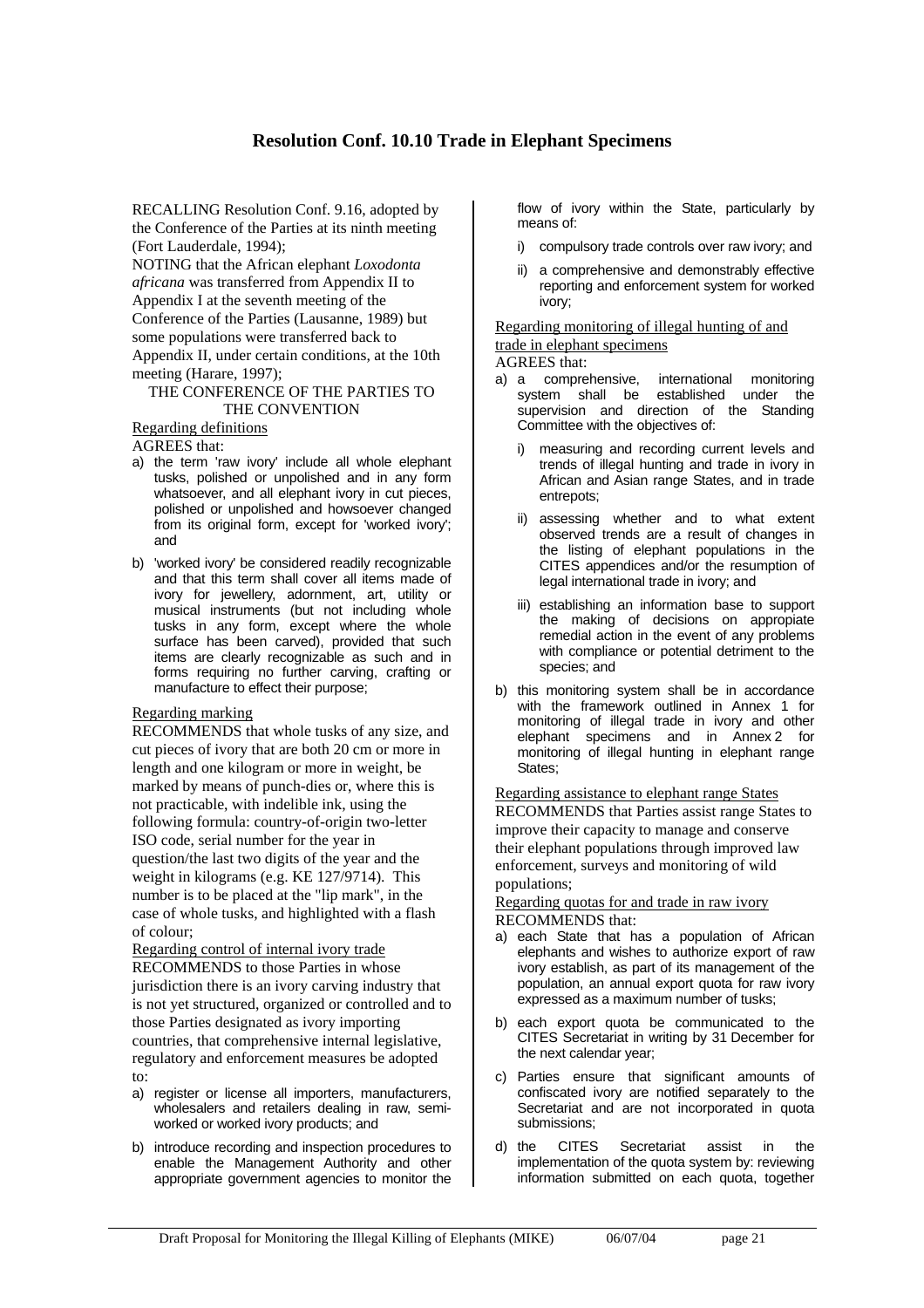with any information received about the status of the population in question; discussing any concern with the relevant State; and, if there is no cause for concern, communicating the current quota to the Parties not later than 31 January of each year;

- e) the Secretariat maintain its Ivory Trade Control Procedures Manual and that the Parties follow the procedures for quota submissions documented in this Manual;
- f) if the quota is not submitted by the deadline, the State in question have a zero quota until such time as it communicates its quota in writing to the Secretariat and the Secretariat in turn notifies the Parties;
- g) no export, re-export or import of raw ivory be authorized unless it is marked in accordance with this Resolution or in accordance with the Secretariat Manual;
- h) Parties accept raw ivory from producer States only where the export permit was issued in a year for which a quota for the State in question has been communicated to the Parties in accordance with this Resolution;
- i) Parties may accept raw ivory from a producer non-party State only if a quota for that State has been reviewed by the Secretariat and communicated to the Parties and if the Secretariat has received from the State an annual report on its ivory trade, and if the State meets all the other conditions in this Resolution and Article

X of the Convention (as interpreted by Resolutions of the Conference of the Parties);

- j) in compiling their annual reports, producer party and non-party States that have authorized the export of raw ivory relate such exports to their quota for any given year, providing the Secretariat with as much relevant information as possible, including, as a minimum, the number of whole or substantially whole tusks and their individual weights and identification numbers;
- k) all Parties maintain an inventory of the stock of raw ivory held within their territory, and that they inform the Secretariat of the level of this stock each year before 31 January, indicating the source of the ivory; and
- Parties assist the Secretariat to ensure that the duties set out in this Resolution are carried out;

Regarding resources required for implementation of this Resolution

APPEALS to all governments, non-governmental conservation organizations and other appropriate agencies to provide funds for the resources required in the Secretariat and producer States to ensure that the recommendations in this Resolution can be effectively implemented; and REPEALS Resolution Conf. 9.16 (Fort Lauderdale, 1994) – Trade in African Elephant Ivory.

#### Annex 1

#### Monitoring of Illegal Trade in Ivory and Other Elephant Specimens

1. Introduction

 In order to monitor and record levels of illegal trade in ivory and other elephant specimens on a global basis, there is a need for a system to collect and compile law enforcement data on seizures and confiscations. The Conference of the Parties recognizes the Bad Ivory Database System (BIDS) established by TRAFFIC for this purpose in 1992. Currently, BIDS contains the details of more than 4,000 ivory seizures, representing nearly 100 tonnes of ivory from over 40 countries around the world since 1989.

 The Conference of the Parties further recognizes that BIDS has been useful in assessing ivory trade developments since its seventh meeting (Lausanne, 1989). The African Elephant Range State Dialogue Meeting (Dakar, 1996) agreed that illegal trade in ivory is a concern and improvements in enforcement and management capacity should be a priority for all African elephant range States. It also agreed that all CITES Parties should provide information about ivory seizures to TRAFFIC for inclusion in its database.

 Although further development and refinement are necessary, BIDS is designated as the appropriate instrument for monitoring the pattern and measuring the scale of illegal trade in ivory and other elephant specimens.

2. Scope

 BIDS will include the details of law enforcement records for seizures or confiscations of elephant ivory and other elephant specimens which have occurred anywhere in the world since 1989.

3. Methods

 Data and information on illegal trade in elephant ivory and other elephant specimens will be collected by TRAFFIC using a refined version of the existing BIDS. In this regard, a standardized methodology for the collection of data will be developed, including, but not limited to, information on:

- source of information
- date of seizure
- type of transaction
- country of seizure
- country of origin
- country of export
- country of destination/import
- type of ivory and quantity
- mode of transport
- *modus operandi*
- profile of offenders/suspects
- status of cases in the courts
	- law enforcement effort.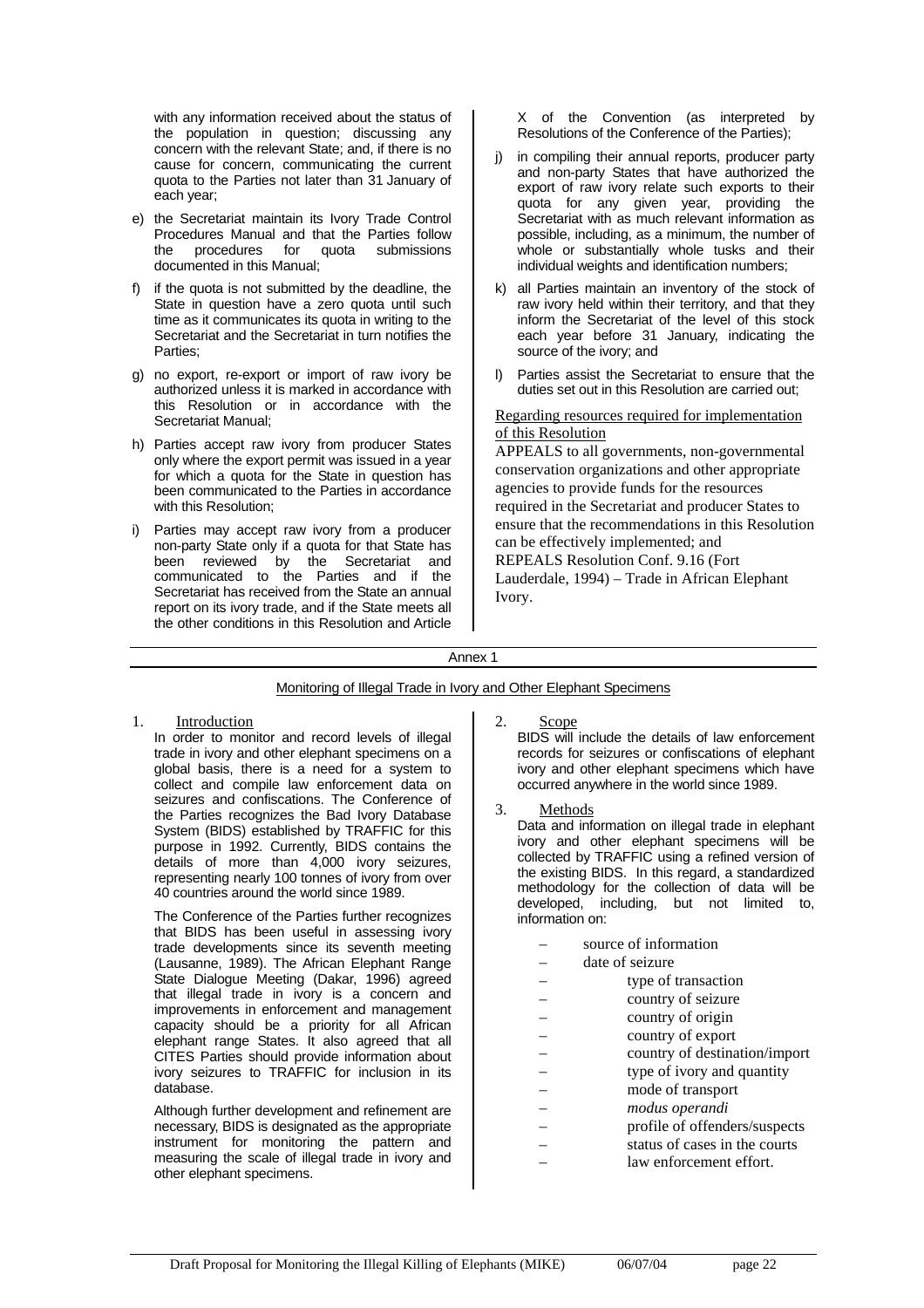A data collection format will be designed by TRAFFIC and circulated to all Parties by the CITES Secretariat within 90 days of this Resolution taking effect.

4. Data collection and compilation BIDS will be managed and co-ordinated by TRAFFIC from an appropriate location in Africa.

 All Parties should provide information on seizures and confiscations of ivory or other elephant specimens in the prescribed format to TRAFFIC within 90 days of their occurrence. In addition, law enforcement agencies in States not-party are also requested to provide such information.

 TRAFFIC will oversee collection of data, ensure data quality and consistency, and provide training in data collection and information management techniques to designated officials around the world as appropriate.

5. Data analysis and interpretation The analysis and interpretation of data will be coordinated by TRAFFIC in association with the CITES Secretariat and institutions involved with monitoring elephant poaching (see Annex 2).

#### 6. Reporting

 TRAFFIC will produce a comprehensive report to each meeting of the Conference of the Parties.

- 7. Intersessional remedial action In the event that there is a need for urgent intersessional action, TRAFFIC will report to the Standing Committee via the Secretariat as appropriate.
- 8. Funding A funding mechanism will be established to ensure that BIDS is fully operational.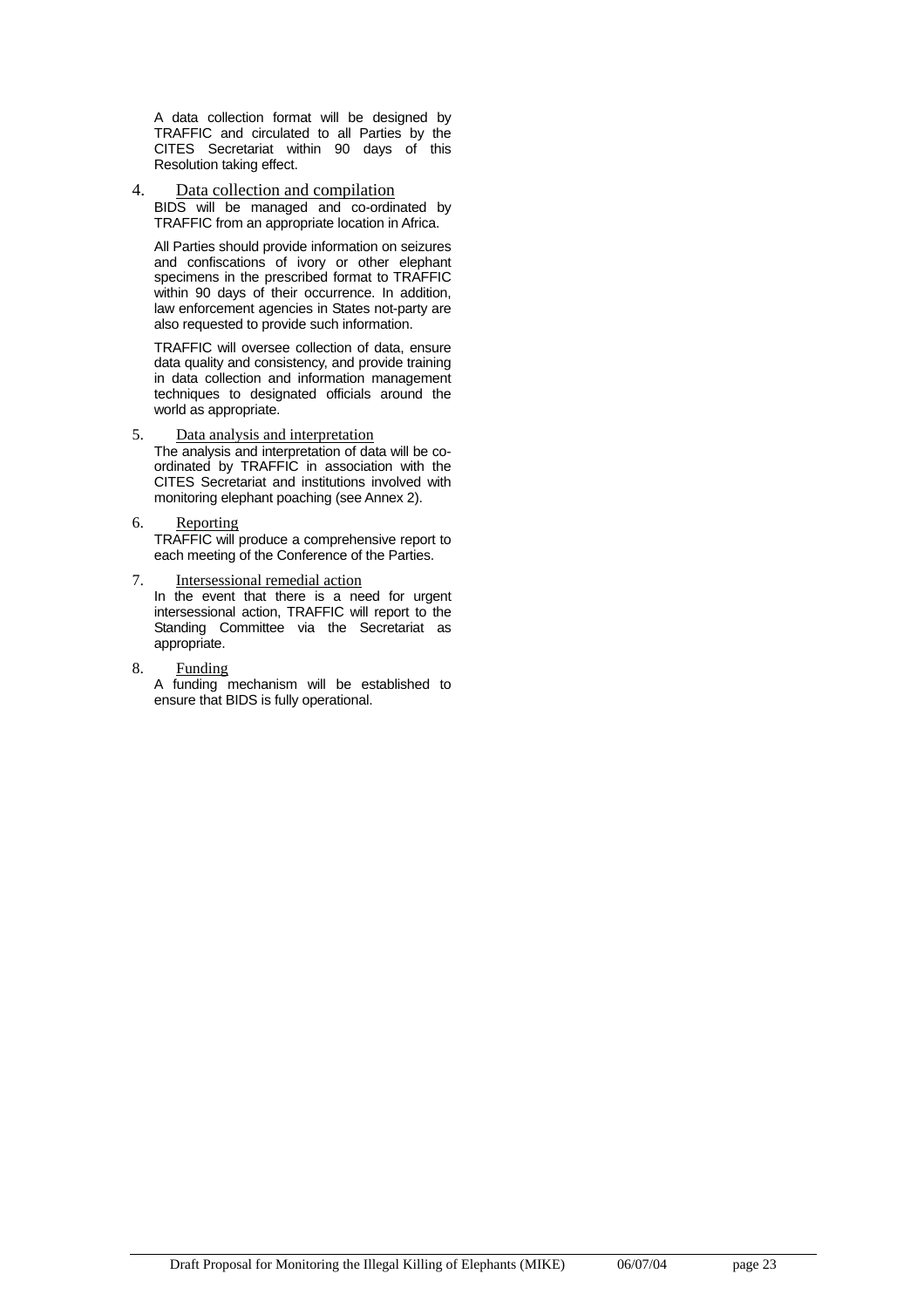#### Monitoring of Illegal Hunting in Elephant Range States

#### 1. Introduction

 In order to address the concerns of many elephant range States, it is necessary to establish a system through which the impact of CITES decisions with respect to elephants and trade in elephant specimens can be measured. Of primary importance is the establishment of a simple system of international reporting of incidents of illegal hunting as a baseline against which changes in trends can be detected.

 It is recognized that such measurement must consist of two elements. The first of these is the monitoring of parameters relevant to the issue, such as the pattern and scale of illegal killing, the pattern and scale of illegal trade in ivory, the effort and resources being applied to detection and/or prevention and the monetary value of illegally traded ivory, as well as other factors that might affect these parameters, such as civil strife. the flow of illegal arms and ammunition, loss of habitat and drought.

 The second element is the determination of whether or noth there is a causal relationship between changes in these parameters and the decisions of the Conference of the Parties with regard to elephants.

 The overall aim is to build institutional capacity within the range States for the long-term management of their elephant populations.

#### 2. Scope and methodology

 The monitoring system will include elephant range States in both Africa and Asia and trade entrepots.

 It will be based on a standardized methodology for the reporting of illegal hunting by CITES Management Authorities in range States and for monitoring in specific sites or areas. A database and a standard reporting protocol will be established by the CITES Secretariat in consultation with IUCN/SSC and TRAFFIC, for approval by the Standing Committee.

 Sites will be selected on the basis of representative sampling (since it is neither possible nor practical to cover all range States) and will include a variety of habitat types, geographical regions and protected and non-protected areas. The sites for inclusion in the system will be selected through the range State representation within the IUCN/SSC African Elephant Specialist Group (AfESG) and the Asian Elephant Specialist Group (AsESG).

 For countries wishing to include in the monitoring system sites other than the selected ones, it will be possible and desirable to contribute data voluntarily on additional sites.

3. Data collection and compilation

Data collection will cover the following

topics: – elephant population data/trends

- incidence and patterns of illegal hunting
- measures of the effort and resources employed in detection and prevention of illegal hunting and trade.

 Data and information on illegal trade in ivory will be collected by TRAFFIC using a refined version of their existing BIDS (Bad Ivory Database System) (see Annex 1).

 The CITES Secretariat will request/sub-contract technical support from AfESG and AsESG to:

- a) select sites for monitoring as representative samples;
- b) develop a standardized methodology for data collection analysis;
- c) provide training to designated officials in countries with selected sites and to CITES Management Authorities of elephant range States:
- d) collate and process all data and information from all sources identified; and
- e) provide a report to the CITES Secretariat for transmission to the Standing Committee and Parties to CITES.

4. Funding

 Substantial funding will be required for the above activities.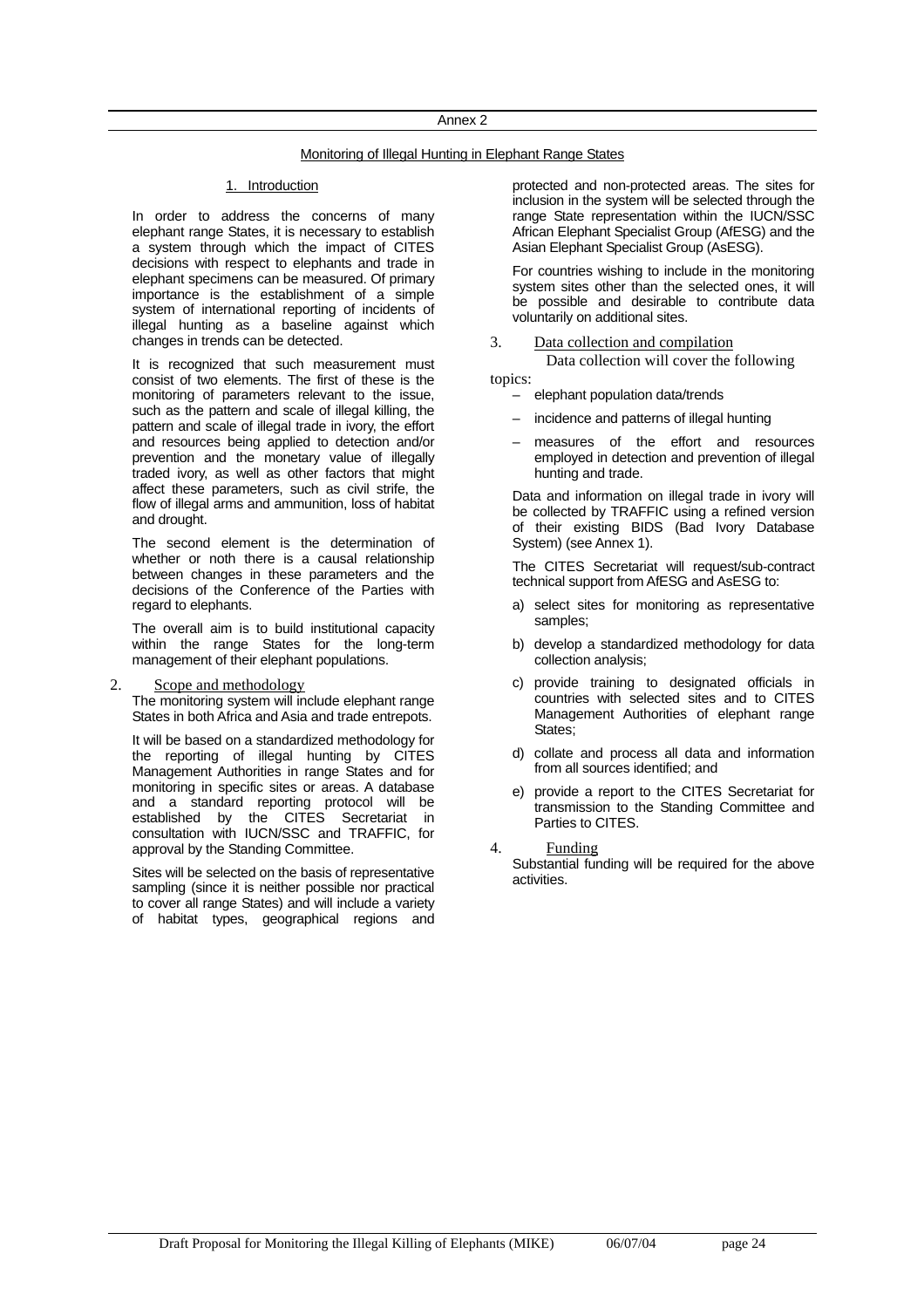## **Annex 2: Data requirements**

### **Population numbers and trends**

It will be necessary to have reliable and repeated updates. This information should be collected and analysed in accordance with criteria developed by AfESG and AsESG. Any population numbers to be used in such an analysis must be collected within carefully defined areas that should, wherever possible, be identical to the areas in which mortality data are collected. Due to the possible long-term effects of poaching on elephant population dynamics, data on population age and sex structure should also be collected. This is especially true for Asian elephants since only males carry ivory .

### **Mortality rates**

Reliable measures of elephant mortality from illegal killing can only be derived if there is some measure of the effort put into searching for elephant carcasses. This can be accomplished using standardised measures of carcasses found per unit of searching time, carcasses per live elephant or carcasses per unit area. To the extent possible, the search rate should represent an adequate coverage of the area and not be comprised of repeated and saturated searching of the same area.

There are four broad categories of data collection on elephant mortality:

- carcass counts or ratios from aerial surveys
- carcass counts from ground surveys corrected for effort
- total number of elephant carcasses reported and
- proxy data.

While the first two categories can, in principle, provide unbiased estimates, the latter two cannot and, therefore, must be considered qualitative but admissible information. Proxy data are indirect measures of illegal hunting that can act as surrogates for undetected carcasses in an area.

### **Carcass counts from aerial surveys**

Techniques for deriving carcass ratios from aerial surveys are well established. However, the skill and training level of observers and the type of survey may affect reliable sighting of elephant carcasses from the air. As a result, carcass ratios can only be reliably used for comparison within and between sites if the methodology remains constant. In addition, because of the relatively low detection rate of carcasses from the air, this method is only likely to pick up very substantial changes in rates of illegal killing. Likewise, the technique cannot be used in forested areas, where data on illegal killing are most deficient. It may be possible to monitor individual forest clearings, where poaching incidents seem to concentrate, from the air in a systematic manner but these techniques have yet to be developed.

### **Carcass counts from ground surveys**

The most useful and unbiased estimates of elephant mortality have come from a small number of detailed, long-term studies relying on detection of elephant carcasses by foot patrols. Provided patrols do not return to areas already covered over a short-time scale (i.e. double counting), then there should be a linear relationship between the number of carcasses reported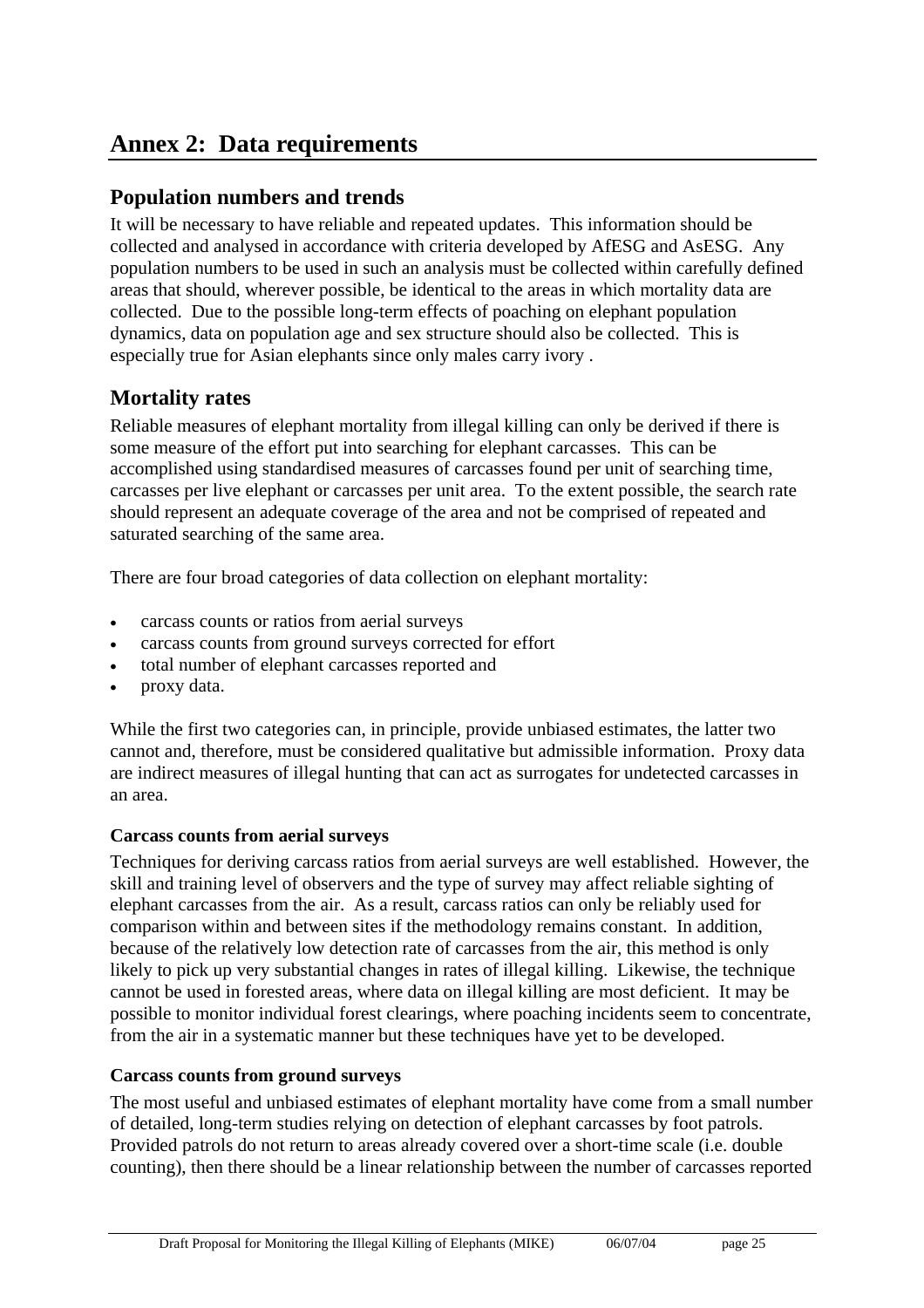and the true number of carcasses in the area. However, in order to use these carcass counts in an analysis they must be corrected for the effort put into searching for them. The most meaningful measure of may be obtained by measuring the number of carcasses per distance covered by patrols.

Other methods may be used as less direct measures of the same thing. These include: the number of individuals involved in searching per unit area; the expenditure per unit area or the effective time spent patrolling per unit area or an accurately defined measure of the time spent on intelligence investigations leading to the sighting, or interception of carcasses within a given site.

Concern has been expressed about the effectiveness of these techniques in forest conditions. While carcasses in savannahs may be detected from distances of over a kilometre on the ground, detection distances in many forested areas are less than 50m. Thus, with a similar carcass density, one would get much lower carcass counts in forests compared to savannas. Therefore, in order to get sufficient data, forest patrols would need to cover long distances to sample large enough areas. While forest monitoring programmes may adopt reconnaissance surveys, rather than detailed transect surveys, to more efficiently and effectively search the area, there may be more benefit to tracking population trends (i.e. changes in changes in indices of numbers of live animals) rather than carcass numbers.

### **Total number of carcasses/incidents reported**

Most reporting on elephant mortality at both national and site level currently consists of a rough compilation of illegal killing incidents uncorrected for search or detection effort. Such information is difficult to analyse and may result in misleading or incorrect interpretation. For example, a breakdown in law enforcement (i.e. searching effort on the ground) may lead to an increase in illegal killing levels but a reduction in detection and reporting or, conversely, an increase in law enforcement and detection efficiency may lead to an apparent, but false, increase in measures of illegal killing. Incident reporting at a national level is dependent on good communication between staff of the national wildlife authority at local and national levels, as well as with other law-enforcement agencies. A clearly defined scheme to validate and rank such data by quality and reliability will need to be developed if it is to be used in any meaningful assessment of illegal killing trends.

### **Measures of search and deterrent effort**

Several studies have demonstrated that one of the most important factors determining levels of illegal killing is the amount of effort devoted to law enforcement. This effort can be measured either in terms of staffing levels and/or budgets.

### **Staffing levels**

Measures of staffing levels must be site-specific and, to the extent possible, directly related to the area where elephant population numbers and elephant mortality rates are also being measured over time. Although some staff involved in law enforcement may be stationed permanently outside the area in question, these should be excluded since it would be too complicated to assess the proportion of their time spent in a particular area or to apportion it in any meaningful way. Instead, there should be a yes/no category for presence of a centrally located, national-level specialised wildlife law enforcement unit (e.g. a strike force, special operations branch or anti-poaching unit) and/or a specialised wildlife intelligence unit.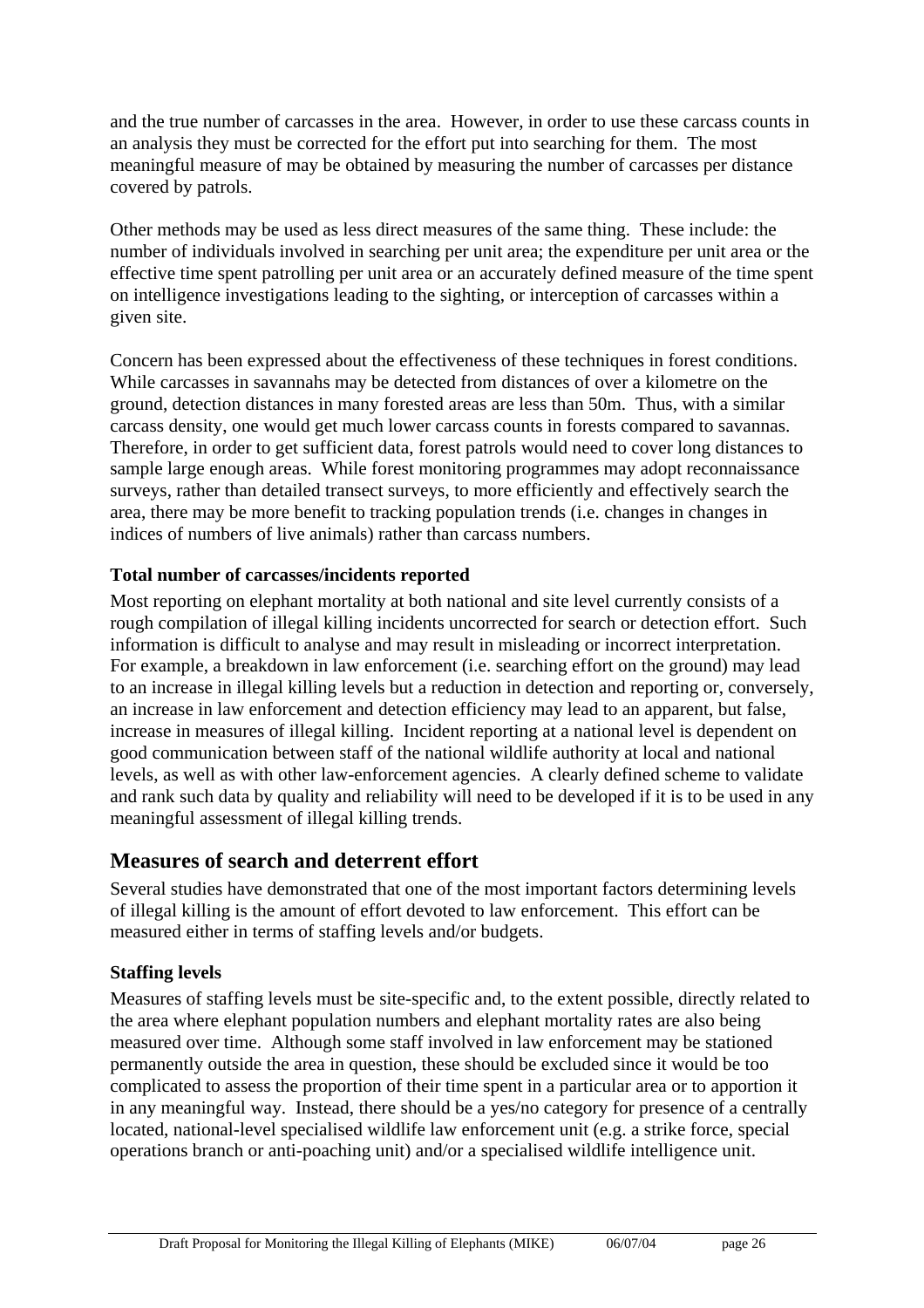*1. Total personnel numbers* 

Total staff should include the entire staff of the government wildlife management authority based within and working at the site.

*2. Total search and deterrent (law-enforcement) personnel numbers* 

For the purpose of determining the number of individuals actually on-the-ground who could be directly or indirectly performing a search and/or deterrent function in a specific site location, it is necessary to include several categories of government and nongovernment personnel.

i) Government field staff

Government field staff include: specialist anti-poaching personnel, armed game scouts/rangers and officers who may take part in interceptions, unarmed staff (including scouts, drivers and government research staff) who patrol and may contribute to detection and deterrence, and intelligence staff (including underground agents and informants). Staff excluded form the field category include: direct support staff such as mechanics and radio operators, and indirect support staff such as clerks, cleaners, secretaries, gate-keepers and casual labourers.

ii) Non-government field staff

Non-government field staff include: community game guards, field-based conservation NGO staff, independent researchers and field-based employees working within hunting concessions (including hunters, scouts, trackers, gun-bearers and drivers).

#### **Budget**

*1 National level* 

Budget information requested at the national level would be in two categories:

- i) Total recurrent costs for the primary governmental conservation agency. In most cases this would be the national wildlife management authority. This budget may include donor funding that passes through the conservation agency, though this should be specified.
- ii) Other sources of government agency funding contributing to national conservation efforts. This may have to be estimated where another agency, such as police, army, or forest department has a specific, field-based conservation programme with lawenforcement implications. Donor contributions to recurrent budgets would also be included here but should be specified.
- *2 Site-specific level*

Budget information needed at a site-specific level, on an annual basis, would include the following total recurrent expenditure for the site in question, total salary costs for total personnel, total salary costs for search and deterrent personnel, number of functioning (roadworthy) vehicles, bonuses and incentives (e.g. for capture of illegal hunters, recovery of ivory), and law-enforcement expenditure, excluding bonuses and incentives.

The salary costs should be calculated for all government field staff listed above. Recurrent costs for law enforcement expenditure at a site level should include field allowances, housing allowances, personal equipment (e.g. uniforms, tents, sleeping bags), funds for vehicles/aircraft and running costs for vehicles/aircraft. While actual expenditure budget information is preferred, if it is not available, allocation budgets may have to be used.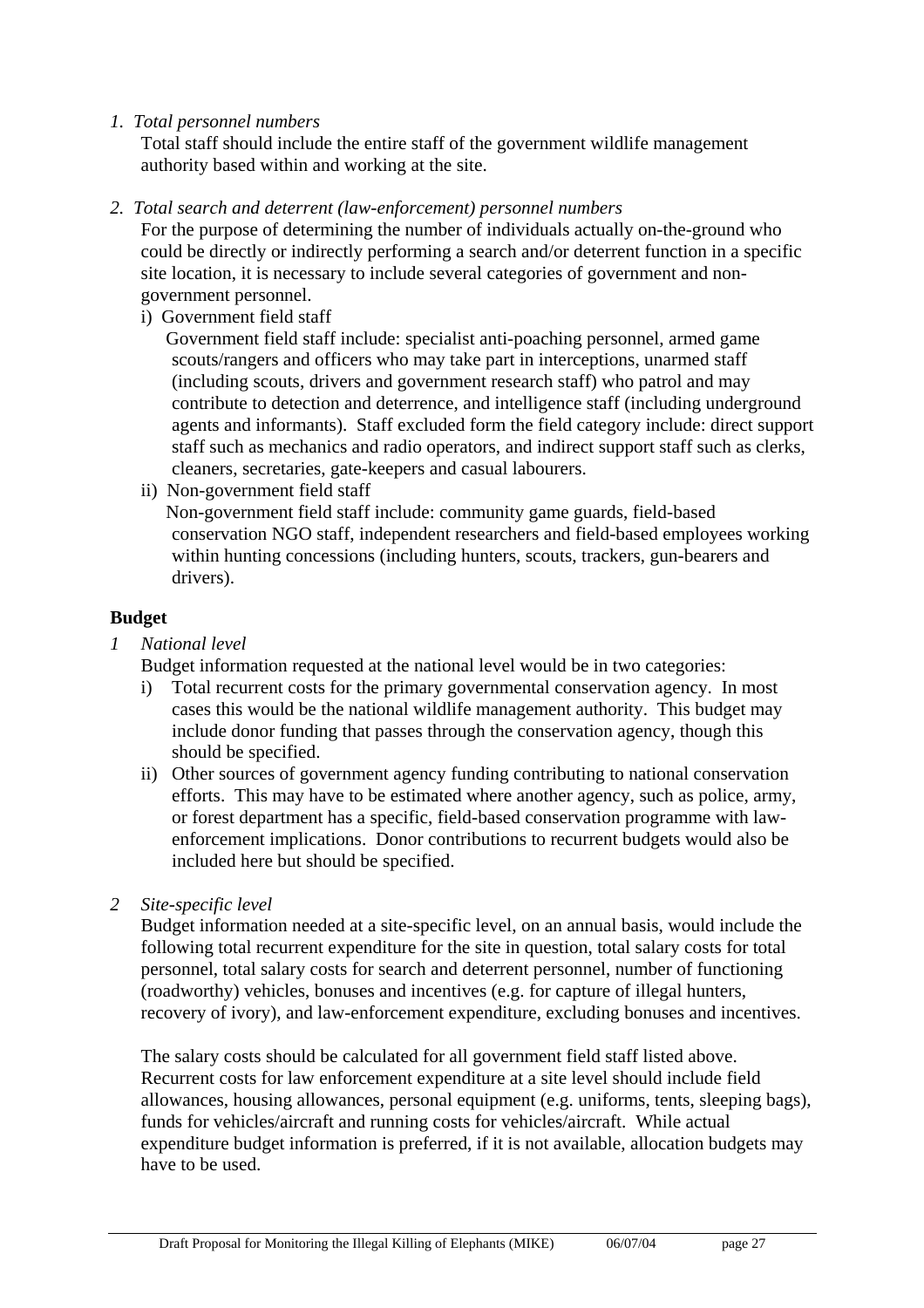#### **External factors**

While difficult to quantify, it is clear that there are many external factors operating on the African and Asian continents that may have a direct impact on the illegal killing of elephants. Therefore, there must be some attempt to measure these factors and to integrate them into any assessment of causality of trends in illegal killing or changes in these trends. These factors can become quantifiable variables by establishing relative scales of measurement or simple presence/absence records for a specific site. These external factors may include, but are not limited to:

#### *1 Civil strife*

The presence or recent cessation of civil strife near or in site or in a neighbouring country is inevitably linked to a rise in general lawlessness. This may be accompanied by an increase in the availability of arms and ammunition or the establishment of large numbers of refugees within or near the site accompanied by a significant rise in the illegal use of the resources within. Elephants are particularly susceptible to illegal hunting under such conditions.

#### *2 Increasing levels of human activity*

Development activities, such as large-scale timber extraction or the construction of roads and dams, are often accompanied by increased human settlement by both nationals and foreign individuals employed by or associated with these activities. Increases in human population densities at or near the site may increase the potential for and rate of illegal off-take of elephants within the site.

### *3 Effectiveness of law enforcement effort and the judiciary*

In countries where law enforcement and the judiciary are weak, the chances of detection and capture as well as the likelihood and severity of punishment if apprehended are generally low. In such countries, there may be a greater degree of lawlessness and this may be associated with many illegal activities, including the killing of elephants for their ivory.

#### *4 Levels of other criminal activity*

It is believe that illegal ivory changes hands in much the same way as other contraband commodities. Therefore, the presence of individuals dealing in other contraband commodities near the site could stimulate illegal killing in several ways. First, the existence of an easy trade route already established for other commodities makes ivory trafficking relatively easy and, second, the consequences of a lull in the trade of other contraband commodities could result in an increased pressure for ivory.

*5 Spread of poaching* 

Heavy illegal killing taking place in neighbouring areas or countries may provide an early warning sign within the site in question. Historically, elephant killing has spread from one area to the next as elephant populations are depleted by illegal off-take.

#### 6 Proximity to international boundaries

Sites located immediately adjacent to international boundaries are at greater risk to illegal incursions of all sorts, including elephant hunting. Such sites may be particularly prone to cross-border hunting where individuals strike within the site and then retreat across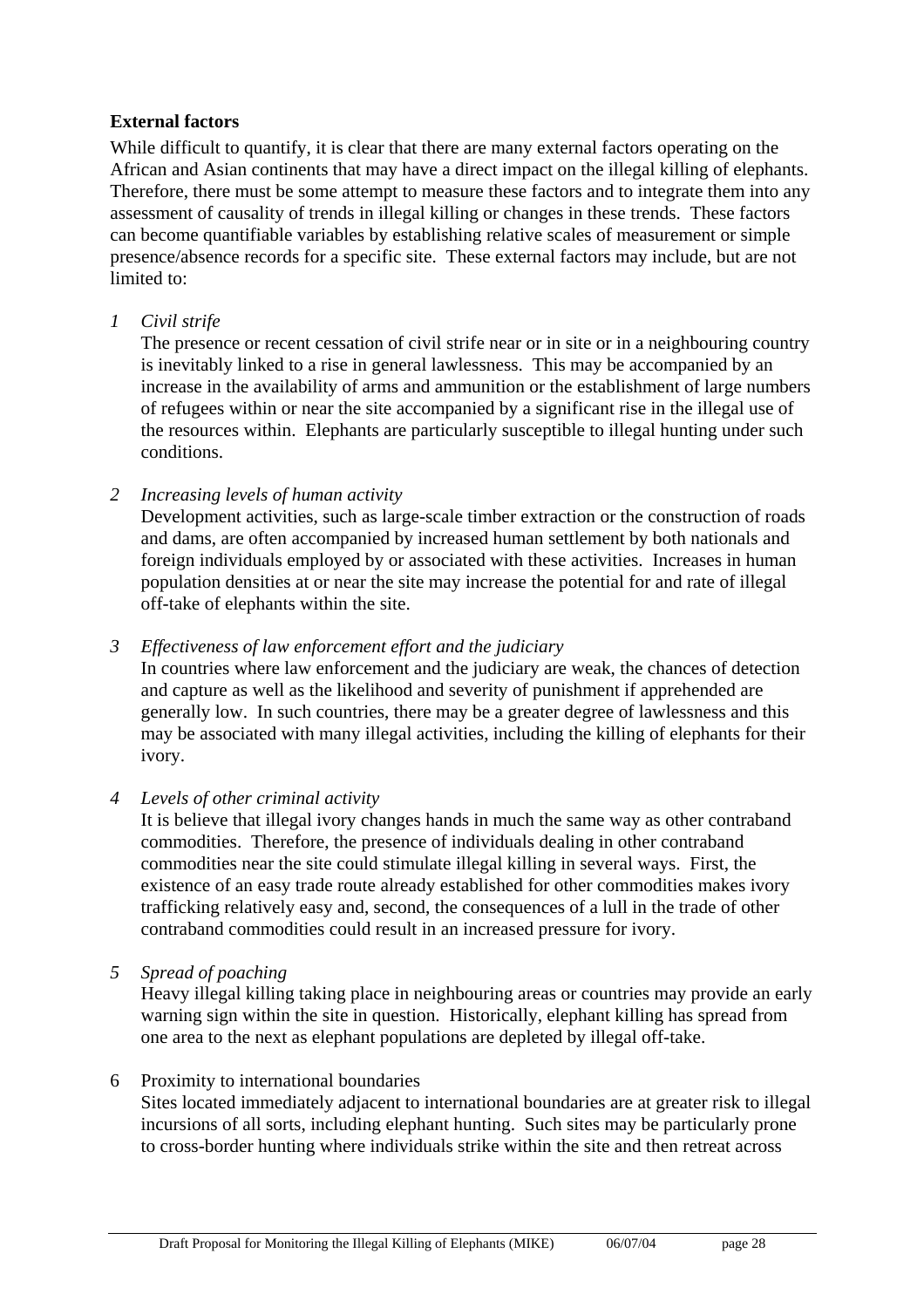international boundaries making it difficult for wildlife management authorities or police to pursue.

7 Extent of community involvement in conservation One potentially positive external factor is the relative involvement of local communities in conservation efforts relating to the site. As beneficiaries of revenues or other benefits derived from the site and active participants in community conservation initiatives, local communities may act as a powerful deterrent to illegal activities (including illegal elephant hunting).

### **Qualitative or proxy data**

Even where carcasses are not directly counted, there may be other qualitative sources of information which indicate a change in rates of illegal killing. These may include but are not limited to:

- changes in the profile of illegal hunters (e.g. use of automatic weapons vs. home-made weapons, or a change from local illegal hunters to ones from other countries)
- numbers of poaching camps found within the site
- behaviour of elephants within the site (e.g. changes in their distribution patterns from the norm or obvious changes in their response to human proximity), or
- intelligence reports regarding the arrival of known criminals, inquiries in the local communities or market places about the availability of ivory or reports of planned poaching raids within the site.

### **Draft standard data collection form and completion instructions**

A draft of the standardised data collection form, together with notes for completion, is given on the following pages.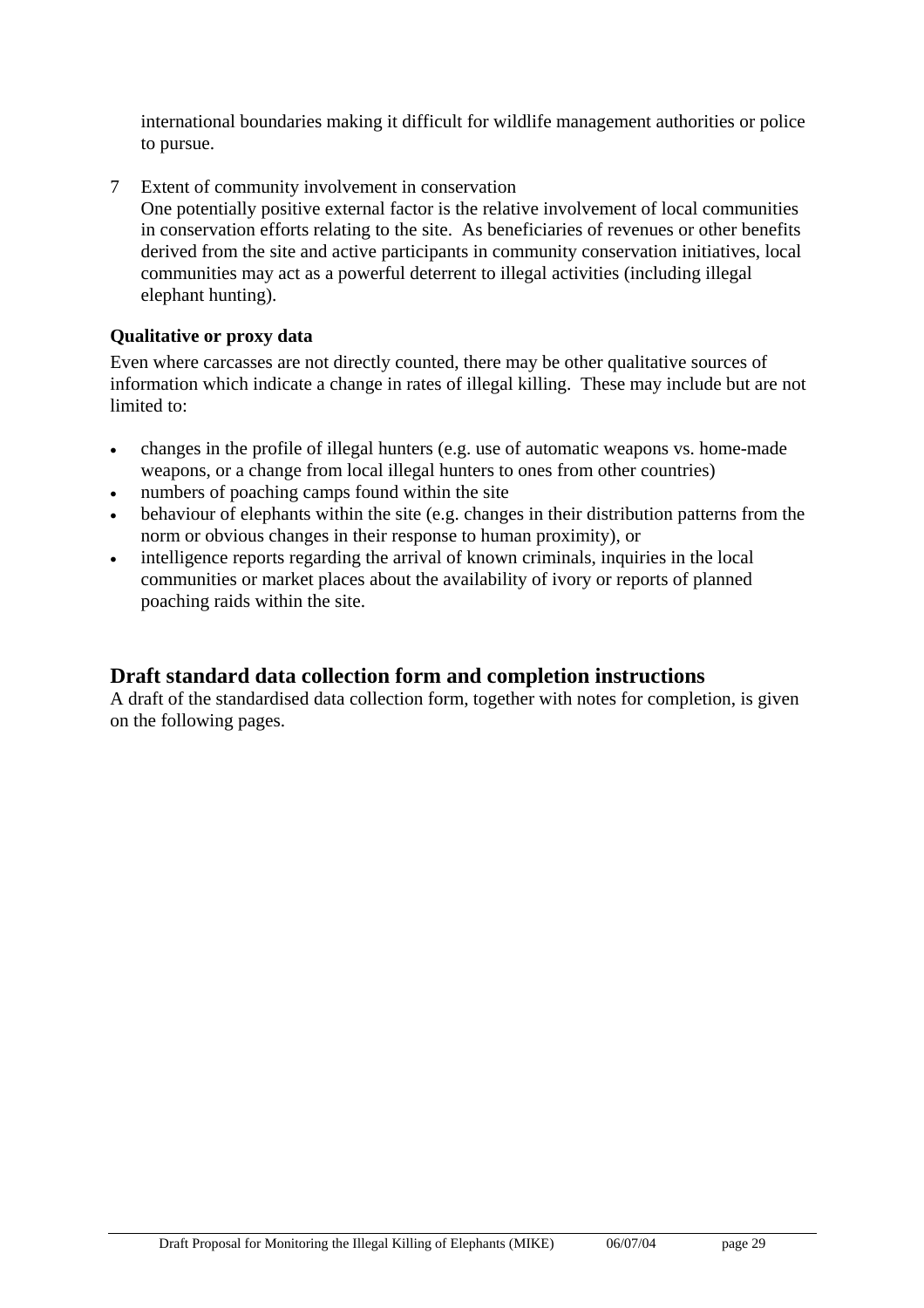#### **Monitoring of Illegal Killing of Elephants Elephant Mortality Site Data**

### **Data Collection Form**

### **Section A: General information**

|    | (i)                                                                                        |  |
|----|--------------------------------------------------------------------------------------------|--|
|    |                                                                                            |  |
|    | (iii)<br><u> 1989 - Johann Barnett, fransk politiker (d. 1989)</u>                         |  |
|    |                                                                                            |  |
|    |                                                                                            |  |
|    | 2. Reporting period covered (dd/mm/yy) start $\frac{1}{\sqrt{2}}$ end $\frac{1}{\sqrt{2}}$ |  |
|    | 3. Location of site                                                                        |  |
|    |                                                                                            |  |
|    |                                                                                            |  |
|    | 4. Geographical co-ordinates                                                               |  |
|    |                                                                                            |  |
|    | b) Longitude: $\_\_\_\_\_\$ Latitude: $\_\_\_\_\_\_\_\_\_\_\$                              |  |
|    |                                                                                            |  |
|    | i) Longitude: Latitude: Latitude:                                                          |  |
|    | $\mathbf{ii}$ )<br>Reference point:                                                        |  |
|    | iii) Longitude: Latitude: __________                                                       |  |
|    |                                                                                            |  |
|    | v) Longitude: Latitude: __________                                                         |  |
|    |                                                                                            |  |
|    | Longitude: ____________ Latitude: _________<br>vii)                                        |  |
|    | 6. Please continue on a separate sheet if necessary and possible.                          |  |
|    | Please attach a map of the site, with the boundary line clearly marked.                    |  |
| 7. | km <sup>2</sup><br>Size of area                                                            |  |

8. Land use within and adjacent to the site. Rank in order of predominance.

| Land use type                     | Within site | Adjacent to site |
|-----------------------------------|-------------|------------------|
| protected area                    |             |                  |
| <b>CBNRM</b>                      |             |                  |
| extensive pastoralism             |             |                  |
| extensive subsistence agriculture |             |                  |
| intensive pastoralism             |             |                  |
| intensive agriculture             |             |                  |
| settled area                      |             |                  |

#### **Section B: Population numbers and trends**

1. Is the site for which mortality data being reported the same as an input zone for the African elephant database?  $\Box$  yes  $\Box$  no

If no, fill in attached AED form.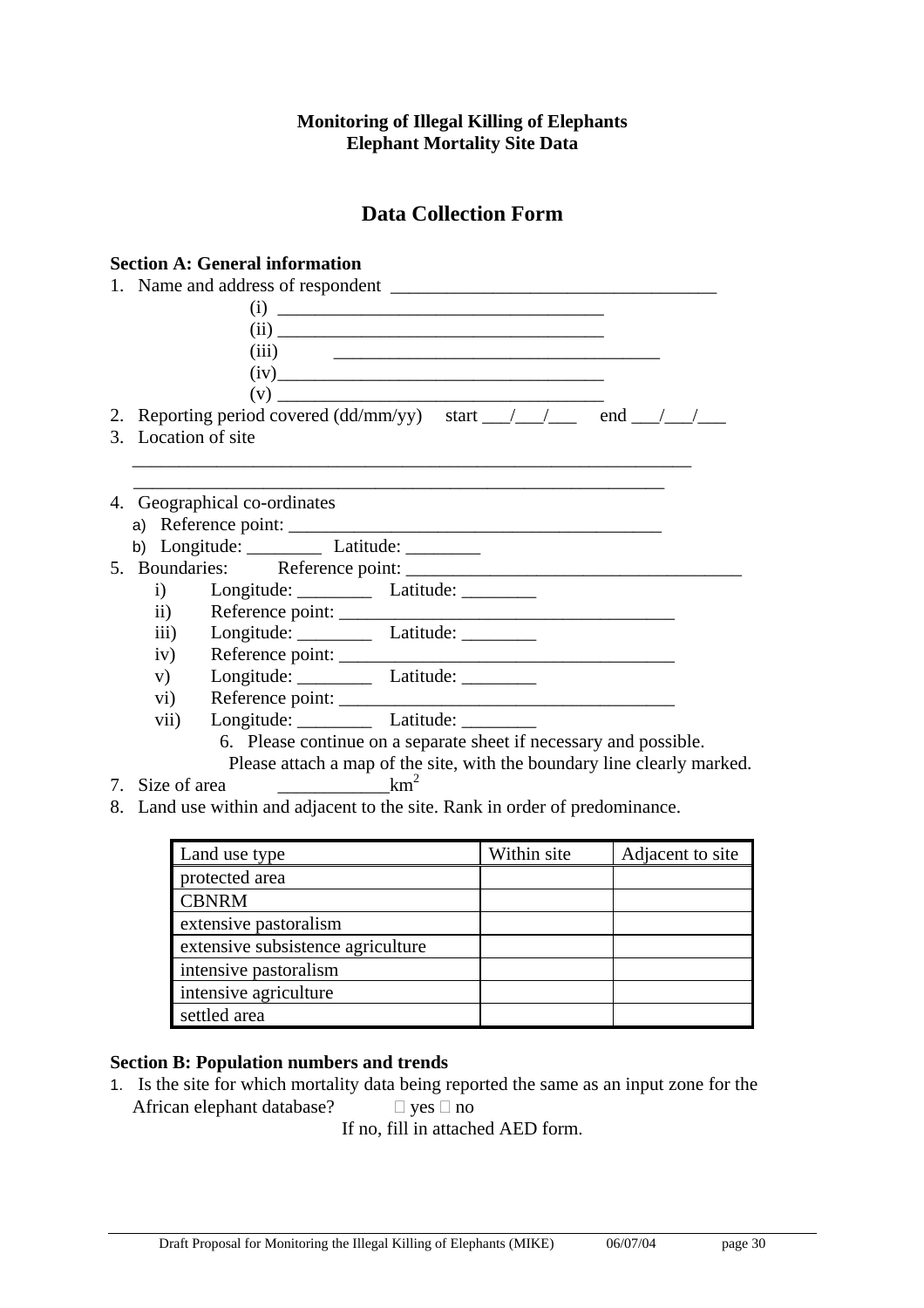#### **Section C: Method of collection of mortality information**

- 1. What are the main ways that dead elephants are located? Tick one or more of the boxes.
	- a) During aerial surveys.  $\Box$  Go to Section D

b) During regular, routine foot patrols.  $\Box$  Go to section E.

c) During opportunistic observations by foot, aircraft, or vehicle, from reports by members of the public/staff or tourists, or some combination of these techniques.  $\square$ 

Go to section F.

#### **Section D: Carcass ratios from aerial surveys**

If the aerial survey, is a total count, then go to 1, if a sample count, then go to 2.

- 1. Total count
	- a) Starting date of survey  $(dd/mm/yy)$ ? \_\_\_/\_\_\_/\_\_\_\_ b) Area covered  $km^2$
	-
	- c) Total hours flown \_\_\_\_\_\_\_\_\_

d) Total number of carcasses observed: \_\_\_\_\_\_\_\_\_

- e) Number in age categories:
	- i) fresh
	- ii) recent \_\_\_\_\_\_\_\_\_
	- iii) old
	- iv) very old
- f) Total number of live elephants observed

*If there was more than one total count conducted during the reporting period, please report the same data as in D.1 above on a separate sheet(s) and attach to this form* 

- 2. Sample count
	- a) Starting date of survey (dd/mm/yy) \_\_\_/\_\_\_/\_\_\_
	-
	- c) Transect sampling technique  $\Box$  systematic  $\Box$  random
	- d) Total length of transects \_\_\_\_\_\_\_\_\_
	- e) Average transect width \_\_\_\_\_\_\_\_\_
	- f) Estimates of numbers: Note Please supply raw data in addition to numbers provided below.
		- i) Calculation method:  $\square$  Jolly I  $\square$  Jolly II  $\square$  other: specify
		- ii) Estimated total number of carcasses
			- $+/-$  (95% confidence limits, if available)
		- iii) Estimated number of fresh and recent carcasses.

 $+/-$  (95% confidence limits)

iv) Estimated number of live elephants.

 $+/-$  (95% confidence limits)

If there was more than one sample count conducted during the reporting period, please report the same data as in D.1 above on a separate sheet(s) and attach to this form

- 
- 

# b) Area covered  $km^2$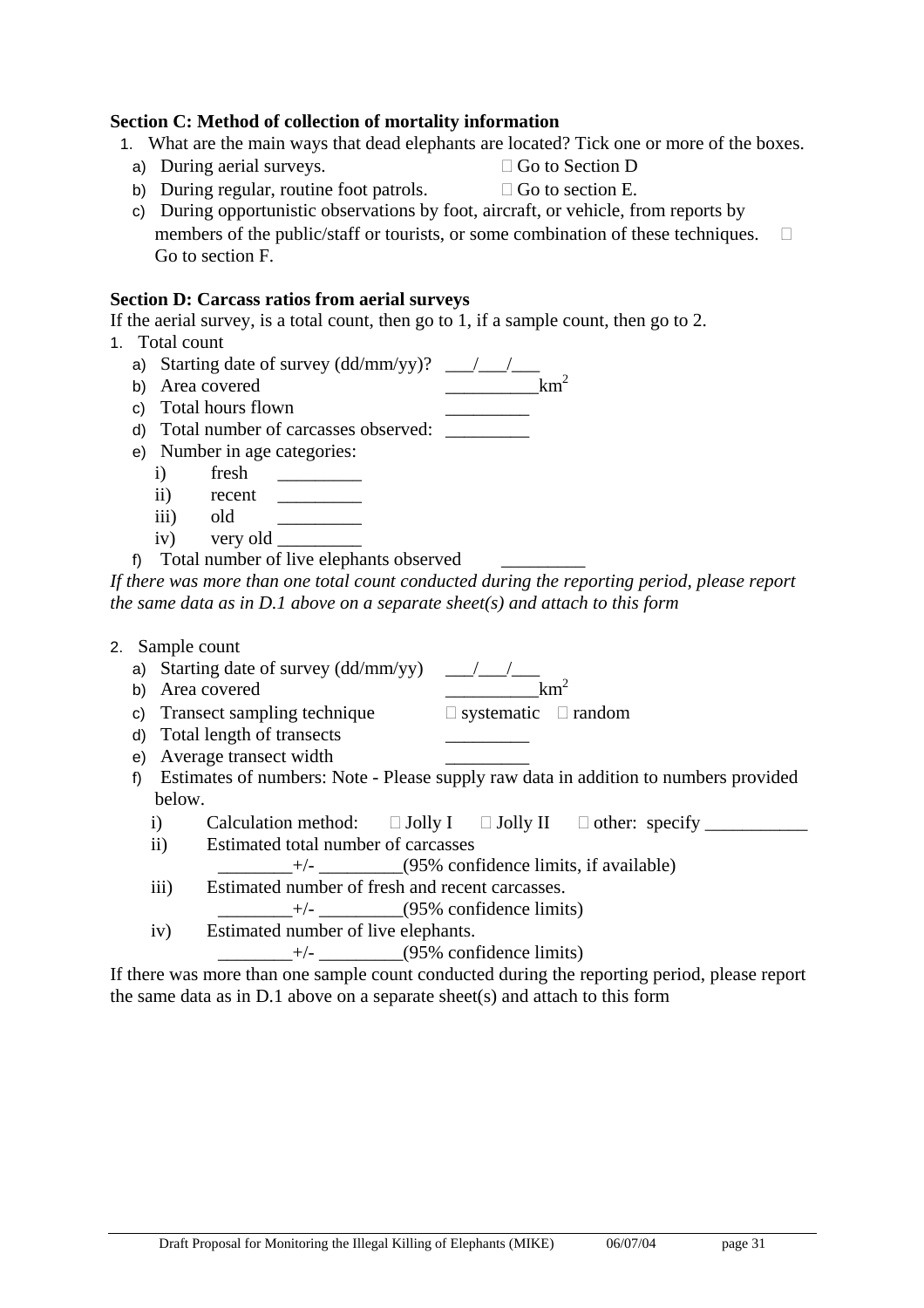| <b>Section E: Carcass counts from regular ground patrols</b>   |                   |  |  |  |
|----------------------------------------------------------------|-------------------|--|--|--|
| Measures of numbers of dead elephants<br>1.                    |                   |  |  |  |
| a) Total number of carcasses recorded in reporting period      |                   |  |  |  |
| b) Number in age categories:                                   |                   |  |  |  |
| fresh<br>$\mathbf{i}$                                          |                   |  |  |  |
| $\rm ii)$<br>recent                                            |                   |  |  |  |
| old<br>$\overline{iii}$ )                                      |                   |  |  |  |
| $\mathbf{i}$<br>c) Cause of death: total number poached        |                   |  |  |  |
| natural causes                                                 |                   |  |  |  |
| unknown                                                        |                   |  |  |  |
| from which tusks have been hacked<br>d) Number                 |                   |  |  |  |
| from which tusks have been pulled                              |                   |  |  |  |
| found with tusks intact                                        |                   |  |  |  |
| 2. Measures of effort put into patrolling                      |                   |  |  |  |
| Fill in one or both of these measures.                         |                   |  |  |  |
| a) Total number of effective patrol days                       | days              |  |  |  |
| b) Total distance covered by patrols                           | km                |  |  |  |
| c) Area covered by patrols                                     | km <sup>2</sup>   |  |  |  |
| <b>Section F: Opportunistic reports of mortality</b>           |                   |  |  |  |
| Total number of recent dead elephants recorded<br>1.           |                   |  |  |  |
| 2. Number from which tusks have been hacked                    |                   |  |  |  |
| 3. Number from which tusks have been pulled                    |                   |  |  |  |
| 4. Number found with tusks intact                              |                   |  |  |  |
| 5. Sources of data and their trends:                           |                   |  |  |  |
| Data source (units of effort)                                  | Change since last |  |  |  |
|                                                                | reporting period  |  |  |  |
|                                                                | $(+, =, -)$       |  |  |  |
| a. Opportunistic ground patrols (effective days)               |                   |  |  |  |
| b. Opportunistic air patrols (patrol hours)                    |                   |  |  |  |
| c. Vehicle patrols (total kilometres patrolled)                |                   |  |  |  |
| d. Staff on general duties (no. of active staff $-$ see H.1.a) |                   |  |  |  |
| e. Local residents (incentives for conservation)               |                   |  |  |  |
| f. Tourists, safari hunters (number)                           |                   |  |  |  |
| g. Researchers (number)                                        |                   |  |  |  |
| h. Intelligence operations (number)                            |                   |  |  |  |

6. Who reports the most carcasses? Score on a scale of 1-8.

a) Opportunistic ground patrols b) Air patrols  $\qquad \qquad \qquad$ c) Vehicle patrols d) Staff carrying out general duties e) Local residents f) Tourists, safari hunters g) Researchers \_\_\_\_\_\_ h) Intelligence operations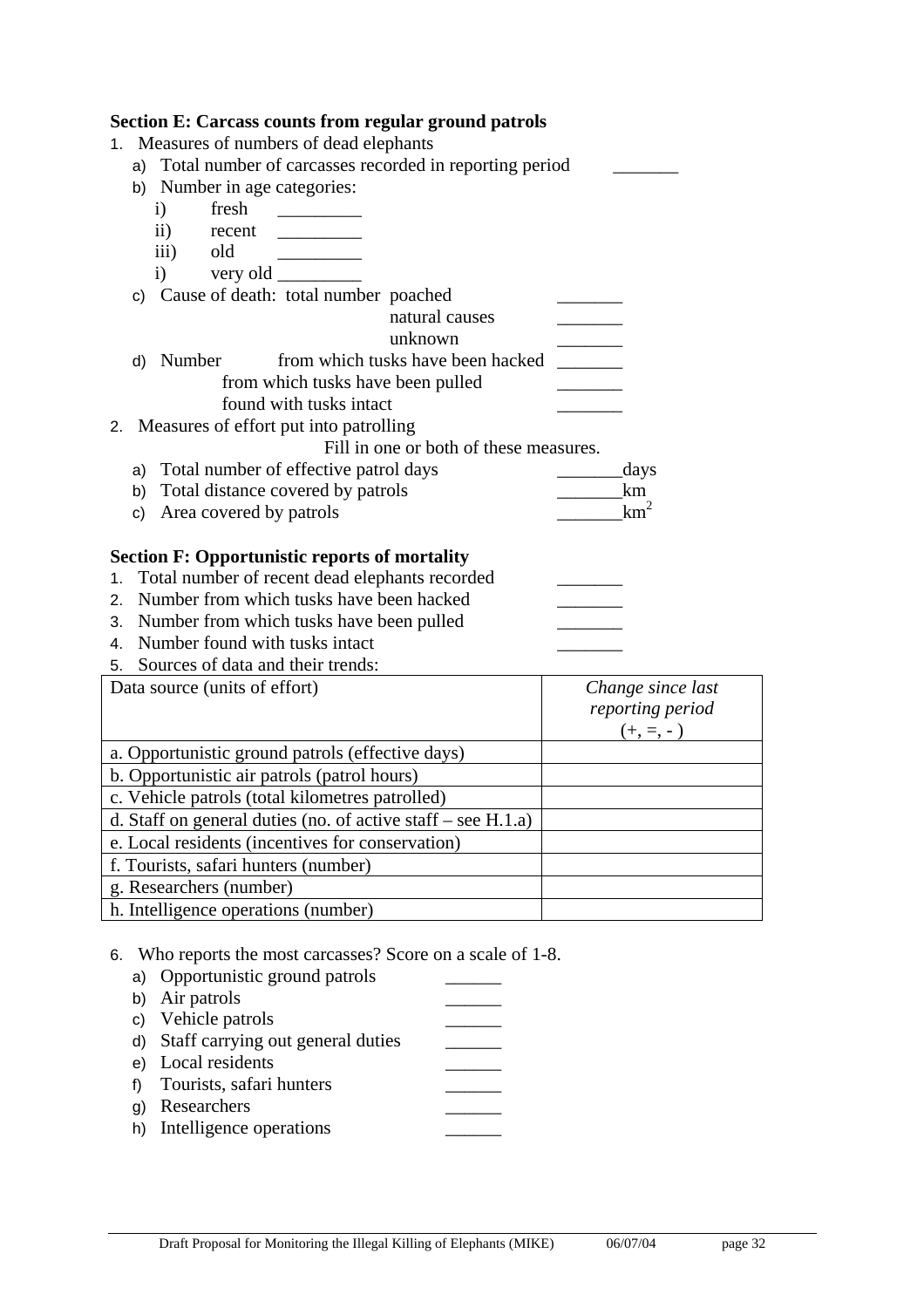### **Section G: Qualitative or proxy data**

Indicate if any of the following have occurred in the site during the current reporting period, and give details.

### *1. Changes in the profile of illegal hunters*

| Information on illegal killers                            | Yes/no | Change since last |
|-----------------------------------------------------------|--------|-------------------|
|                                                           |        | reporting period  |
|                                                           |        | $(+, =, -)$       |
| a. number of illegal killers (if no, go to $G(2)$ )       |        |                   |
| b. use of automatic weapons                               |        |                   |
| c. use of home-made weapons                               |        |                   |
| d. number of local people killing illegally               |        |                   |
| e. number of citizens from outside site killing illegally |        |                   |
| f. number of foreigners from killing illegally            |        |                   |
| g. number of poaching camps                               |        |                   |

#### *2. Changes in elephant behaviour*

| Information on elephant behaviour                  | Yes/no | Change since last<br>reporting period |
|----------------------------------------------------|--------|---------------------------------------|
|                                                    |        | $(+, =, -)$                           |
| a. change in distribution pattern (if no, go to b) |        |                                       |
| i. dispersed across site                           |        |                                       |
| ii. concentrated in few areas within site          |        |                                       |
| b. change in group sizes (if no, go to c)          |        |                                       |
| i. forming small herds                             |        |                                       |
| ii. forming large herds                            |        |                                       |
| c. change in response to people (if no go to 3.)   |        |                                       |
| i. nervous when hearing voices                     |        |                                       |
| ii. nervous when hearing vehicles                  |        |                                       |

### *3. Changes in frequency of intelligence reports*

| Information in intelligence reports on:                | Yes/no | Change since last |
|--------------------------------------------------------|--------|-------------------|
|                                                        |        | reporting period  |
|                                                        |        |                   |
| a. arrivals of known criminals within or near the site |        |                   |
| b. ivory available in local villages of markets        |        |                   |
| c. planned raids within the site                       |        |                   |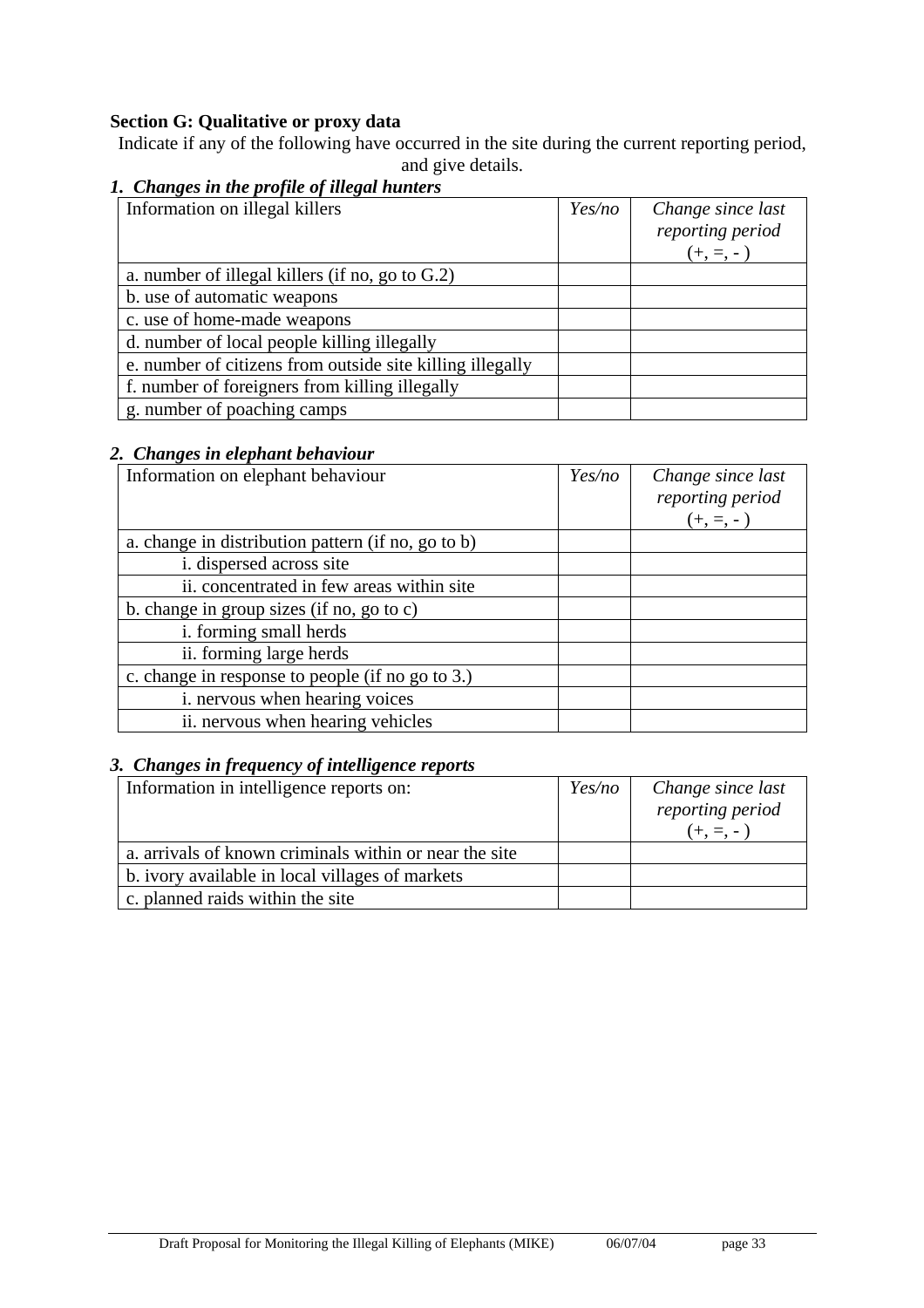#### **Section H: Staffing levels**

List numbers of staff under the following headings

| Personnel type                                                      | Number |
|---------------------------------------------------------------------|--------|
| 1. Wildlife authority staff                                         |        |
| a) Armed game scouts/rangers                                        |        |
| b) Unarmed game scouts/rangers involved in patrolling               |        |
| c) Other field staff                                                |        |
| d) strike force/special operation unit operating full- or part-time |        |
| e) specialist intelligence officers operating full- or part-time    |        |
| 2. Community game guards                                            |        |
| 3. Field-based conservation NGO staff                               |        |
| 4. Researchers                                                      |        |
| 5. Field based employees in hunting concessions                     |        |
| Total personnel numbers                                             |        |

#### **Section I: Budgets**

- 1. Total recurrent expenditure for site US\$<br>2. Total field running costs US\$
- 2. Total field running costs
- 3. Salary costs for site

| Personnel type                                                      | Salary during    |
|---------------------------------------------------------------------|------------------|
|                                                                     | reporting period |
| 1. Wildlife authority staff                                         |                  |
| a) Armed game scouts/rangers                                        |                  |
| b) Unarmed game scouts/rangers involved in patrolling               |                  |
| c) Other field staff                                                |                  |
| d) strike force/special operation unit operating full- or part-time |                  |
| e) specialist intelligence officers operating full- or part-time    |                  |
| 2. Community game guards                                            |                  |
| 3. Field-based conservation NGO staff                               |                  |
| 4. Researchers                                                      |                  |
| 5. Field based employees in hunting concessions                     |                  |
| Total salary costs                                                  |                  |

#### 1. Total amount paid in bonuses US\$\_\_\_\_\_\_\_\_\_\_

2. What are bonuses paid for?

| Reason for bonus payments                                | Yes/no |
|----------------------------------------------------------|--------|
| Extra efforts made                                       |        |
| Successful captures, leading to prosecution, of poachers |        |
|                                                          |        |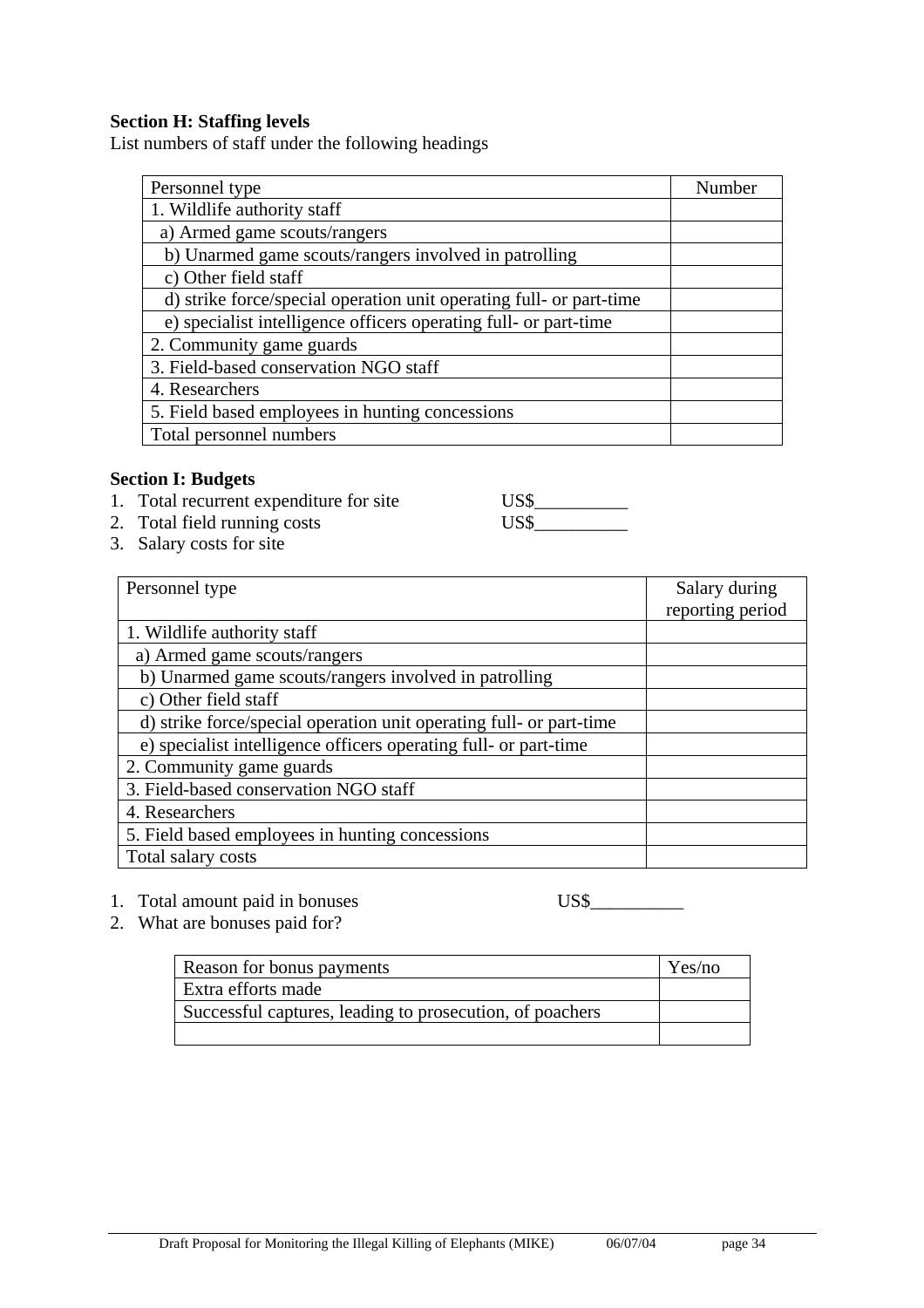#### **Section J: Vehicles**

1. Number of functioning vehicles

| .                                     |        |
|---------------------------------------|--------|
| Type of vehicle                       | Number |
| Small 4WD, e.g. Land Rover or Cruiser |        |
| Supply lorries                        |        |
| Troop carriers                        |        |
|                                       |        |

1. Number of operational aircraft

2. Number of operational patrol boats \_\_\_\_\_\_\_\_\_\_\_\_\_

#### **Section K: External factors**

1. Activities

For each category, indicate whether the activity has occurred or was present during the reporting period (yes/no), at what level it occurs (high/medium/low) and whether it has changed since the previous reporting period  $(+,-)$ .

| $\epsilon$ of the case of $\epsilon$ is the subset of $\epsilon$ of $\epsilon$ is $\epsilon$ in $\epsilon$ is $\epsilon$ if $\epsilon$ is a set of $\epsilon$ is $\epsilon$ is a set of $\epsilon$ is a set of $\epsilon$ is a set of $\epsilon$ is a set of $\epsilon$ is a set of $\epsilon$ is a set of $\epsilon$ is a se<br><b>Activity</b> | Occurred? | <b>Level</b> | <b>Change</b> |
|--------------------------------------------------------------------------------------------------------------------------------------------------------------------------------------------------------------------------------------------------------------------------------------------------------------------------------------------------|-----------|--------------|---------------|
| a) Civil strife                                                                                                                                                                                                                                                                                                                                  |           |              |               |
| b) Development activities, such as logging, dam building                                                                                                                                                                                                                                                                                         |           |              |               |
| c) Civil law enforcement $\&$ judiciary                                                                                                                                                                                                                                                                                                          |           |              |               |
| d) Illegal activities other than elephant poaching:                                                                                                                                                                                                                                                                                              |           |              |               |
| i. Poaching of other species                                                                                                                                                                                                                                                                                                                     |           |              |               |
| ii. Illegal drug trade                                                                                                                                                                                                                                                                                                                           |           |              |               |
| iii. Illegal arms trade                                                                                                                                                                                                                                                                                                                          |           |              |               |
| iv. Gem-stone smuggling                                                                                                                                                                                                                                                                                                                          |           |              |               |
| e) Elephant poaching in neighbouring areas/countries                                                                                                                                                                                                                                                                                             |           |              |               |
| f) Community involvement in conservation                                                                                                                                                                                                                                                                                                         |           |              |               |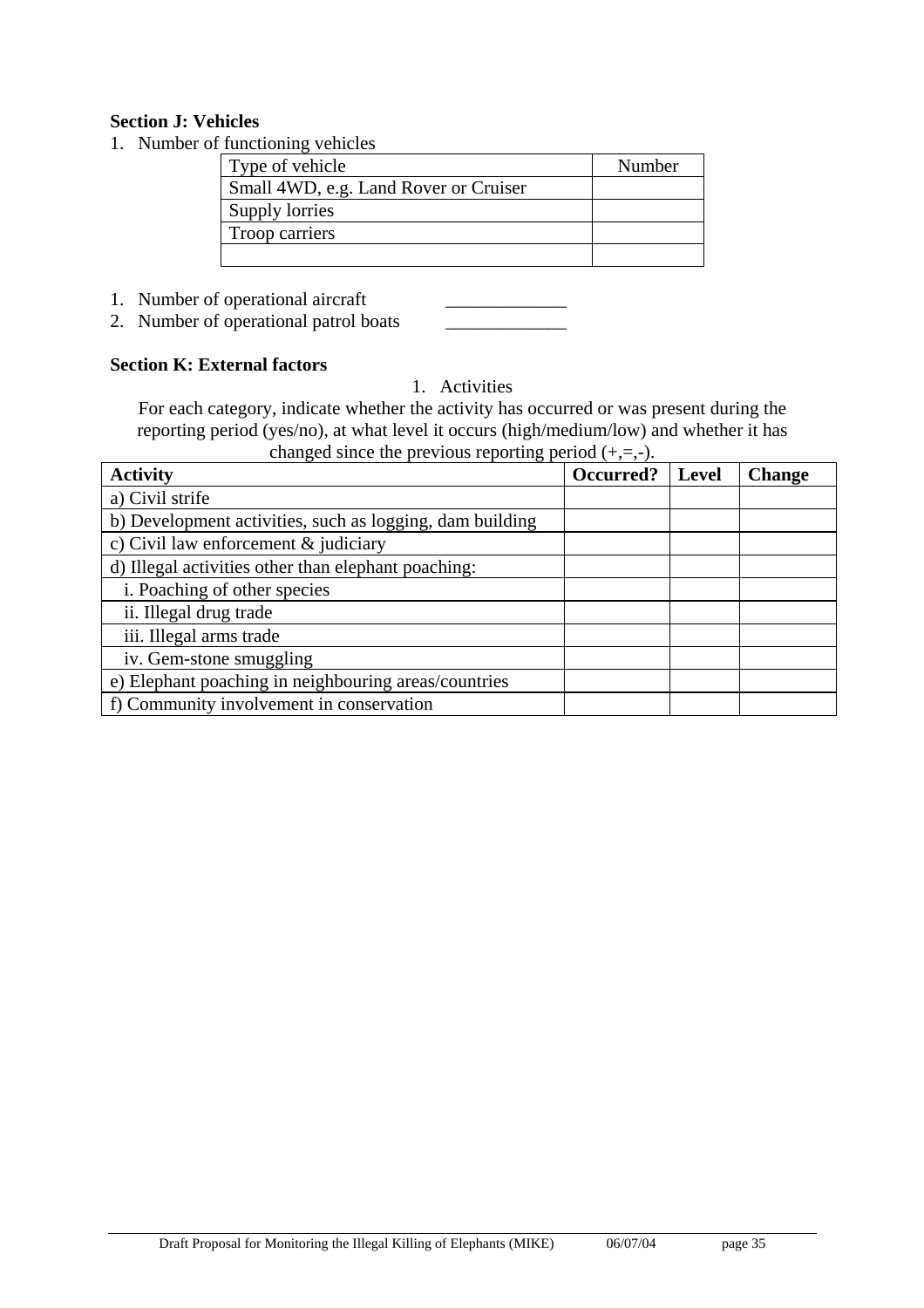# **Monitoring of Illegal Killing of Elephants Elephant Mortality Site Data**

## **Data Collection Form Completion Notes**

Please fill in a separate form for each reporting period for which you have information on a particular site.

#### **Section A: General Information about the site**

- 1. Name and address. Details of the individual responsible for collating and ensuring the validity of the data provided on the form.
- 2. A "reporting period" is defined as the period of time over which the information provided is considered valid. This would normally be a calendar year, but could be either a shorter or longer period. You should specify the start and end dates for the period, in the format dd/mm/yy. E.g. 01/01/96 for 1 January 1996.
- 3. Location of site: Give the nationally/ internationally recognised name for the site, including a description of its geographical location within the country(ies). For example, Parc W in northern Benin/ eastern Burkina Faso/ south-western Niger.
- 4. Geographical co-ordinates.
	- a) Reference point. The predominant administrative centre or the approximate geographical centre of the site, identified as such. For example: Chobe NP headquarters, administrative centre.
	- b) Longitude and latitude of reference point. Record in degrees and decimal minutes (to one decimal place?). For example: 25° 9.4' E, 17° 48.6'S
- 5. Boundaries. If possible, describe by giving reference points as landmarks (giving geographical co-ordinates as in point A.4.b) the outer limits of the site over which the information has been collected and can be considered valid. Please attach a map of the site, showing clearly the boundary line, and indicating the scale.
- 6. Size of site. Area in  $km^2$  of the site included within the boundaries noted in point A.5.
- 7. Predominant land use within and adjacent to the site. Designation as:
	- -protected area national park, game reserve, private or local government/ parastatal reserve
	- -community-based natural resource management (CBNRM)
	- -extensive subsistence pastoralism, with scattered settlements
	- -extensive subsistence agriculture, with scattered settlements
	- -intensive pastoralism, commercial ranching with fencing (including intensive game farming)
	- $\blacksquare$  -intensive agriculture
	- -settled area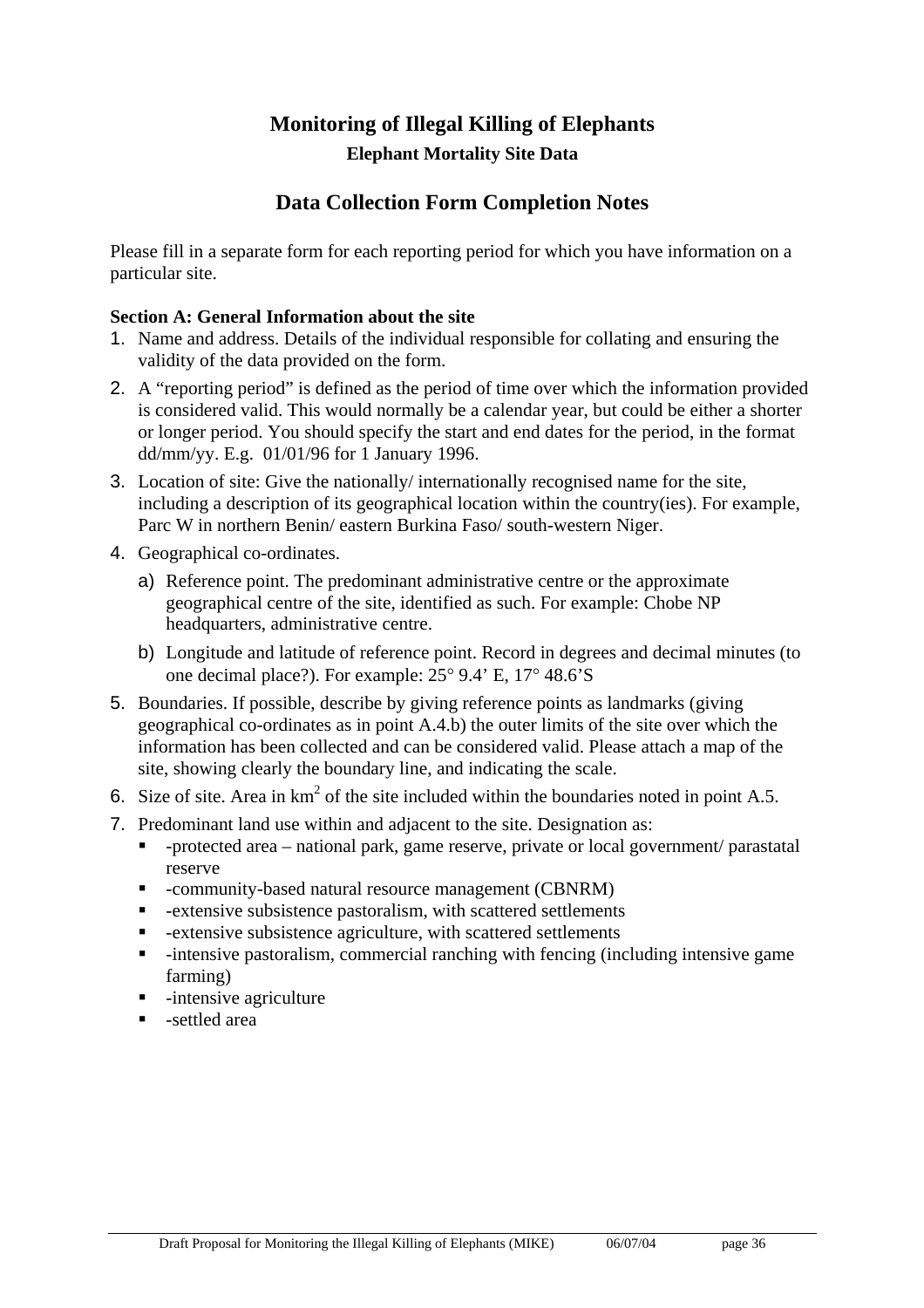#### **Section B: Population numbers and trends.**

This is intended to provide data on elephant population increases or decreases. Such data are normally provided by AfESG members to the Africa Elephant Database and updated on a regular basis. If no data for the site were submitted to the last AED update, or if new data have become available in the interim, please submit it now using the attached AED form.

#### **Section C: Method(s) of collection of mortality information**

1. This section is intended to note the method(s) of collecting mortality information in the site. If mortality is recorded in more than one way, for example if there is information from aerial surveys, but also all dead elephants found on the ground are recorded, fill in two or more of sections D to F.

#### **Section D: Carcass ratios from aerial surveys**

- 1. Total counts
	- a) Starting date of survey. This is intended to give an idea of the time of year of the survey. The date information is given in the standard notation (dd/mm/yy) as in A.2 above.
	- b) Area covered. The total area on the ground for which an estimate is attempted by the survey.
	- c) Total hours flown. The sum of durations of all the individual flights in the survey.
	- d) Total number of carcasses observed. These should be recorded in the age categories described below, with the following criteria<sup>1</sup>:
		- i) *fresh:* still has flesh beneath the skin, giving the body a rounded appearance, vultures are probably present, and a liquid pool of body fluids is still moist on the ground.
		- ii) *recent* (<1 year old): presence of an open rot patch around the body, skin usually present, bones relatively unscattered
		- iii) *old* (>1 year old): clean white bones (some skin may be present in arid areas), no rot patch or vegetation is regrowing
		- iv) *very old:* bones cracking and turning grey, skeletons difficult to see from the air
	- e) Total number of live elephants observed. The sum of all elephants counted during individual flights in the survey, ensuring there is no double-counting. Note reporting in Section B above.

*If there was more than one total count conducted during the reporting period, please report the same data as in all points of D.1 above on a separate sheet(s) and attach to this form* 

- 2. Sample counts
	- a) same comment as in D.1.a above applies
	- b) same comment as in D.1.b above applies
	- c) Please indicate whether the transect sampling technique is **systematic** transects evenly spaced along the baseline -- or **random**-- transects evenly spaced along the baseline.

 $\overline{a}$  $1$  from Douglas-Hamilton, I. (1996) Counting Elephants from the Air – Total Counts. in: K. Kangwana (ed.) *Studying Elephants.* AWF Technical Handbook Series No 7.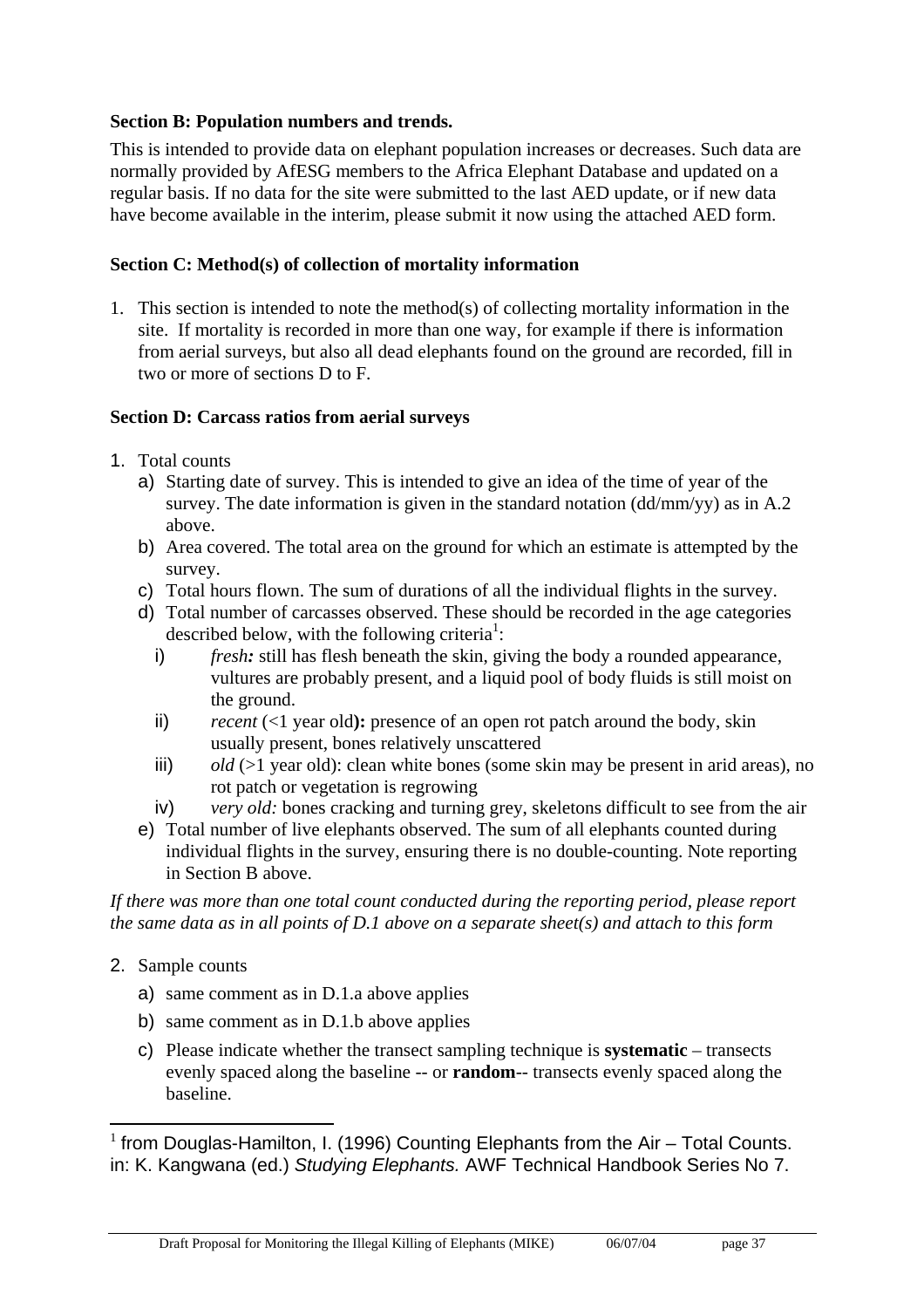- d) Total length of transects. The sum of all individual transects flown, reported in km.
- e) Average width of transects. The overall average of the estimated width of all individual transects, in metres.
- f) Estimates of the population numbers of carcasses and live elephants:

*Please supply raw data in addition to the summary data provided. Raw data should be in the form of separate counts for each transect, or whatever sampling unit is appropriate. The reason for this is that the most likely method of global analysis will consist of multi-level modelling and for this, data must be available at each level of sampling.* 

- $i)$  Calculation method. Report the method used to derive population estimates<sup>2</sup>. If the method is other than Jolly Method I or II, please indicate, giving details on a separate sheet if necessary.
- ii) Total number of carcasses. Report the estimate calculated for carcasses of all categories.
- iii) Fresh and recent carcasses. Report the estimate calculated for carcasses of "fresh" and "recent" categories, as defined in D.1.d above.
- iv) Live elephants. Report the estimate for total live elephants. Note Section B above.

If there was more than one sample count conducted during the reporting period, please report the same data as in D.1 above on a separate sheet(s) and attach to this form

Section E: Carcass counts from ground patrols

Report only carcasses found during the course of patrols

- 1. Measures of numbers of dead elephants
	- a) Total number of dead elephants. (only record elephants believed to have died within one year of the date of finding.
	- b) Criteria: fresh or recent, as in D.1.d above.
	- c) Cause of death. Total numbers known or suspected with good reason to have been poached or died

natural causes, or those for which no cause of death can be determined.

- d) Evidence of poaching from the fate of the ivory carried. Report number from which tusks have been hacked, pulled or left intact.
- 7. Measures of effort put into patrolling

Fill in one or both of these measures.

- a) Effective patrol days. This is the summation over the reporting period of the total number of days, i.e. more than six hours/day, that each ground patrol has spent in the field, on foot away from vehicles. Thus it does not include time spent at a base camp, away from base camp but not on active patrol or on placement to the patrol site.
- b) Total distance covered by patrols. This is the summation over the reporting period of the total distance marched by each patrol group during effective patrol days. Distance marched can be measured by plotting patrol routes on maps and measuring.
- **c)** Area covered by patrols. This is the geographical area over which the responsible authority considers is covered effectively by patrols. The area should be covered as

 2 see Mubugua, S. (1996) Counting Elephants from the Air – Sample Counts. in: K. Kangwana (ed.) *Studying Elephants.* AWF Technical Handbook Series No 7.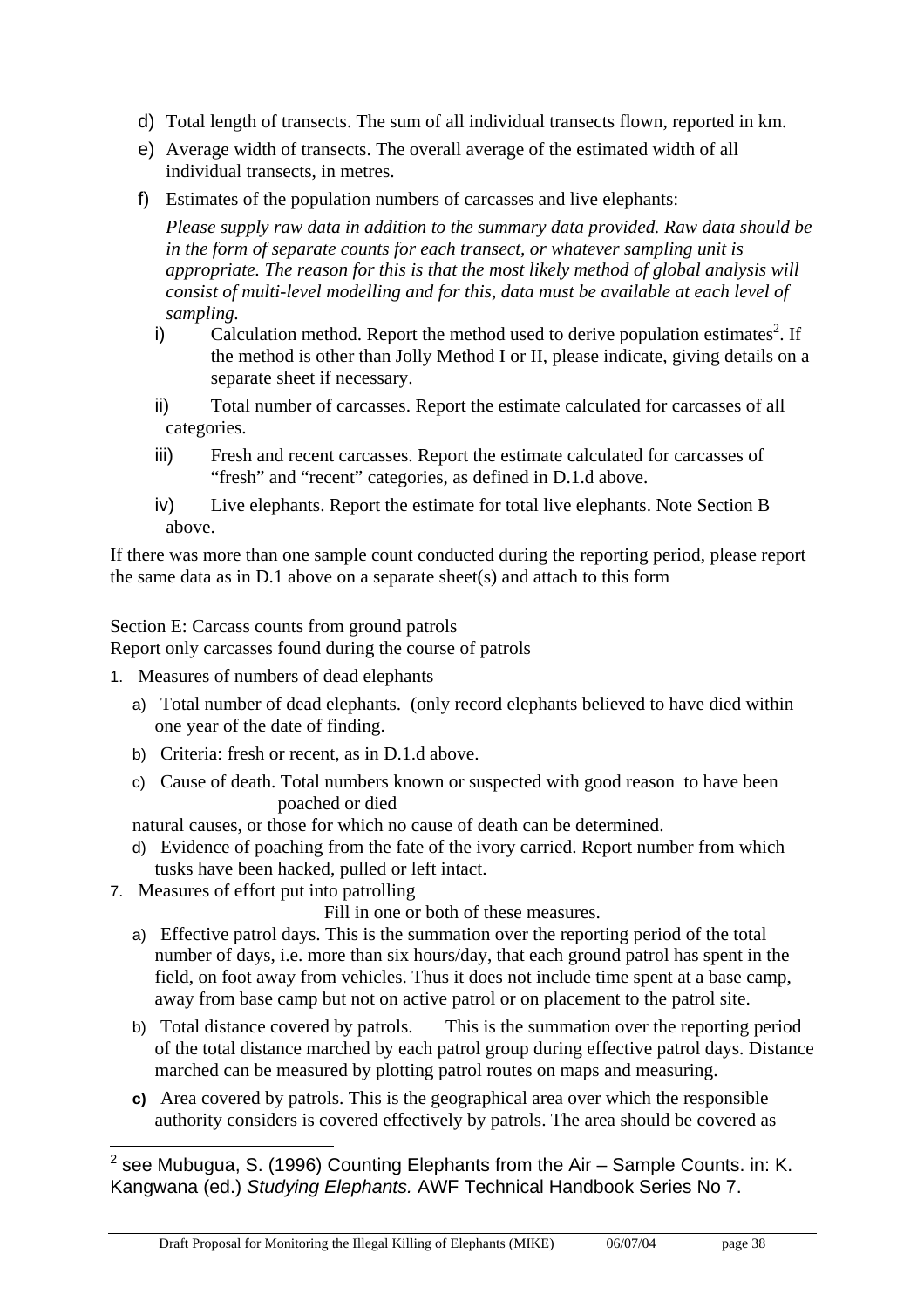evenly and regularly as possible: repeated visits to the same small areas will not be comparable to more evenly timed patrols over a broader area.

#### **Section H: Staffing levels**

2. Wildlife Authority staff, c) Other field staff. This may include researchers, drivers, wardens etc., but should exclude support staff such as radio operators, mechanics, clerks, cleaners, secretaries, gate keepers and casual labourers.

6. Field based employees in hunting concessions. This may include hunters, scouts, trackers, gun-bearers and drivers.

#### **Section I: Budgets**

- 4. Total recurrent expenditure for area. This includes all salaries, operating costs for vehicles, camps etc, and replacement costs for vehicles and other equipment.
- 5. Total field running costs. This should include field allowances, housing allowances, personal equipment (e.g. uniforms, tents, sleeping bags), purchase of vehicles/aircraft, and running costs for vehicles/aircraft.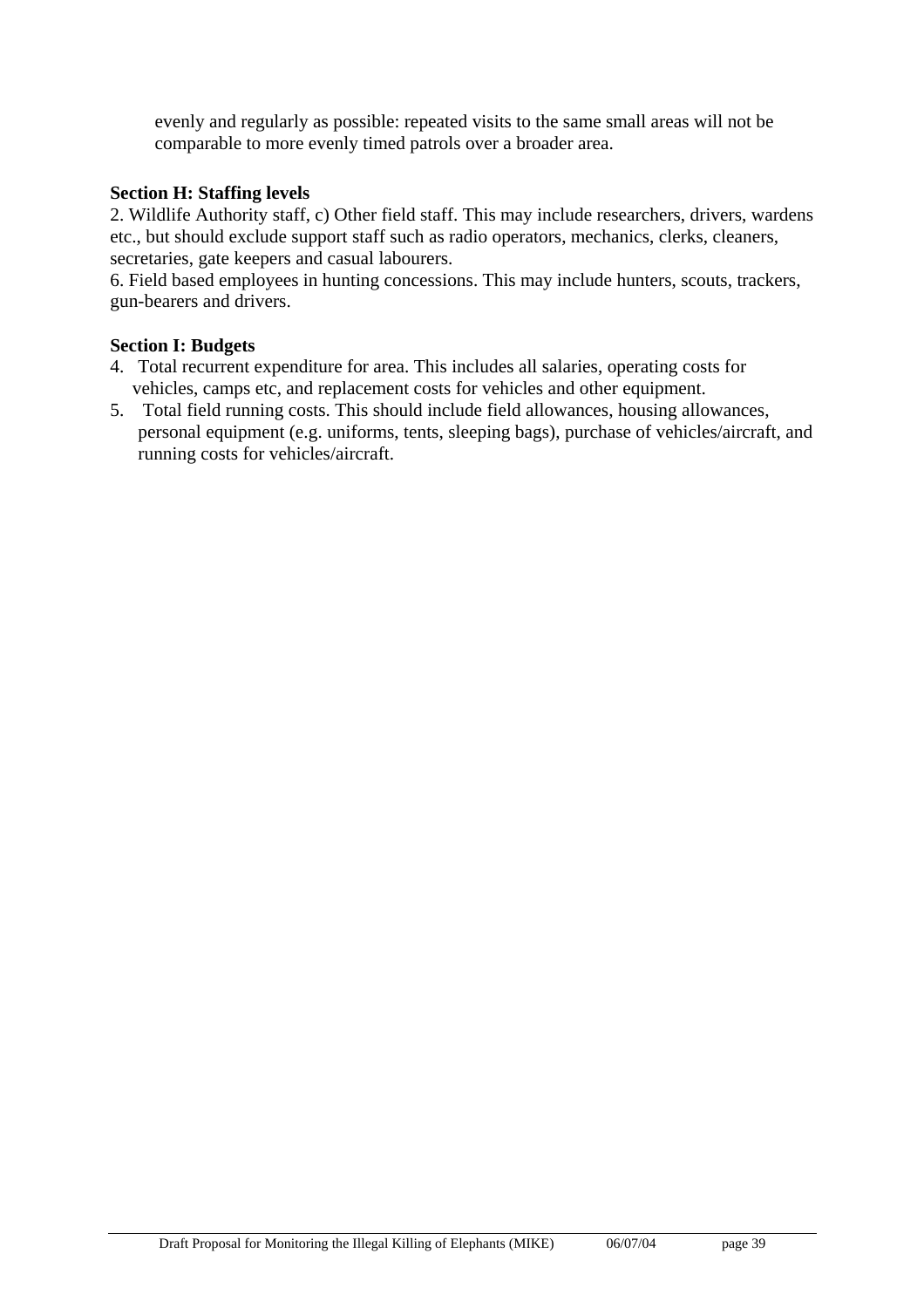# **Annex 3: Methods of counting elephants**

Numbers and distributions of animal species, along with information on habitat and land use parameters, are essential for drawing up management and conservation plans and making informed decisions. This section gives a brief description of the four main methods of obtaining data on elephant numbers (*taken from Studying Elephants, African Wildlife Foundation 1996)*.

Elephant census techniques fall into two classes. The first comprises those surveys where the elephants themselves are counted. These are 'direct counts'. The second class includes surveys where signs of elephants (dung-piles, tracks, feeding signs) are counted. These are 'indirect counts'.

Direct counts of elephants can either be carried out from the air or from the ground. In savannah habitats, aerial counts remain the most effective means of elephant census (*Douglas-Hamilton et al. 1992*). There are two kinds of aerial counts: sample counts and total counts. In a sample count only part, or a sample, of the area is searched and counted, and the number of animals in the whole area is then estimated from the number in the sampled area (*Norton-Griffiths 1978*). In a total count, on the other hand, the whole of the designated area is searched, and it is assumed that all groups are located and counted accurately (*Norton-Griffiths 1978*).

Aerial sample methods are today widely used for censusing elephants and monitoring their movement and habitat use. It is also only by aerial methods that areas that are not accessible on the ground can be censused. The choice of whether to use total or sample aerial counts will depend on the area to be covered, the size of the populations and the resources available in terms of trained manpower, aircraft, funding and time available. Sample counts tend to be cheaper than total counts, simply because only part of the area is searched. Total counts are, however, suitable in relatively small study areas (of the order of  $1,000 \text{ km}^2$ ), and the results are easy to understand because they are not confounded by the statistical assumptions of sample counts.

Where it is impossible to count elephants directly, as in the extensive forests of Asia and west and central Africa, signs of elephants such as dung piles are used to provide an estimate of elephant numbers.

Elephants themselves can be counted from the ground either on foot or from a vehicle. Ground counts from vehicles are practicable and give excellent results in small to medium sized areas where the country can be traversed by vehicles, and where the vegetation is reasonably open and the animals tame to vehicles (*Norton-Griffiths 1978*). Carrying out counts on foot is not common nowadays, but where resources are limiting they can provide good information on a population.

The appropriate technique to use in counting elephants, thus depends on the type of habitat (i.e. vegetation density and topography), the size of the area to be surveyed, the elephant density, and also the type of estimate required. Does one need an accurate estimate, one that approaches the true population size, but may have wide confidence limits, or does one need a precise estimate, one that may be biased, but has narrow confidence limits?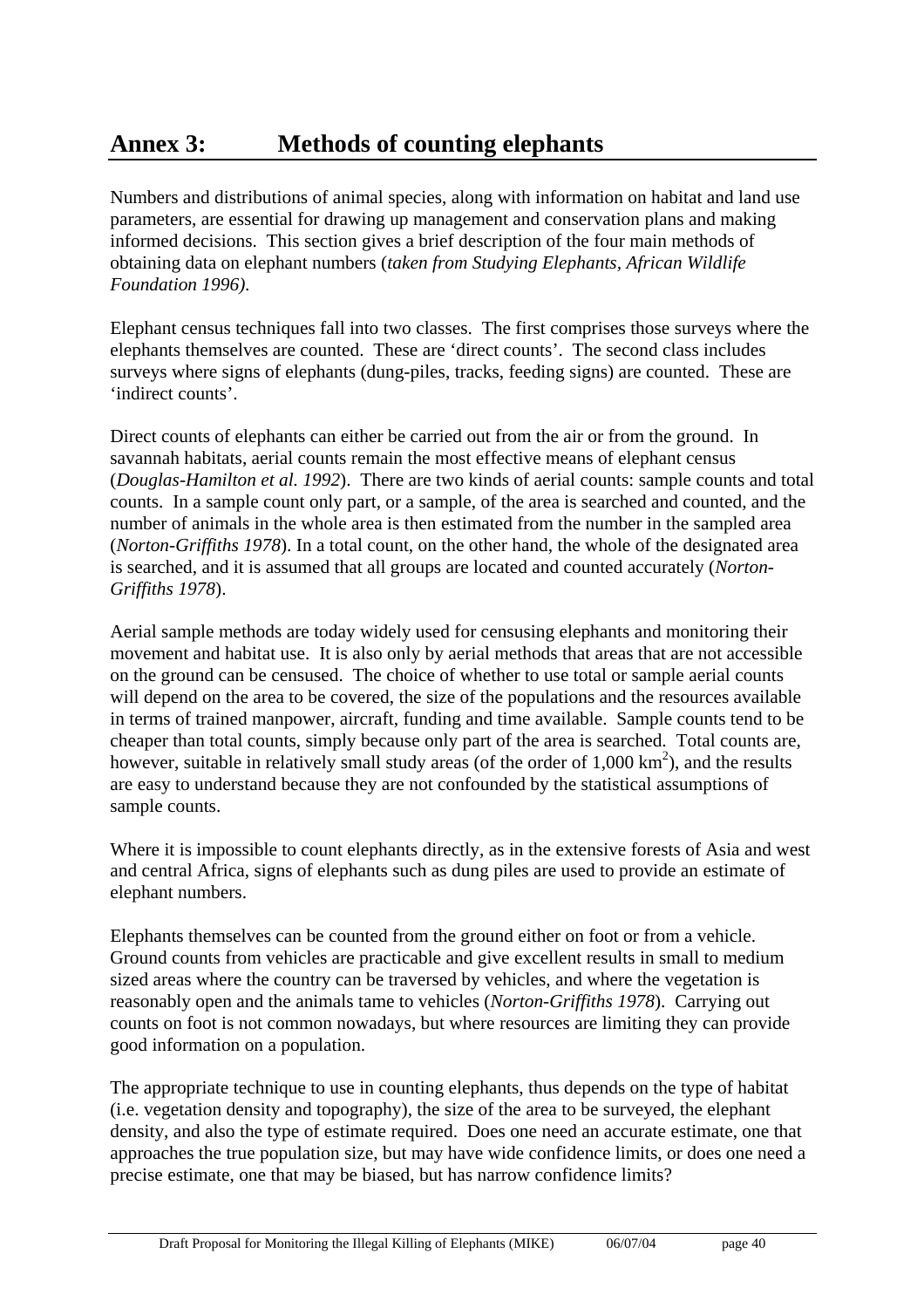Managers require an accurate estimate, preferably at regular intervals, for a population subject to legal off-take, in the form of safari hunting and culling operations. In most cases, however, a precise estimate will be sufficient, and will enable one to monitor population trends.

### **Counting elephants from the air - sample counts**

In a sample count, only part of the study area is searched and a count made. A series of samples, which are representative of the study area are taken (*Cochran 1963; Campbell 1967; Norton-Griffiths 1978*). The study area, or the census zone, is the whole area for which the elephant population count is to be carried out, e.g. national park, district, etc, while the sample zone is that part of the census zone in which the elephants are actually searched for and counted. The total number of elephants in the census zone is then extrapolated from the number counted in the sample zone.

In a sample count, we take a few observations, but the conclusions we draw have a wider application. In other words, we observe a sample, but apply the conclusions to a population. For example, the assumption might be that if 10% of the area is sampled, then it will contain 10% of the elephants in the census zone.

The foregoing would hold if elephant distribution and vegetation conditions were uniform, in which case any kind of sample would give similar results. However, elephant numbers and distributions are far from uniform in any one census area. Similarly, elephants will be more easily seen, and thus counted, in open areas as opposed to thickly vegetated country. The sample zone, i.e., that portion of the census zone in which the elephants are counted, must, therefore, reflect any variations as much as possible.

The census zone is divided into sample units which are chosen at random, meaning that every one unit, *n*, has an equal chance of being selected for sampling from the possible *N* such units in the census zone (*Cochran 1963; Norton-Griffiths 1978*). The sample zone is, therefore, randomly distributed in the census zone, thus, theoretically, representing the variations in elephant numbers and distribution.

The population estimate of the elephants is then calculated, based on the average counted number of animals in the sample units. Since the units are randomly selected, the average number of elephants per unit in the sample will correspond to the average number in the whole population. The total population estimate is then obtained by multiplying the sample mean by the total number of units in the census zone.

Sample counting assumes that the area actually sampled (sample zone) contains a corresponding percentage of the 'true' population in the census zone. Due to various factors, however, this may not be the case. To start with, elephants (as indeed other animals), are not evenly distributed. Thus, different sample units in the census zone will contain varying numbers of elephants. It follows then that different population estimates will be obtained depending on the units selected for sampling, i.e. there will be large numbers of alternative estimates. This result is due to what is referred to as sampling error, and the larger the variation in numbers of elephants between the units, the larger the range of alternative estimates or confidence limits. Sampling error results from the uneven distribution of animals and the sampling technique used (*Norton-Griffiths 1978*).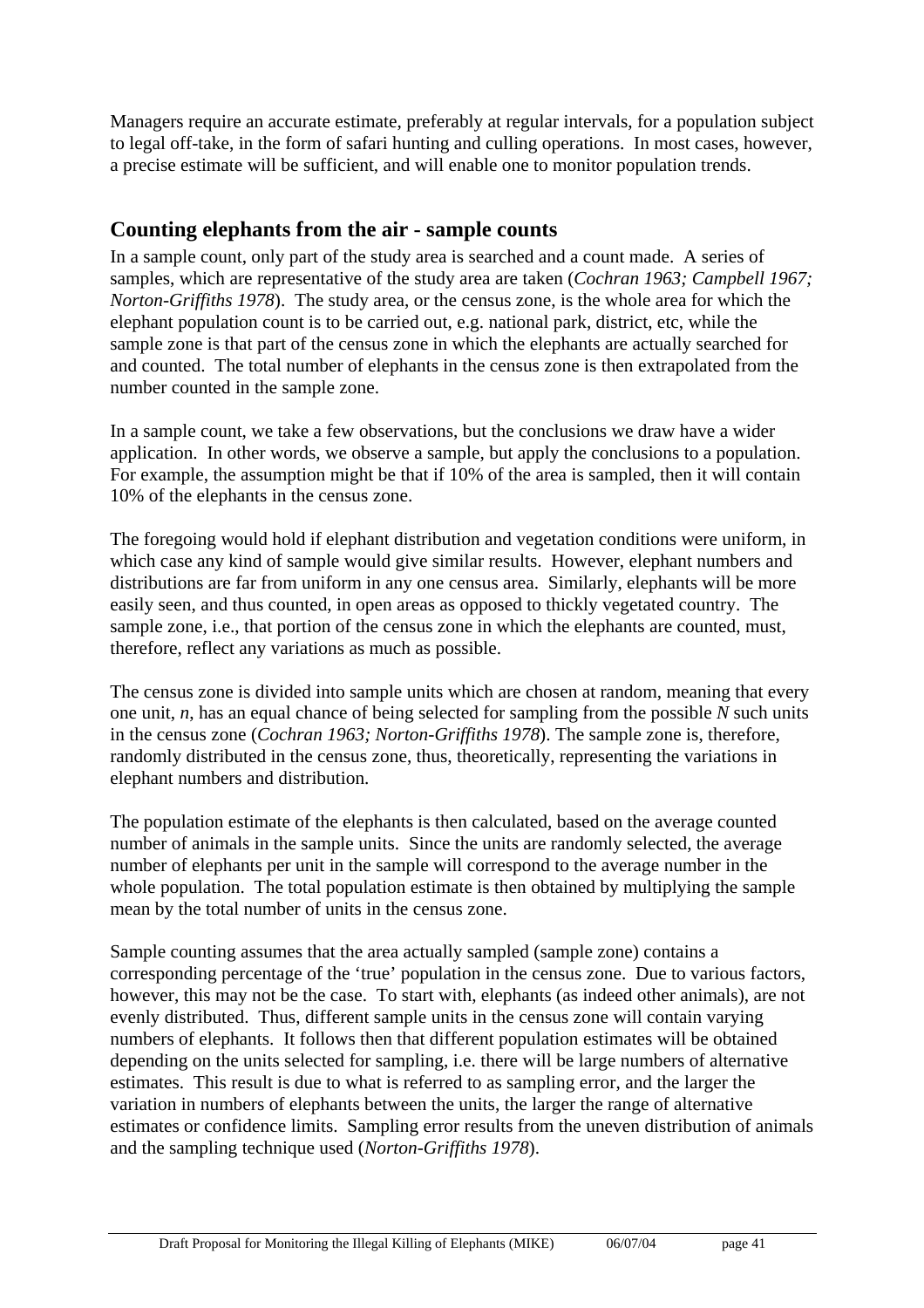In addition to sampling error, biases also affect the population estimates. Biases are errors in one direction, e.g. underestimating. They result from various factors - such as spotting and counting, photo counting, aircraft operations, etc.

At this point let us examine the words accuracy and precision. Consider a hypothetical population of 94 elephants. Suppose that during three different surveys, we get 50, 72 and 160 elephants, giving an average of 94; alternatively we could also get 92, 97 and 93, also giving an average of 94. The latter is more precise, as the 'true' population lies within a narrow range, i.e. the confidence limits are low. On the other hand, an accurate estimate is very near the 'true' population, but the confidence limits may be wide.

Whether we aim for an accurate or precise estimate is determined by the objectives of the survey. Accurate estimates are more important if a culling operation is to take place, while precise ones are important for detecting changes in population trends. The ideal estimate would be one that is both accurate and precise.

### **Stratification**

Elephants tend to be clumped in distribution, such that even when sample units are randomly selected, the estimate will have high variances. Stratification or division into areas or strata of more or less homogenous elephant density reduces the variance. Stratification can also be carried out according to vegetation type or density or other major sources of variation. Through stratification, sampling effort can be more efficiently allocated to areas of greater interest or ecological importance. The strata so identified are then sampled separately and the estimates combined for the entire census zone (*Cochran 1963*).

### **Counting elephants from the air - total counts**

Total counting of elephants has been adopted in many national parks, reserves and other parts of the elephants' range in Africa. One of the reasons that total aerial counting of elephants wins favour is that elephants, being large animals, are relatively easy to spot and count compared to other animals.

The aim of an elephant total aerial count is to scan the entire surface of a selected census area, and to record the position and number of each elephant or group of elephants. A total count is similar to sample block counts but in this case the blocks, when joined, cover the whole census zone.

The flight lines should be designed with the intention of being able to spot all the elephant groups and individuals; there are a number of variations as to how this may be done.

Errors can arise in failing to spot elephant groups, counting them inaccurately, or in double counting the same groups. These errors can be greatly reduced by training and careful attention to technique.

The census zone should be divided into discrete counting blocks. By common practice these are usually defined by features such as roads, cut-lines, mountains, protected area boundaries or rivers. Rivers, however, are unsuitable as block boundaries because they tend to attract concentrations of elephants. A movement of elephants across the river while the count is going on could cause that group either to be double-counted, or to be missed altogether. It is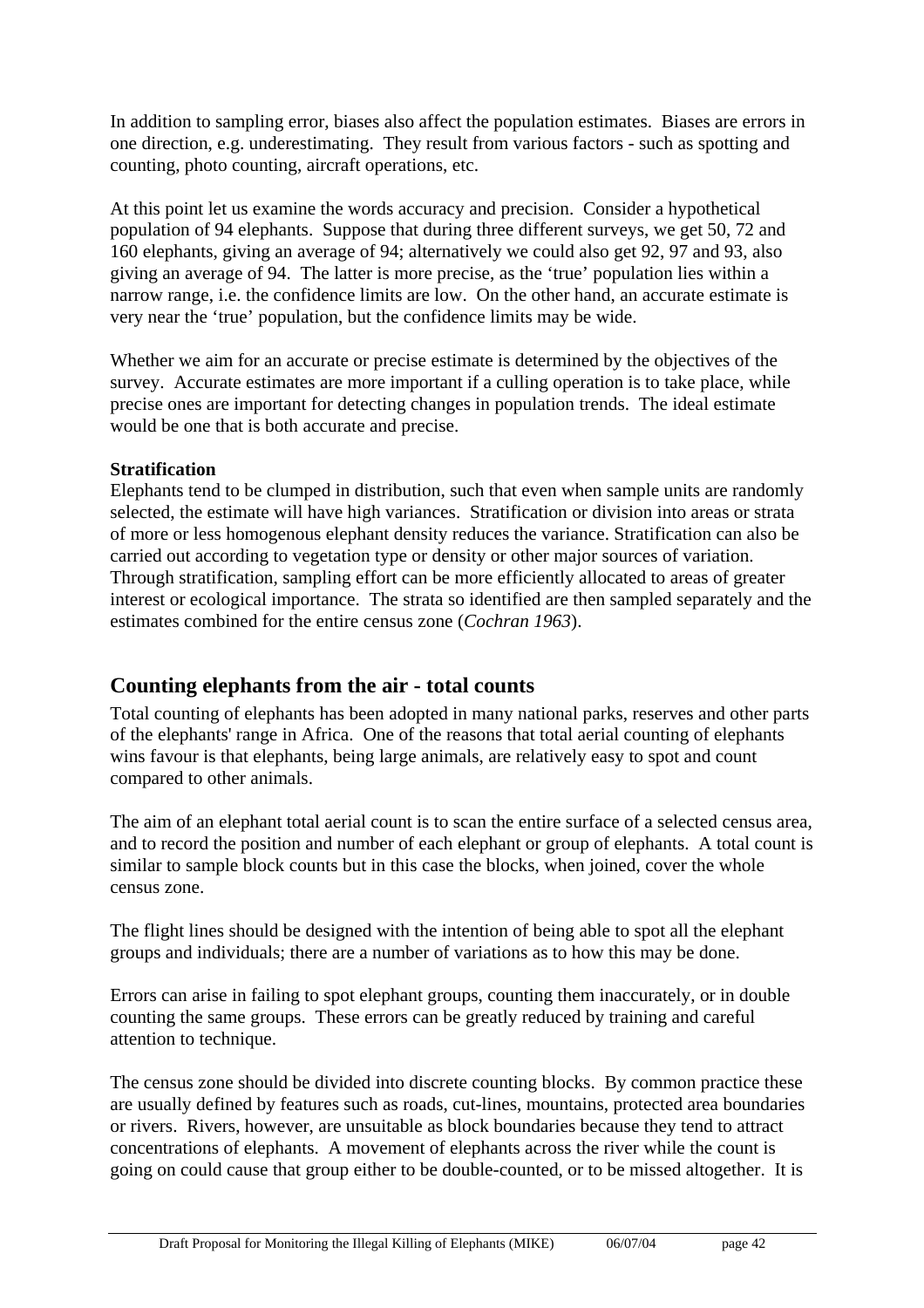better to use watersheds as boundaries, as is done in the Kruger National Park in South Africa, because elephants tend to be relatively sparsely distributed near them.

A block should usually be of a size that can easily be covered by one aircraft in one flying day. In the case of Kenya's Tsavo National Park, blocks vary in size from 500km<sup>2</sup> to 1,500km<sup>2</sup>, but the average size is 1,100km<sup>2</sup>. Each flight crew should be allocated one or more blocks to be counted per day and should be provided with flight maps of the blocks. In the Tsavo elephant count of 1994 flight crews on average spent 5.5 hours a day counting with another 13 hours flying to and from the block. Scanning rates on average were 210km/hr (*Douglas-Hamilton et al. 1994*)

These days it is highly desirable to use a Geographical Positioning System (GPS) in the aircraft, both to assist in navigation and for recording waypoints (a waypoint is the location of an observation point along one's line of flight).

## **Estimating forest elephant abundance by dung counts**

Dung counts are the most common type of indirect census method for counting elephants. Since the early 1980s, as interest quickened in the status of elephants in the forests of west and central Africa, more and more dung counts have been conducted. In the late 1980s researchers in India and then in Southeast Asia turned to dung counts for estimating the numbers of Asian elephants. The proliferation of forest elephant surveys on both continents has stimulated the rapid evolution of dung survey techniques. These methods have been described previously by Barnes and Jensen (1987), Dawson and Dekker (1992), and Barnes (1993).

Many of the concepts involved in dung counts are similar to those already described in aerial surveys, i.e. one goes through the same stages of stratification, arranging the layout of transects within each stratum, collecting the data on the transects, and then analysing the data. However, with dung counts one then has the further problem of converting estimates of dungpile numbers into estimates of elephant numbers.

A major difference between direct counts of elephants and dung counts is that the methods for direct counts have been worked out and standardised, and the improvements now consist of fine-tuning. On the other hand, the general methods of dung counts are still evolving.

A dung survey can be used in two ways. First, one may use dung as an index of elephant abundance or relative distribution. This can provide **a** considerable amount of valuable information about the biology of elephants in your study area (e.g. Barnes *et al.* 1991). For many purposes you do not need an estimate of the actual number of elephants. An estimate of the number of dung-piles, the relative distribution of dung-piles, or changes in the number of dung piles over a period of years will give you all the information you need to manage the survey area.

The second option is to translate the dung data into numbers of elephants. To do this will require considerably more time and effort.

To obtain an estimate of elephant numbers you will have to go through four stages: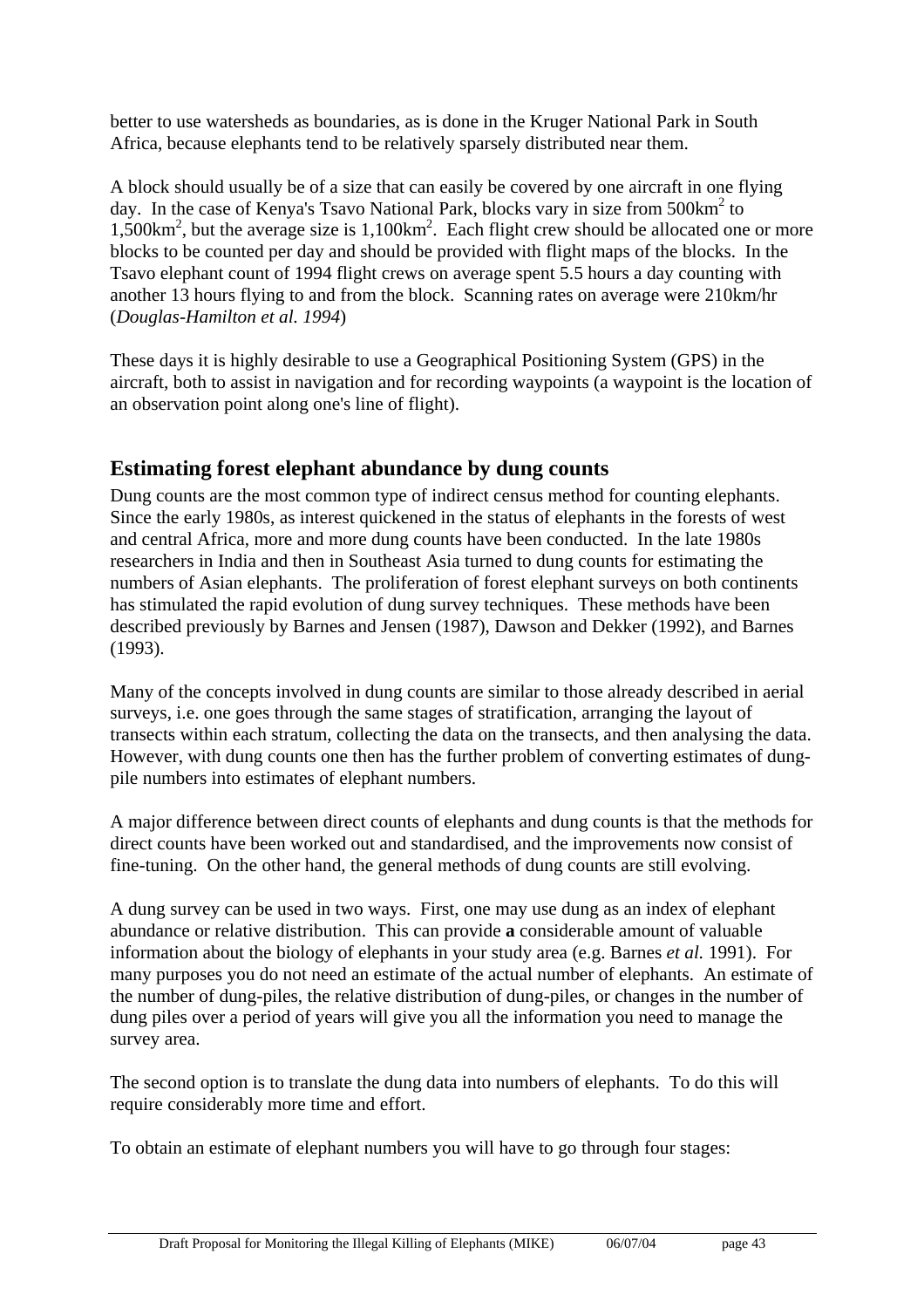- 1 estimate the numbers of dung-piles, or the density of dung-piles per  $km<sup>2</sup>$
- 2 estimate the defecation rate of elephants
- 3 estimate the mean rate of dung decay
- 4 combine the above three estimates to give an estimate of elephant numbers or the density of elephants.

#### **Transect counts**

The simplest form of estimation of numbers from observation data uses linear extrapolation. That is, having surveyed a defined area within a region, such as a transect with a fixed width, and assuming that all the animals within that area have been seen, applying the calculated density to the whole region. This method produces the best results in open country where there is no visibility problem. In all other cases the method will be inadequate in at least two ways that result in error in the estimate of animal abundance:

- i) it is difficult to define accurately the area that has been surveyed; and
- ii) one assumes that all individuals have been seen in the surveyed area. This assumption, however, is not realistic when using a transect of fixed width in woodland habitats, for instance. In this case the population estimates will be negatively biased, that is, one will estimate fewer elephants than there actually are in an area.

These problems can be overcome by using variable fixed-width transects, whereby the width of the transect is adjusted according to the vegetation density. In open country, the width of the transect may be as much as 500m, while in areas of dense vegetation the fixed width may be reduced to 100m. This technique, however, has the same sources of error as the fixedwidth method described above. King's method was the first technique to use this variable visibility profile, taking the average sighting distance as half the effective strip width or half the width of the strip censused. Although the method is weak and usually produces overestimates of density (*Norton-Griffiths 1978*), it does not require much training to carry out the field procedure and the data analysis.

#### **Line-transect counts**

In line-transect sampling the observer progresses through the area following a straight line of known length (transect). He or she records each animal, notes the distance of the animal from the observer when spotted and using a compass, its bearing, which is then converted to a sighting angle relative to the transect. As a result, the observer is able to calculate the perpendicular distance of each animal from the transect. The width of the transect is not fixed and changes constantly according to the visibility or density of the vegetation along that particular segment of the transect. The width of the transect also differs for each species of animal when multispecies counts are conducted.

The data from a line-transect survey are a set of distances and angles and the resultant sample size itself (i.e., number of groups seen and number of transects walked). The set of distances and angles are transformed to a set of perpendicular distances of the elephants from the transect line. These perpendicular distances are then used in a statistical model to calculate the elephant density for the area. The basic idea underlying such a model is that the probability of detecting an elephant decreases as its distance from the transect line increases.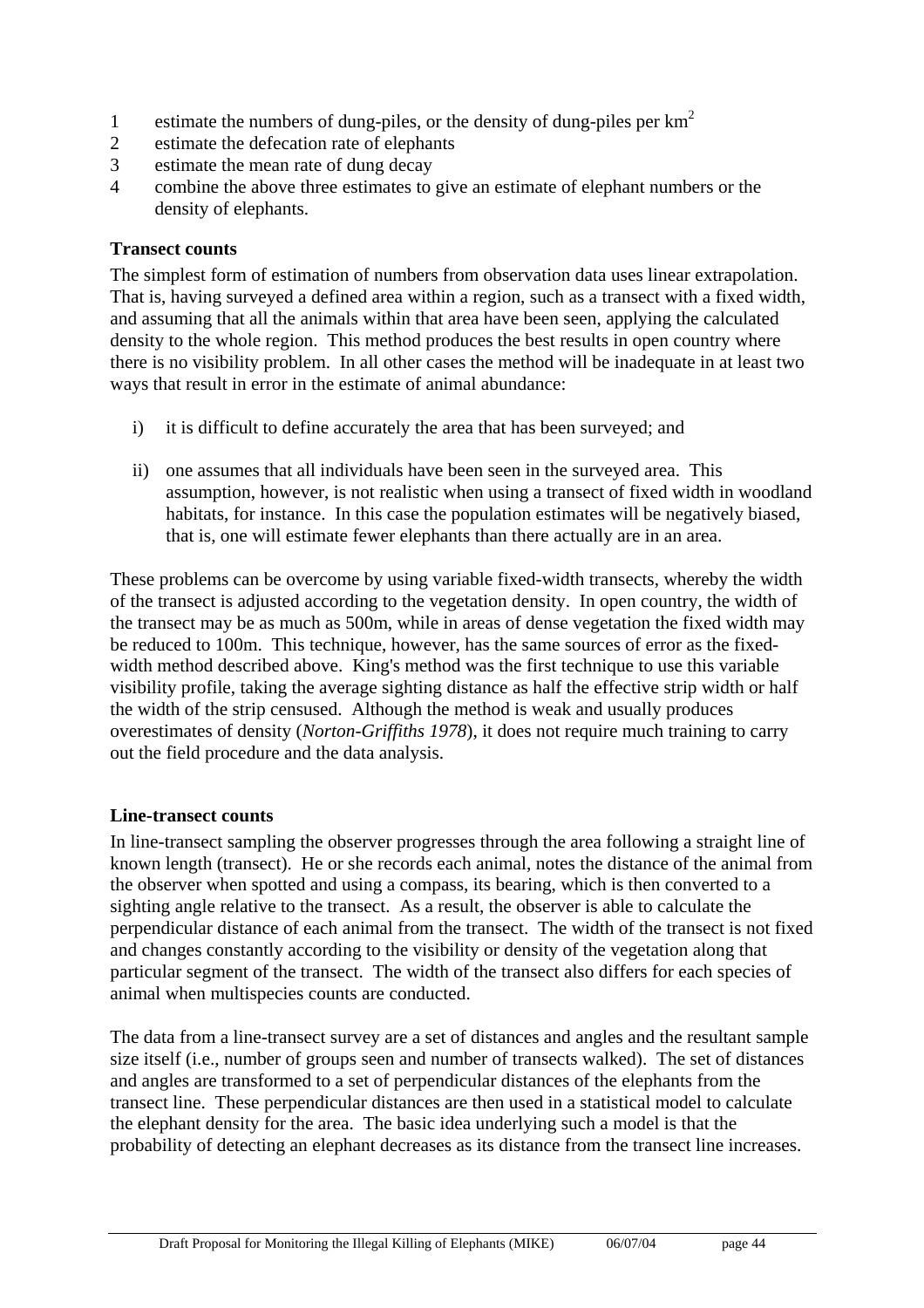The major advantage of the line-transect sampling technique is the relative ease of its implementation in the field. The placement of transect lines may be either temporary or permanent. Permanent transect lines, delineated by markers, should be considered if the transects are to be surveyed periodically. Use of permanent transects enables pairing of the data for the analysis of differences in density over time and thereby increases the power of such analyses. When the survey areas have been selected, the layout of transects must be determined. That layout will depend on statistical design requirements, but considerations of logistics, supplies and access will in practice often determine the final survey design.

### **Direct counts of elephants from the ground**

The most direct way to estimate the abundance of an elephant population is to count all individuals in a defined area. An estimate of population density is obtained simply by dividing the number counted by the size of the area censused, and the density figure obtained in this way can then be applied to surrounding areas with similar characteristics, such as soil types and vegetation. Census methods based on this approach are usually called quadrant, plot or strip sampling methods.

Defining an area or establishing a plot and then counting all the elephants within it on foot or from a vehicle can be very time consuming and impractical, and certainly impossible if the target elephant population is mobile or if individuals are widely scattered. As an alternative, transect and line-transect methods have been devised to estimate animal abundance. Both can be carried out on foot or from a vehicle, and the principles that apply are very similar to those used in estimating elephant abundance using dung counts.

### **Notes on estimating elephant mortality in forest habitats** *(Richard Barnes,*

### *pers.comm.)*

There are two major problems that must be confronted in designing an elephant monitoring system for central Africa. The first problem is that, unlike savannah regions of east and southern Africa, there is no well-developed method for detecting elephant carcasses. Although some methods (e.g. foot patrols or aerial reconnaissance of forest clearings) show promise, there is currently little or no data available on the rate at which elephant carcasses can be detected with a given method. Without this data on carcass encounter rate, it is impossible to estimate how much field effort will be required at each site in order to amass a sample large enough to estimate trends in the rate of illegal killing with any confidence.

Thus, until more research on carcass detection rates is collected, the best method available for detecting changes in the rate of illegal killing will be to monitor the size of populations at the selected sites.

Well-developed methods for forest elephant population monitoring currently exist, and are increasingly sensitive to changes in elephant abundance. In fact, these methods are now sensitive enough so that, with a reasonable amount of field effort, changes in population size of the magnitude commonly observed in heavily poached areas can be detected. More importantly, data are already available for estimating the amount of field effort necessary to detect changes of abundance of a stipulated magnitude. Furthermore, one newly developed population monitoring method ('forest reconnaissance' or 'recce') uses a field protocol quite similar to the foot patrols commonly used for carcass detection.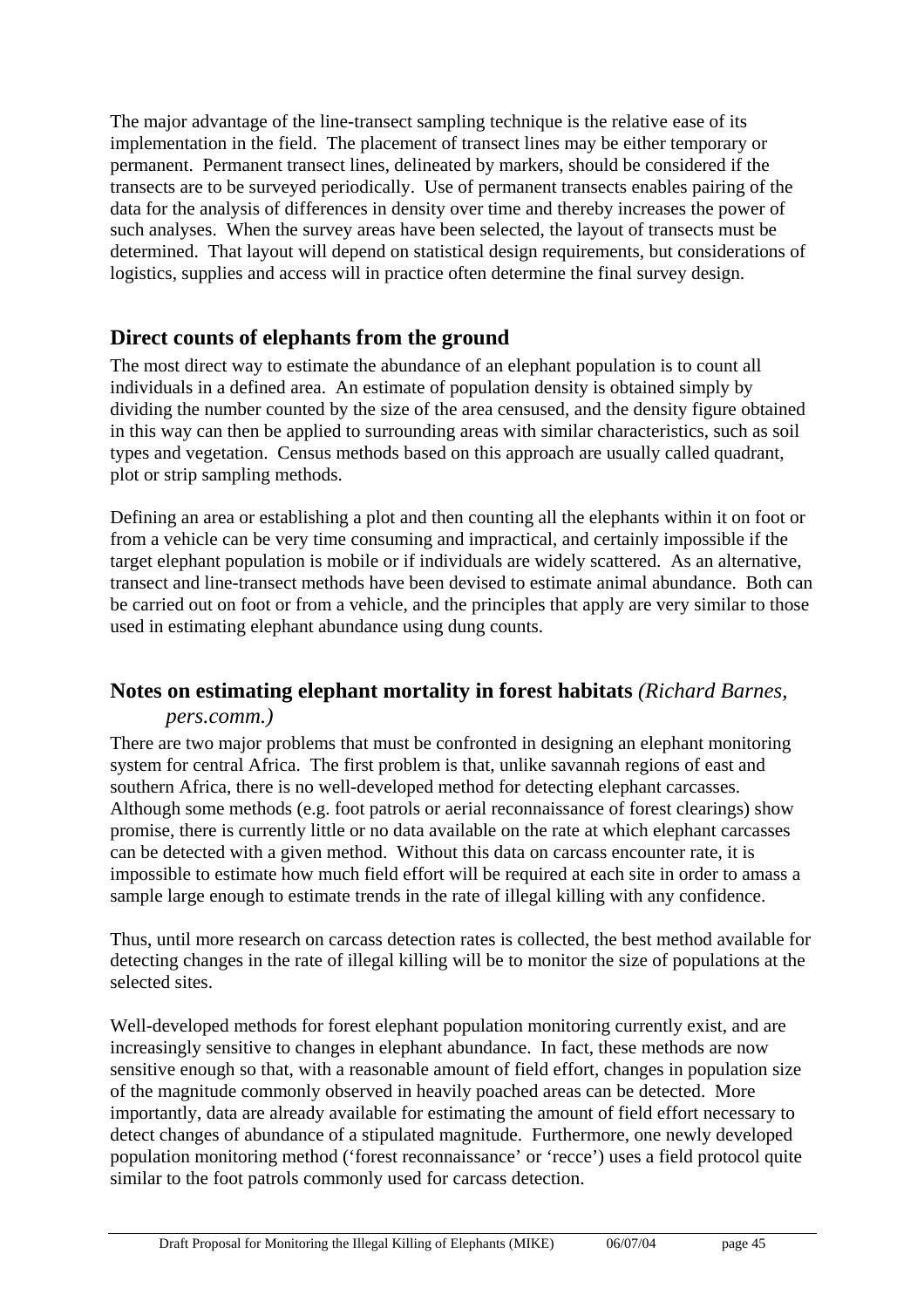This means not only that once carcass detection methods are developed it may be possible to implement population monitoring and carcass detection simultaneously, but that the training and infrastructure investment necessary to implement population monitoring should all apply equally well to carcass detection. Note also that because the visibility of elephants is extremely low in forest areas, the live animal encounter rate figure used in carcass ratio estimator of killing rate may need to be replaced with the dung counts used by population monitoring methods. We expect that with more research it will become more efficient to use carcasses.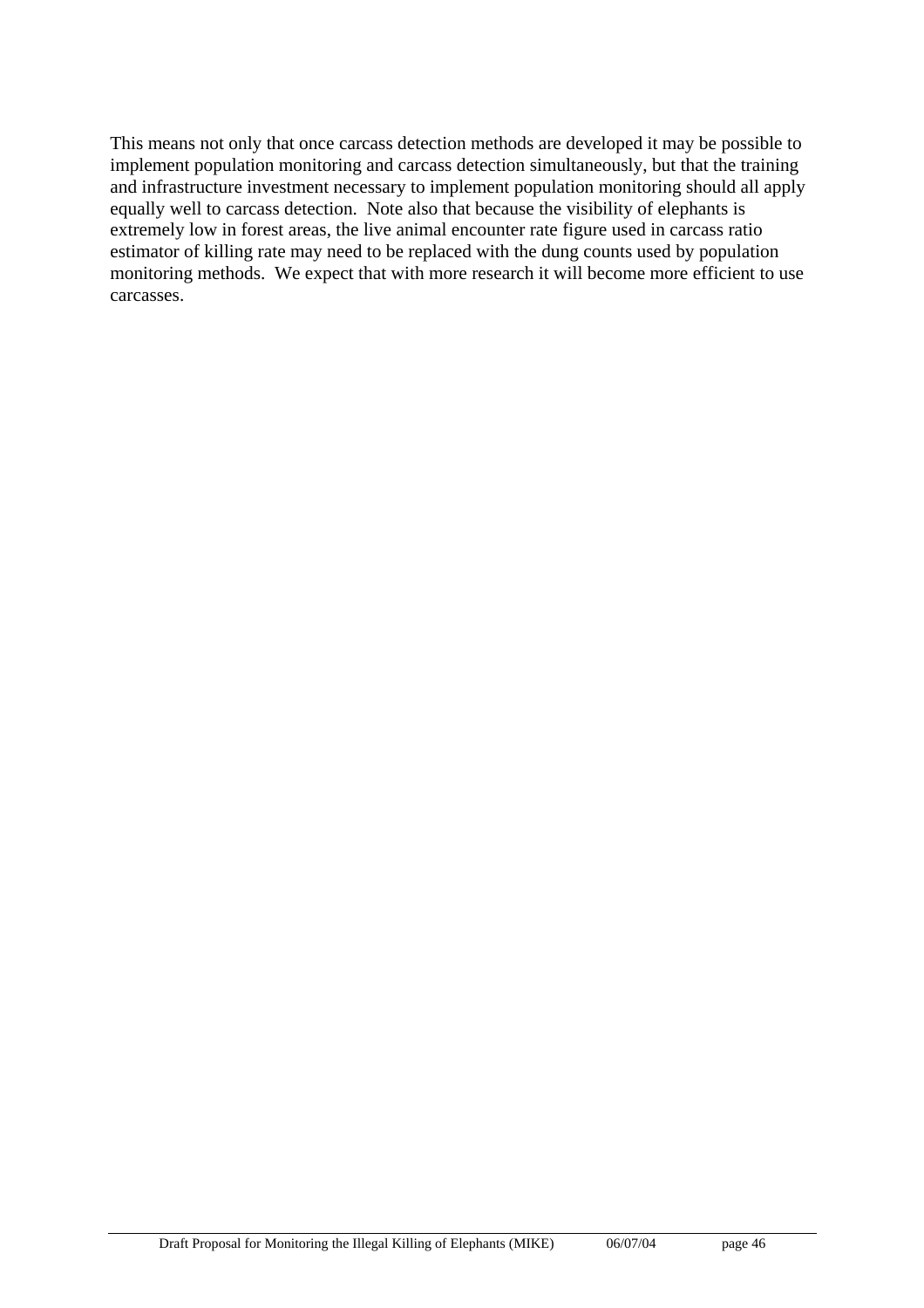### **REFERENCES**

- Barnes, R.F.W. & Jensen, K.L. 1987. How to count elephants in forests IUCN African Elephant & Rhino Specialist Group Technical Bulletin 1, 1-6. Version in français "Comment compter les éléphants de forêt?". traduction Dr. H. Mertens.
- Barnes, R.F.W. et al. 1991. Man determines the distribution of elephants in the rain forests of northeastern Gabon. African Journal of Ecology 29, 54-63.
- Barnes, R.F.W. 1993. Indirect methods for counting elephants in forest. Pachyderm 16, 24- 30.
- Campbell, R.C. 1967. Statistics for Biologists. Cambridge University Press.
- Cochran, W.G. 1963. Sampling Techniques. Wiley, London.
- Cochran, W.G. 1977. Sampling Techniques (Third Edition), Wiley, New York.
- Dawson, S. & Dekker, A.J.F.M. 1992. Counting Asian elephants in forests. FAO, Bangkok
- Douglas-Hamilton et al. 1994. Tsavo Elephant Count. Kenya Wildlife Service. Typescript report.
- Kangwana, K. (Ed.). 1996. Studying Elephants, Technical Handbook Series No. 7, African Wildlife Foundation.
- Norton-Griffiths, M. 1978. Counting Animals, Handbooks on techniques currently used in African wildlife ecology. No.1, African Wildlife Leadership Foundation.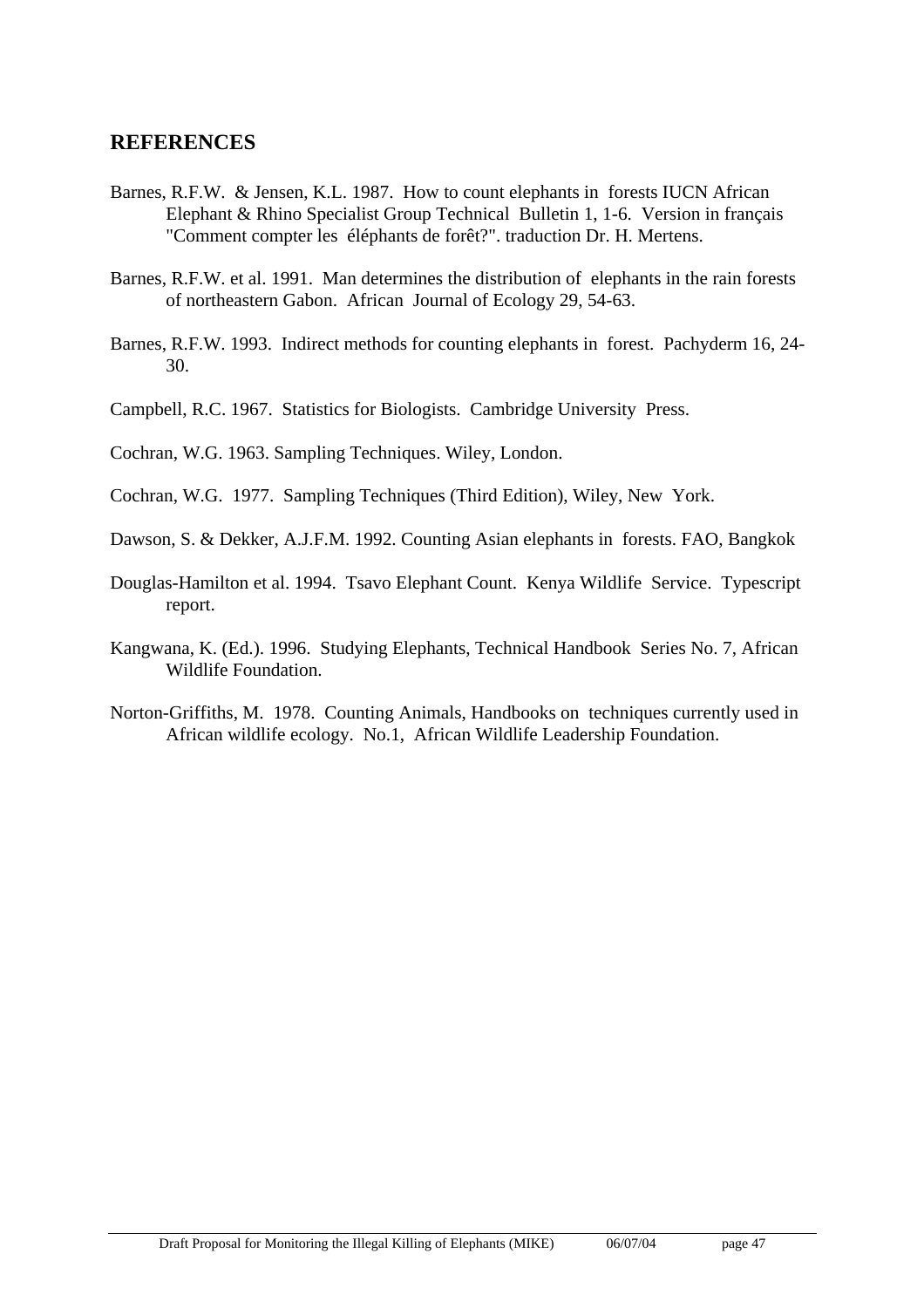# **Annex 4: Selection of a representative sample of sites**

*R W Burn Statistical Services Centre, University of Reading* 

## **1 OBJECTIVES**

The aim of this exercise is to obtain a representative samples of sites from elephant range states for use in the proposed new information system MIKE (Monitoring the Illegal Killing of Elephants).

Representatives of range states were invited to submit lists of potential sites. The African and Asian Elephant Specialist Groups (AfESG and AsESG) compiled these lists and pre-selected a total of 69 sites from African elephant range states and 30 from Asian elephant range states. These lists of sites are supplied with data on criteria to assist in the site selection. These criteria follow the recommendations of the Workshop on the Monitoring of Trade in Elephant Products and Illegal Killing of Elephants held by TRAFFIC and IUCN/SSC in Nairobi (8-12 December 1997).

The idea is to use the available information to select a sample of sites to be used for MIKE which is as far as possible representative and "balanced" with respect to the criteria, and which is determined according to an objective and transparent method of selection.

# **2. METHODOLOGY**

The sampling procedure was conducted completely separately for African and Asian range states.

### **African sites**

After ensuring that the available data were completed as far as possible, the selection criteria were prioritised in consultation with the IUCN/SSC.

The Nairobi Workshop Report organised the criteria into two lists: list (a) consisting of factors which are thought likely to affect the incidence of illegal killing, and list (b) comprising other factors which will affect the ability to collect data from the sites. Criteria in the first list were regarded as having the role of stratification criteria for a stratified sample design, although for reasons explained below, the usual methods of sampling within strata were not appropriate. A system of numerical weights, reflecting the prioritisation of criteria, was devised for the factors of list (b). The information contained in these factors was thus condensed into a single score which was used for rating the sites according to the difficulty of collecting monitoring data. The weighted averages of these scores were computed for each sub-region and the score was re-scaled to the range  $0 - 100$ , a lower score representing the least difficult site. The factors used in list (b), and the weights used are given in Annex I.

After examination of the available data, the stratification criteria (list (a)), and the coding used in subsequent analysis, were as follows:

*Sub-region*: East, West, Central and Southern Africa.

*Ivory trade*: whether or not there is a significant domestic ivory trade and, if so, whether it is legal/illegal and local/international. The ivory trade data were coded

 $0 =$  no trade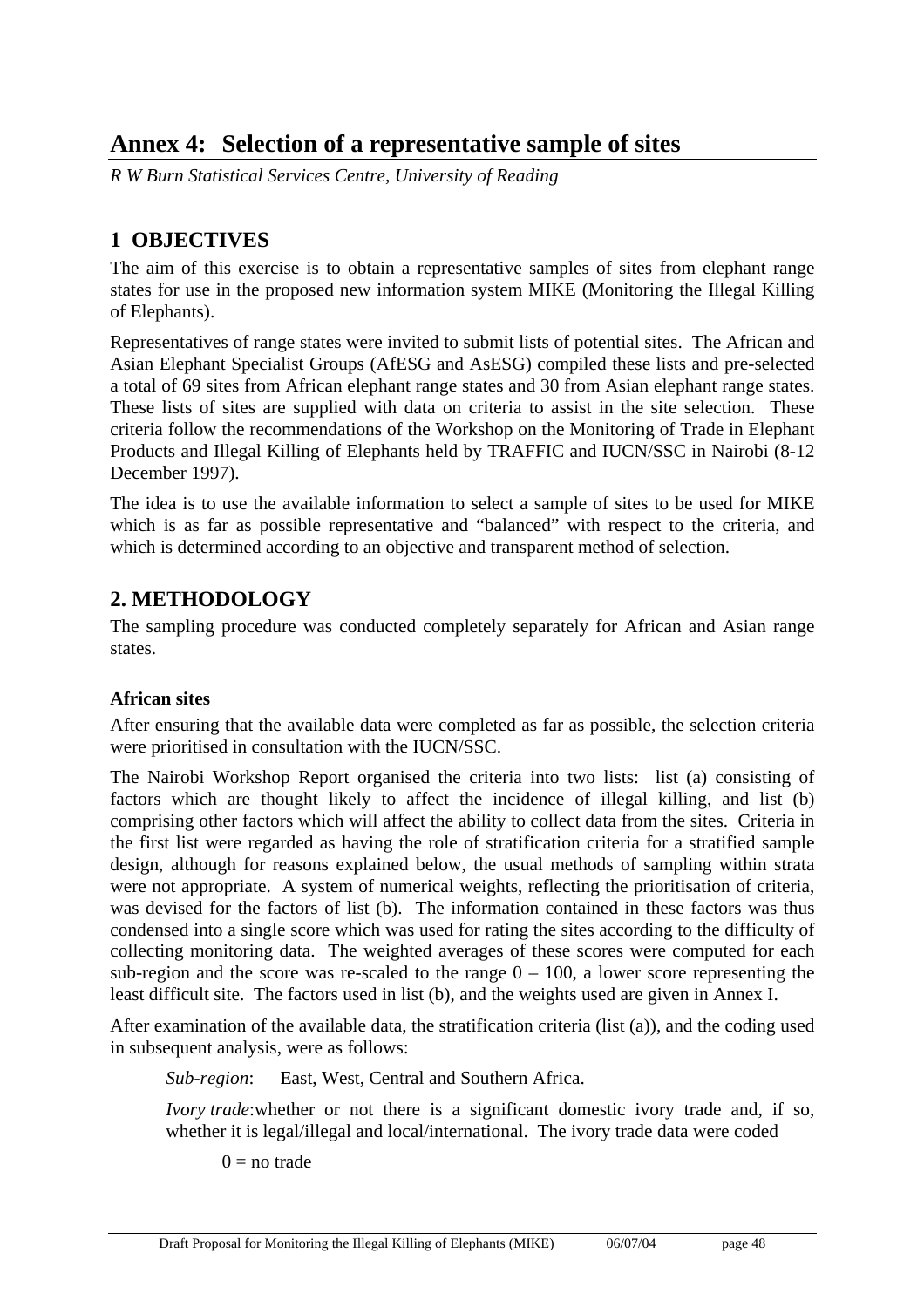$1 =$  legal trade

 $2 =$  illegal trade (or both legal and illegal)

The data on local/international were not utilised because they were rather uncertain and (after consultation) thought to be less important.

*CITES registration*:whether or not the country was involved in the CITES COP 10 decisions (10.1 and 10.2); coded 0 for "no" and 1 for "yes".

*Habitat type*:savannah or forest habitat (a few sites were listed as both).

*Enforcement capacity*: low (0) or high (1).

*Protection*: whether or not the site is (or lies in) a protected area; coded 0 for "nonprotected" and 1 for "protected".

*Civil strife*:sites where there is current or recent civil strife (including in neighbouring areas); coded 0 for "no" and 1 for "yes".

*Hunting*:sites with a history of heavy illegal killing pressure were coded 1, otherwise  $\Omega$ .

It was decided (after consultation) that the size of elephant populations was also a possible candidate for inclusion as a stratification criterion. This variable was primarily included in list (b), but including it in list (a) also would have little effect on the overall results if, in the event, it turned out to be unimportant for stratification. It was therefore used in both lists.

The sizes of elephant populations differ widely between the four African sub-regions. For this reason, and also because there is confounding of habitat type with sub-region, the sampling exercise was carried out separately for each of the sub-regions.

Uncertainties in the data on population sizes were dealt with by further enquiries and, in some cases, by reference to the African Elephant Database (Said *et al*, 1995). The coding scheme was as follows:

*East and Southern Africa*

|                | 0              | $=$ low  | < 1,000         |
|----------------|----------------|----------|-----------------|
|                | 1              | $=$ med  | $1,000 - 9,999$ |
|                | $\overline{2}$ | $=$ high | $10,000 +$      |
|                |                |          |                 |
| Central Africa |                |          |                 |
|                | 0              | $=$ low  | < 1,000         |
|                | 1              | $=$ med  | $1,000 - 4,999$ |
|                | 2              | $=$ high | $5,000 +$       |
|                |                |          |                 |
| West Africa    |                |          |                 |
|                | 0              | $=$ low  | < 100           |
|                | 1              | $=$ med  | $100 - 499$     |
|                | $\overline{2}$ | $=$ high | $500 +$         |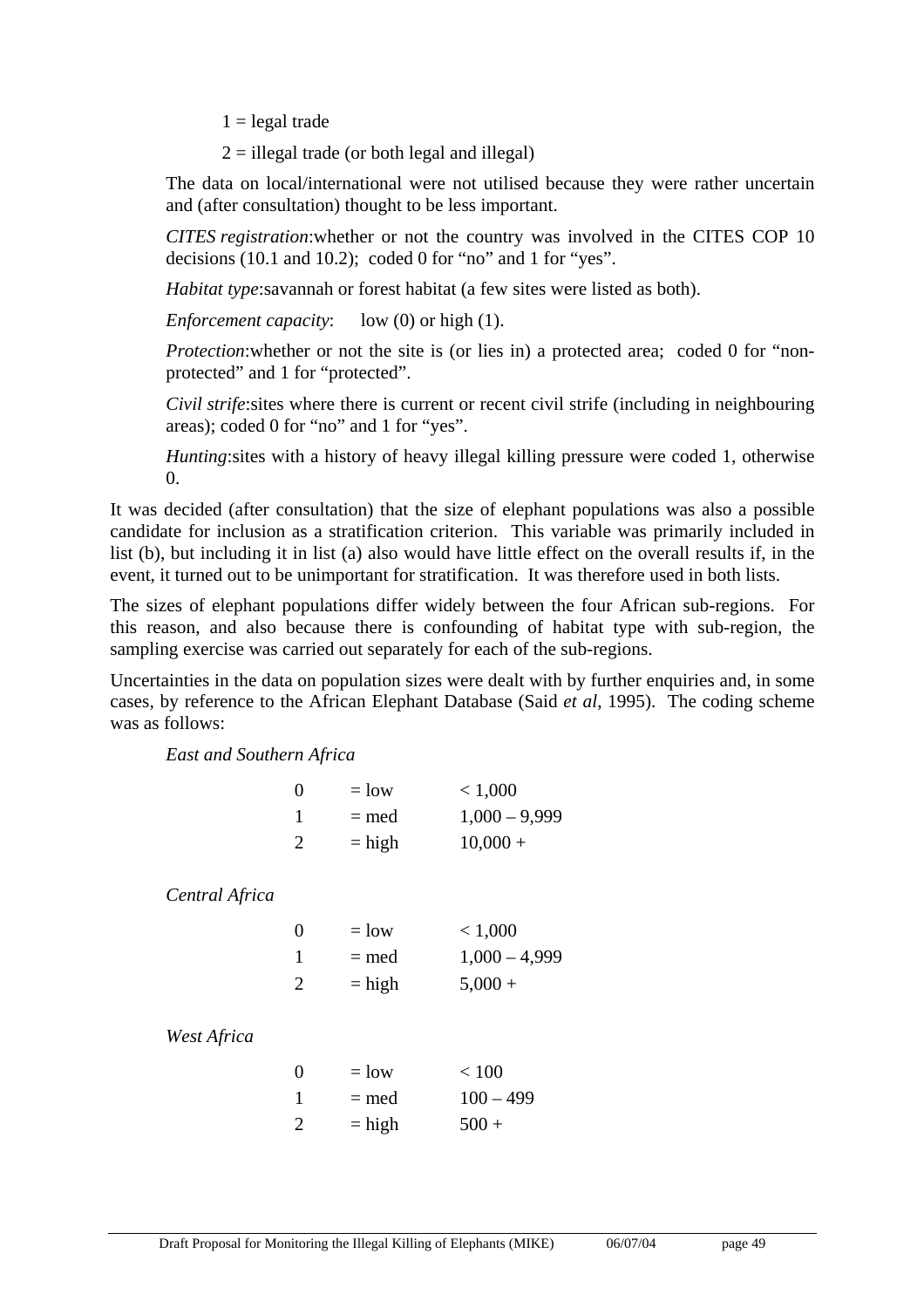Within each sub-region, there are thus seven stratification criteria to be used for selecting a sample. These (with their numbers of levels) are: ivory trade (3), CITES reg (2), enforcement cap (2), protection (2), civil strife (2), hunting (2) and population (3). The complete cross-classification would therefore contain  $3^2 \times 2^5$  = 288 cells. The normal procedure for constructing a stratified sample would be to select a random sample of units (sites) within each cell in the stratification table, usually with probabilities proportional to size, or according to some similar rule. In the present case, with an initial list of only 69 sites, this procedure would clearly be impossible.

What is required is a method which makes optimal use of the information contained in the stratification data to produce a sample which is the most representative that can be attained, given the constraints outline above. The procedure adopted here was first to split the sites into groups which, according to the stratification criteria, are as different from each other as possible, while the individual sites within each group are as similar as possible. This was achieved by means of hierarchical cluster analysis using Ward's method (Everitt, 1980). The advantage of a hierarchical classification is that it provides a natural way of choosing several sample sizes, so that different scenarios can be derived in an objective way.

In addition to cluster analysis, an attempt has been made to simplify the selection criteria by means of a dimension reduction technique (factor analysis with varimax rotation – Krzanowski, 1988). This provides some corroboration of the clustering and, at the same time, gives a simpler picture of what the cluster groups actually represent. The factor analysis was performed on all 69 cases together.

The cluster analysis was carried out separately for each sub-region and the results subjected to cross-checking of "balance" with respect to habitat type and the values of the factor scores resulting from the factor analysis. In a few cases slight adjustments were made to the selections to correct for imbalance.

Site selection was performed on site ID codes, without reference to site identifications. The idea of this was to avoid any unconscious subjective bias in selection. The ID codes for all sites are listed in Annex II. The entire selection procedure was determined only by the statistical methods outlined above. The method is objective, transparent and repeatable.

#### **Asian Sites**

The methodological approach for the Asia sites was basically identical to that adopted for the Africa sites. There were a few minor differences, however, and these are listed here:

- (1) Since there were just 30 sites presented for inclusion, there was little point in splitting them into sub-regions for separate analysis, as was done for Africa. A pooled analysis was done for all 30 together.
- (2) None of the Asian range states registered under CITES 10.2, so this variable was excluded from the analysis.
- (3) Whereas the question on government co-operation was excluded for Africa (because virtually all of the responses were the same), it has been included for Asia.
- (4) While habitat type (forest/ savannah) was a factor to consider with the African elephant, it is not an really issue in Asia (although the question was asked and it has been reported).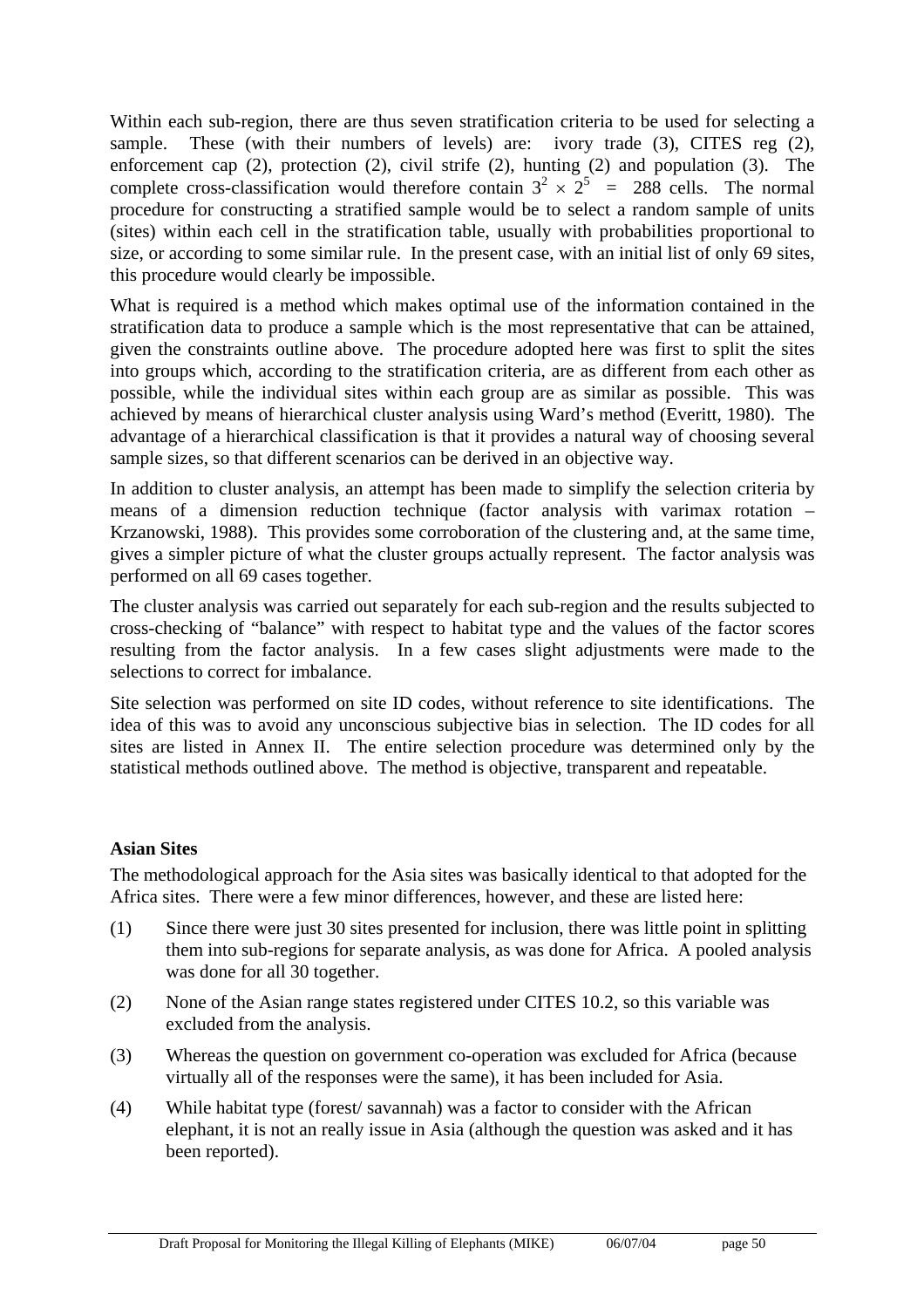(5) Less information was available on elephant population sizes in Asia. Population size has been classified as simply low or high for each site.

Aside from these minor points, the method of analysis was identical to that used for Africa.

### **3 RESULTS OF ANALYSIS**

#### **African sites**

#### **FACTOR ANALYSIS**

#### **Total Variance Explained**

|           |              | <b>Initial Eigenvalues</b> | <b>Rotation Sums of Squared</b> |              |          |            |
|-----------|--------------|----------------------------|---------------------------------|--------------|----------|------------|
|           |              |                            |                                 |              | Loadings |            |
| Component | <b>Total</b> | % of                       | Cumulative                      | <b>Total</b> | % of     | Cumulative |
|           |              | Variance                   | $\%$                            |              | Variance | $\%$       |
|           | 1.83         | 26.10                      | 26.10                           | 1.73         | 24.71    | 24.71      |
| 2         | 1.45         | 20.76                      | 46.86                           | 1.54         | 22.02    | 46.74      |
| 3         | 1.35         | 19.30                      | 66.16                           | 1.36         | 19.42    | 66.16      |
| 4         | 0.86         | 12.35                      | 78.51                           |              |          |            |
| 5         | 0.53         | 7.59                       | 86.10                           |              |          |            |
| 6         | 0.52         | 7.46                       | 93.56                           |              |          |            |
|           | 0.45         | 6.44                       | 100.00                          |              |          |            |

*Extraction Method: Principal Component Analysis.* 

#### Rotated Component Matrix

|              |          | Component |          |
|--------------|----------|-----------|----------|
|              | 1        | 2         | 3        |
| Ivory trade  | 0.047    | 0.857     | $-0.058$ |
| CITES reg    | $-0.126$ | 0.716     | 0.041    |
| Enf't. cap.  | $-0.020$ | $-0.380$  | 0.669    |
| Protection   | 0.130    | 0.167     | 0.820    |
| Civil strife | 0.813    | 0.153     | 0.219    |
| Hunting      | 0.829    | $-0.119$  | 0.017    |
| Pop'n. size  | $-0.588$ | 0.290     | 0.431    |

*Rotation Method: Varimax with Kaiser Normalization.* 

#### **Interpretation of rotated factors:**

| <b>Factor</b> Dominant contributions |
|--------------------------------------|
| 1 Hunting $+$ civil strife           |
| 2 Ivory trade + CITES registration   |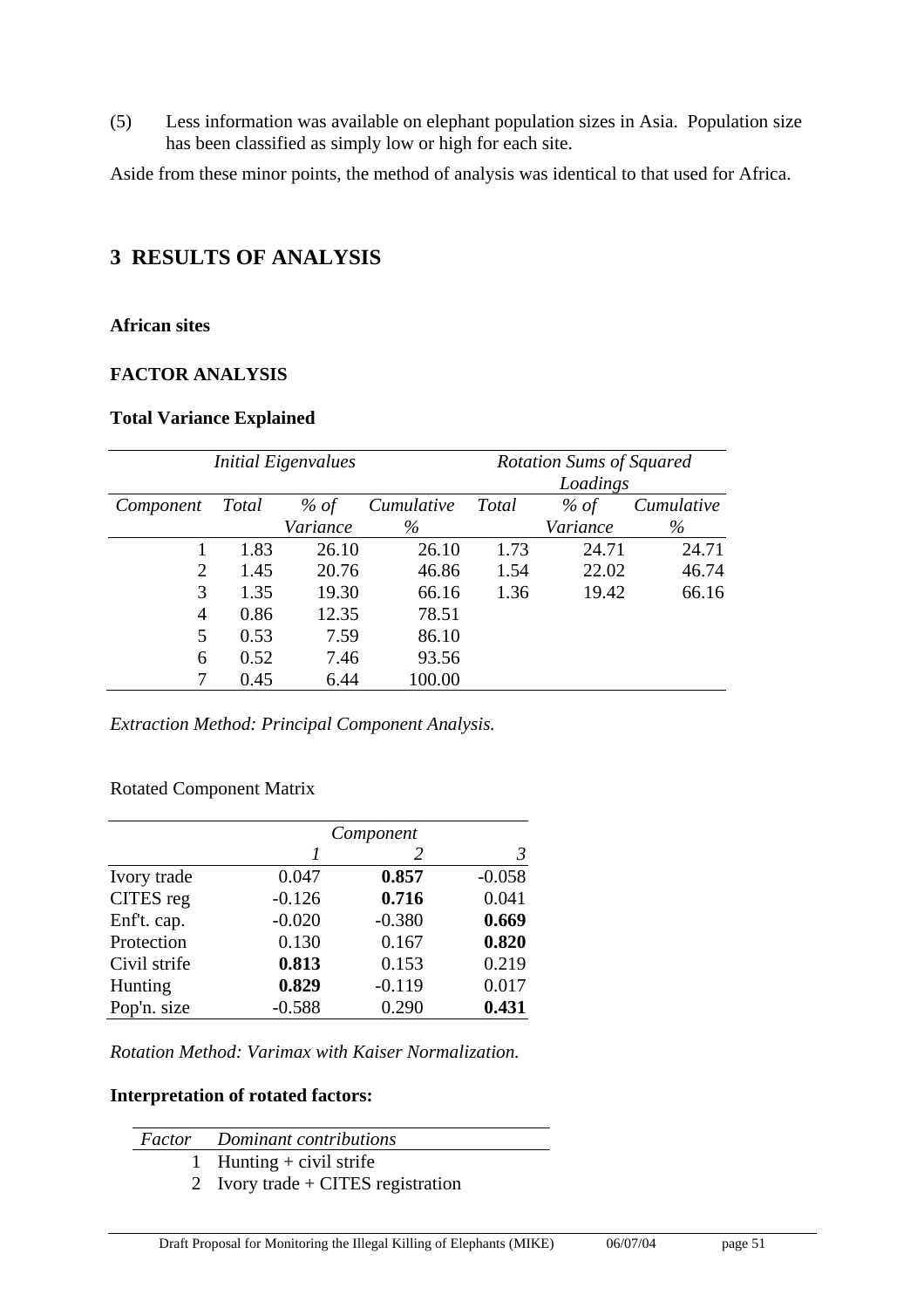### Factor Plot in Rotated Space



About two-thirds of the variation between sites can be explained by the above three factors. The analysis therefore results in a reasonable simplification.

### **CLUSTER ANALYSIS**

The main analysis from which the site selections were derived was the cluster analysis. The method used was Ward's method with squared eucidlean distances. This was applied to each sub-region separately. The dendrograms resulting from the analysis follow. For each site, the difficulty score is noted, together with the population level, the habitat type and the factor scores (lo or hi according to whether they are below or above their median values). Note that the factor scores correspond quite closely to the clustering - sites in the same group tend to have a similar pattern of factor scores, while different groups tend to have different scores.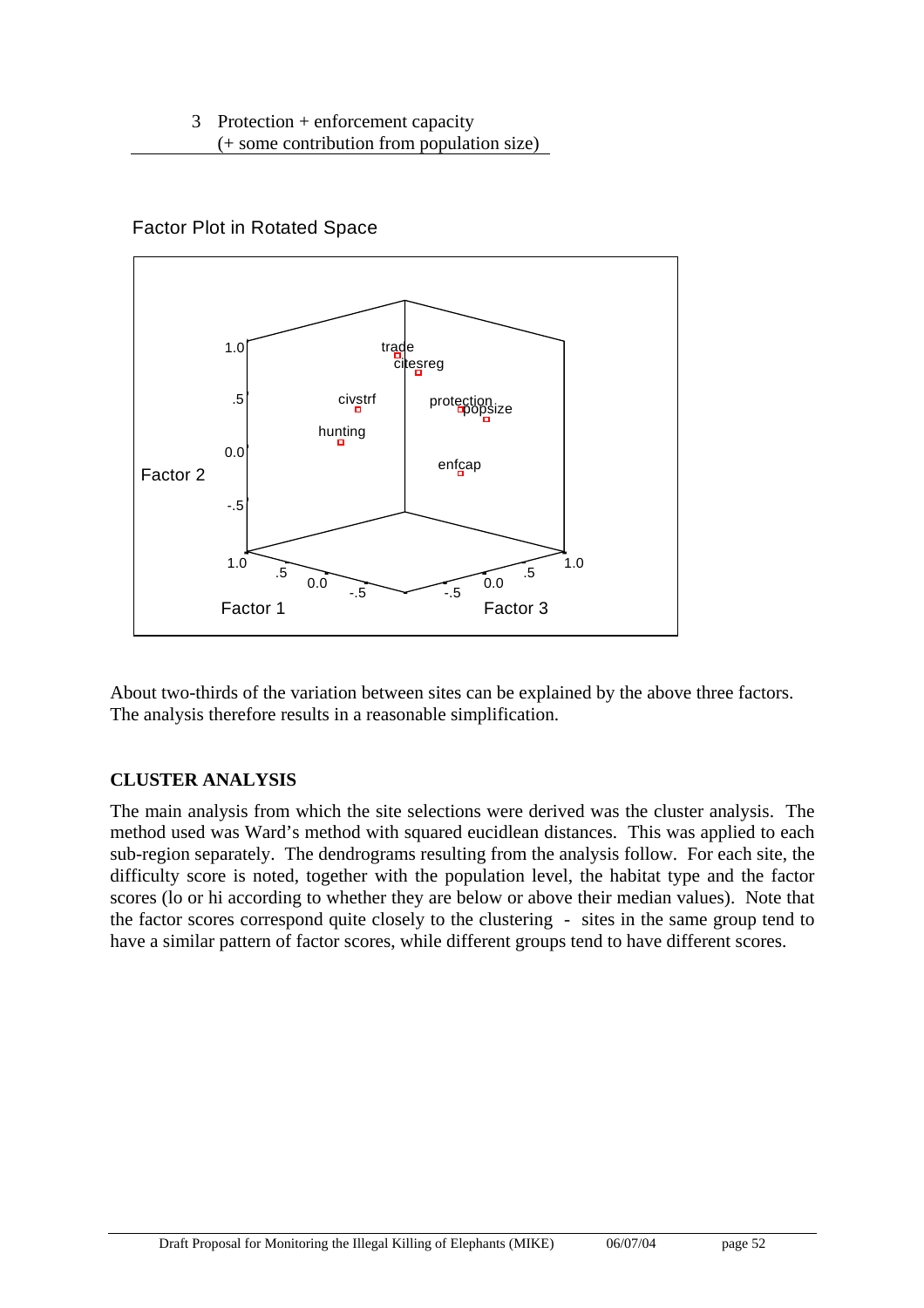#### East Africa

| ID | itat |          |          | Site hab- fac1 fac2 fac3 | pop      | diff<br>score | 0    | 10 | 15 | 20 | 25 |
|----|------|----------|----------|--------------------------|----------|---------------|------|----|----|----|----|
| 10 | S    | hi       | $1\circ$ | hi                       | med      | 11            |      |    |    |    |    |
| 11 | S    | hi       | lo       | hi                       | med      | 11            | -+-+ |    |    |    |    |
| 2  | S    | hi       | lo       | hi                       | med      | 39            |      |    |    |    |    |
| 3  | f    | hi       | $1\circ$ | lo                       | $1\circ$ | 50            |      |    |    |    |    |
| 4  | S    | $1\circ$ | $1\circ$ | $1\circ$                 | med      | 78            |      |    |    |    |    |
| 9  | S    | $1\circ$ | $1\circ$ | lo                       | hi       | $\mathbf 0$   |      |    |    |    |    |
|    | S    | hi       | $1\circ$ | hi                       | $1\circ$ | 22            | -+   |    |    |    |    |
| 8  | S    | hi       | $1\circ$ | hi                       | lo       | 22            |      |    |    |    |    |
| 6  | S    | hi       | $1\circ$ | hi                       | $1\circ$ | 22            | -+   |    |    |    |    |
|    | S    | hi       | $1\circ$ | $1\circ$                 | $1\circ$ | 92            |      |    |    |    |    |
| 12 | S    | hi       | hi       | $1\circ$                 | lo       | 47            |      |    |    |    |    |
| 5  | S    | hi       | $1\circ$ | $1\circ$                 | lo       | 100           |      |    |    |    |    |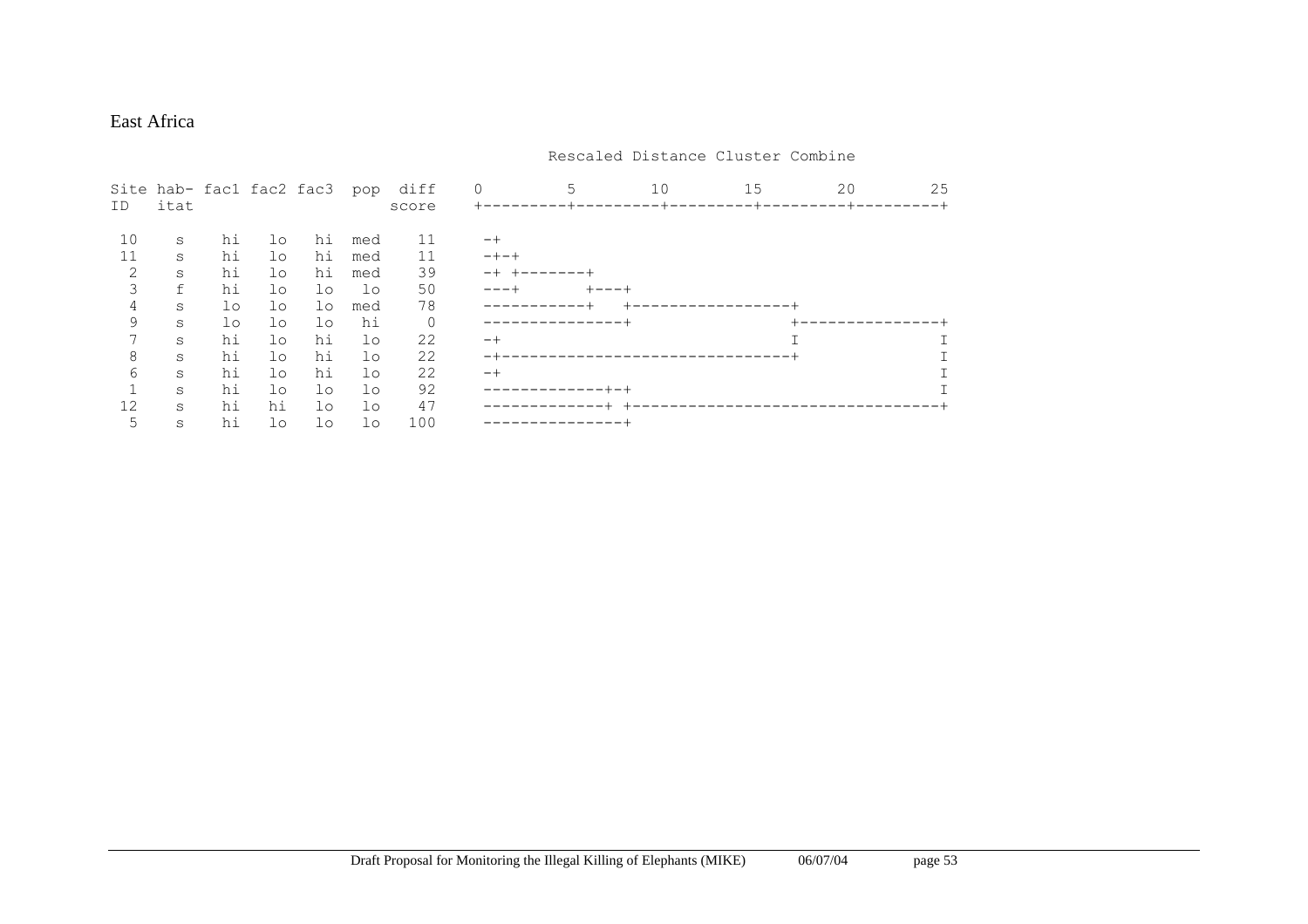#### **Central Africa**

|    |         |          |          |          |          | Site hab- fac1 fac2 fac3 pop diff | $\Omega$   |               | 10        | 15      | 20 | 25 |
|----|---------|----------|----------|----------|----------|-----------------------------------|------------|---------------|-----------|---------|----|----|
| ID | itat    |          |          |          |          | score                             |            |               | -+------- | $- + -$ |    |    |
| 12 | f       | hi       | hi       | lo       | med      | 36                                | -+-----+   |               |           |         |    |    |
| 13 | f       | hi       | hi       | lo       | med      | 36                                |            |               |           |         |    |    |
| 11 | f       | hi       | $1\circ$ | hi       | med      | 36                                | ------     |               |           |         |    |    |
| 5  | f       | lo       | hi       | lo       | med      | 61                                | $----++-$  |               |           |         |    |    |
|    | $\rm s$ | lo       | hi       | lo       | med      | 29                                | -----+     |               |           |         |    |    |
| 6  | f       | hi       | hi       | $1\circ$ | $1\circ$ | 61                                | $--++--++$ |               |           |         |    |    |
| 9  | $\rm s$ | hi       | hi       | lo       | med      | 14                                |            | $+ - - - - +$ |           |         |    |    |
| 10 | f       | hi       | lo       | $1\circ$ | med      | 100                               |            |               |           |         |    |    |
| 14 | S       | lo       | hi       | hi       | med      | 39                                |            |               |           |         |    |    |
| 16 | f       | $1\circ$ | hi       | hi       | hi       | 25                                |            |               |           |         |    |    |
| 8  | f       | lo       | $1\circ$ | hi       | med      | 14                                |            |               |           |         |    |    |
| 2  | f       | $1\circ$ | hi       | hi       | hi       | $\circ$                           |            |               |           |         |    |    |
| 15 | f       | $1\circ$ | hi       | $1\circ$ | hi       | 11                                |            |               |           |         |    |    |
|    | $\rm s$ | hi       | hi       | $1\circ$ | med      | 14                                |            |               |           |         |    |    |
|    | f       | hi       | hi       | lo       | med      | 18                                |            |               |           |         |    |    |
| 3  | $\rm s$ | hi       | hi       | hi       | hi       | $\mathbf{0}$                      |            |               |           |         |    |    |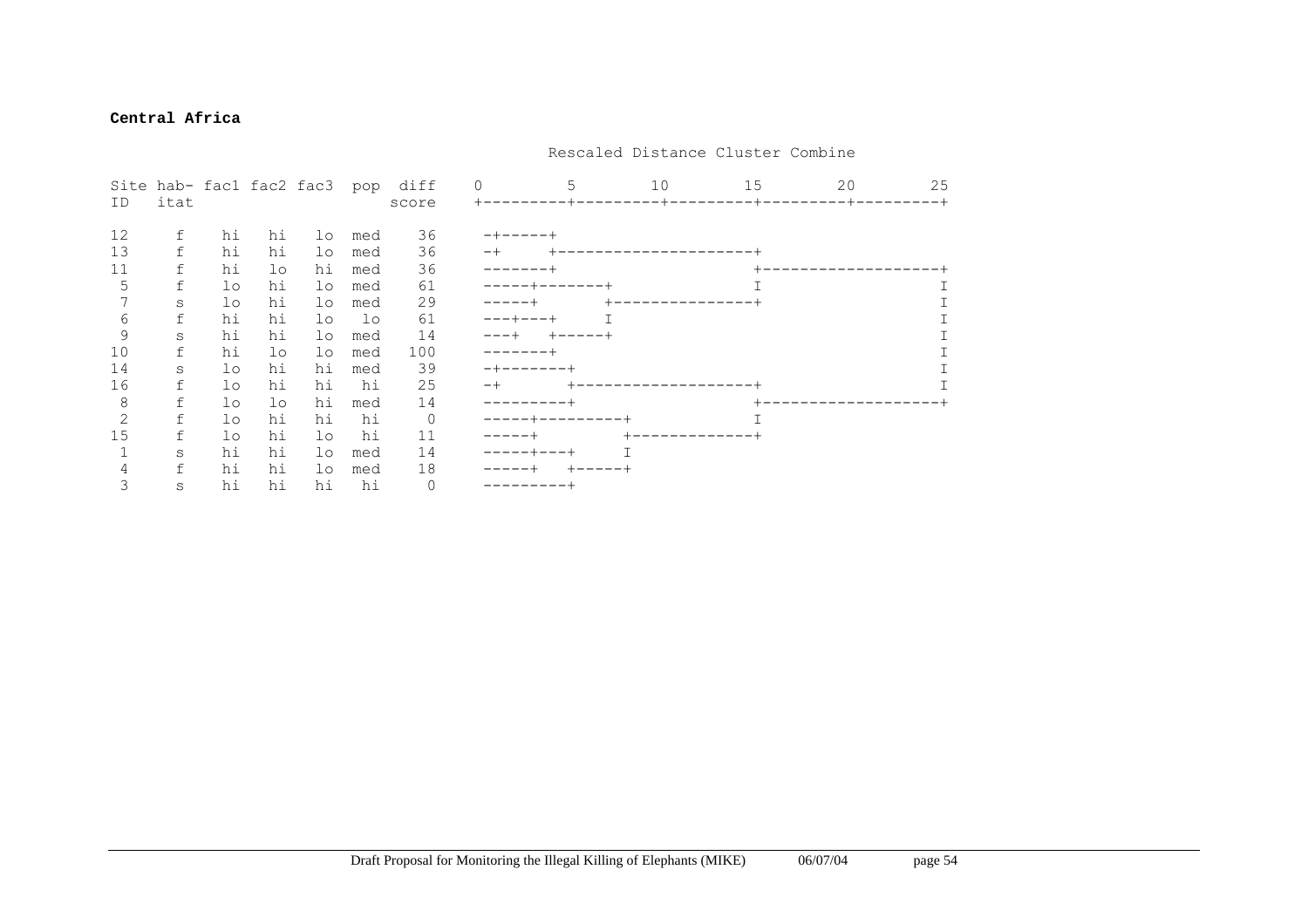#### **West Africa**

|              |             |          |          |          |          | Site hab- fac1 fac2 fac3 pop diff | $\Omega$  | 5 | 10 | 15      | 20 | 25          |
|--------------|-------------|----------|----------|----------|----------|-----------------------------------|-----------|---|----|---------|----|-------------|
| ID           | itat        |          |          |          |          | score                             | $+ - -$   |   |    | $- + -$ |    | $-+$        |
| 22           | S           | hi       | $1\circ$ | hi       | $1\circ$ | 38                                | $-+$      |   |    |         |    |             |
| 23           | S           | hi       | $1\circ$ | hi       | $1\circ$ | 38                                |           |   |    |         |    |             |
| 24           | S           | hi       | $1\circ$ | hi       | med      | 25                                | -+        |   |    |         |    |             |
| 6            | S           | hi       | $1\circ$ | $1\circ$ | lo       | 84                                |           |   |    |         |    |             |
| 9            | f/s         | hi       | hi       | $1\circ$ | lo       | 53                                |           |   |    |         |    | Τ           |
| 25           | S           | hi       | hi       | $1\circ$ | $1\circ$ | 38                                |           |   |    |         |    | T           |
| 26           | $\verb f $  | hi       | hi       | hi       | hi       | 9                                 |           |   |    |         |    | I           |
| 7            | $\mathbf f$ | hi       | hi       | hi       | med      | 9                                 |           |   |    |         |    | $\top$      |
| 8            | S           | $1\circ$ | hi       | hi       | hi       | $\circ$                           |           |   |    |         |    | I           |
| 4            | $\rm s$     | $1\circ$ | lo       | hi       | hi       | 13                                |           |   |    |         |    | T           |
| 5            | S           | $1\circ$ | lo       | hi       | med      | 25                                |           |   |    |         |    | $\mathbf I$ |
| $\mathbf{2}$ | f/s         | $1\circ$ | $1\circ$ | hi       | hi       | 9                                 |           | T |    |         |    | T           |
| 20           | S           | $1\circ$ | lo       | hi       | hi       | 53                                | -+        |   |    |         |    | Τ           |
| $\mathbf{1}$ | f/s         | $1\circ$ | lo       | hi       | med      | 22                                | $-+$      | T |    |         |    | T           |
| 3            | f/s         | $1\circ$ | $1\circ$ | hi       | med      | 22                                | $-+$      | T |    |         |    | T           |
| 16           | $\rm s$     | $1\circ$ | hi       | hi       | hi       | 9                                 |           |   |    |         |    |             |
| 11           | S           | $1\circ$ | hi       | $1\circ$ | $1\circ$ | 75                                | $- + - +$ |   |    |         |    |             |
| 15           | S           | $1\circ$ | hi       | $1\circ$ | med      | 88                                |           |   |    |         |    |             |
| 21           | S           | $1\circ$ | $1\circ$ | lo       | med      | 100                               |           |   | T. | I       |    |             |
| 10           | S           | $1\circ$ | hi       | hi       | hi       | 16                                |           |   |    |         |    |             |
| 12           | f           | $1\circ$ | lo       | hi       | med      | 28                                |           |   | Τ  |         |    |             |
| 14           | S           | $1\circ$ | $1\circ$ | $1\circ$ | med      | 88                                |           |   |    |         |    |             |
| 17           | S           | $1\circ$ | hi       | hi       | hi       | $\circ$                           |           |   |    |         |    |             |
| 19           | f           | $1\circ$ | hi       | hi       | med      | 9                                 |           |   |    |         |    |             |
| 13           | $\mathbf f$ | $1\circ$ | hi       | $1\circ$ | med      | 47                                |           |   |    |         |    |             |
| 18           | S           | $1\circ$ | hi       | $1\circ$ | med      | 13                                |           |   |    |         |    |             |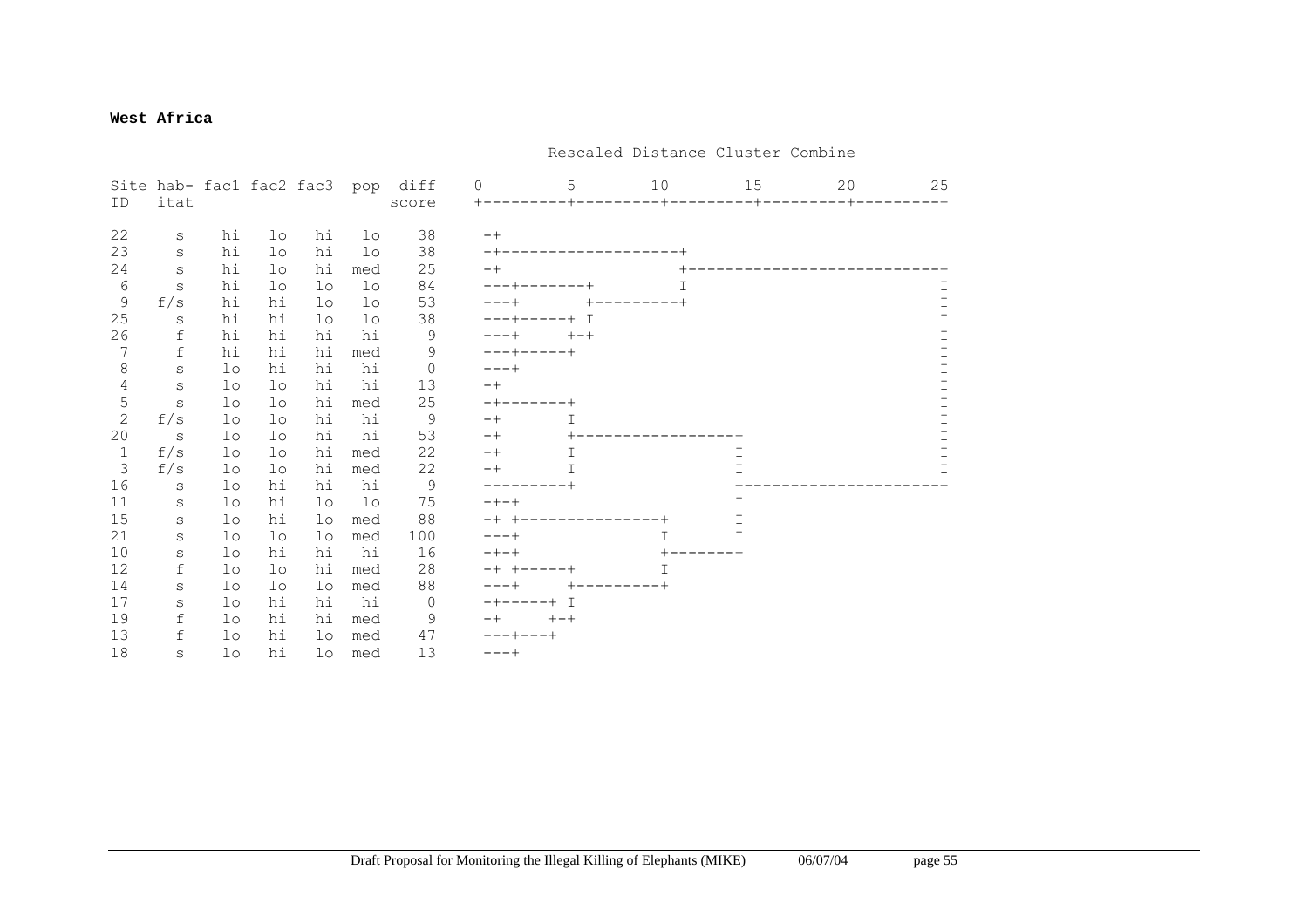#### **Southern Africa**

|    |         |          |          | Site hab- fac1 fac2 fac3 |          | pop diff | $\Omega$  | 10 | 15 | 20 | 25 |
|----|---------|----------|----------|--------------------------|----------|----------|-----------|----|----|----|----|
| ID | itat    |          |          |                          |          | score    |           |    |    |    |    |
| 11 | S       | hi       | $1\circ$ | hi                       | med      | $\circ$  | $-+$      |    |    |    |    |
| 13 | $\rm s$ | hi       | $1\circ$ | hi                       | med      | 38       |           |    |    |    |    |
| 12 | $\rm s$ | hi       | $1\circ$ | hi                       | lo       | 54       | $-+$      |    |    |    |    |
| 9  | $\rm s$ | hi       | hi       | lo                       | med      | 35       |           |    |    |    |    |
| 10 | $\rm s$ | hi       | hi       | $1\circ$                 | lo       | 38       |           |    |    |    |    |
|    | $\rm s$ | hi       | hi       | hi                       | med      | 0        |           |    |    |    |    |
| 8  | $\rm s$ | hi       | hi       | hi                       | lo       | 15       | $-+$      |    |    |    |    |
| 3  | $\rm s$ | $1\circ$ | $1\circ$ | lo                       | med      | 27       |           |    |    |    |    |
| 15 | $\rm s$ | lo       | lo       | lo                       | $1\circ$ | 31       |           |    |    |    |    |
|    | S       | lo       | hi       | $1\circ$                 | hi       | 46       | $- + - +$ |    |    |    |    |
| 6  | $\rm s$ | lo       | $1\circ$ | $1\circ$                 | hi       | 54       |           |    |    |    |    |
| 4  | S       | lo       | $1\circ$ | lo                       | med      | 69       | $-+$ T    |    |    |    |    |
| 14 | S       | $1\circ$ | hi       | $1\circ$                 | med      | 38       | $-+ - +$  |    |    |    |    |
| 5  | $\rm s$ | lo       | lo       | $1\circ$                 | lo       | 100      | $-+$      |    |    |    |    |
|    | S       | $1\circ$ | hi       | $1\circ$                 | hi       | 23       |           |    |    |    |    |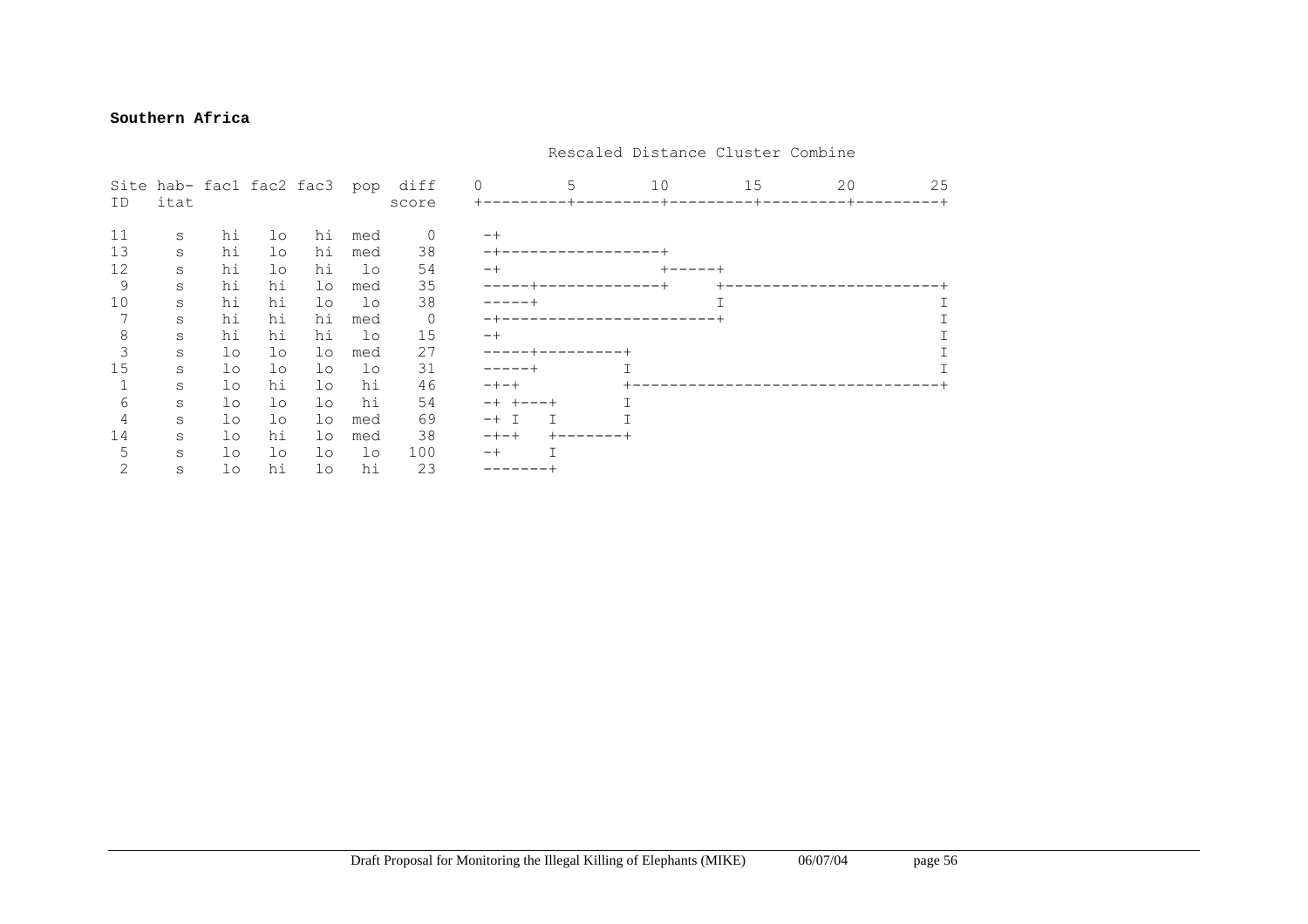#### **Asian Sites**

### **FACTOR ANALYSIS**

### **Total Variance Explained**

|                |              | <b>Initial Eigenvalues</b> | <b>Rotation Sums of Squared</b> |              |          |            |
|----------------|--------------|----------------------------|---------------------------------|--------------|----------|------------|
|                |              |                            |                                 |              | Loadings |            |
| Component      | <b>Total</b> | % of                       | Cumulative                      | <b>Total</b> | % of     | Cumulative |
|                |              | Variance                   | $\%$                            |              | Variance | $\%$       |
|                | 2.219        | 36.988                     | 36.988                          | 2.219        | 36.988   | 36.988     |
| 2              | 1.484        | 24.740                     | 61.728                          | 1.484        | 24.740   | 61.728     |
| 3              | 0.871        | 14.513                     | 76.241                          | 0.871        | 14.513   | 76.241     |
| $\overline{4}$ | 0.675        | 11.254                     | 87.495                          |              |          |            |
| 5              | 0.433        | 7.211                      | 94.706                          |              |          |            |
| 6              | 0.318        | 5.294                      | 100.00                          |              |          |            |

*Extraction Method: Principal Component Analysis.* 

### Rotated Component Matrix

|                 | Component |          |          |  |  |
|-----------------|-----------|----------|----------|--|--|
|                 |           |          | 3        |  |  |
| Ivory trade     | 0.199     | 0.811    | 0.293    |  |  |
| Enf't. cap.     | 0.289     | $-0.198$ | 0.747    |  |  |
| Protection      | 0.861     | $-0.068$ | 0.223    |  |  |
| Hunting         | $-0.097$  | 0.850    | $-0.301$ |  |  |
| Pop'n. size     | 0.081     | 0.132    | 0.817    |  |  |
| No civil strife | 0.875     | 0.153    | 0.108    |  |  |

*Rotation Method: Varimax with Kaiser Normalization.* 

### **Interpretation of rotated factors:**

| <b>Factor</b> Dominant contributions       |
|--------------------------------------------|
| 1 No civil strife + protection             |
| 2 Hunting $+$ ivory trade                  |
| 3 Population size $+$ enforcement capacity |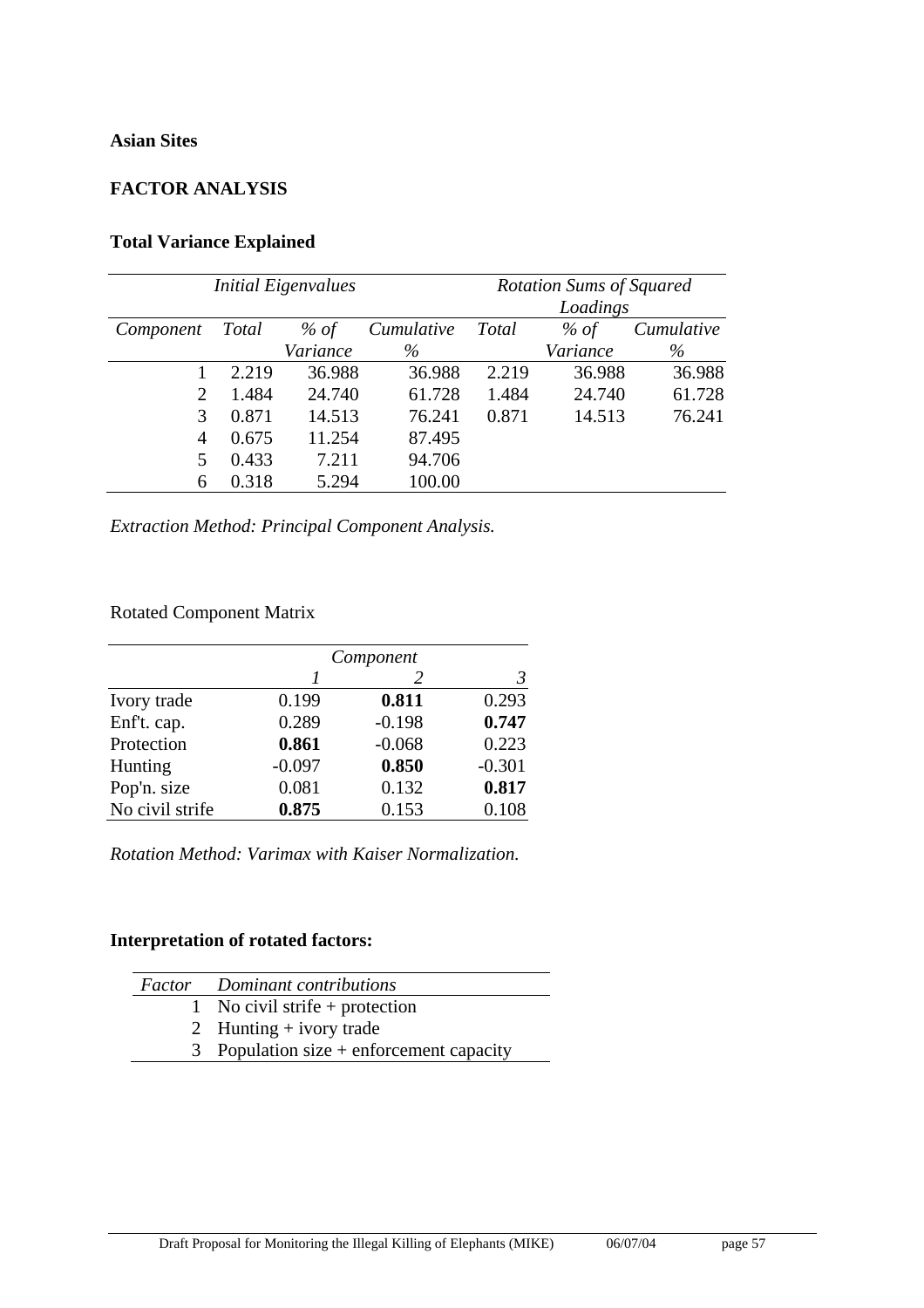Factor Plot in Rotated Space



### **CLUSTER ANALYSIS**

The same clustering method was used as was used for the Africa sites.

The resulting dendrogram is shown on the next page.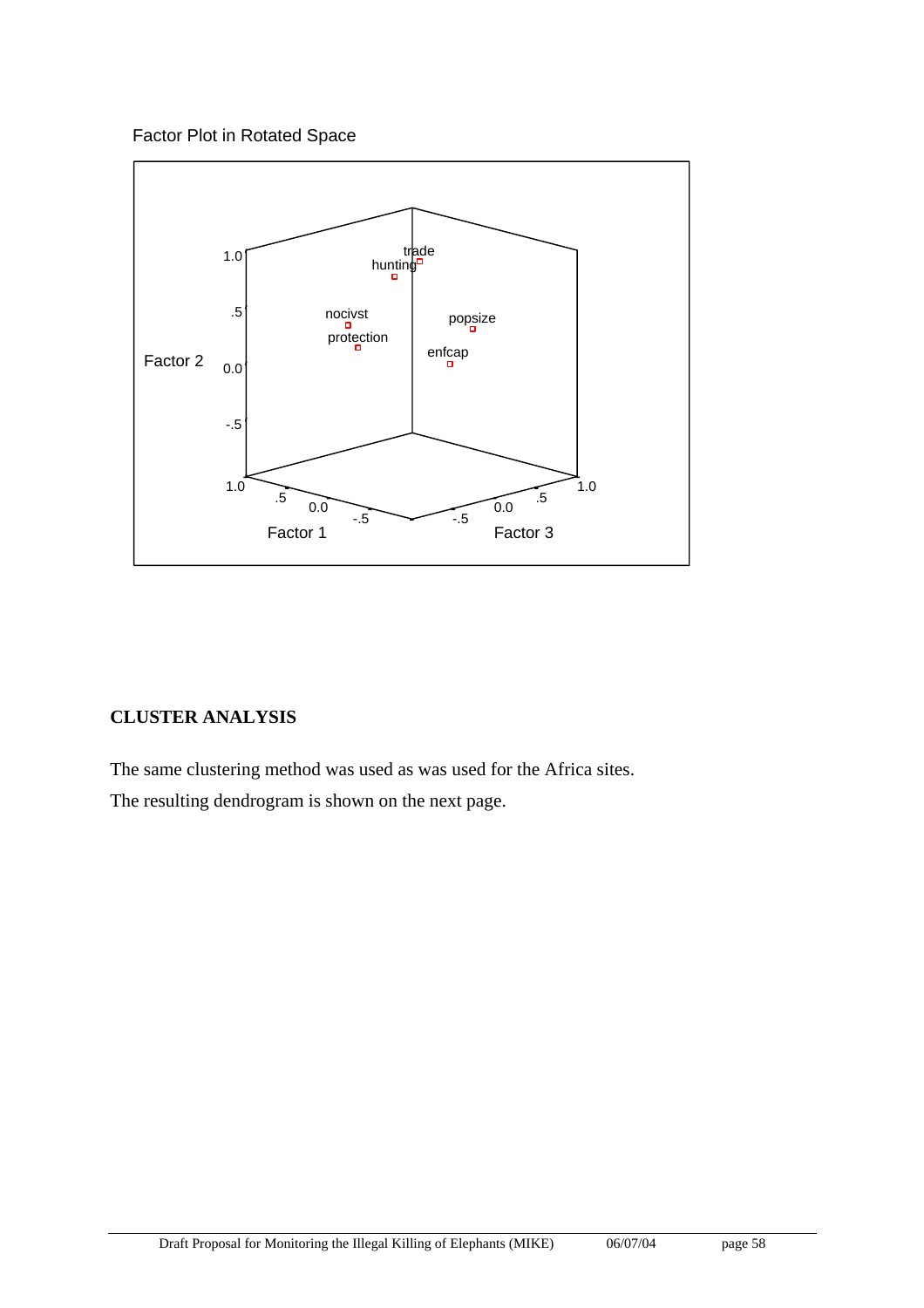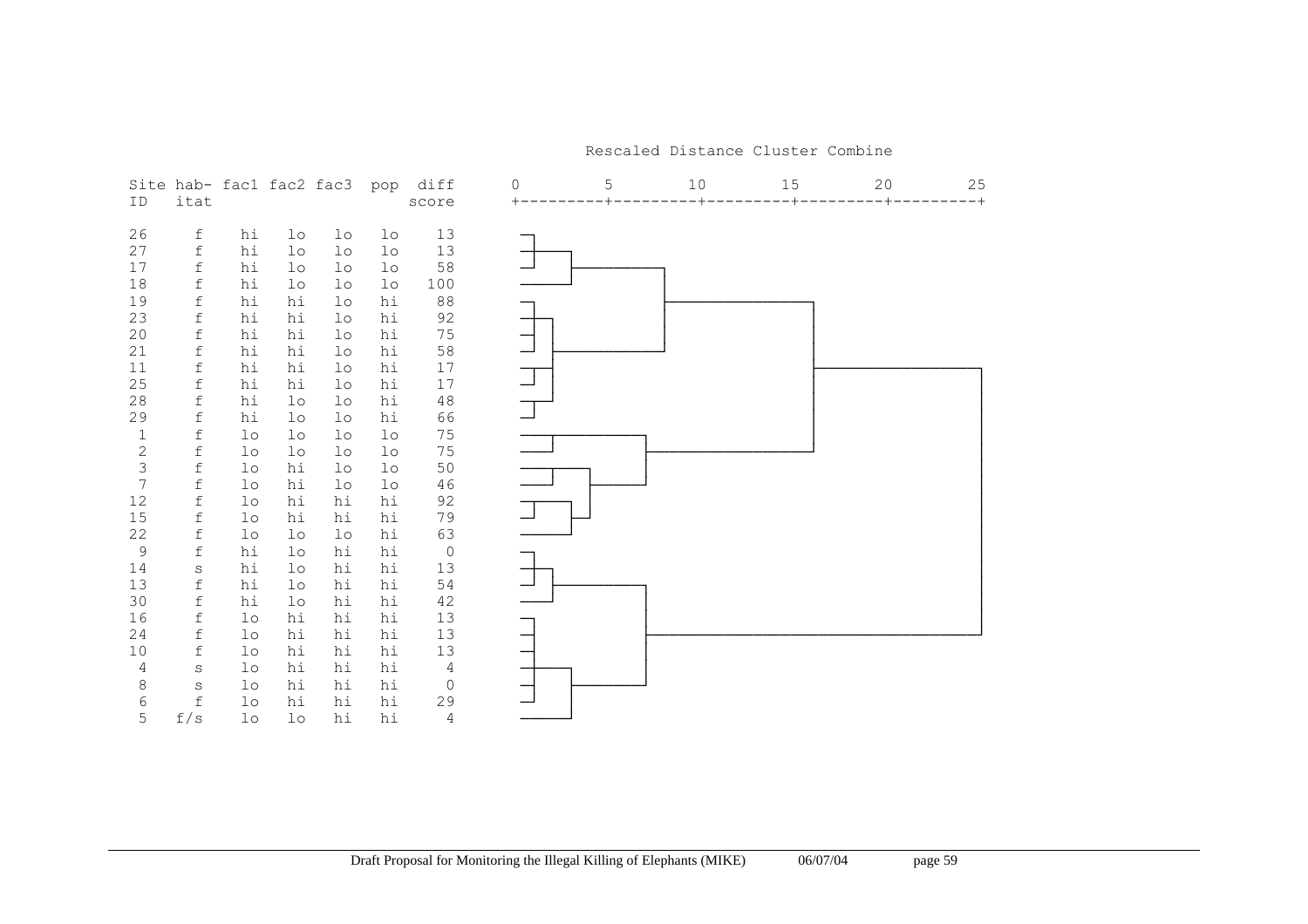### **4 SITE SELECTIONS**

#### **African sites**

Three sampling scenarios have been derived from the analysis. These correspond to approximate sampling fractions of 25%, 40% and 65% of all sites, respectively. Within subregion sampling fractions have been held as close as possible to these overall percentages.

The method for obtaining a sample from the cluster analysis is to take a cut across the dendrogram at the point on the distance scale which gives the required number of sites for the sample. Note that there is not necessarily a solution for every possible sample size. The available sample sizes for each sub-region, corresponding to the results of the hierarchical clustering are as follows:

| East Africa:     | 1, 2, 3, 5, 6, 7, 8, 12          |
|------------------|----------------------------------|
| Central Africa:  | 1, 2, 4, 5, 6, 8, 10, 13, 14, 16 |
| West Africa:     | 1, 2, 3, 4, 5, 6, 9, 10, 16, 26  |
| Southern Africa: | 1, 2, 3, 4, 5, 6, 8, 9, 15       |

The selection method was first to sample at random from a selected group (unless there was only one site in the group). The final selection was reviewed for balance according to habitat types and to ensure that the difficulty scores were not too high. Changes (in all cases minor) were made to the selections to correct for any deficiencies in this regard. The overall distribution of habitat types for the 69 sites provided was:

| <b>Habitat</b> | No. | $\%$  |
|----------------|-----|-------|
| Forest         | 17  | - 24% |
| Savannah       | 48. | 70%   |
| <b>Both</b>    |     | 6%    |

Wherever possible, up to two alternative sites have been proposed for each site given. These are chosen from the same group as the selected site. However, it should be noted that taking one of these alternative sites may disturb the overall balance of the sample.

Although it is possible to derive certain intermediate solutions by selecting additional sites from cluster groups, with total sample size between the three proposed, it is important to note that there would be no rational basis for doing this.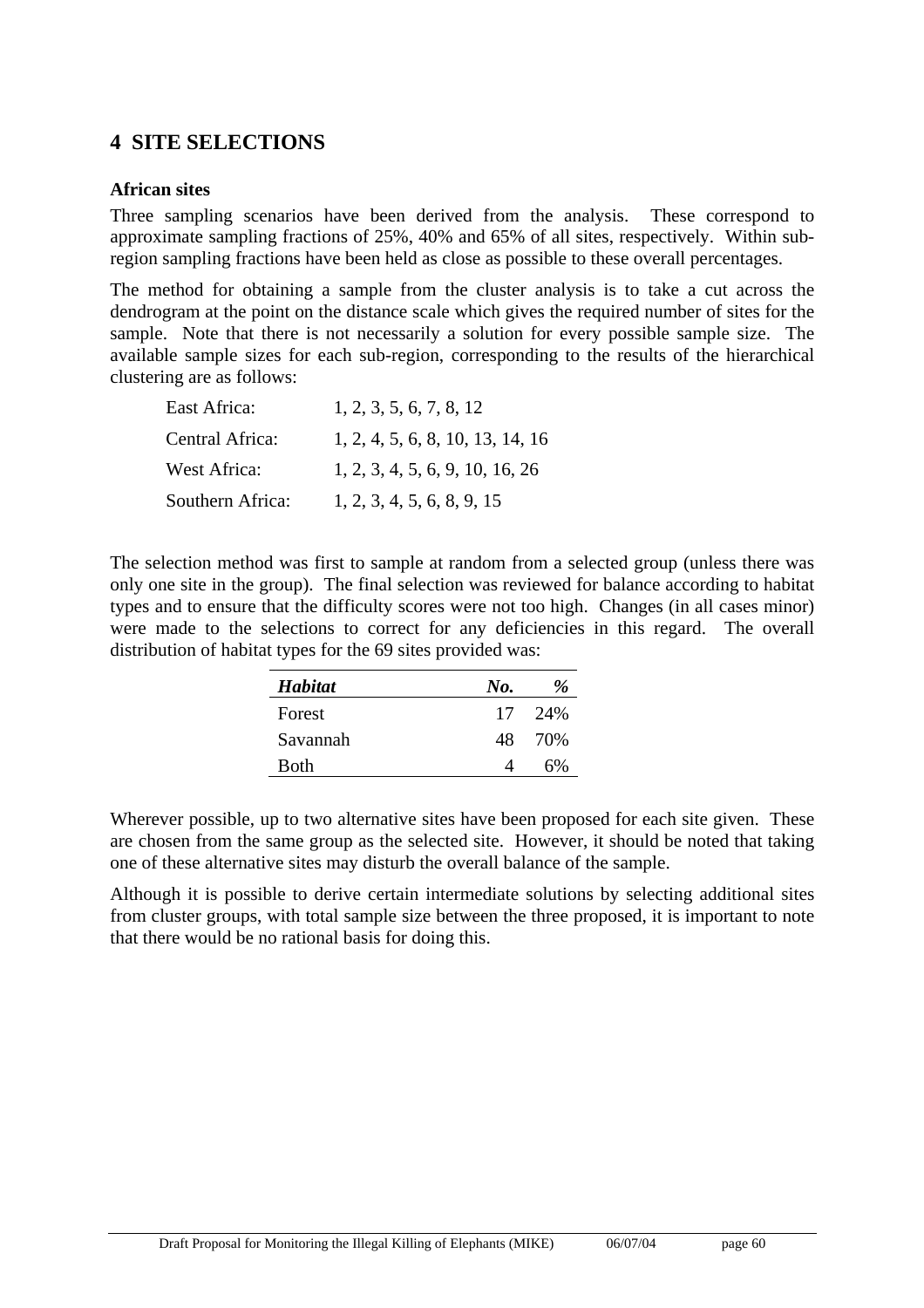### **Scenario 1**

| Sub-region      | No. of sites   | Site IDs         | <b>Alternative sites</b> |
|-----------------|----------------|------------------|--------------------------|
| East Africa     | 3              | 9                | 2,4                      |
|                 |                | 7                | 6, 8                     |
|                 |                | 12               | 1, 5                     |
| Central Africa  | $\overline{4}$ | 13               | 11, 12                   |
|                 |                | 5                | 7, 9                     |
|                 |                | 8                | 14, 16                   |
|                 |                | 3                | 2, 15                    |
| West Africa     | 6              | 24               | 22, 23                   |
|                 |                | 9                | 6                        |
|                 |                | $\boldsymbol{2}$ |                          |
|                 |                | 15               |                          |
|                 |                | 17               |                          |
|                 |                | 26               | 8, 7                     |
| Southern Africa | $\overline{4}$ | 11               | 13, 12                   |
|                 |                | 9                | 10                       |
|                 |                | 7                | 8                        |
|                 |                | 2                | 1, 6                     |
| <b>Total</b>    | 17             |                  |                          |
|                 | (approx. 25%)  |                  |                          |

Overall sample distribution of habitat types:

| <b>Habitat</b> | No.           | %      |
|----------------|---------------|--------|
| Forest         |               | 4 2.4% |
| Savannah       | 11            | .65%   |
| Both           | $\mathcal{L}$ | $12\%$ |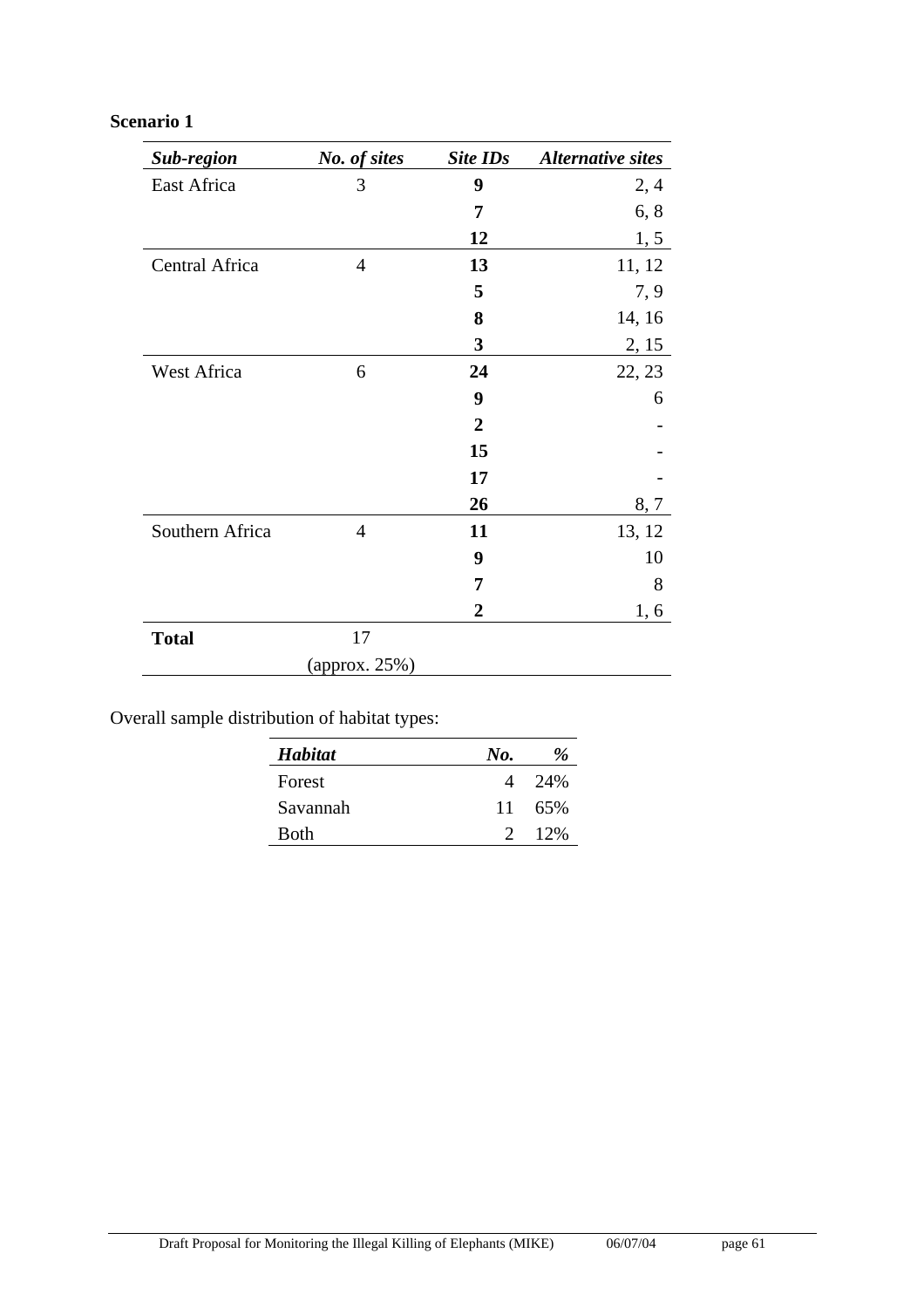| Sub-region      | No. of sites  | Site IDs         | <b>Alternative sites</b> |
|-----------------|---------------|------------------|--------------------------|
| East Africa     | 5             | 10               | 11, 2                    |
|                 |               | 9                |                          |
|                 |               | 7                | 6, 8                     |
|                 |               | 12               | 1                        |
|                 |               | 5                |                          |
| Central Africa  | 8             | 12               | 13, 11                   |
|                 |               | 5                | 7                        |
|                 |               | 9                | 6                        |
|                 |               | 16               | 14                       |
|                 |               | 8                |                          |
|                 |               | $\boldsymbol{2}$ | 15                       |
|                 |               | $\mathbf{1}$     | $\overline{4}$           |
|                 |               | $\mathbf{3}$     |                          |
| West Africa     | 9             | 24               | 22, 23                   |
|                 |               | 9                | 6                        |
|                 |               | 26               | 25                       |
|                 |               | 7                | 8                        |
|                 |               | $\boldsymbol{2}$ | 4, 1                     |
|                 |               | 16               |                          |
|                 |               | 15               | 11                       |
|                 |               | 10               | 12                       |
|                 |               | 17               | 19, 18                   |
| Southern Africa | 6             | 11               | 13, 12                   |
|                 |               | 9                | 10                       |
|                 |               | 7                | 8                        |
|                 |               | 3                | 15                       |
|                 |               | $\mathbf{1}$     | 6, 14                    |
|                 |               | $\overline{2}$   |                          |
| <b>Total</b>    | $28\,$        |                  |                          |
|                 | (approx. 40%) |                  |                          |

### **Scenario 2**

Overall sample distribution of habitat types:

| <b>Habitat</b> | No. | $\frac{a}{2}$ |
|----------------|-----|---------------|
| Forest         |     | 7 25%         |
| Savannah       | 19  | 68%           |
| Both           |     | 7%            |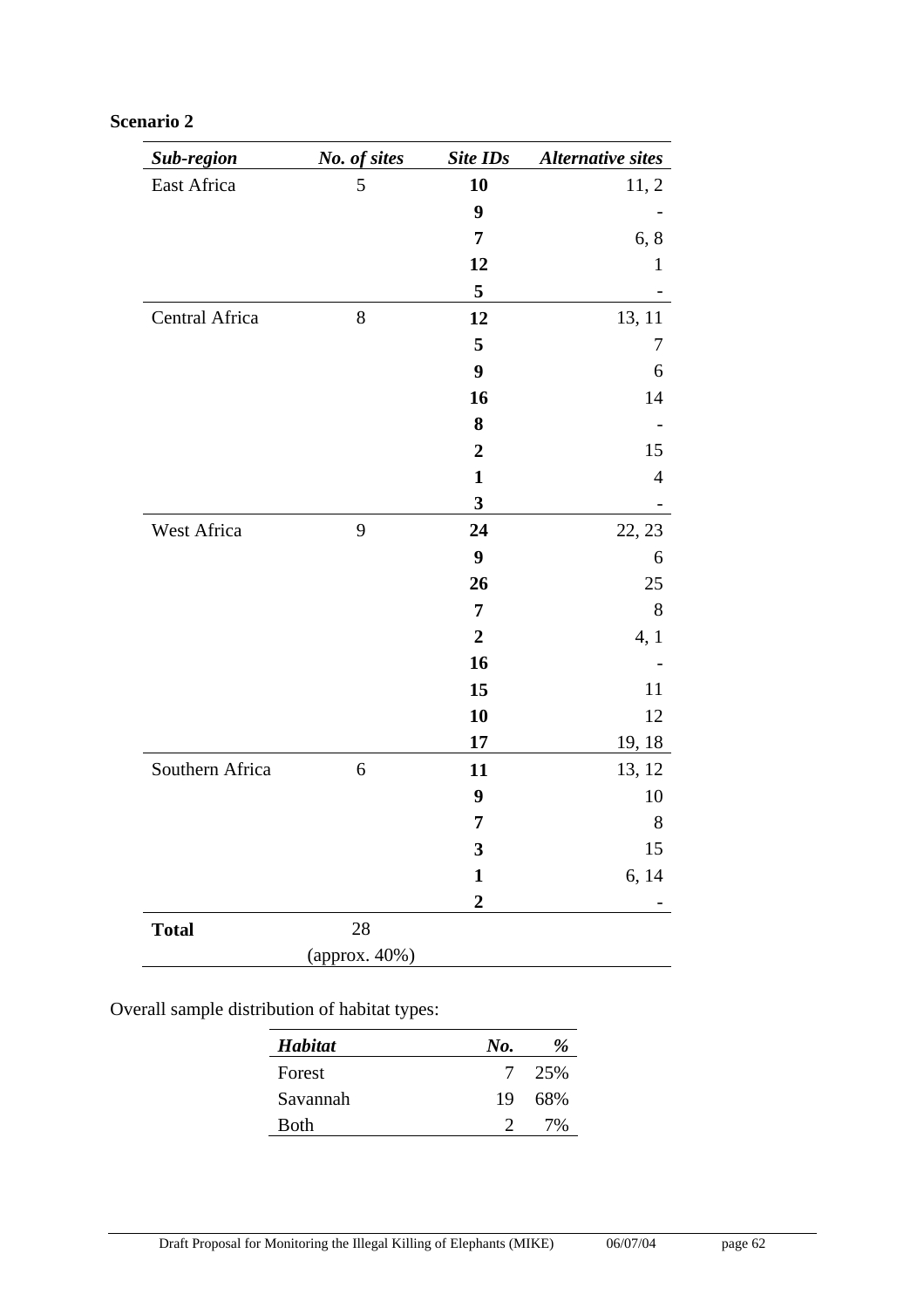| Sub-region     | No. of sites | Site IDs                | <b>Alternative sites</b> |
|----------------|--------------|-------------------------|--------------------------|
| East Africa    | $8\,$        | 10                      | 11, 2                    |
|                |              | $\mathbf{3}$            |                          |
|                |              | $\overline{\mathbf{4}}$ |                          |
|                |              | 9                       |                          |
|                |              | 7                       | 6, 8                     |
|                |              | $\mathbf{1}$            |                          |
|                |              | 12                      |                          |
|                |              | 5                       |                          |
| Central Africa | 13           | 12                      | 13                       |
|                |              | 11                      |                          |
|                |              | 5                       |                          |
|                |              | 7                       |                          |
|                |              | $\boldsymbol{9}$        | 6                        |
|                |              | 10                      |                          |
|                |              | 16                      | 14                       |
|                |              | 8                       |                          |
|                |              | $\boldsymbol{2}$        |                          |
|                |              | 15                      |                          |
|                |              | $\mathbf{1}$            |                          |
|                |              | $\overline{\mathbf{4}}$ |                          |
|                |              | $\mathbf{3}$            |                          |
| West Africa    | 16           | 24                      | 22, 23                   |
|                |              | 6                       |                          |
|                |              | $\boldsymbol{9}$        |                          |
|                |              | 25                      |                          |
|                |              | 26                      |                          |
|                |              | $\overline{7}$          |                          |
|                |              | $\bf 8$                 |                          |
|                |              | $\mathbf 2$             | 4, 1                     |
|                |              | 16                      |                          |
|                |              | 15                      | $11\,$                   |
|                |              | 21                      | $\qquad \qquad -$        |
|                |              | 10                      | $12\,$                   |
|                |              | 14                      |                          |
|                |              | $17\phantom{.}$         | 19                       |
|                |              | 13                      |                          |
|                |              | 18                      |                          |
|                |              |                         | $\backslash$ continued   |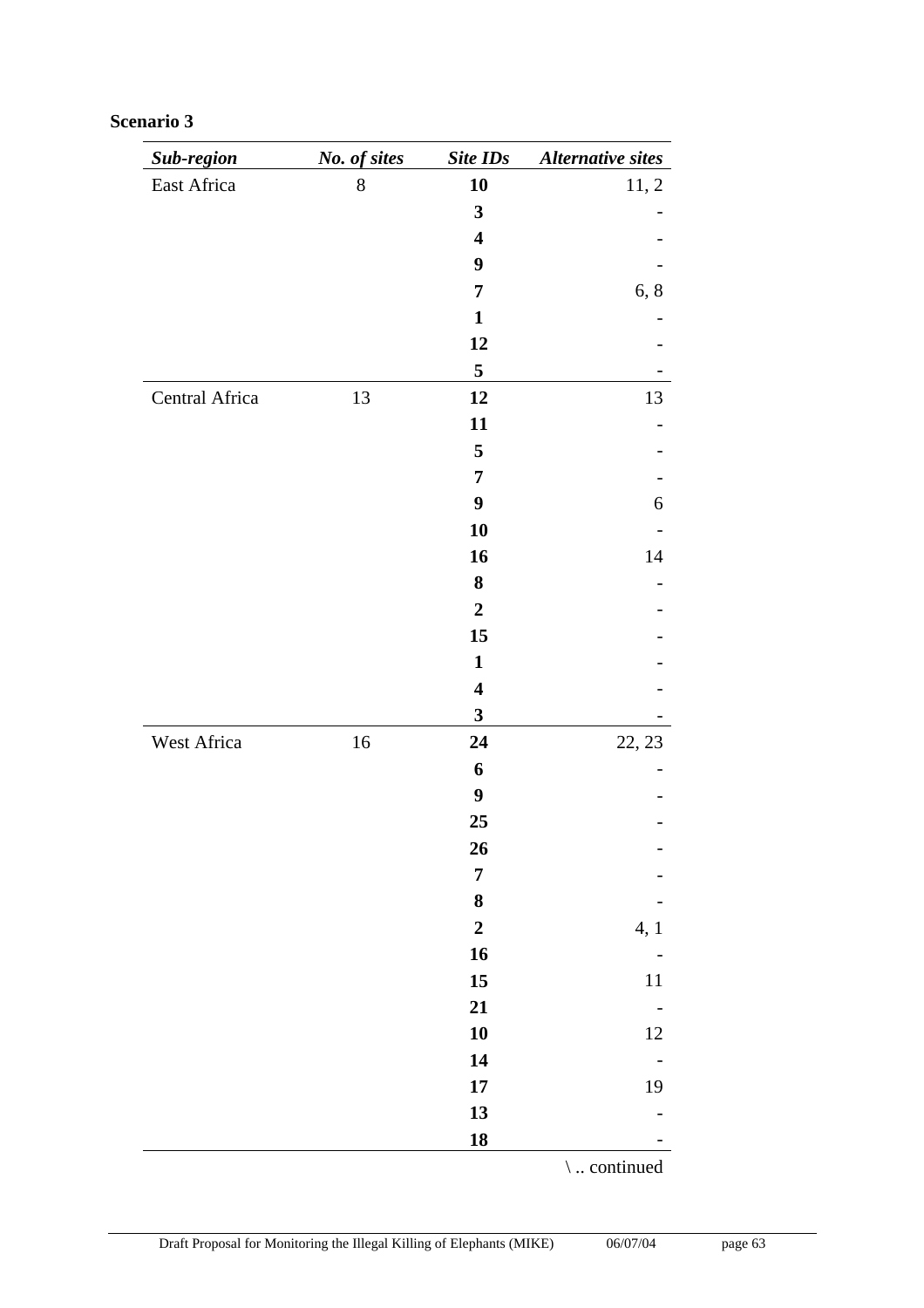| <b>Scenario 3</b><br>continued |               |                 |                          |
|--------------------------------|---------------|-----------------|--------------------------|
| Sub-region                     | No. of sites  | <b>Site IDs</b> | <b>Alternative sites</b> |
| Southern Africa                | 8             | 11              | 13, 12                   |
|                                |               | 9               |                          |
|                                |               | <b>10</b>       |                          |
|                                |               | 7               | 8                        |
|                                |               | 3               |                          |
|                                |               | 15              |                          |
|                                |               | 1               | 6, 14                    |
|                                |               | 2               |                          |
| <b>Total</b>                   | 45            |                 |                          |
|                                | (approx. 65%) |                 |                          |

Overall sample distribution of habitat types:

| Habitat  | No. | $\frac{\partial}{\partial \rho}$ |
|----------|-----|----------------------------------|
| Forest   | 13  | 29%                              |
| Savannah | 30  | 67%                              |
| Both     |     | 4%                               |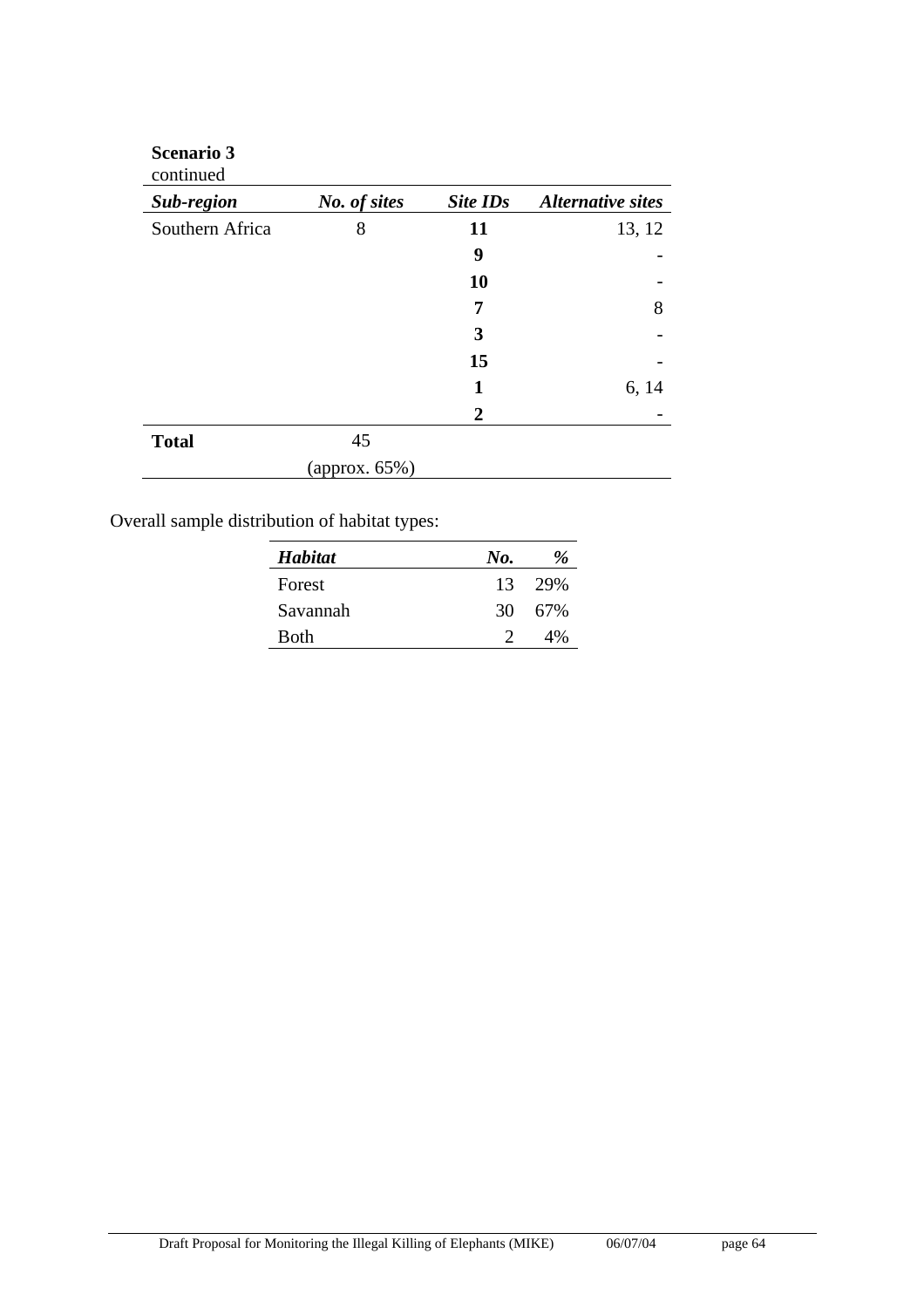#### **Asian Sites**

As with the Africa sites, three sampling scenarios have been derived. The choice of solutions is limited by the way the cluster analysis works out (i.e. the sample sizes that can be obtained by taking cuts across the dendrogram). The possible sample sizes are: 1, 2, 3, 4, 6, 7, 10, 15 and 30.

The three scenarios listed below consist of 6, 10 and 15 sites, respectively, corresponding to sampling rates of 20%, 33% and 50%.

| <b>Scenario</b> | No. of sites | <b>Site IDs</b>  | <b>Alternative sites</b> |
|-----------------|--------------|------------------|--------------------------|
| $\mathbf{1}$    | 6            | 26               | 27, 17                   |
|                 |              | 11               | 25, 28                   |
|                 |              | $\mathbf{1}$     | $\overline{c}$           |
|                 |              | 7                | 3, 22                    |
|                 |              | 9                | 14, 30                   |
|                 |              | 8                | 4, 10                    |
| $\overline{2}$  | 10           | 26               | 27, 17                   |
|                 |              | 18               |                          |
|                 |              | 11               | 25, 28                   |
|                 |              | $\mathbf{1}$     | $\overline{c}$           |
|                 |              | 7                | $\mathfrak{Z}$           |
|                 |              | 15               | 12                       |
|                 |              | 22               |                          |
|                 |              | 9                | 14, 30                   |
|                 |              | 8                | 4, 10                    |
|                 |              | 5                |                          |
| 3               | 15           | 26               | 27, 17                   |
|                 |              | 18               |                          |
|                 |              | 21               | 20, 19                   |
|                 |              | 11               | 25                       |
|                 |              | 28               | 29                       |
|                 |              | $\mathbf{1}$     |                          |
|                 |              | $\boldsymbol{2}$ |                          |
|                 |              | 3                |                          |
|                 |              | 7                |                          |
|                 |              | 15               | 12                       |
|                 |              | 22               |                          |
|                 |              | $\boldsymbol{9}$ | 14, 13                   |
|                 |              | 30               |                          |
|                 |              | 8                | 4, 10                    |
|                 |              | 5                |                          |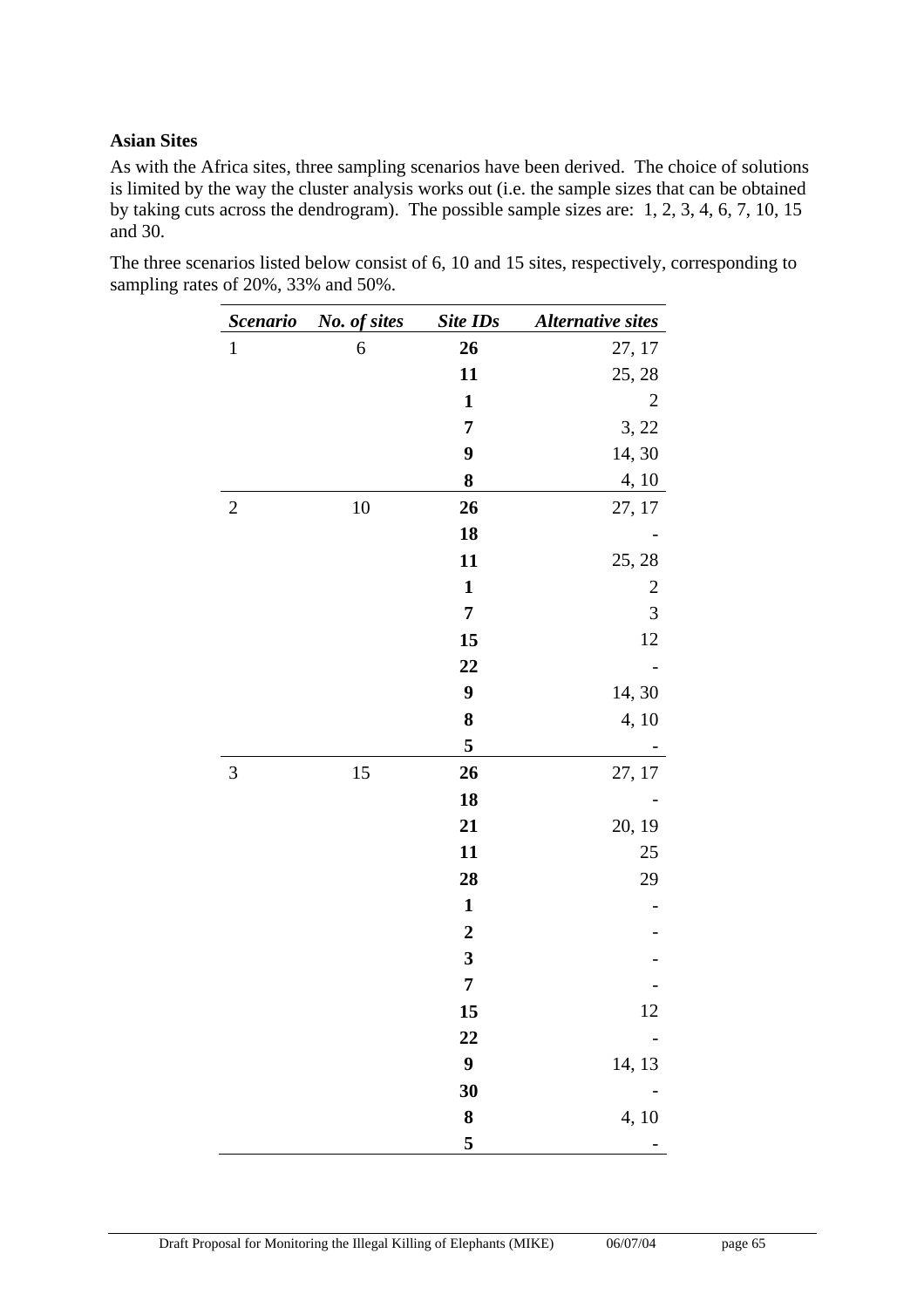# **5 ESTIMATES OF SAMPLING ERROR AND PRECISION**

To appreciate the potential sources of sampling error, it should be noted that the data obtained will be the result of a two-stage sampling procedure. The first level of sampling is the selection of sites, as above. The second level of sampling is the selection of sampling units (transects, quadrats, or whatever) within sites. Both of these sampling processes contribute to the overall error of the observed variable. Little information is available for this project which can be used to assess the within-site sampling error. However, it is generally true that in two-stage sampling, it is the between-site error which is dominant (Cochran 1977).

Statistical measures of sampling variation rest on the assumption of random sampling. In the present case, a sort of stratified sample design has been proposed (so as to take account of , or "balance", factors which are thought likely to affect illegal killing). With stratified samples, the selection of units (sites) within strata should be random. For reasons explained above, the element of randomness in the selection procedure has been inevitably rather less than ideal.

These two limitations make an accurate assessment of precision virtually impossible to achieve. However, very rough estimates can be made by making certain assumptions. First, we assume that a simple comparison between two successive observation periods (years, say) will be sufficient, thus eliminating the need to look at longer term time trends. (This assumption effectively ensures that the resulting estimates are conservative, in the sense that longer term trends provide more data and it is automatically easier to detect changes.) We can therefore reduce the problem to a simple paired t-test, assuming that the response variable is suitably transformed to approximate normality.

The next assumption is that carcass counts follow an over-dispersed Poisson distribution. This is very likely to be at least approximately correct (over-dispersal implying a spatial clustering of carcasses). Such data tend to follow Taylor's power law quite closely (Taylor 1961). The most common power law for such data is that the variance is proportional to the square of the mean. This fact allows the simplification of not having to obtain a prior estimate of variance; it also implies that a simple log-transformation will stabilise the variance (Green, 1994). With these assumptions it is easy to show that the fractional change detectable,  $\delta$ , is related to sample size  $(n)$  by means of the formula

$$
\delta \approx (t_{n-1}(\alpha) + t_{n-1}(\beta))/\sqrt{n}
$$

where  $\alpha$  is the significance level of the test and  $\beta$  is the type II error rate, so that the power of the test is  $1-\beta$  (the power of a test is the probability of detecting a difference when there really is one).  $t_{n-1}(\alpha)$  is the percentage point of the t-distribution on n-1 degrees of freedom corresponding to a one-sided test (since we are estimating the precision of detecting an increase). This formula is an adaptation of that given by Green in the above reference.

Plots of % detectable change against power are given below for  $\alpha = 0.05$  and 0.10.

The interpretation of these plots is as follows: looking at Scenario 2 in the first graph, for example, the probability is 0.8 that a difference of 41% will be detected at a significance level of 0.05.

If these estimates seem disappointing, it should be noted that they are almost certainly very conservative due to the fact that the sample design has not been taken into account (in addition to the other reason concerning time trends, above). The effect of stratification in sample design is generally to reduce sampling errors, which in turn increases precision and power. But for reasons outlined above, there is insufficient information to attempt a rational quantification of this effect. Another mitigating factor is that we are only looking at the first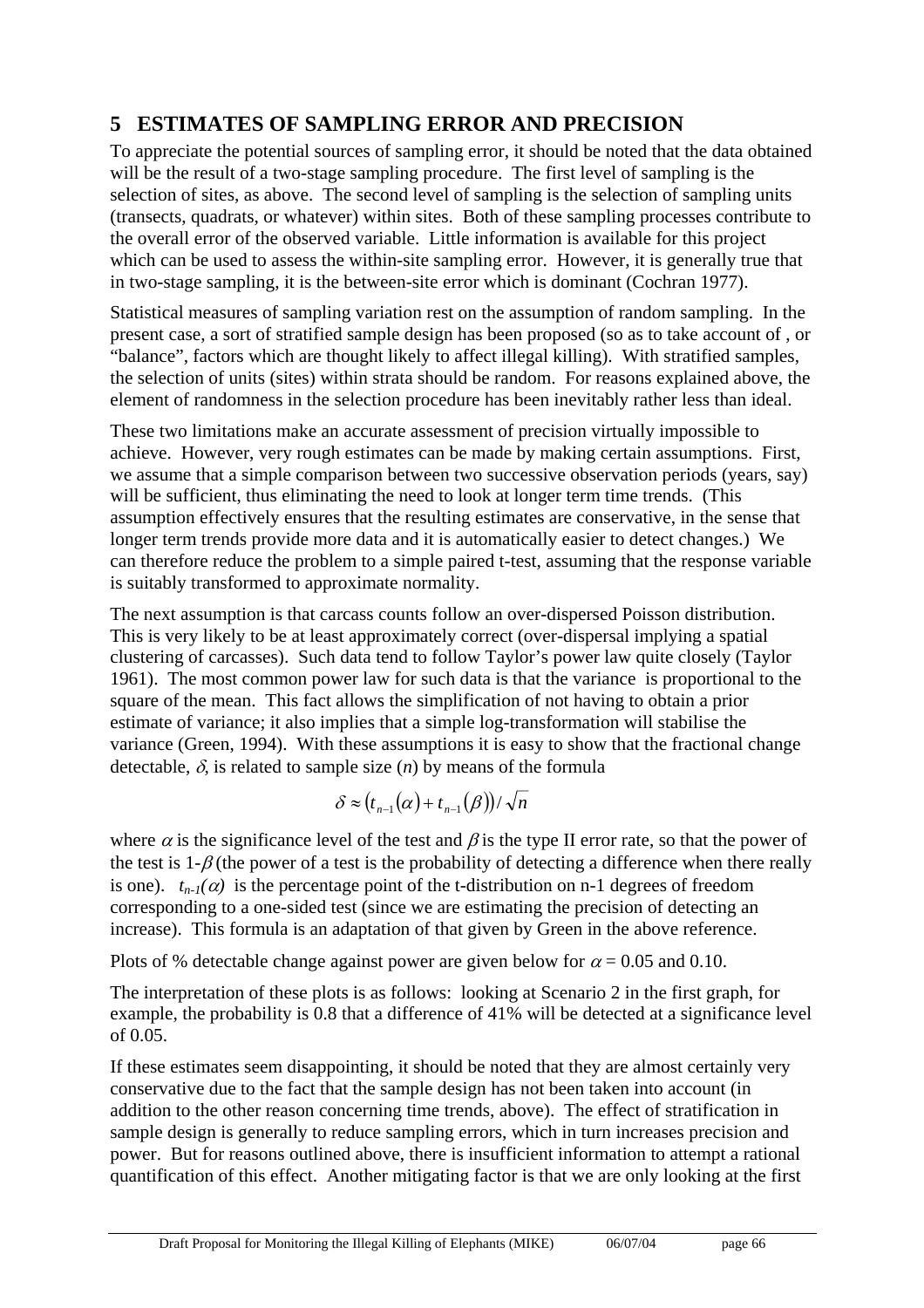level of sampling in a two-stage sampling procedure. If more information were available on within-site sampling, then the above calculations could probably be applied to the second level, with an effective increase in sample size. Ideally, a multi-level modelling approach should be adopted. These refinements would undoubtedly lead to more encouraging estimates of precision. The above estimate can be regarded as worst-case upper bounds for the genuine precision.

Overall, global estimates of error and power have been derived by combining the results of Asia with those of Africa. This has been done by simply adding the sample sizes, so the overall numbers of sites for the three scenarios are 23, 38 and 60, respectively.

#### **THE INTERPRETATION OF THIS ANALYSIS SHOULD BE APPRAOACHED WITH CAUTION:**

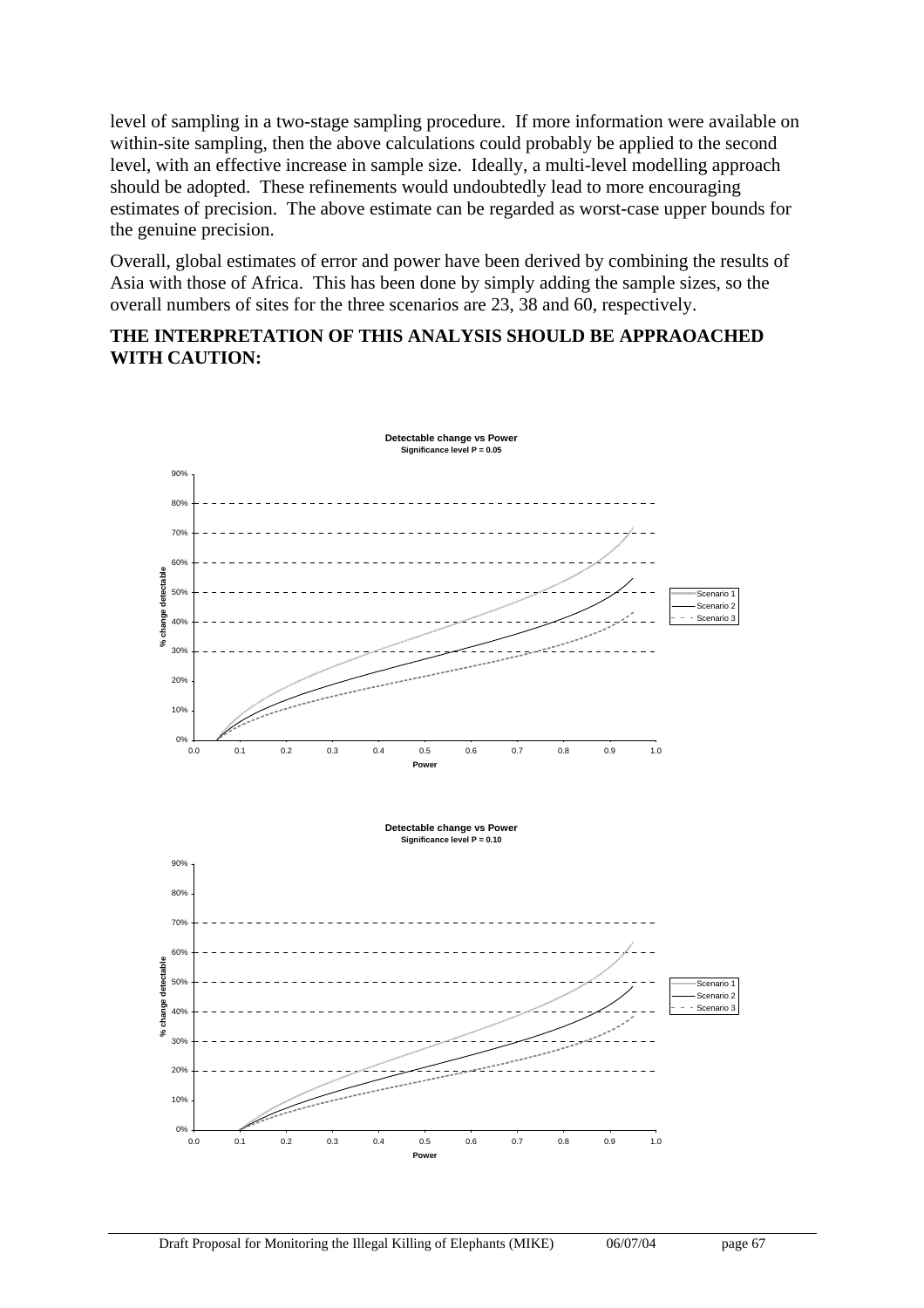### **Annex I. Factors Used to Assess Difficulty**

The following scoring system resulted from consultations with IUCN/SSC. Note that one of the variables supplied with the data, namely the answer to the questions "Is the government co-operative with data collection at the site level and within the Wildlife Department?", was not used. The answer was "Yes" for all sites but one and the variable therefore has negligible discriminating power.

| <b>Variable</b>            | Weight |
|----------------------------|--------|
| NGO capacity               | 10     |
| Existing research          |        |
| Pre-97 data                | 2      |
| Post-97 data               | 1      |
| Population size            | 4      |
| <b>Existence of limits</b> | 4      |
| Homogeneity                | 6      |
| Existence of key staff     | 1      |
| Single agency              |        |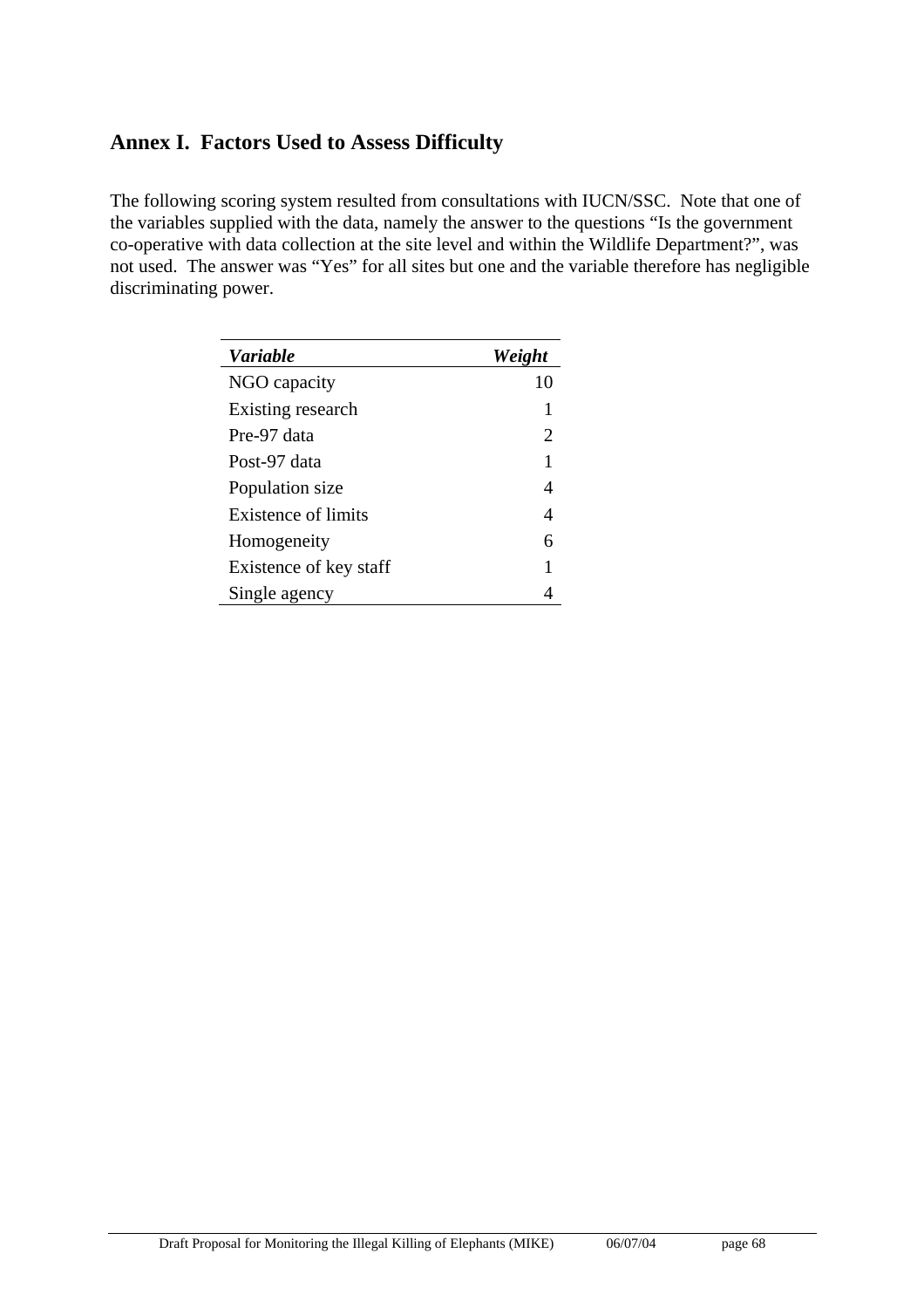## **Annex II. Site ID Codes CONFIDENTIAL**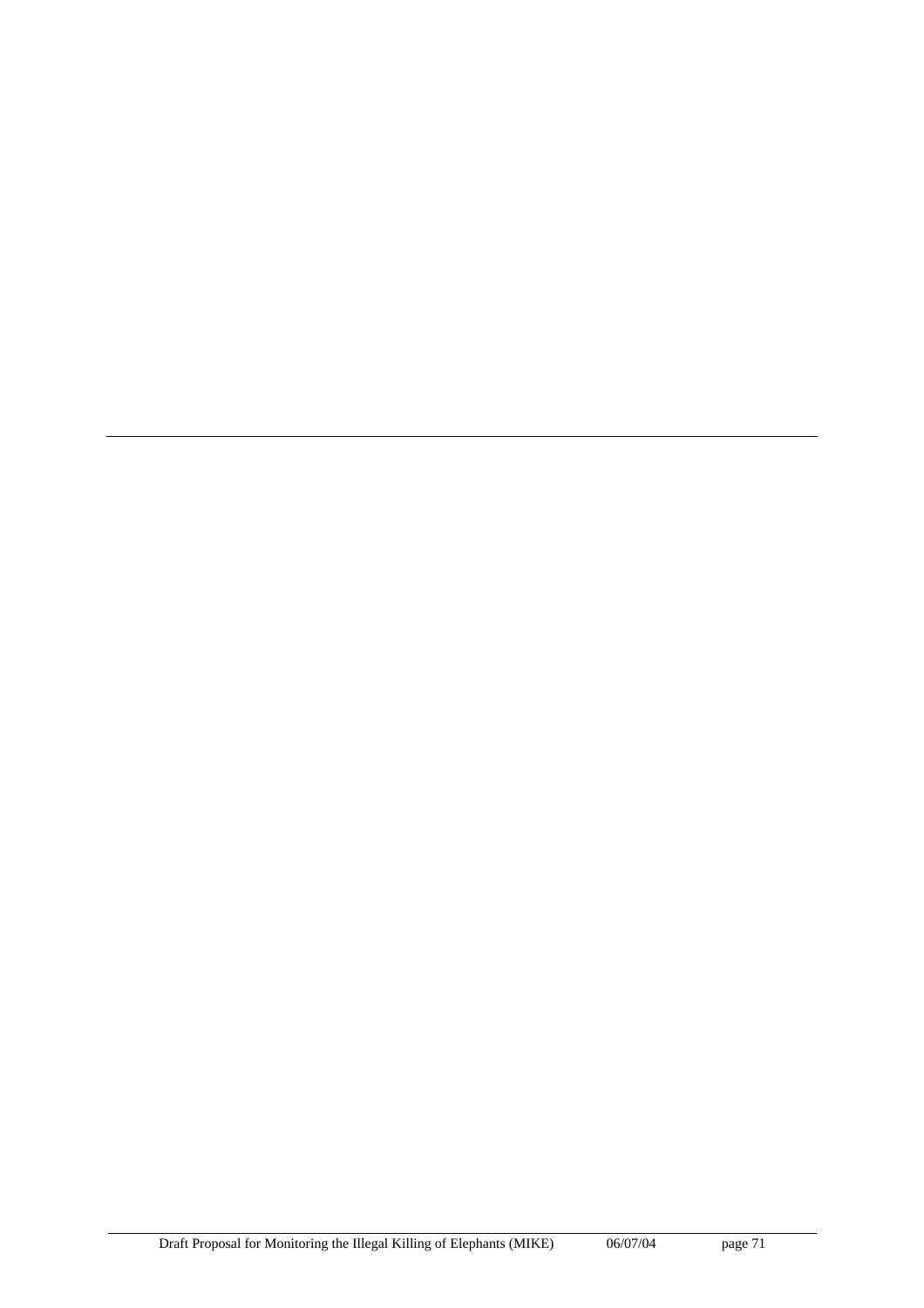### **REFERENCES**

Cochran W.G. - *Sampling Techniques (Third Edition)*, Wiley, New York, 1977.

Everitt, B. - *Cluster Analysis (Second Edition)*, SSRC/ Halsted Press, London, 1980.

Green, R.H. - Aspects of power analysis in environmental monitoring; in Fletcher D.J. & Manly

> B.F.J. (Ed.) - *Statistics in Ecology and Environmental Monitoring*, Univ. of Otago Press, Dunedin, N.Z., 1994.

Krzanowski, W.J. - *Principles of Multivariate Analysis*, Clarendon Press, Oxford, 1988

Said M.Y., Chunge R.N., Craig G.C. Thouless C.R., Barnes R.F.W., Dublin H.T. - *African Elephant Database 1995*, IUCN/SSC, 1995.

Taylor L.R. - Aggregation, variance and the mean, Nature 189, 1961.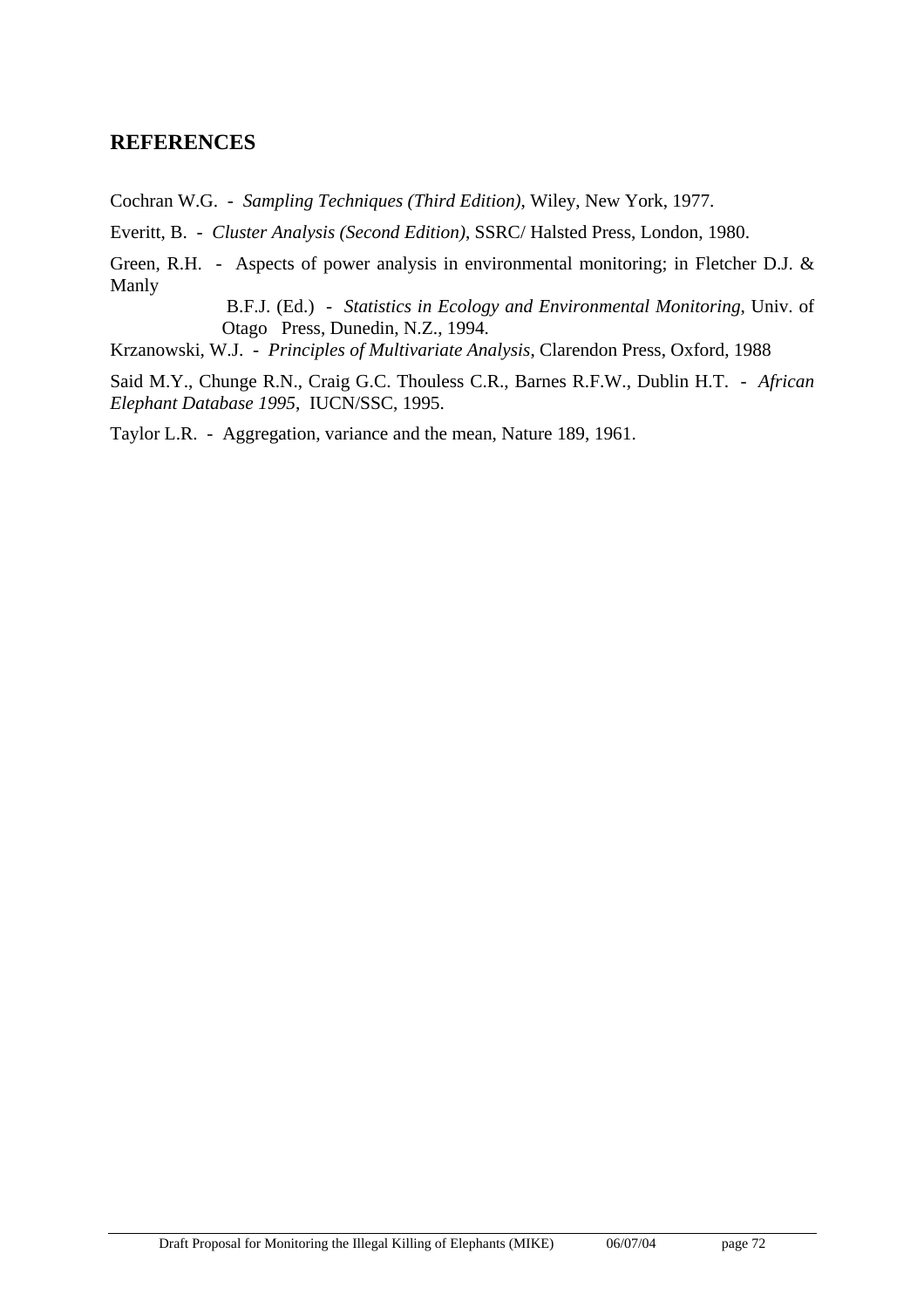# **Annex 5: Detailed budget breakdown**

The following detailed cost analyses are attached:

- 5.1 Cost breakdown per survey year by heading
- 5.2 Population survey costs
- 5.3 Survey equipment a) Costing of survey equipment - Africa b) Costing of survey equipment - Asia
- 5.4 Costing for data collection and compilation
- 5.5 Costing of Technical Support and Data Processing Unit and Reporting
- 5.6 Costing of capacity building
- 5.7 Sub-regional cost breakdown
- 5.8 Costing of initial set-up costs
- 5.9 Estimated overall costs for Years 1-6
- 5.10 Example costing models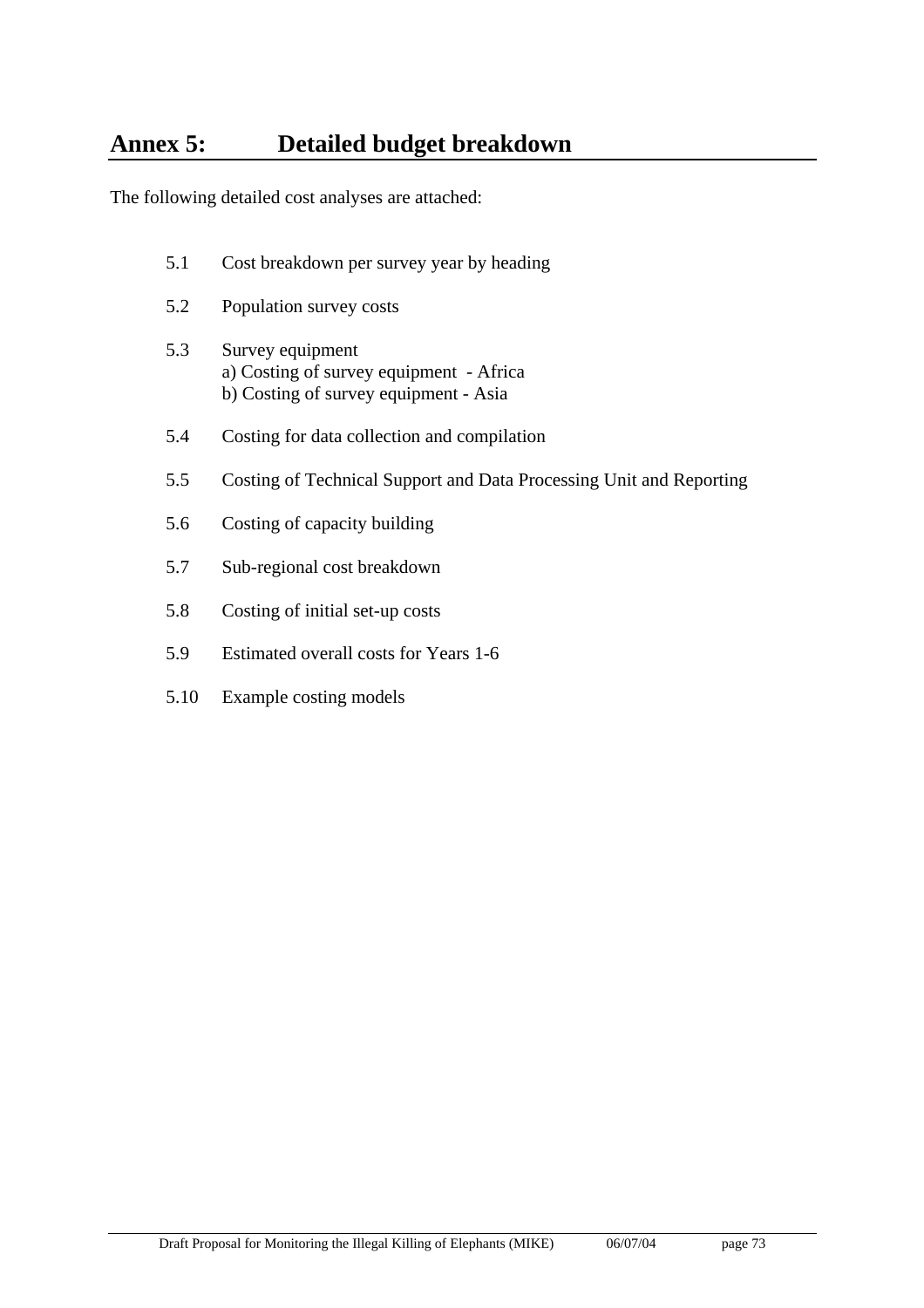| <b>Cost Headings</b>                                 |        | Annex        | <b>USD</b> |
|------------------------------------------------------|--------|--------------|------------|
| <b>Population surveys</b>                            |        |              |            |
| survey costs                                         | total  | 6.2          | 716,312    |
| survey equipment                                     | Africa | 6.3a         | 314,693    |
|                                                      | Asia   | 6.3b         | 122,981    |
| Data collection and compilation                      |        | 6.4          | 713,909    |
| <b>Technical support and data unit and reporting</b> |        | 6.5          | 306,475    |
| <b>Capacity Building</b>                             |        | 6.6          | 179,228    |
|                                                      |        | <b>Total</b> | 2,353,597  |

# **5.1 Cost breakdown per survey year by heading**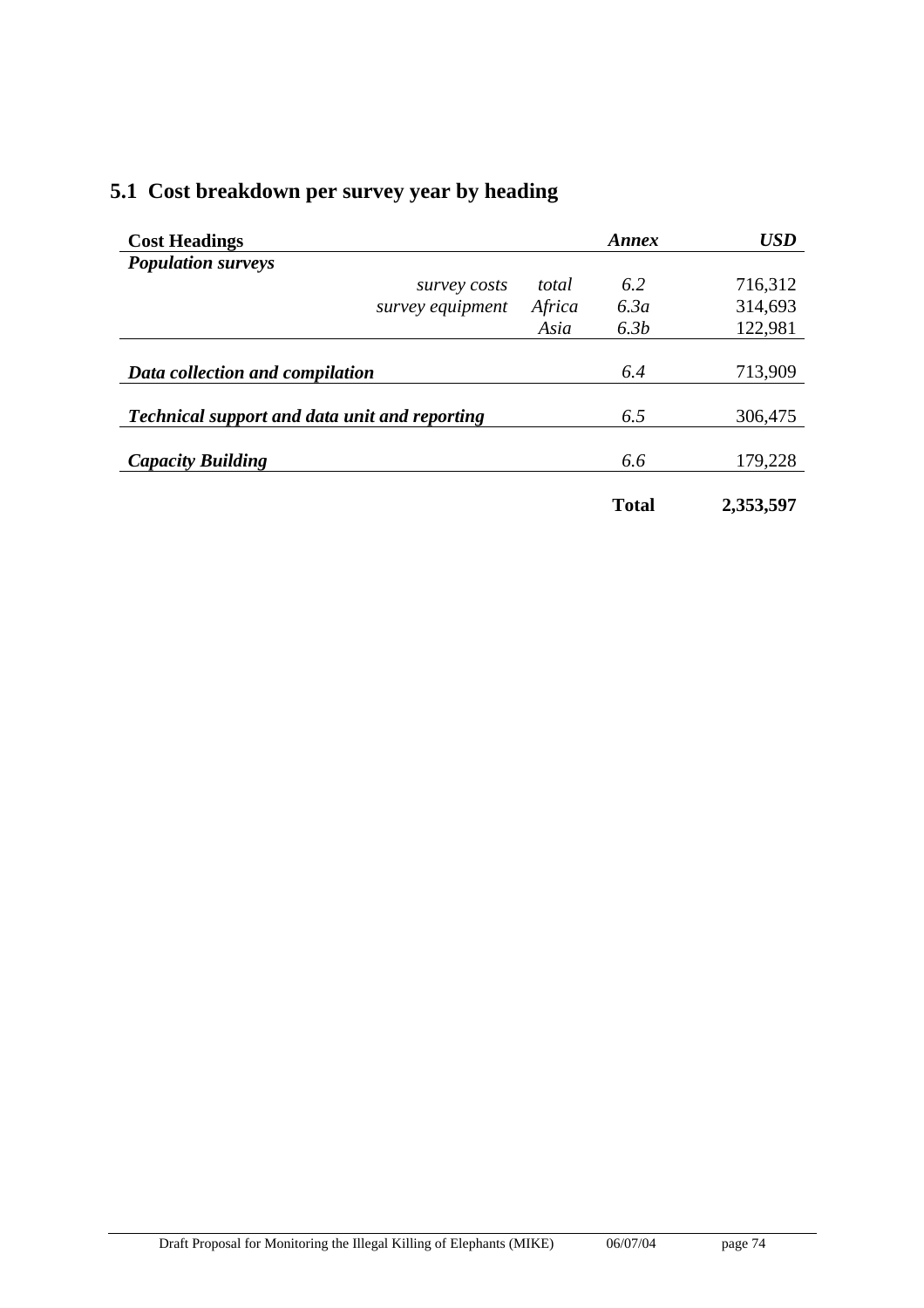# **5.2 Population survey costs ( does not include equipment)**

| <b>Scenario 3</b> |  |
|-------------------|--|
|                   |  |

### **Scenario 3 65% sampling 60 total sites**

| East Africa - Site ID's    | Method                 | Size sq.km | <b>Transect Kms</b> | Cost/km | Total  |
|----------------------------|------------------------|------------|---------------------|---------|--------|
| 1                          | AT                     | 709        | 374                 | 12      | 4,494  |
| 3                          | DuC                    | 125        | 10                  | 30      | 313    |
| $\overline{4}$             | $\mathbf{A}\mathbf{T}$ | 7,485      | 3,953               | 12      | 47,441 |
| 5                          | asmpn                  | 3,000      | 1,585               | 12      | 19,015 |
| 9                          | AS                     | 43,626     | 4,839               | 12      | 58,067 |
| $\overline{7}$             | AT                     | 3,366      | 1,778               | 12      | 21,334 |
| 10                         | AS                     | 10,401     | 1,154               | 12      | 13,844 |
| 12                         | AT                     | 2,800      | 1,479               | 12      | 17,747 |
|                            |                        |            |                     |         |        |
| Central Africa - Site ID's |                        |            |                     |         |        |
|                            | AS                     | 3,156      | 350                 | 12      | 4,201  |
| $\overline{2}$             | DuC                    | 30,000     | 525                 | 30      | 15,750 |
| $\overline{4}$             | DuC                    | 6,000      | 105                 | 30      | 3,150  |
| 3                          | AS                     | 15,125     | 1,678               | 12      | 20,132 |
| 5                          | DuC                    | 1,322      | 23                  | 30      | 694    |
| $\overline{7}$             | AT                     | 1,700      | 898                 | 12      | 10,775 |
| 11                         | <b>DuC</b>             | 1,266      | 22                  | 30      | 665    |
| 9                          | asmpn                  | 3,000      | 1,585               | 12      | 19,015 |
| $\,8\,$                    | <b>TC</b>              | 3,292      | 274                 | 30      | 8,230  |
| 10                         | <b>DuC</b>             | 5,500      | 96                  | 30      | 2,888  |
| 12                         | <b>DuC</b>             | 3,000      | 53                  | 30      | 1,575  |
| 15                         | DuC                    | 6,000      | 105                 | 30      | 3,150  |
| 16                         | <b>DuC</b>             | 5,000      | 88                  | 30      | 2,625  |
|                            |                        |            |                     |         |        |
| West Africa - Site ID's    |                        |            |                     |         |        |
| 2                          | DuC                    | 2,755      | 48                  | 30      | 1,446  |
| 7                          | <b>DuC</b>             | 8,119      | 142                 | 30      | 4,262  |
| 9                          | <b>DuC</b>             | 1,038      | 18                  | 30      | 545    |
| 10                         | AS                     | 4,840      | 537                 | 12      | 6,442  |
| 15                         | asmpn                  | 3,000      | 1,585               | 12      | 19,015 |
| 16                         | <b>DuC</b>             | 27,000     | 473                 | 30      | 14,175 |
| 17                         | $\mathbf{A}\mathbf{T}$ | 2,244      | 1,185               | 12      | 14,223 |
| 24                         | AT                     | 16.5       | 9                   | 12      | 105    |
| 26                         | DuC                    | 1,391      | 735                 | 12      | 8,816  |
| 6                          | AS                     | 2,368      | 263                 | 12      | 3,152  |
| $8\,$                      | AS                     | 19,337     | 2,145               | 12      | 25,738 |
| 13                         | <b>DuC</b>             | 1,123      | 20                  | 30      | 590    |
| 14                         | asmpn                  | 3,000      | 1,585               | 12      | 19,015 |
| 18                         | AT                     | 518        | 274                 | 12      | 3,283  |
| 21                         | $\mathbf{A}\mathbf{T}$ | 352        | 186                 | 12      | 2,231  |
| 25                         | AS                     | 8,447      | 937                 | 12      | 11,243 |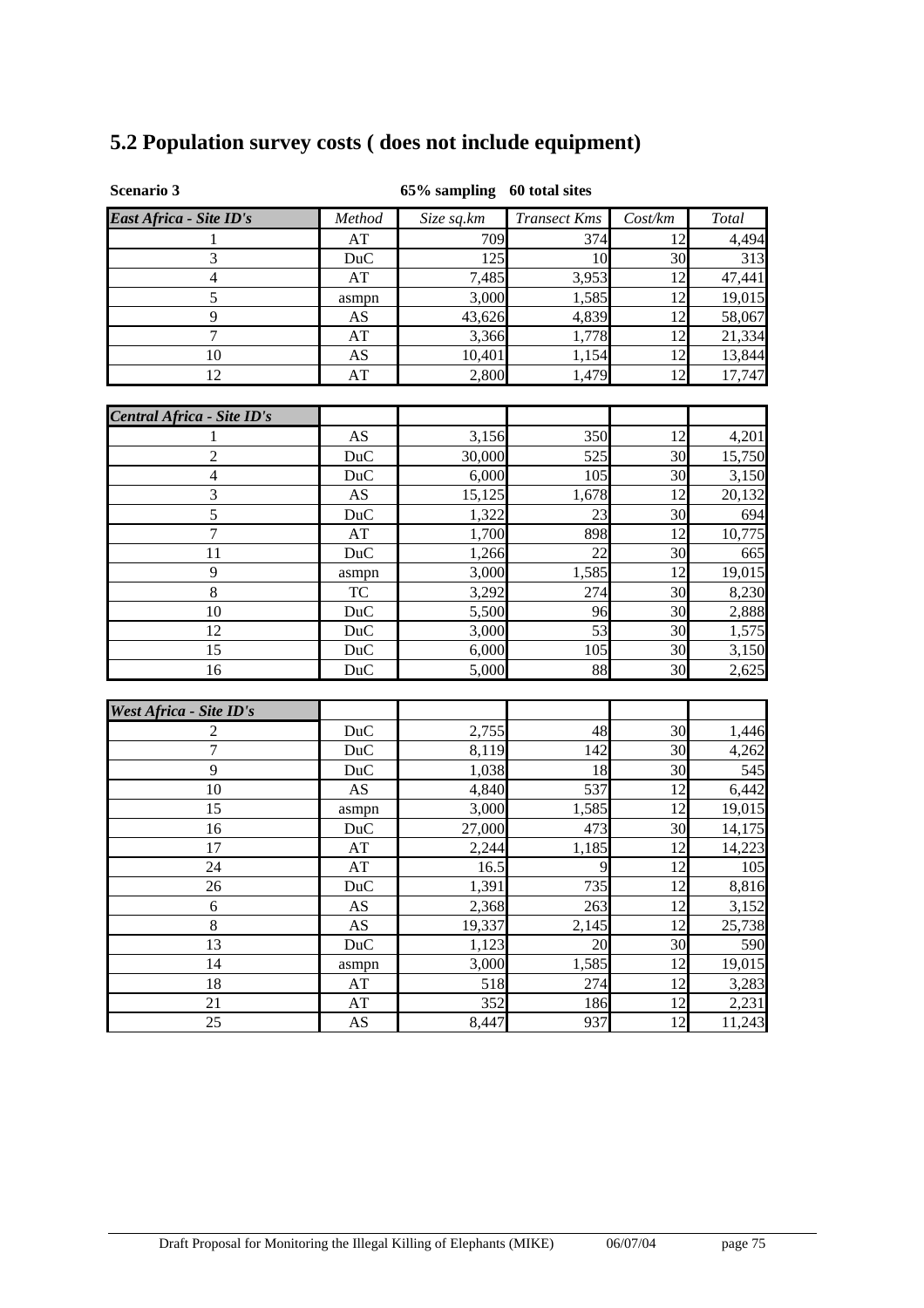| <b>Southern Africa - Site ID's</b> | Method | Size sq.km | <b>Transect Kms</b> | Cost/km | Total  |
|------------------------------------|--------|------------|---------------------|---------|--------|
|                                    | AS     | 15,219     | 1.688               |         | 20,257 |
|                                    | AT     | 3,390      | 1.791               |         | 21,486 |
|                                    | AT     | 2,870      | 1.516               | 12      | 18,191 |
|                                    | AS     | 19,485     | 2,161               | 12      | 25,935 |
|                                    | AS     | 30,000     | 3,328               | 12      | 39,931 |
| 11                                 | AS     | 9,050      | 1,004               | 12      | 12,046 |
| 10                                 | asmpn  | 3,000      | 1,585               | 12      | 19,015 |
| 15                                 | AS     | 8000       | 887                 |         | 10,648 |

| South Asia - Site ID's |            |       |     |       |
|------------------------|------------|-------|-----|-------|
|                        | DuC        | 565   | 136 | 1,632 |
|                        | DuC        | 195   | 47  | 564   |
|                        | DuC        | 500   | 120 | 1,440 |
|                        | <b>DiC</b> | 181   | 16  | 144   |
|                        | <b>DiC</b> | 874   | 80  | 720   |
|                        | <b>DiC</b> | 641   | 52  | 468   |
|                        | DiC        | 796   | 72  | 864   |
| 15                     | <b>DiC</b> | 7,505 | 338 | 3,042 |
| 30                     | DiC        | 155   | 12  | 108   |

| <b>Southeast Asia - Site ID's</b> |            |       |     |        |
|-----------------------------------|------------|-------|-----|--------|
|                                   | DiC        | 2,000 | 180 | 1,620  |
| 18                                | <b>DuC</b> | 2,167 | 520 | 6,240  |
|                                   | <b>DuC</b> | 3,445 | 827 | 9,924  |
| 22                                | <b>DuC</b> | 575   | 138 | 1,656  |
| 26                                | asmpn      | 3,500 | 840 | 10,080 |
| 28                                | DuC        | 2,600 | 624 | 7,488  |

| Sub-total                     | 358,134.5 | 49,073.3 | 622,880.4 |
|-------------------------------|-----------|----------|-----------|
| Administrative overhead (15%) |           |          | 93.432    |
| <b>Total</b>                  |           |          | 716.312   |

Notes

1. asmpn = assumed size of site area

2. AT = Aerial Total count, DiC = Direct Ground Count, DuC = Dung Count, AS = Aerial Sample count

3. Cost/km was derived from costing models for both aerial and ground counts. **See 5.10** 

4. Transect Kms were derived from costing models for both aerial and ground counts. **See 5.10**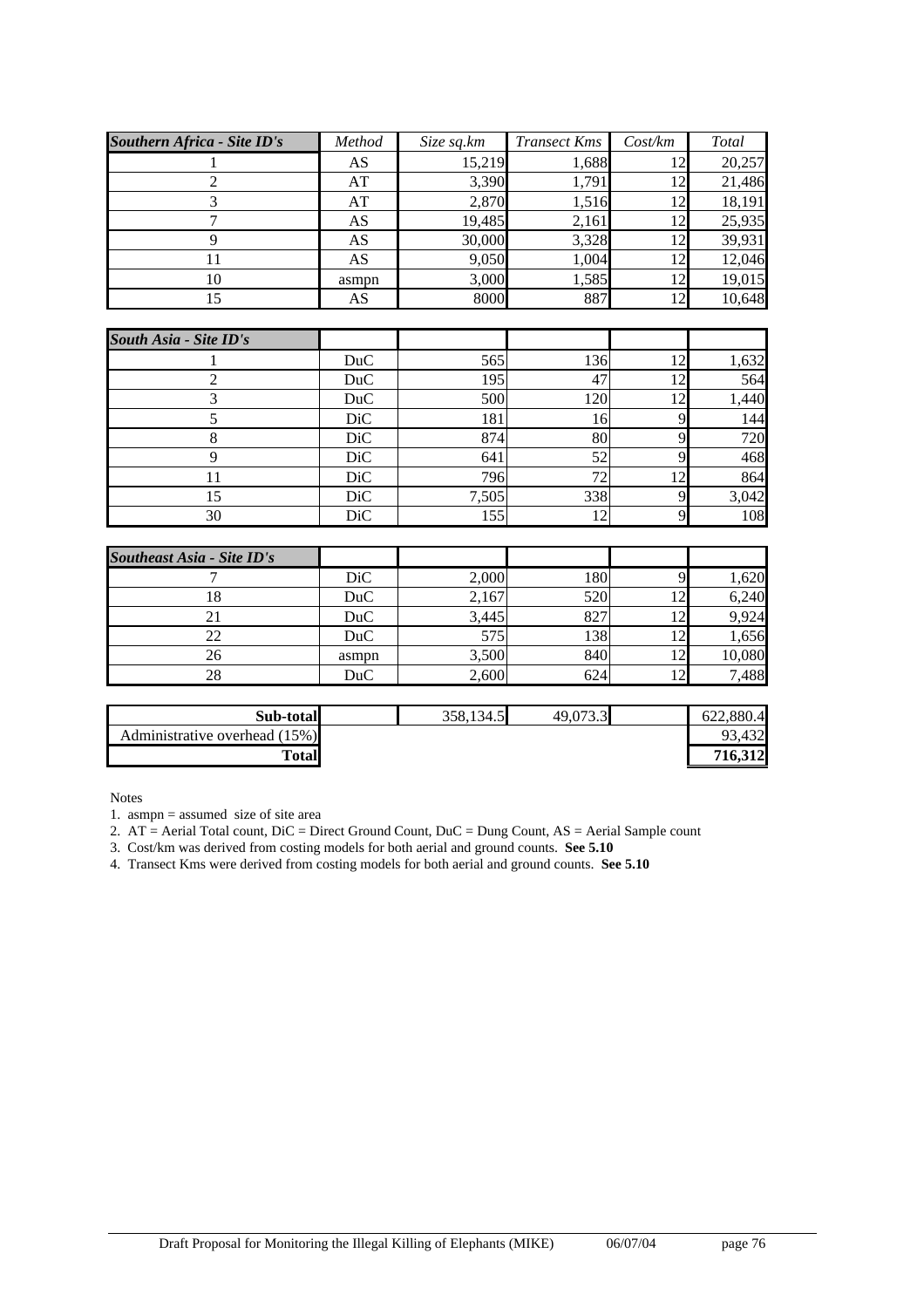| <b>EQUIPMENT</b>                   | $Q/$ Team                | <b>Teams</b>    | Cost/Item       | <b>Total</b>       | Lifespan       | <b>6 Years</b> |
|------------------------------------|--------------------------|-----------------|-----------------|--------------------|----------------|----------------|
|                                    |                          |                 | Per year        | per year           | (yr)           | Cost           |
| Camera                             | $\mathbf{1}$             | 29              | 833             | 24,167             | 4              | 36,250         |
| Zoom lens 70mm - 200mm             | $\mathbf{1}$             | $\overline{29}$ | 500             | 14,500             | $\overline{4}$ | 21,750         |
| <b>Binoculars</b>                  | $\mathbf{1}$             | 45              | 100             | 4,500              | $\overline{4}$ | 6,750          |
| Tape recorder                      | 1                        | 29              | 217             | 6,283              | $\overline{c}$ | 18,850         |
| One pair parallel metal rods       | $\mathbf{1}$             | 29              | 33              | 967                | $\mathbf{1}$   | 5,800          |
| Aerial calibration strip markers   | $\mathbf{1}$             | $\overline{29}$ | $\overline{33}$ | 957                | $\mathbf{1}$   | 5,742          |
| <b>GPS</b>                         | $\mathbf{1}$             | $\overline{45}$ | 1,200           | 54,000             | $\overline{2}$ | 162,000        |
| StepSets 400 pedometer             | $\mathbf{1}$             | 16              | 1,200           | 19,200             | $\overline{2}$ | 57,600         |
| Random number tables               | $\mathbf{1}$             | 45              | 10              | 450                | $\mathbf{1}$   | 2,700          |
| Sighting poles                     | $\overline{2}$           | 16              | 10              | 320                | $\mathbf{1}$   | 1,920          |
| Matchetes and file                 | $\overline{2}$           | 16              | 10              | 320                | $\overline{c}$ | 960            |
| Surveyors chain/Topofil            | $\mathbf{1}$             | 16              | 417             | 6,667              | $\overline{2}$ | 20,000         |
| <b>Backpacks</b>                   | $\overline{4}$           | $\overline{16}$ | 100             | 6,400              | $\overline{2}$ | 19,200         |
| Peg markers                        | $\overline{2}$           | 16              | 5               | 160                | $\mathbf{1}$   | 960            |
| Calculators                        | 1                        | 45              | 40              | 1,800              | $\overline{2}$ | 5,400          |
| Range finder                       | $\mathbf{1}$             | 16              | 417             | 6,667              | $\overline{2}$ | 20,000         |
| Starter tags and transect end tags | $\overline{2}$           | $\overline{16}$ | 83              | 2,656              | $\mathbf{1}$   | 15,936         |
| Dark clothing                      | 8                        | 16              | 80              | 10,240             | 0.5            | 122,880        |
| Lightweight boots                  | $\overline{8}$           | 16              | 60              | 7,680              | 0.5            | 92,160         |
| Jerry cans                         | $\overline{4}$           | 16              | 6               | 384                | 1              | 2,304          |
| Tape measure                       | $\mathbf{1}$             | $\overline{45}$ | 83              | 3,750              | $\mathbf{1}$   | 22,500         |
| Hand held VHF radio                | $\overline{2}$           | $\overline{45}$ | 800             | 72,000             | $\overline{c}$ | 216,000        |
| Tents                              | $\overline{4}$           | 16              | 300             | 19,200             | $\overline{2}$ | 57,600         |
| Day packs                          | $\overline{4}$           | 16              | 10              | 640                | $\overline{2}$ | 1,920          |
| Hip packs                          | $\overline{4}$           | 16              | 10              | 640                | $\overline{2}$ | 1,920          |
| Sleeping pads                      | $\overline{\mathcal{L}}$ | 16              | 10              | 640                | $\overline{2}$ | 1,920          |
| <b>Tarps</b>                       | $\overline{5}$           | 16              | 20              | 1,600              | 0.5            | 19,200         |
| Personal compass                   | $\mathbf{1}$             | 16              | 67              | 1,067              | $\overline{2}$ | 3,200          |
| Sighting compass                   | $\mathbf{1}$             | 16              | 200             | $\overline{3,200}$ | $\overline{2}$ | 9,600          |
| Topofil line                       | $\mathbf{1}$             | 16              | 100             | 1,600              | 0.5            | 19,200         |
| Flagging tape                      | $\mathbf{1}$             | 16              | 10              | 160                | 0.5            | 1,920          |
| Pruning shears                     | $\mathbf{1}$             | 16              | 10              | 160                | $\overline{2}$ | 480            |
| Cooking pots                       | $\overline{2}$           | 16              | 6               | 192                | $\overline{2}$ | 576            |
| Cooking spoons                     | $\overline{2}$           | 16              | $\mathfrak{Z}$  | 96                 | $\overline{2}$ | 288            |
| Plates                             | $\overline{4}$           | 16              | 3               | 192                | $\overline{2}$ | 576            |
| Cutlery                            | $\overline{4}$           | 16              | $\overline{3}$  | 192                | $\overline{2}$ | 576            |
| Sub-total                          |                          |                 |                 | 273,646            |                | 976,638        |
| Administrative overhead (15%)      |                          |                 |                 | 41,047             |                | 146,496        |
| <b>Total</b>                       |                          |                 |                 | 314,693            |                | 1,123,134      |

## **5.3a Costing of survey equipment - Africa**

Notes

1. Q/ Team indicates the number of items of a particular equipment required per survey team.

2. The number of teams is determined by the site survey type, 16 for forest sites and 29 for aerial surveys.

3. Equipment costs and lifespan was determined by supplier quotations, estimates and informed guesses.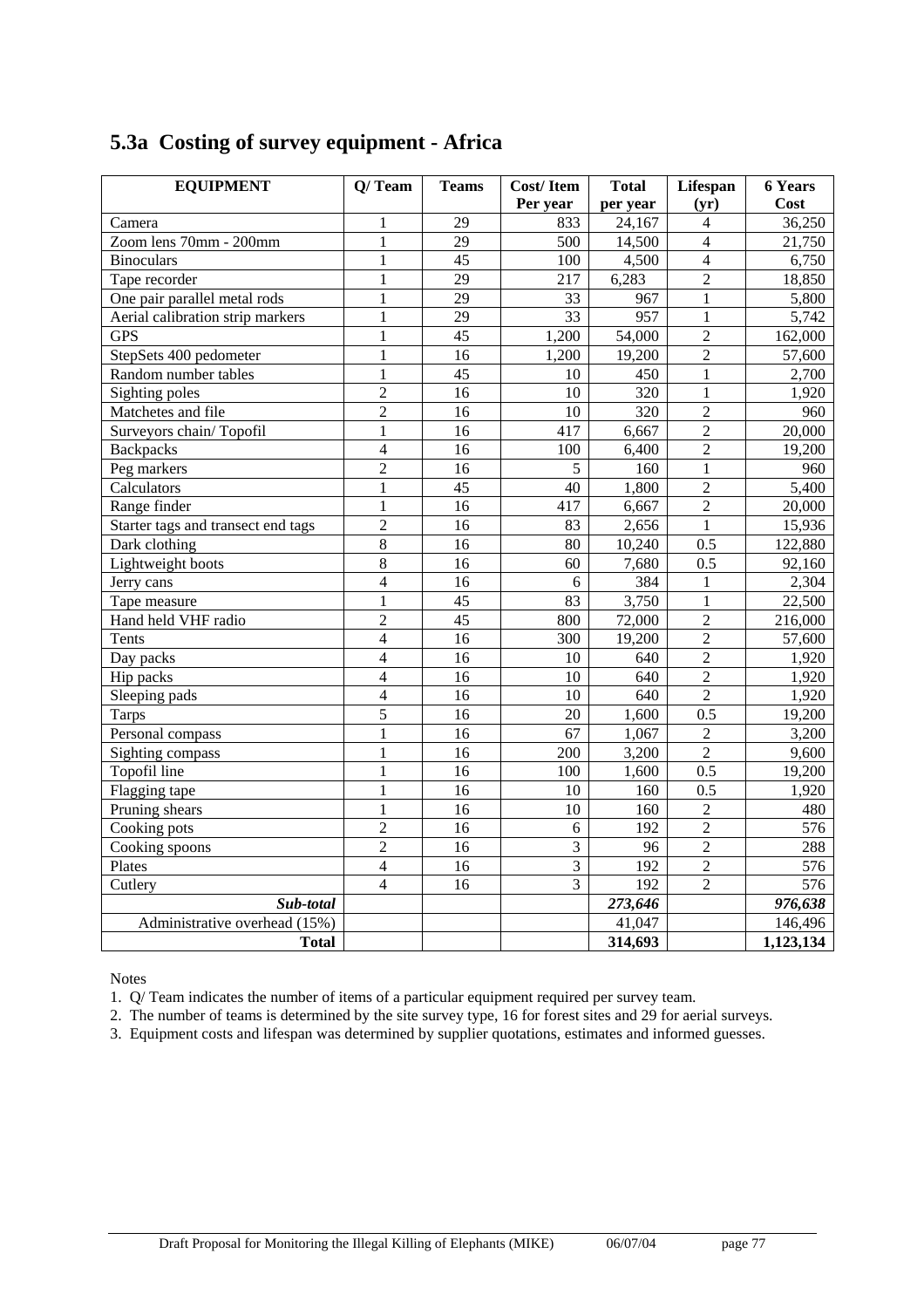| <b>EQUIPMENT</b>                   | $Q/$ Team Teams          |    | Cost/Item | <b>Total</b> | Lifespan                | <b>6 Years</b> |
|------------------------------------|--------------------------|----|-----------|--------------|-------------------------|----------------|
|                                    |                          |    | Per Year  | Per Year     | (Years)                 | Cost           |
| Camera                             | 1                        | 15 | 677       | 10,155       | 4                       | 15,233         |
| Zoom lens 70mm - 200mm             | $\mathbf{1}$             | 15 | 282       | 4,230        | 4                       | 6,345          |
| Film                               | $\mathbf{1}$             | 15 | 190       | 2,850        | 4                       | 4,275          |
| <b>Binoculars</b>                  | $\overline{4}$           | 15 | 279       | 16,740       | $\overline{\mathbf{4}}$ | 25,110         |
| Tape recorder                      | $\mathbf{1}$             | 15 | 183       | 2,745        | $\overline{c}$          | 8,235          |
| One pair parallel metal rods       | $\mathbf{1}$             | 15 | 33        | 500          | $\mathbf{1}$            | 3,000          |
| <b>GPS</b>                         | $\mathbf{1}$             | 15 | 340       | 5,100        | $\overline{2}$          | 15,300         |
| StepSets 400 pedometer             | $\mathbf{1}$             | 15 | 70        | 1,050        | $\overline{2}$          | 3,150          |
| Maps                               | $\mathbf{1}$             | 15 | 63        | 945          | $\overline{2}$          | 2,835          |
| Random number tables               | $\mathbf{1}$             | 15 | 15        | 225          | $\mathbf{1}$            | 1,350          |
| Sighting poles                     | $\overline{c}$           | 15 | 10        | 300          | $\mathbf{1}$            | 1,800          |
| Matchetes and file                 | $\overline{2}$           | 15 | 14        | 420          | $\overline{2}$          | 1,260          |
| Surveyors chain/Topofil            | $\mathbf{1}$             | 15 | 105       | 1,575        | $\overline{2}$          | 4,725          |
| <b>Backpacks</b>                   | 4                        | 15 | 25        | 1,500        | $\overline{c}$          | 4,500          |
| Peg markers                        | $\overline{c}$           | 15 | 14        | 420          | $\mathbf{1}$            | 2,520          |
| Calculators                        | $\mathbf{1}$             | 15 | 35        | 525          | $\overline{2}$          | 1,575          |
| Range finder                       | $\mathbf{1}$             | 15 | 54        | 810          | $\overline{2}$          | 2,430          |
| Starter tags and transect end tags | $\overline{c}$           | 15 | 12        | 360          | $\mathbf{1}$            | 2,160          |
| Dark clothing                      | 8                        | 15 | 41        | 4,920        | 0.5                     | 59,040         |
| Lightweight boots                  | 8                        | 15 | 35        | 4,200        | 0.5                     | 50,400         |
| Jerry cans                         | $\overline{\mathcal{L}}$ | 15 | 12        | 720          | $\mathbf{1}$            | 4,320          |
| Tape measure                       | $\mathbf{1}$             | 15 | 17        | 255          | $\mathbf{1}$            | 1,530          |
| Hand held VHF radio                | $\overline{c}$           | 15 | 466       | 13,980       | $\overline{2}$          | 41,940         |
| Tents/mosquito nets                | 4                        | 15 | 284       | 17,040       | $\overline{2}$          | 51,120         |
| Day packs                          | 4                        | 15 | 23        | 1,380        | $\overline{c}$          | 4,140          |
| Hip packs                          | 4                        | 15 | 23        | 1,380        | $\overline{2}$          | 4,140          |
| Sleeping pads                      | $\overline{\mathcal{L}}$ | 15 | 38        | 2,280        | $\overline{c}$          | 6,840          |
| <b>Tarps</b>                       | 5                        | 15 | 32        | 2,400        | 0.5                     | 28,800         |
| Personal compass                   | $\mathbf{1}$             | 15 | 92        | 1,380        | $\sqrt{2}$              | 4,140          |
| Sighting compass                   | $\mathbf{1}$             | 15 | 90        | 1,350        | $\overline{2}$          | 4,050          |
| Topofil line                       | $\mathbf{1}$             | 15 | 100       | 1,500        | 0.5                     | 18,000         |
| Flagging tape                      | $\mathbf{1}$             | 15 | 61        | 915          | 0.5                     | 10,980         |
| Pruning shears                     | $\mathbf{1}$             | 15 | 14        | 210          | $\overline{2}$          | 630            |
| Field camp furniture               | $\mathbf 1$              | 15 | 125       | 1,875        | $\sqrt{2}$              | 5,625          |
| Cooking utensils                   | $\mathbf{1}$             | 15 | 47        | 705          | $\overline{2}$          | 2,115          |
| Sub-total                          |                          |    |           | 106,940      |                         | 403,613        |
| Administrative overhead (15%)      |                          |    |           | 16,041       |                         | 60,542         |
| <b>Total</b>                       |                          |    |           | 122,981      |                         | 464,154        |

# **5.3b Costing of survey equipment - Asia**

Notes

1. Q/ Team indicates the number of items of a particular equipment required per survey team.

2. Equipment costs and lifespan was determined by supplier quotations, estimates and informed guesses.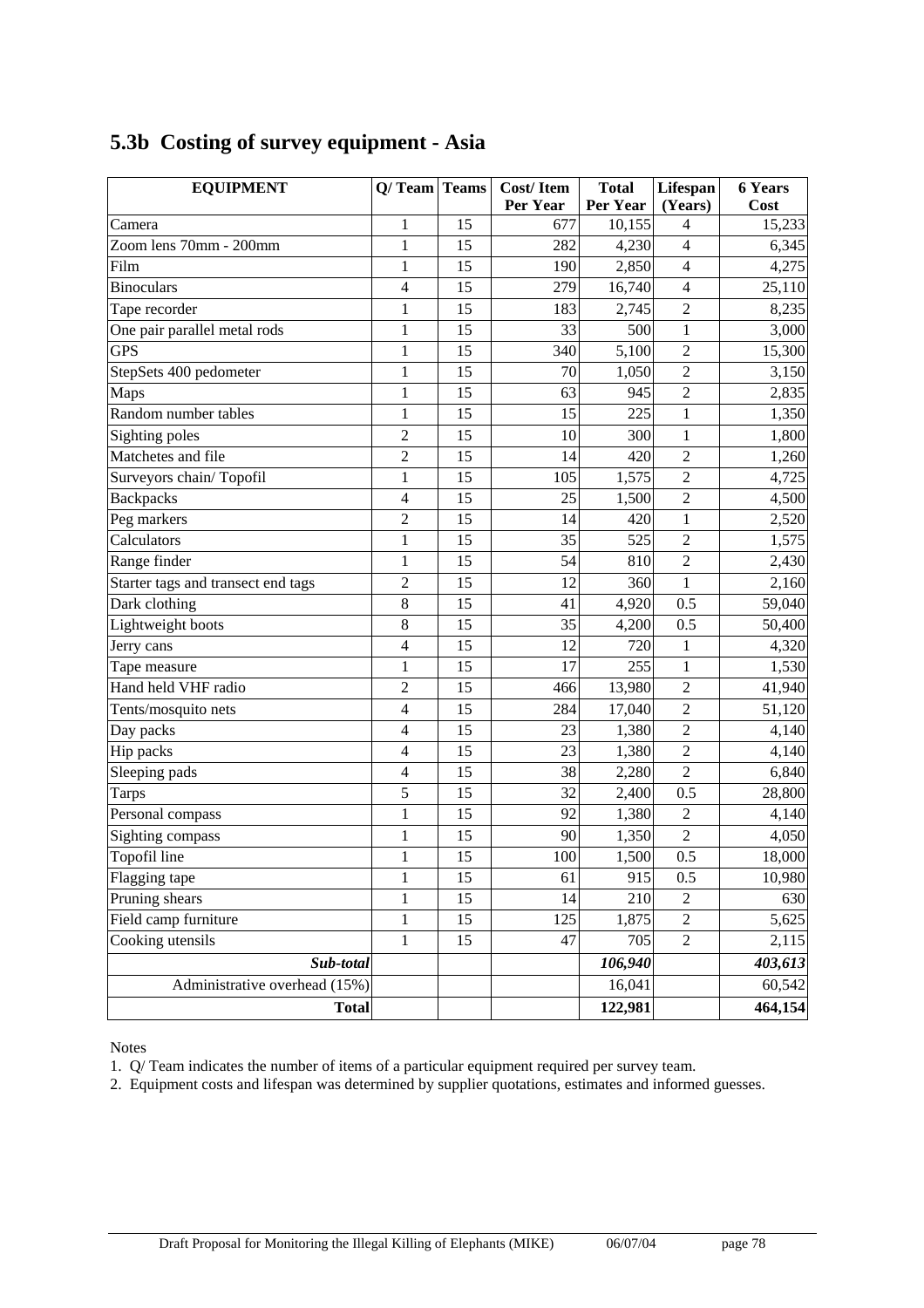| <b>CO ORDINATION</b>             | $Q/$ Team    | <b>Teams</b>   | <b>Cost/Item</b><br>Per Year | <b>Total</b> |
|----------------------------------|--------------|----------------|------------------------------|--------------|
|                                  |              |                |                              |              |
| Sub-regional, National and Field |              |                |                              |              |
| Africa                           |              |                |                              |              |
| <b>STAFFING</b>                  |              |                |                              |              |
| Sub-regional compilers           | $\mathbf{1}$ | $\overline{4}$ | 7,031                        | 28,125       |
| National compilers               | 1            | 15             | 7,031                        | 105,465      |
| Site data collection officers    | $\mathbf{1}$ | 45             | 3,750                        | 168,750      |
| Guard/Cook                       | $\mathbf{1}$ | 45             | 600                          | 27,000       |
| <b>RECURRENT COSTS</b>           |              |                |                              |              |
| Travel and meetings              | 1            | $\overline{4}$ | 18,750                       | 75,000       |
| Telephone, fax and e mail        | 1            | $\overline{4}$ | 2,250                        | 9,000        |
| Africa sub-total                 |              |                |                              | 413,340      |
| Asia                             |              |                |                              |              |
| <b>STAFFING</b>                  |              |                |                              |              |
| Sub-regional compilers           | $\mathbf{1}$ | $\overline{2}$ | 14,000                       | 28,000       |
| National compilers               | 1            | $\overline{2}$ | 3,600                        | 7,200        |
| Site data collection officers    | $\mathbf{1}$ | 15             | 3,350                        | 50,250       |
| Guard/Cook                       | 1            | 15             | 600                          | 9,000        |
| <b>RECURRENT COSTS</b>           |              |                |                              |              |
| Travel and meetings              | $\mathbf{1}$ | $\overline{4}$ | 18,750                       | 75,000       |
| Telephone, fax and e mail        | 1            | 19             | 2,000                        | 38,000       |
| Asia sub-total                   |              |                |                              | 207,450      |
| Sub-total                        |              |                |                              | 620,790      |
| Administrative overhead (15%)    |              |                |                              | 93,119       |
| <b>Total</b>                     |              |                |                              | 713,909      |

### **5.4 Costing of data collection and compilation**

Notes for Africa costings

1. The staffing costs were on best estimates adjusted for the current trends.

2. Sub regional compilers were taken at 25% of their time.

3. Data collection officers were taken at 50% of their time.

Notes for Asia costings

1. The staffing costs based on average of estimates from each of the Range States

2. All staff estimated as full time positions.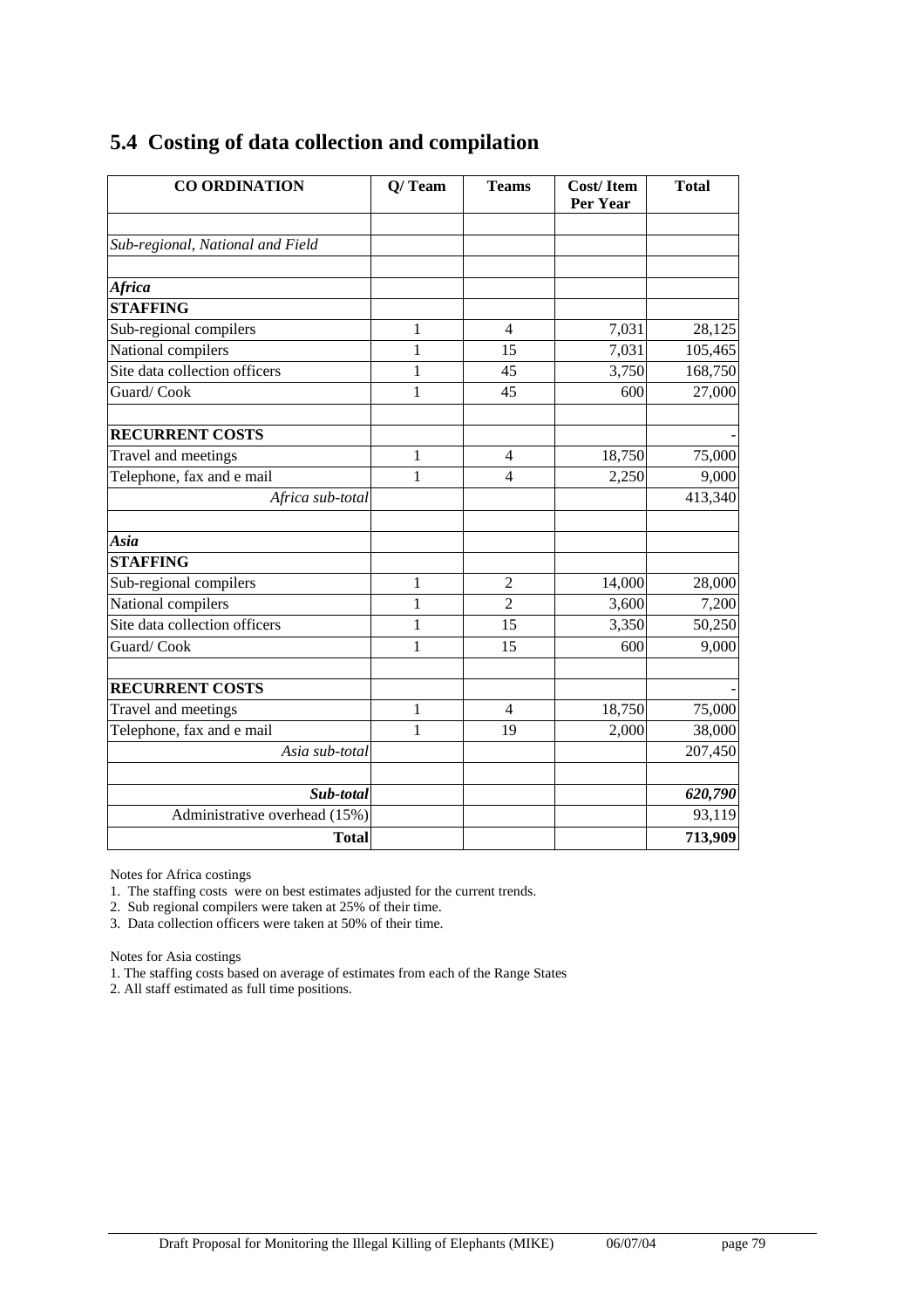| <b>CO ORDINATION</b>              | $Q/$ Team | <b>Teams</b> | Cost/Item | Total   |
|-----------------------------------|-----------|--------------|-----------|---------|
|                                   |           |              | Per Year  |         |
| <b>Central Support Unit</b>       |           |              |           |         |
|                                   |           |              |           |         |
| <b>STAFFING</b>                   |           |              |           |         |
| Head of unit                      | 1         | 1            | 75,000    | 75,000  |
| Information technologist          |           |              | 52,500    | 52,500  |
| Secretarial support person        |           |              | 26,250    | 26,250  |
| Statistical consultancy           |           | 1            | 20,000    | 20,000  |
|                                   |           |              |           |         |
| <b>RECURRENT COSTS</b>            |           |              |           |         |
| Travel and meetings               | 1         | 1            | 18,750    | 18,750  |
| Nairobi telephone, fax and e mail |           |              | 12,000    | 12,000  |
| Reporting                         |           |              | 50,000    | 50,000  |
| Office rent                       |           |              | 12,000    | 12,000  |
| Sub-total                         |           |              |           | 266,500 |
| Administrative overhead (15%)     |           |              |           | 39,975  |
| Total                             |           |              |           | 306,475 |

### **5.5 Costing of Technical Support and Data Processing Unit and Reporting**

Notes

- 1. Staffing costs represent cost of employment and were based on IUCN grade structures and adjusted for current trends.
- 2. Head of Unit likely to be expatriate with Phd qualifications, Grade 11
- 3. Information Technologist likely to be Grade 10
- 4. Secretarial support person required to be bilingual, Grade 5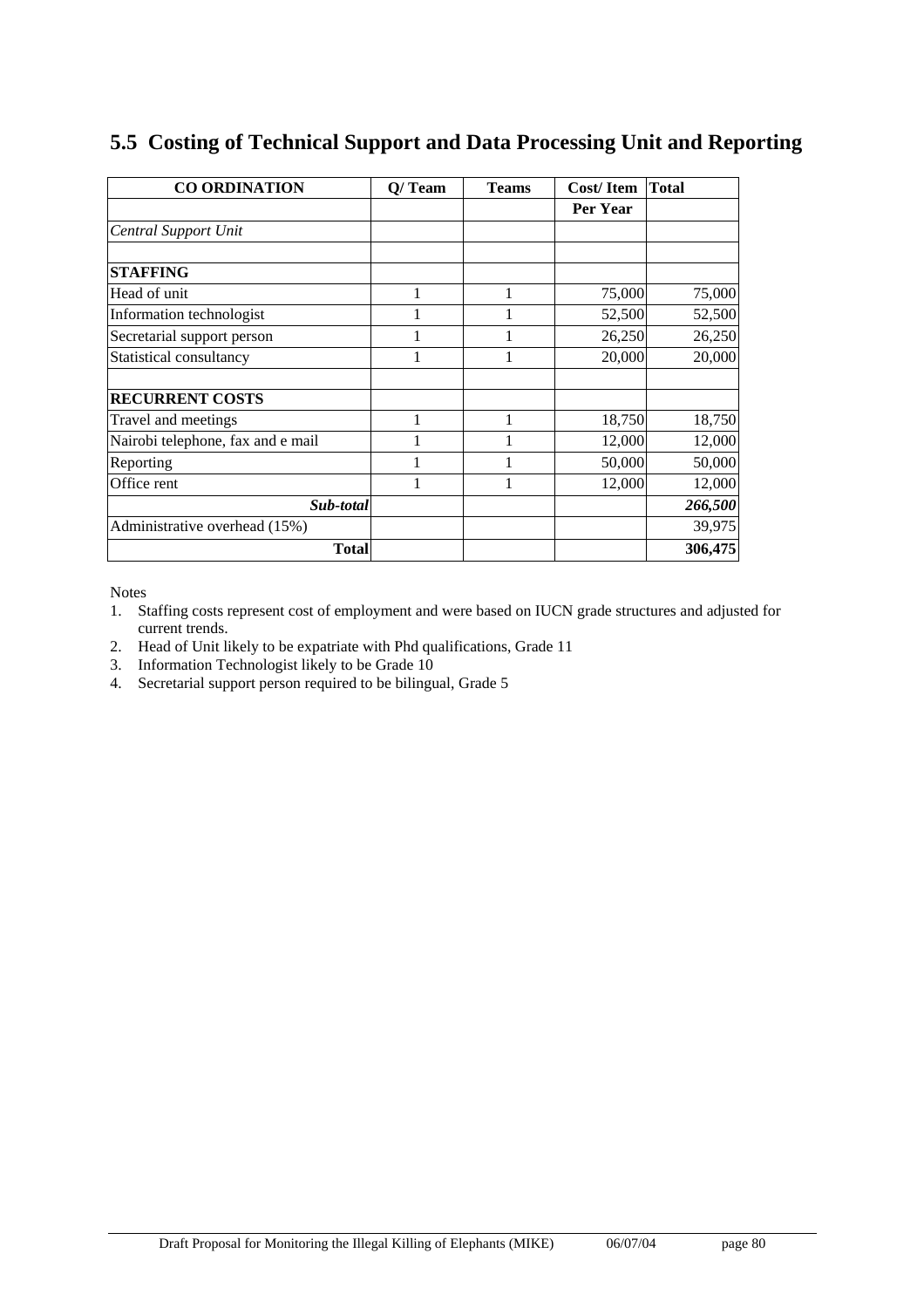|                                 | Africa  | Asia           |
|---------------------------------|---------|----------------|
| Number of sub-regional sessions | 4       | $\overline{2}$ |
| Participants per session        | 15      | 15             |
| Estimated cost per session      | 14,500  | 14,500         |
| Sub-regional sub-total          | 58,000  | 29,000         |
|                                 |         |                |
| Number of national sessions     | 15      |                |
| Participants per session        | 6       | 10             |
| Estimated cost per session      | 4,050   | 4,050          |
| National/site based sub-total   | 60,750  | 10,000         |
| Total estimated costs           | 118,750 | 37,100         |
| Administrative overhead (15%)   | 17,813  | 5,565          |
| Sub-Total                       | 136,563 | 42,665         |
| TOTAL                           |         | 179,228        |

# **5.6 Costing of capacity building**

#### 1. Costs include

|                                              | 6 sub regional workshops per year employing a specialist consultant for upto a month |       |              |
|----------------------------------------------|--------------------------------------------------------------------------------------|-------|--------------|
|                                              |                                                                                      | US\$  |              |
|                                              | Fees                                                                                 | 6000  |              |
|                                              | <i>Travel and accomodation</i>                                                       | 7000  |              |
|                                              | Equipment                                                                            | 500   |              |
|                                              | Communication                                                                        | 1000  |              |
|                                              |                                                                                      | 14500 | per workshop |
| 20 national or site based workshops per year |                                                                                      |       |              |
|                                              | Travel and accomodation                                                              | 3000  |              |
|                                              | <i>Materials</i>                                                                     | 50    |              |
|                                              | <b>Communications</b>                                                                | 1000  |              |
|                                              |                                                                                      | 4050  | per workshop |

Draft Proposal for Monitoring the Illegal Killing of Elephants (MIKE) 06/07/04 page 81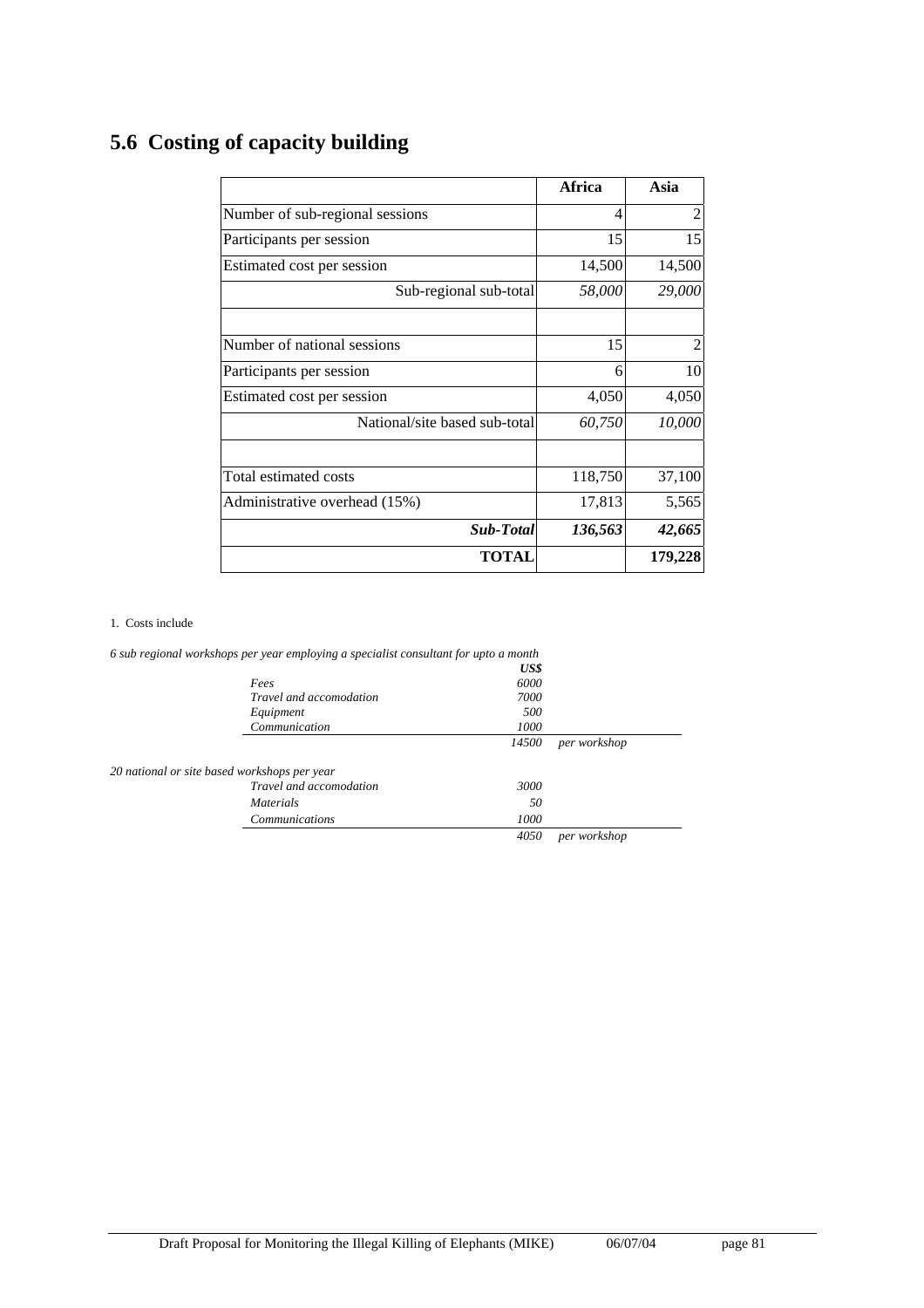# **5.7 Sub regional cost breakdown (in a survey year)**

|                                                          | <b>AFRICA</b><br><b>ASIA</b> |                |         | <b>TOTAL</b> |         |                  |           |
|----------------------------------------------------------|------------------------------|----------------|---------|--------------|---------|------------------|-----------|
|                                                          | East                         | <b>Central</b> | West    | <b>South</b> | South   | <b>Southeast</b> |           |
| <b>Population Surveys</b>                                |                              |                |         |              |         |                  |           |
| Survey costs                                             | 209,592                      | 106,775        | 154,423 | 192,634      | 10,329  | 42,559           | 716,313   |
| Survey equipment                                         | 47,412                       | 111,176        | 113,333 | 42,771       | 73,789  | 49,192           | 437,673   |
| (apportioned directly as incurred)                       |                              |                |         |              |         |                  |           |
| Sub total                                                | 257,005                      | 217,951        | 267,756 | 235,405      | 84,118  | 91,752           | 1,153,986 |
|                                                          |                              |                |         |              |         |                  |           |
| Data collection and compilation                          | 95,188                       | 154,680        | 190,376 | 95,188       | 107,086 | 71,391           | 713,909   |
| (apportioned on basis of no. of sites)                   |                              |                |         |              |         |                  |           |
| Technical support and data processing unit and reporting | 51,079                       | 51,079         | 51,079  | 51,079       | 51,079  | 51,079           | 306,475   |
| (apportioned equally)                                    |                              |                |         |              |         |                  |           |
| <b>Capacity building</b>                                 | 23,897                       | 38,833         | 47,794  | 23,897       | 26,884  | 17,923           | 179,228   |
| (apportioned on basis of no. of sites)                   |                              |                |         |              |         |                  |           |
| <b>Total</b>                                             | 427,169                      | 462,543        | 557,004 | 405,569      | 269,167 | 232,144          | 2,353,597 |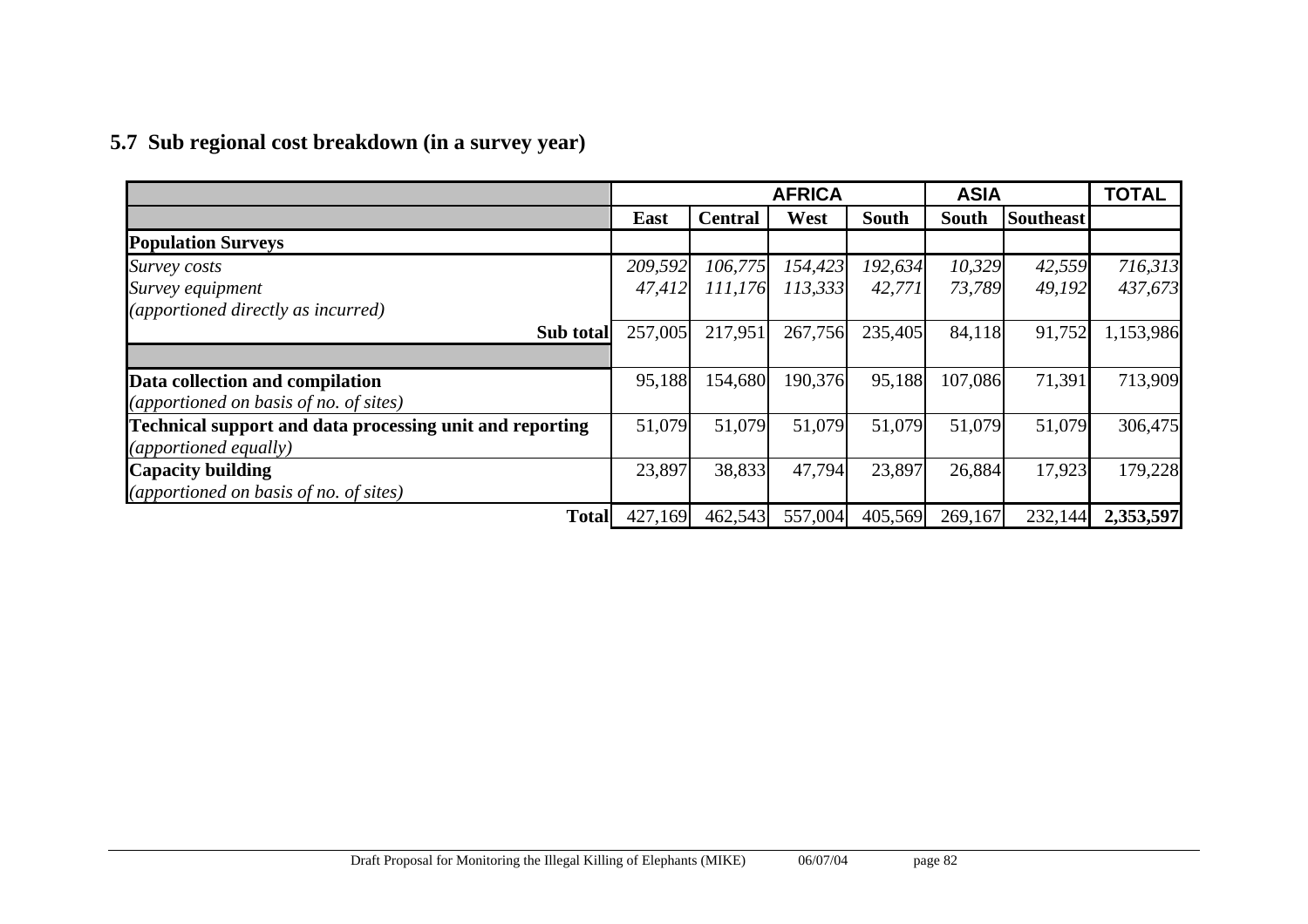|  | 5.8 Costing of initial one-off set up costs (USD) |  |
|--|---------------------------------------------------|--|
|  |                                                   |  |

|                                                                             | <b>AFRICA</b> | <b>ASIA</b> |
|-----------------------------------------------------------------------------|---------------|-------------|
| <b>Central Support Unit</b>                                                 |               |             |
| Recruitment and passage of Technical Support and Data Processing Unit staff | 115,217       |             |
| Telephone equipment                                                         | 3,500         |             |
| Radio communication equipment                                               | 3,500         |             |
| Acquisition of Nairobi office premises                                      | 833           |             |
| Document imaging equipment                                                  | 2,000         |             |
| Preliminary administration expenses                                         | 1,000         |             |
| Nairobi office furniture, fixtures and fittings                             | 10,000        |             |
| Stationery corporate identity and initial printing                          | 2,000         |             |
| Computers, software and printers                                            | 16,667        |             |
|                                                                             |               |             |
| Sub regional, National and Field Offices                                    |               |             |
| Computers and software for site co ordinators                               | 125,000       | 45,000      |
| Solar power supply units and backups for site co ordinators                 | 90,000        | 30,000      |
| Computers and printers for sub regional and national compilers              | 52,833        | 12,000      |
| Solar power units and backups for sub regional and national compilers       | 38,000        | 8,000       |
| Motorscooters for field survey teams                                        |               | 90,000      |
|                                                                             |               |             |
| Sub-total                                                                   | 460,550       | 185,000     |
| Administrative overhead (15%)                                               | 69,083        | 27,750      |
| <b>Continental Totals</b>                                                   | 529,633       | 212,750     |
|                                                                             |               |             |
| <b>GRAND TOTAL</b>                                                          |               | 742,383     |

*Amounts were derived from supplier quotations, estimates and informed guesses*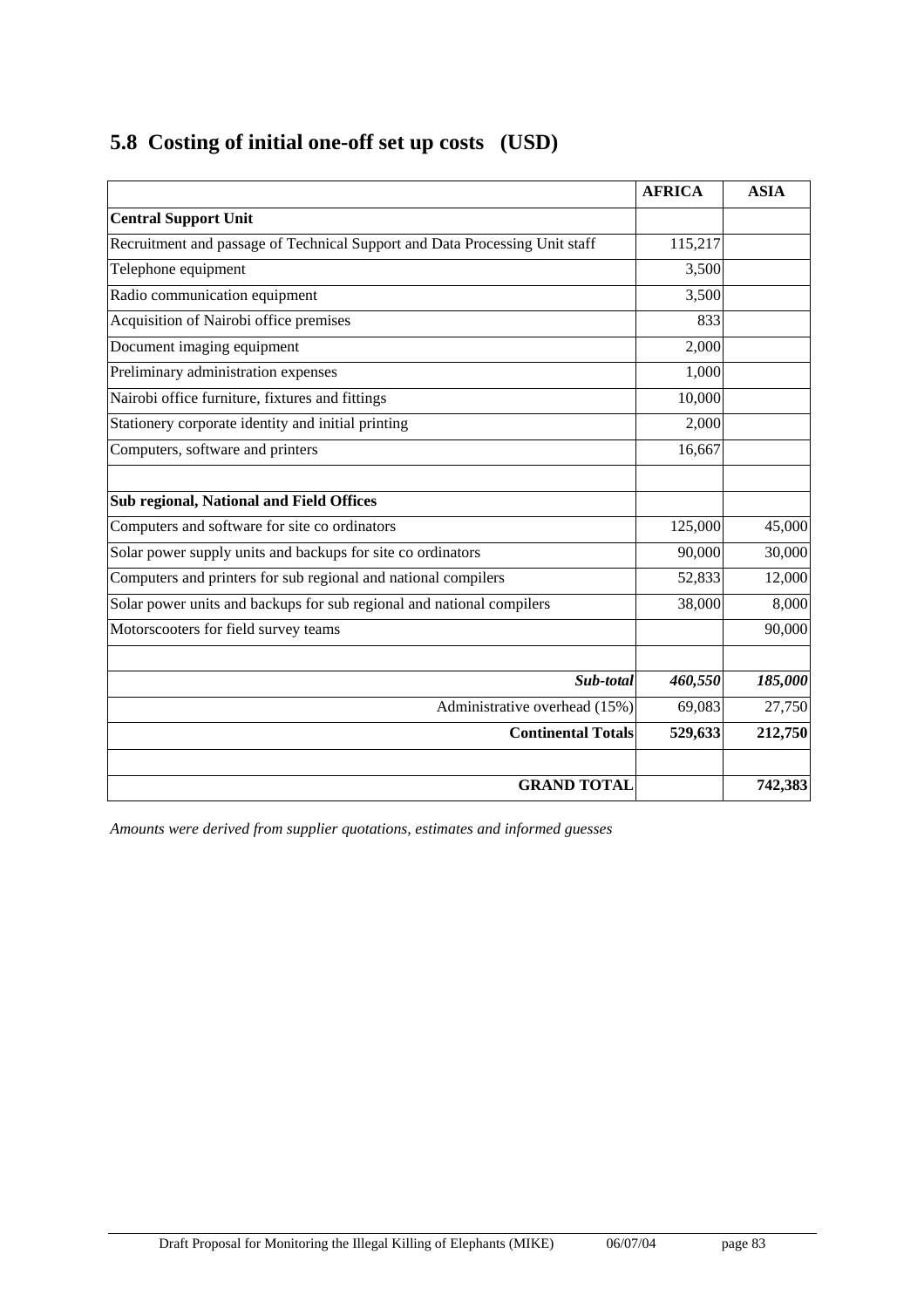### **5.9 Estimated overall costs for Years 1- 6**

|                          | Year 1         | Year 2    | Year 3    | Year 4    | Year 5    | Year 6    | <b>Total</b> |
|--------------------------|----------------|-----------|-----------|-----------|-----------|-----------|--------------|
| Set up                   |                |           |           |           |           |           |              |
| Initial Set up costs     | 742,383        |           |           |           |           |           | 742,383      |
|                          |                |           |           |           |           |           |              |
| <b>Survey Costs</b>      |                |           |           |           |           |           |              |
| <b>Survey Equipment</b>  | 437,674        | 57,524    | 366,409   | 366,409   | 459,557   | 60,400    | 1,747,972    |
| Survey costs             | 716,312        |           | 789,735   |           | 870,682   |           | 2,376,729    |
| <b>Refit Costs</b>       |                |           |           |           |           |           |              |
| Computer Equipment       | $\overline{0}$ |           | 167,407   | 167,407   |           |           | 334,814      |
| <b>Capacity Building</b> |                |           |           |           |           |           |              |
| Annual training          | 179,228        | 188,189   | 197,598   | 207,478   | 217,852   | 228,745   | 1,219,090    |
| <b>Recurrent Costs</b>   |                |           |           |           |           |           |              |
| Annual recurrent costs   | 1,020,384      | 1,071,403 | 1,124,973 | 1,181,221 | 1,240,283 | 1,302,297 | 6,940,560    |
|                          |                |           |           |           |           |           |              |
| <b>Total</b>             | 3,095,980      | 1,317,115 | 2,646,121 | 1,922,515 | 2,788,374 | 1,591,441 | 13,361,547   |

### **Six Year Total 13,361,547 13,361,547**

#### Notes

1. Initial set up costs are as illustrated in **5.8 Costing of initial fixed one off, set up costs**

2. Survey costs, see **5.2 Population survey costs**, are done every 2 years and at an increased cumulative cost of 5% pa.

3. The cost of survey equipment, see **5.3 Costing of survey equipment**, is based on lifespan.

4. Refit costs relate to the costs of replacing computer equipment and power sources in Years 3 and 4

5. Annual recurrent costs (data collection, compilation and central co-ordination) increases have been assumed at an average of 5% per annum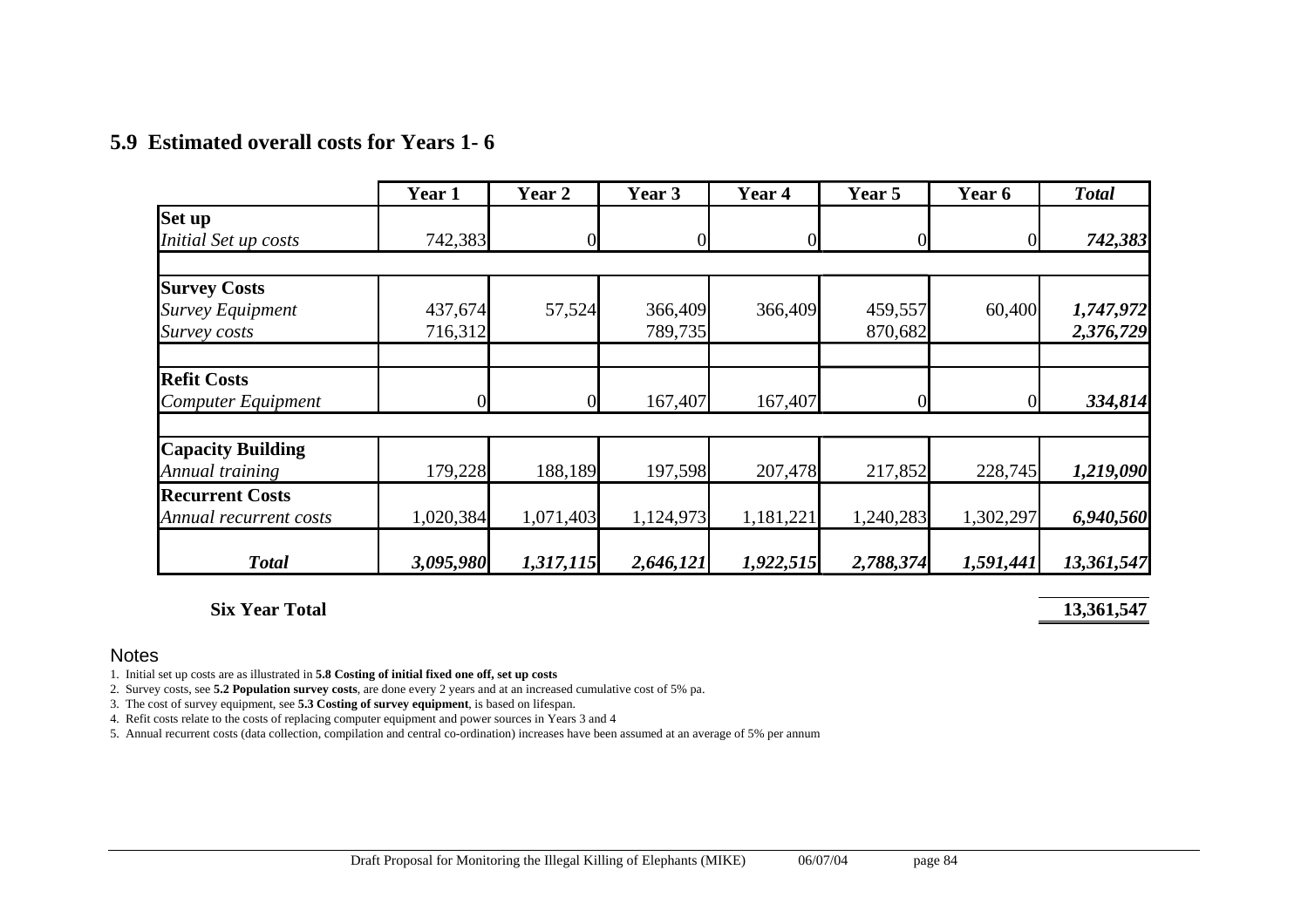# **5.10 Example Costing Model**

#### **Example one**

| <b>Aerial Sample</b>                                                  | <b>Workings</b> |                  |                                                            |
|-----------------------------------------------------------------------|-----------------|------------------|------------------------------------------------------------|
| Take the <i>Garamba</i> site in Congo Kinshasa with a total area of   | 15,125          | $\mathfrak a$    | Given                                                      |
| Determine the sample size at 21% sample intensity                     | 3,176           | $\mathfrak{b}$   | 21\% of 15,125                                             |
| Determine the number of blocks at ideal 1,100sq.km per block          |                 | $\mathcal{C}$    | b divided by $1,110$                                       |
| Determine the flight distance per block at block size/flight corridor | 1,588           | d                | (c times $1,100$ ) divided by 2                            |
| Add the flight distance between flight corridors per block            | 90              | $\ell$           | (square root of $1,100$ ) times c                          |
| Therefore total flight distance is equal to                           | 1,678           |                  | d plus e                                                   |
| Time in hours                                                         | 17              | g                | f divided by 100 km/hr                                     |
| Adjust for dead(transit) time                                         | 25              | h                | $g \times 1.5$                                             |
| Time in days                                                          | 8               |                  | g divided by three                                         |
| Determination of cost per kilometre                                   |                 |                  |                                                            |
| Cost of plane hire                                                    | 6,291           |                  | 250 US\$ per hour times g                                  |
| Cost of crew                                                          | 11,743          |                  | 1,400 US\$ per day times I                                 |
| Transport costs to and from base per day                              | 839             |                  | 100 US\$ per day times $i$                                 |
| Films and developing costs                                            | 336             | $\boldsymbol{m}$ | 20 US\$ times survey hours $g$                             |
| SRF data analysis                                                     | 839             | n                | time for analysis = flight days/2, times 200 US\$ per day  |
| Total cost of survey                                                  | 20,048          | $\overline{o}$   | Sum <i>j</i> , <i>k</i> , <i>l</i> , <i>m</i> and <i>n</i> |
| Therefore cost per kilometre                                          | 12              |                  | I divided by f                                             |
| Therefore cost per square kilometre                                   | 6               |                  | l divided by $($ c times $1,110)$                          |

#### **Example two**

| <b>Aerial Total Counts</b>                                              | <b>Workings</b> |                  |                                             |
|-------------------------------------------------------------------------|-----------------|------------------|---------------------------------------------|
| Take the Kruger National Park site in South Africa with a total area of | 19,485          | a                | Given                                       |
| Determine the number of blocks                                          | 18              | b                | a divided by 1,100sq.km                     |
| Determine the flight distance per block                                 | 9,743           | $\mathcal{C}$    | (b times $1,100$ ) divided by 2             |
| Add the flight distance between corridors per block                     | 549             | $\boldsymbol{d}$ | square root of $1,100$ times b              |
| Therefore total flight distance is equal to                             | 10,292          | $\boldsymbol{e}$ | c plud d                                    |
| Time in hours                                                           | 103             |                  | (e divided by 100km/hr) times 1.5 dead time |
| Adjust for dead(transit) time                                           | 154             | g                | f times 1.5                                 |
| Time in days                                                            | 51              | h                | g divided by 3                              |
| Determination of cost per kilometre                                     |                 |                  |                                             |
| Cost of plane hire                                                      | 38.594          |                  | 250 US\$ per hour times f                   |
| Cost of crew                                                            | 72,041          |                  | 1,400 US\$ per day times g                  |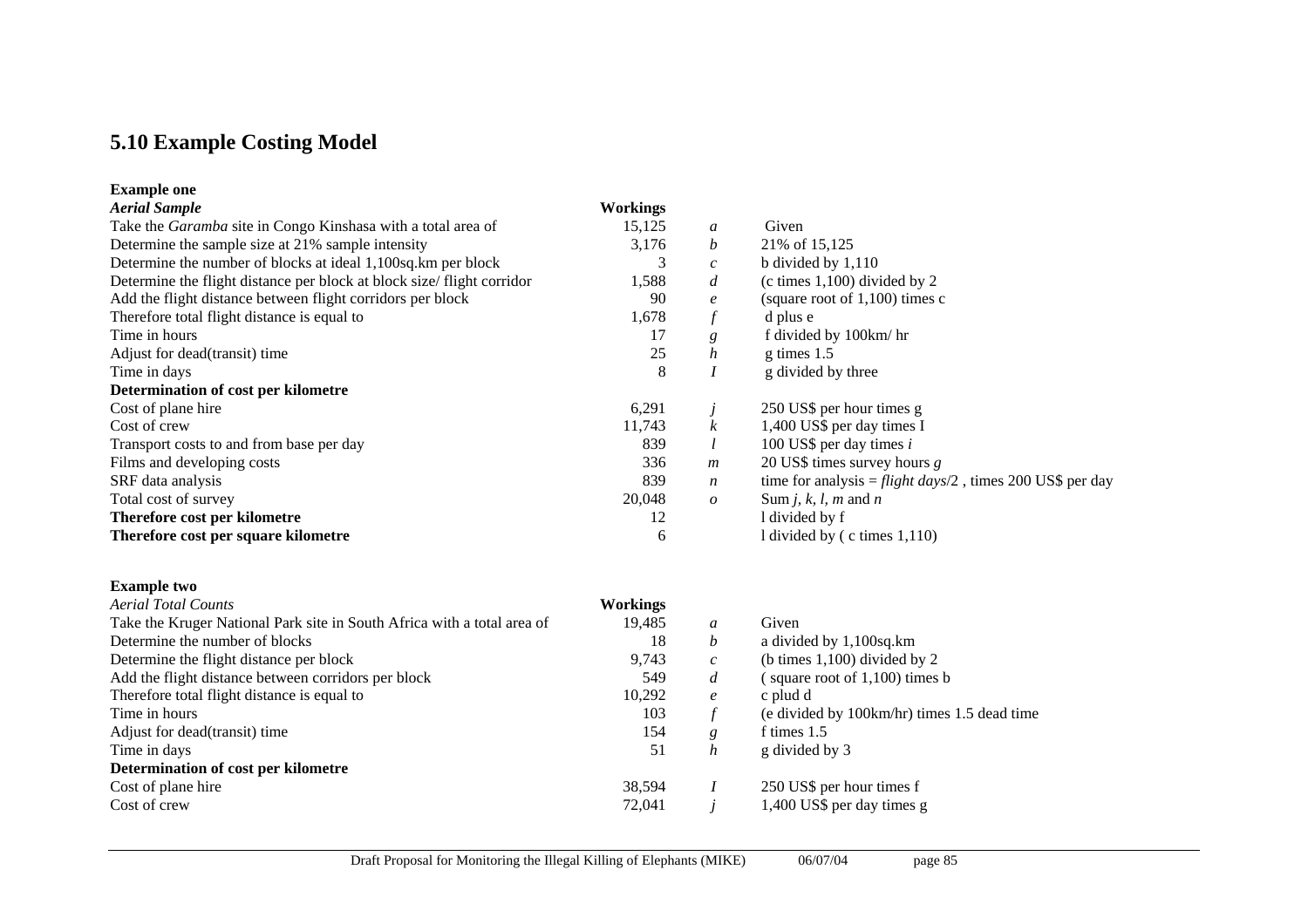| Transport costs to and from base per day                        | 5,146           | $\boldsymbol{k}$ | 100 US\$ per day times $h$                                       |
|-----------------------------------------------------------------|-----------------|------------------|------------------------------------------------------------------|
| Film and developing costs                                       | 2,058           | l                | 20 US\$ times survey hours $f$                                   |
| SRF data analysis                                               | 5,146           | m                | time for analysis = flight days/2, times 200 US\$ per day        |
| Total cost of survey                                            | 122,985         | $\boldsymbol{n}$ | Sum I, j, k, l, m and n                                          |
| Therefore cost per kilometre                                    | 12              |                  | k divided by e                                                   |
| Therefore cost per square kilometre is equal to                 | 6               |                  | k divided by $(1,100$ times b)                                   |
| <b>Example Three</b>                                            |                 |                  |                                                                  |
| Dung Counts                                                     | <b>Workings</b> |                  |                                                                  |
| Take the Parc Nat. Tai site in Ivory Coast with a total area of | 8,119           | a                | Given                                                            |
| Determine the sample size at 21% sample intensity               | 1,705           | $\boldsymbol{b}$ | 21% of $a$                                                       |
| Determine the length of transects at 1km for each 12sq.km       | 142             | $\boldsymbol{c}$ | b divided by 12                                                  |
| Time in days at 5 kms a day                                     | $28\,$          | $\boldsymbol{d}$ | c divided by 5 kms a day                                         |
| Reconnaissance/preliminary survey                               | 3               | $\boldsymbol{e}$ | 10% of total census time to determine dung transition            |
| Determination of cost per kilometre                             |                 |                  |                                                                  |
| Cost of survey team                                             | 4,126           | $\boldsymbol{f}$ | (US\$44 (KWS) per day times 3adjustment factor) times (d plus e) |
| Transport costs to and from site per survey                     | 100             | $\boldsymbol{g}$ | US\$ 100 per survey                                              |
| Stationery and other related costs                              | 99              | $\boldsymbol{h}$ | US\$ 33 per survey times a factor of 3                           |
| Therefore cost per kilometre                                    | 30              |                  | (Sum f, g and h) divided by c                                    |
| Therefore cost per square kilometre                             | 3               |                  | (Sum f, g and h) divided by b                                    |
| <b>Example Four</b>                                             |                 |                  |                                                                  |
| <b>Total Ground Count</b>                                       |                 |                  |                                                                  |
| Take the Dzangha-Sangha site in CAR with a total area of        | 3,292           | $\boldsymbol{a}$ | Given                                                            |
| Determine the total transect lengths                            | 274             | b                | a divided by 12km.sq                                             |
| Time in days                                                    | 55              | $\boldsymbol{c}$ | b divided by 5 kms a day                                         |
| Reconnaissance/ preliminary survey                              | 5               | $\boldsymbol{d}$ | 10% of total census time to determine dung transition            |
| Determination of cost per kilometre                             |                 |                  |                                                                  |
| Cost of survey team                                             | 7,967           | $\boldsymbol{e}$ | (US\$44 (KWS) per day times a factor of 3) times (c plus d)      |
| Transport cost to and from site per survey                      | 100             | $\boldsymbol{f}$ | US\$ 100 per survey                                              |
| Stationery and other related costs per survey                   | 99              | g                | US\$ 33 per survey times a factor of 3                           |
| Therefore cost per kilometre                                    | 30              |                  | (Sum e, f and g ) divided by b                                   |
| Therefore cost per square kilometre is equal to                 | $\mathfrak{2}$  |                  | (Sum e, f and g) divided by a                                    |